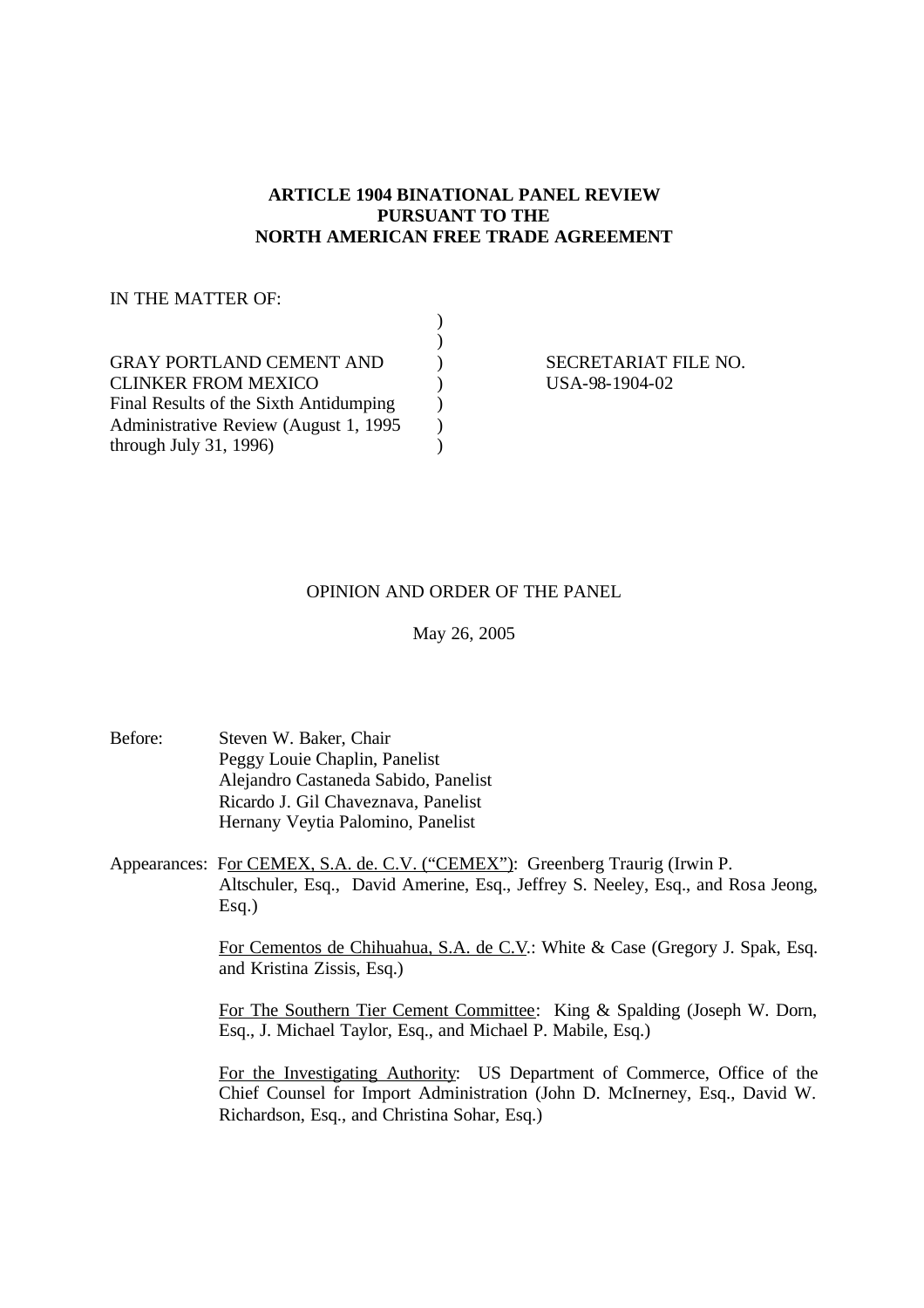| $\mathbf{I}$ . |                  |  |  |  |
|----------------|------------------|--|--|--|
| Π.             |                  |  |  |  |
| Ш.             |                  |  |  |  |
|                | A.               |  |  |  |
|                | <b>B.</b>        |  |  |  |
| IV.            |                  |  |  |  |
| V.             |                  |  |  |  |
| VI.            |                  |  |  |  |
|                | $A_{\cdot}$      |  |  |  |
|                | <b>B.</b>        |  |  |  |
|                | $\overline{C}$ . |  |  |  |
|                | D.               |  |  |  |
|                | E.               |  |  |  |
|                | F.               |  |  |  |
|                | G.               |  |  |  |
| VII.           |                  |  |  |  |
|                |                  |  |  |  |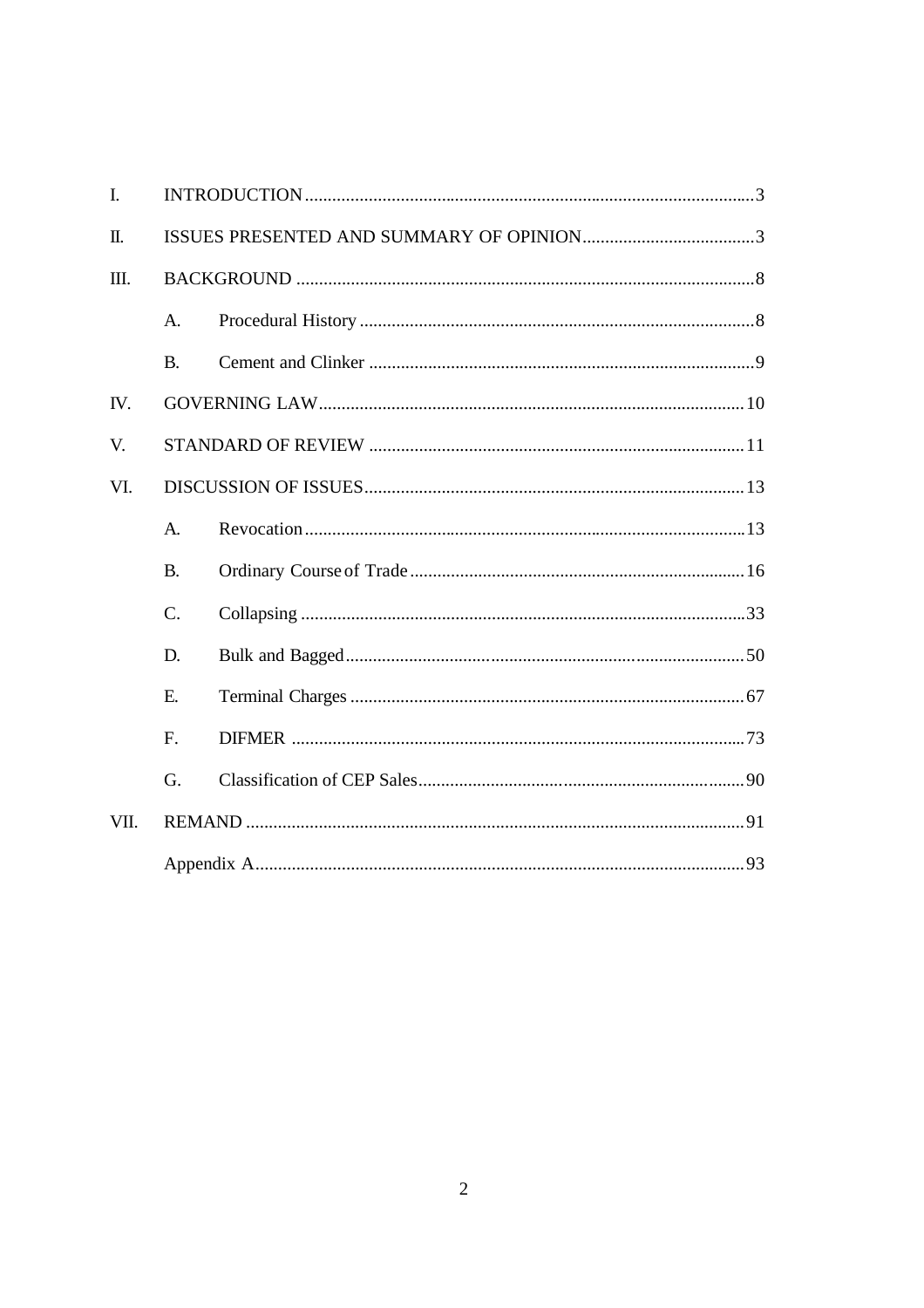### **I. INTRODUCTION**

-

This Binational Panel was established pursuant to Article 1904 of the *North American Free Trade Agreement* ("NAFTA")<sup>1</sup> and Title IV of the *North American Free Trade Agreement Implementation*  $Act^2$  to consider issues presented in the requests for review of the March 16, 1998 determination made by the Department of Commerce ("the Department"), International Trade Administration in the Sixth Administrative review of the August 30, 1990 antidumping duty order issued on Gray Portland Cement and Clinker from Mexico.<sup>3</sup> The Department's Final Results for the period of review August 1, 1995 through July 31, 1996 were published in the Federal Register as *Gray Portland Cement and Clinker from Mexico: Final Results of Antidumping Duty Administrative Review,* 63 Fed. Reg. 12764, March 16, 1998.<sup>4</sup>

Binational Panel Review of these Final Results was initiated pursuant to requests filed by CEMEX, S.A. de C.V. ("CEMEX"), Cementos de Chihuahua, S.A. de C.V. ("CDC"),<sup>5</sup> and the Southern Tier Cement Committee ("STCC"), all filed on April 14, 1998. Complaints and amended complaints were filed by CEMEX, CDC, and STCC pursuant to Rule 39 of the NAFTA Rules challenging various determinations made by the Department in the Final Results.

## **II. ISSUES PRESENTED AND SUMMARY OF DECISIONS.**

The original and amended complaints alleged that the Department's Final Results were unsupported by substantial evidence on the record, or otherwise not in accordance with the law,

<sup>&</sup>lt;sup>1</sup> North American Free Trade Agreement ("NAFTA"), *signed* at Washington, D.C., Mexico City, and Ottawa, December 7, 1992; supplemental agreements *signed* September 14, 1993; *reprinted* in H. Doc. 103-159, Vol. I, and in 32 I.L.M. 605 (1993) ( *entered into force* January 1, 1994)

<sup>2</sup> Pub. Law No. 103-182, approved December 8, 1993, 107 Stat. 2057; *codified* at various sections of title 19 and several other titles.

<sup>3</sup> Antidumping Duty Order, Gray Cement and Clinker from Mexico, 55 Fed. Reg. 35443 (August 30, 1990).

<sup>&</sup>lt;sup>4</sup> This Opinion will reference many of the administrative reviews, judicial opinions and binational panel determinations in the extended Mexican Cement and Clinker investigation. For ease of reference, these will be referred to as the Order, the Final Results for the appropriate administrative review, the Court citation, or the appropriately numbered Panel Opinion. Full citations are set forth in the attached Appendix A.

<sup>5</sup> CDC has been succeeded as a corporate entity by GCC Cemento, S.A. de C.V. The company will be referred to as it existed during the period of review, CDC, for purposes of this opinion.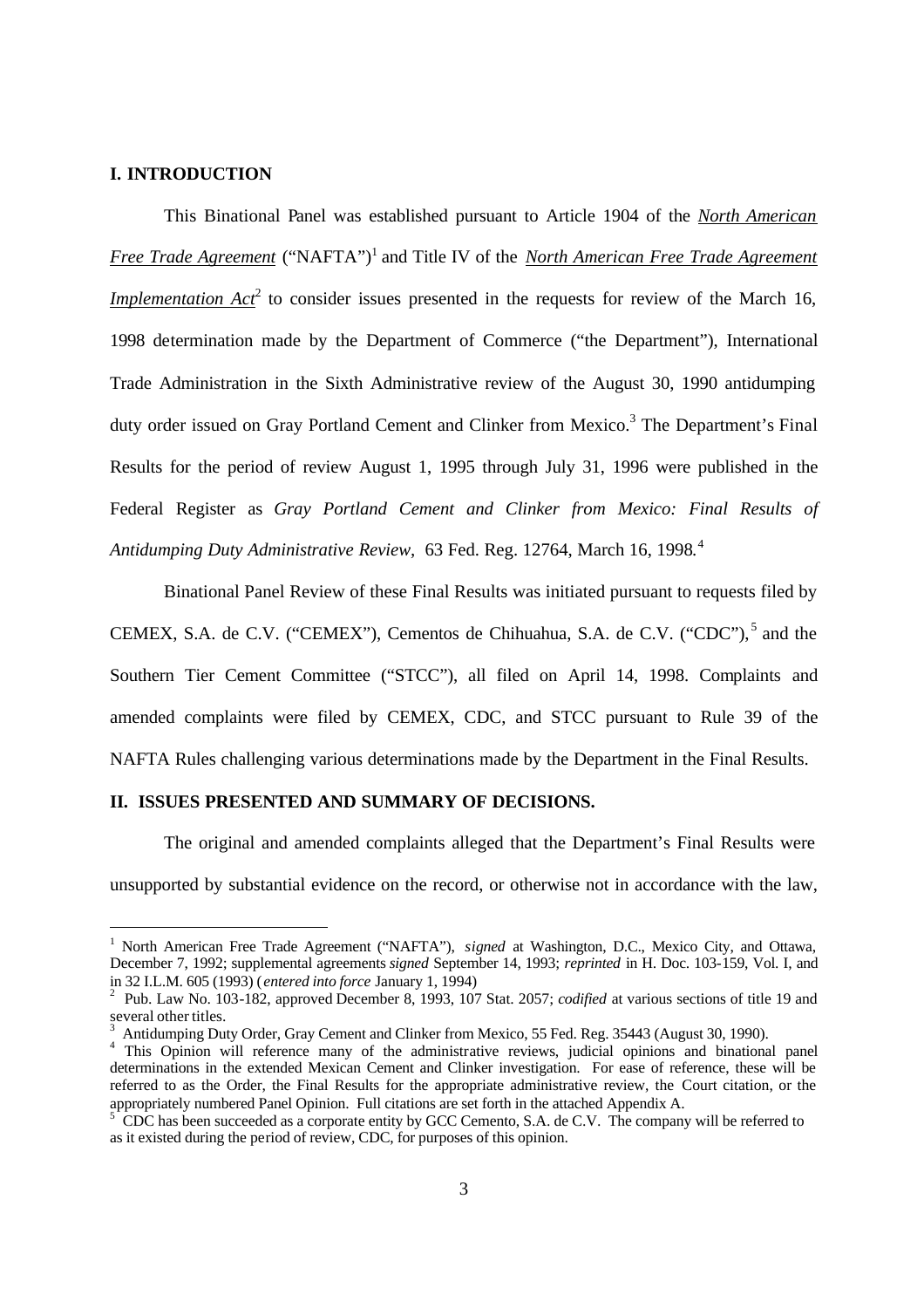with regard to a number of issues. CEMEX alleged that the selection of merchandise for model matching purposes on a "sold or invoiced as" basis, rather than a "produced as" basis, was contrary to law; that the Department's determination that home market sales of cement sold as Type V LA and Type II LA cement were outside "the ordinary course of trade", and the exclusion of cement produced at the Campana and Yaqui plants sold as Type I cement from the calculation of normal value, were not supported by substantial evidence or otherwise not in accordance with the law; that the Department's use of facts available and selection of facts available in the calculation of the difference in merchandise adjustment (DIFMER adjustment) was not supported by substantial evidence in the administrative record; and that the use of both bagged and bulk Type I cement for home market sales comparison was contrary to law.

CDC alleged that the Department's issuance of the original antidumping order, and its initiation and conduct of the instant review, was contrary to law, because it had been based on a petition that was not supported by producers accounting for all or almost all of the production in the region; that the determination to collapse CDC and CEMEX for purposes of calculating a dumping margin was not supported by substantial evidence and/or was otherwise contrary to law; that the Department's methodology for calculating the DIFMER adjustment for CDC was not supported by substantial evidence and/or was otherwise contrary to law; and that the decision to deny an adjustment to CDC's indirect selling expenses for the cost of financing antidumping duty cash deposits was not supported by substantial evidence and/or was otherwise contrary to law.

STCC complained that the change by the Department during the Sixth Review from "as invoiced" to "as produced" was not based on any factual basis in the administrative record, and conflicted with long standing practice; that the Department erred based on facts found at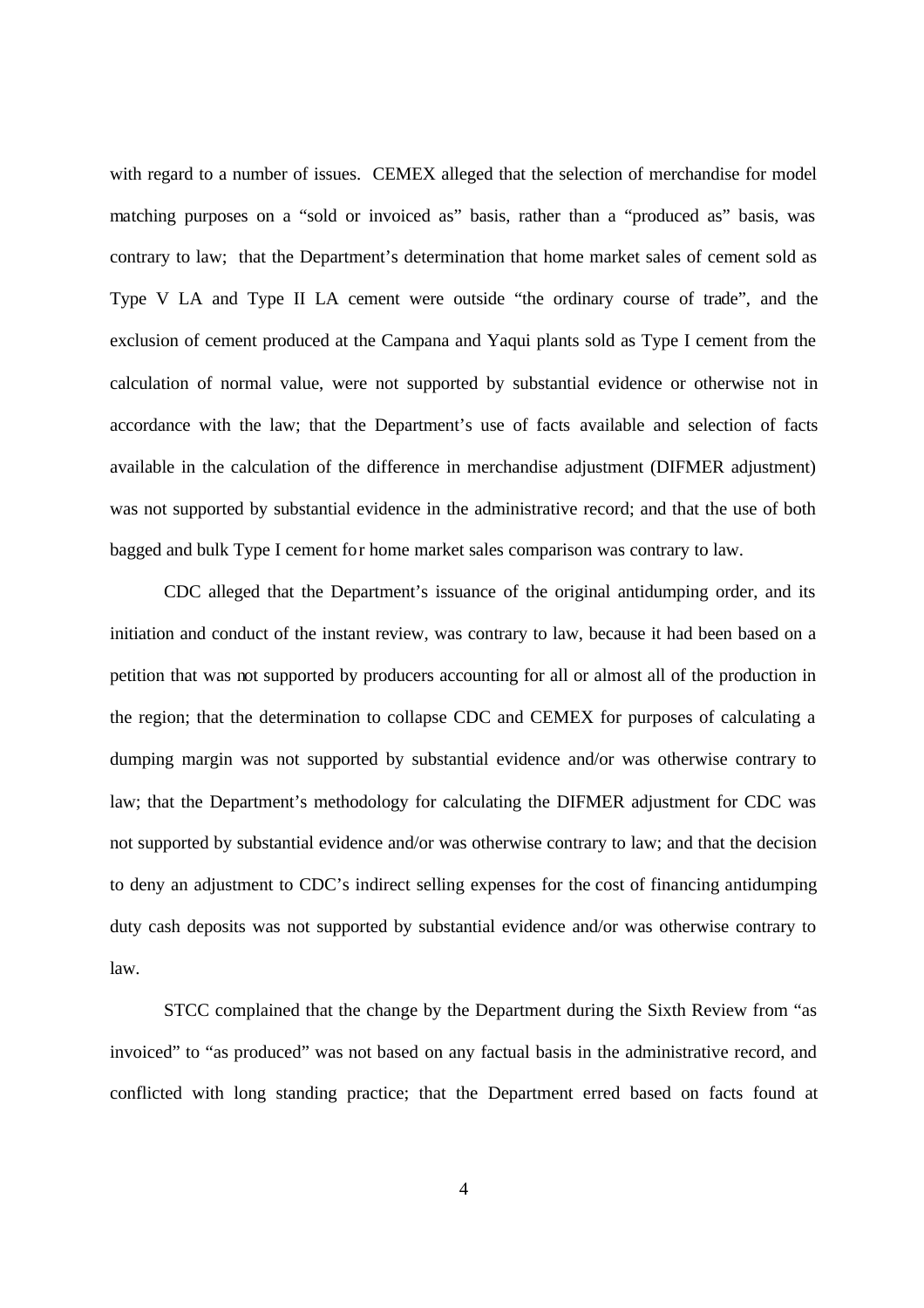verification in not excluding all of CEMEX's sales from Hermosillo, and applying, as an adverse inference, the highest dumping margin previously determined for CEMEX; that the Department had erroneously granted constructed export price ("CEP") offset adjustments to both CEMEX and CDC; that the Department erred in classifying CEMEX's and CDC's expenses of operating distribution terminals in the US as indirect selling expenses; that the Department should have used total adverse facts available to apply a 20% adverse DIFMER adjustment; that CEMEX and CDC were allowed improper deductions from normal value for freight expenses based on information that did not comply with the Department's requirements; that the Department improperly allowed CEMEX adjustments to normal value for allocated rebates; that the Department improperly allowed CDC a deduction from normal value for claimed "other adjustments"; that Commerce did not deduct foreign indirect selling expenses incurred on U.S. sales in calculating CEP as required, and did not properly account for foreign indirect selling expenses in its calculation; and that the Department had improperly classified U.S. sales by CDC as indirect export price sales rather than constructed export price sales.

Between the filing of the complaints and the final briefing in this review, decisions reached by the Court of Appeals for the Federal Circuit ("CAFC") upheld the methodologies utilized by the Department with regard to several issues that had been raised. <sup>6</sup> In addition, based on developments in subsequent administrative reviews of the Mexican cement antidumping order, the parties have changed certain positions.<sup>7</sup>

With these withdrawals, the issues remaining for review by the Panel are (with a Summary of the Panel's decisions):

<sup>6</sup> Micron Technology, Inc. v United States 243 F.3d 1301 (CAFC 2001) (various CEP issues); U.S. Steel Group v. United States 225 F.3d 1284 (CAFC 2000) (certain CEP expenses); NTN Bearing Corporation of America v. United States 295 F.3d 1263 (CAFC 2002) (cash deposits).

<sup>7</sup> Supplemental Brief of STCC, April 17, 2001; Issues Statements by CEMEX, CDC, and STCC all dated May 24, 2004; February 23, 2005 Hearing, Transcript at pages 134, 148.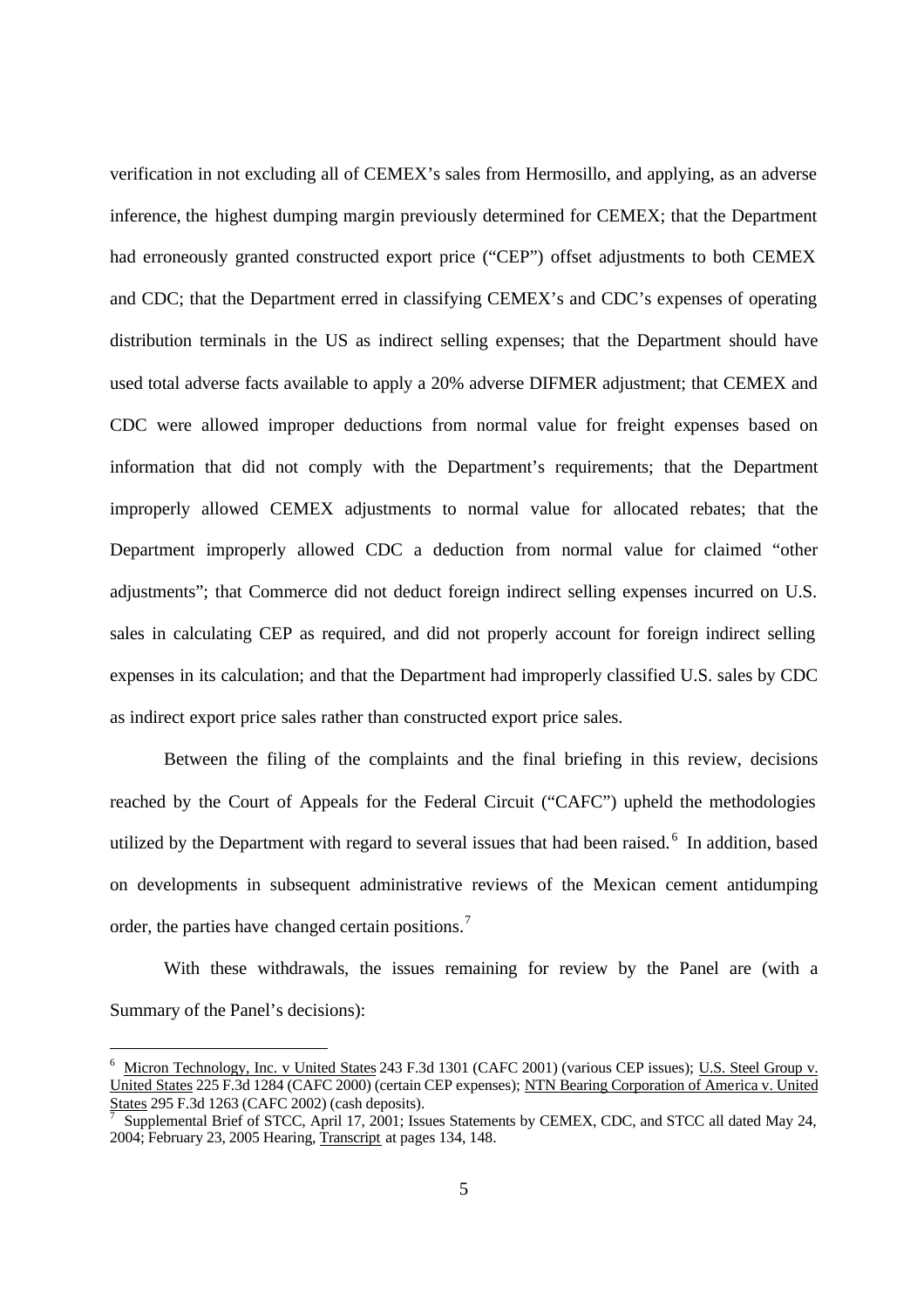### **A. Revocation of Order**

Was the Department's refusal to revoke the Antidumping Duty Order based upon alleged defects in the initiation of the original less than fair value ("LTFV") investigation supported by substantial evidence on the record and otherwise in accordance with law?

The Panel affirms the Department's decision to refuse to revoke said Order.

# **B. Ordinary Course of Trade**

1. Was the Department's determination that CEMEX's home market sales of Type V cement sold as Type II and Type V cement produced at the Hermosillo plants were outside the ordinary course of trade supported by substantial evidence on the record and otherwise in accordance with the law?

The Panel remands this issue to the Department for further consideration.

2. Was the Department's decision that home market sales of Type V cement produced at the Hermosillo plants and sold as Type I cement could not be used for determination of normal value, and the Department's decision to use sales of Type I cement produced at other Mexican plants for normal value comparison, supported by substantial evidence on the record and otherwise in accordance with the law?

The Panel upholds the Department's rejection of the home market sales of Type V cement sold as Type I cement from the Hermosillo plants for normal value comparison, and the use of partial adverse facts available by using sales of Type I cement produced at other Mexican plants.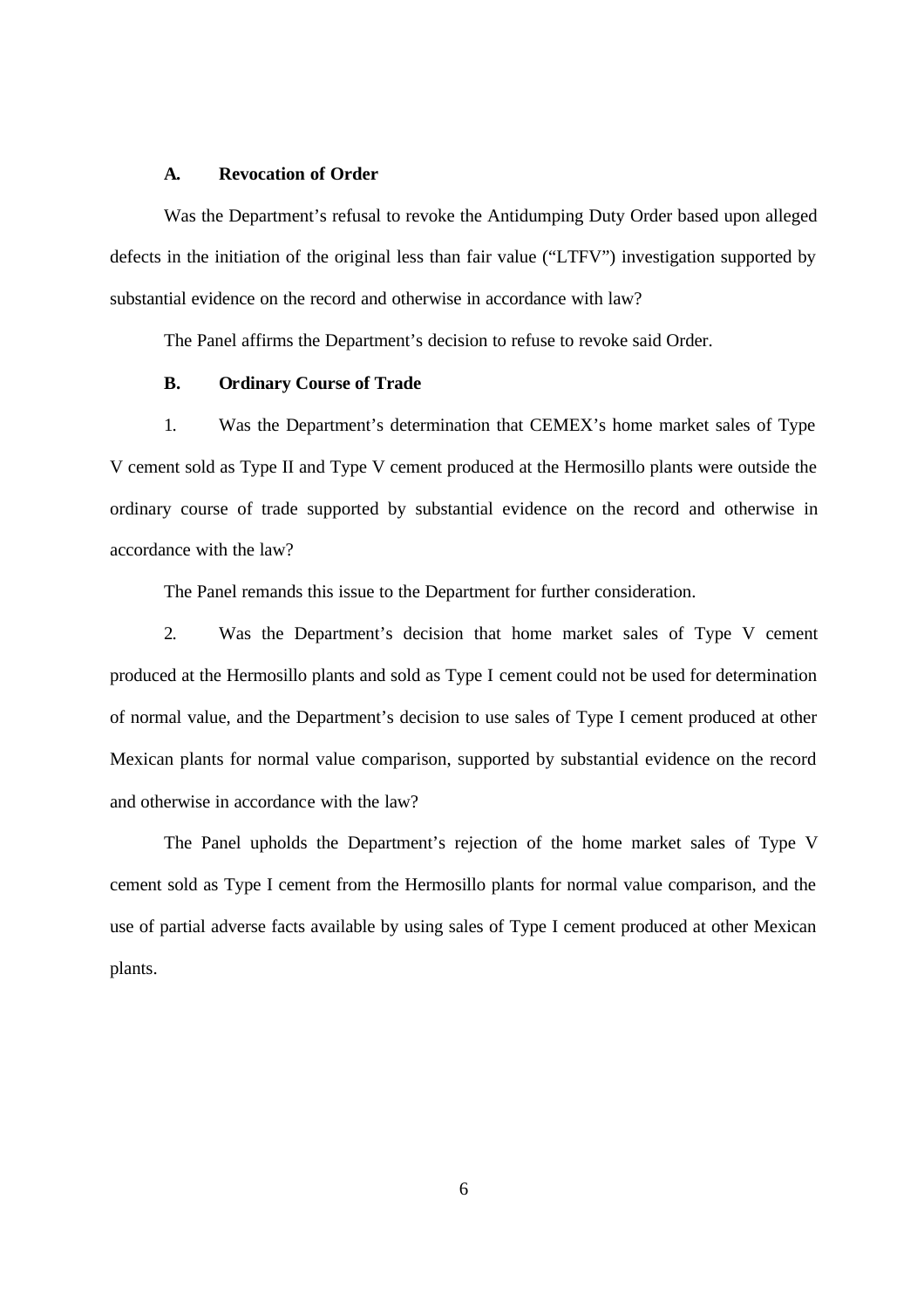## **C. Collapsing**

Was the Department's decision to treat CDC and CEMEX as a single entity, i.e., to "collapse" both producers for purposes of calculating a single dumping margin, supported by substantial evidence on the record and otherwise in accordance with the law?

The Panel affirms the Department's decision to collapse CDC and CEMEX.

## **D. Bulk and Bagged**

Was the Department's determination that bulk and bagged sales constitute identical merchandise, with only an adjustment allowing for differences in packaging, so that the entire universe of Type I sales was properly included in its calculation of normal value, supported by substantial evidence on the record and otherwise in accordance with law?

The Panel upholds the Department's determination that bulk and bagged cement constituted identical merchandise for normal value comparison purposes.

### **E. Terminal Charges**

Was the Department's determination to classify CEMEX's and CDC's U.S. terminal expenses as indirect selling expenses supported by substantial evidence and otherwise in accordance with law?

The Panel affirms the Department's decision regarding the treatment of terminal charges.

# **F. DIFMER adjustment**

1. Was the Department's use of partial adverse facts available to calculate the DIFMER adjustment supported by evidence in the record and in accordance with the law?

The Panel upholds the Department's determination to use partial adverse facts available in calculating the DIFMER adjustment.

7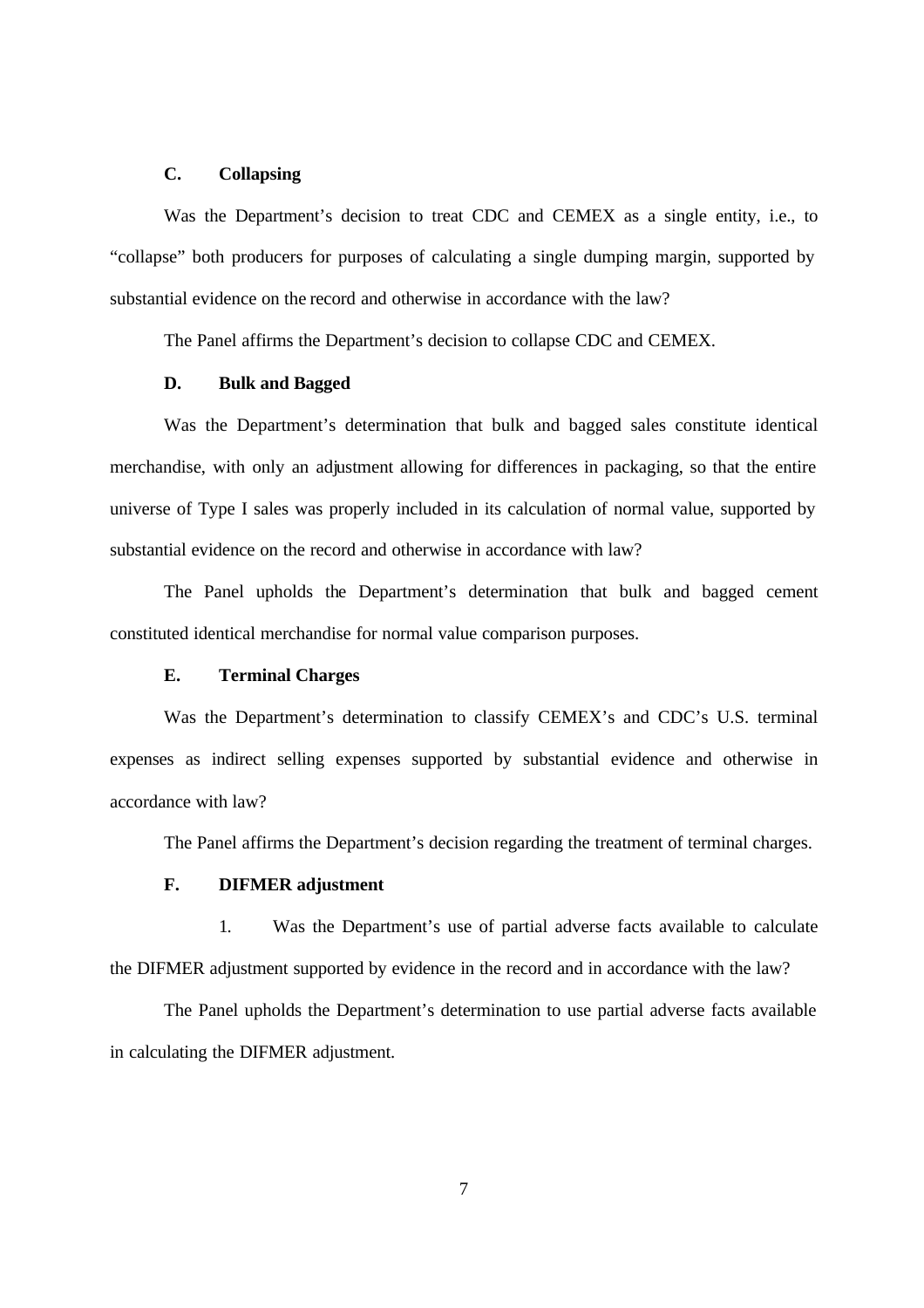2. Was the Department's DIFMER calculation accurately based on the information available in the record?

The Panel remands the determination to the Department for further analysis and explanation regarding the calculation.

G. Classification of certain CEP sales

Was the Department's request for remand to reclassify certain sales as CEP sales proper? The Panel remands the issue to the Department for reclassification of the subject sales.

# **III. BACKGROUND**

Procedural History

The Department of Commerce issued an antidumping duty Order on Gray Portland Cement and Clinker from Mexico on August 30, 1990.<sup>8</sup> Subsequent to the Order, numerous administrative reviews and judicial proceedings have occurred. (See Appendix A.) This proceeding is concerned with the Sixth Administrative Review, covering the period of investigation from August 1, 1995 through July 31, 1996. The Department published its Initiation of Antidumping and Countervailing Duty Administrative Reviews and Requests for Revocation in Part for this review on August 12, 1996.<sup>9</sup> The Preliminary Results of Antidumping Duty Administrative Review: Gray Portland Cement and Clinker from Mexico were published on September 10, 1997.<sup>10</sup> The final results, portions of which are challenged in this proceeding, were published on March 16, 1998.<sup>11</sup>

 $\overline{a}$ 

<sup>&</sup>lt;sup>8</sup> Antidumping Duty Order: Gray Portland Cement and Clinker from Mexico, 55 Fed. Reg. 35443.

<sup>9</sup> 61 Fed. Reg. Issue. No. 156.

 $10$  62 Fed. Reg. 47626.

 $11$  63 Fed. Reg. 12764.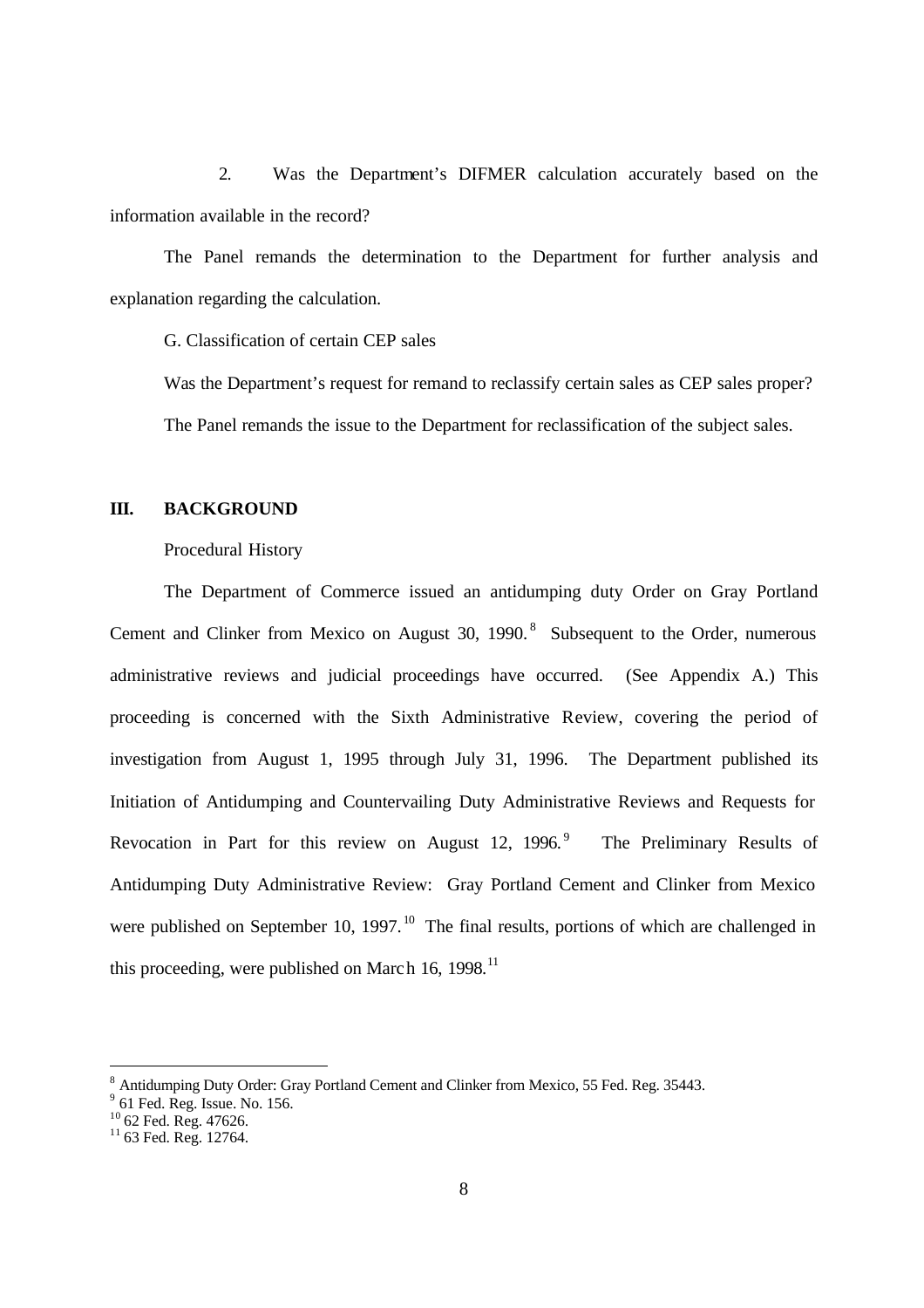### Cement and Clinker

Cement is a calcined mixture of clay and limestone, generally mixed with other chemical components. Gray Portland Cement is a hydraulic cement (sets or hardens under water) used as an industrial binding agent. Cement clinker is an intermediate product produced during the manufacture of cement, and has no use other than being ground into finished cement. Clinker is generally in the form of small, grayish black pellets, whereas finished cement is in the form of a gray powder.

Cement is produced by grinding together naturally occurring materials such as limestone, clay, and iron ore. These materials undergo a heat treatment to create clinker, which is then ground and, where required, mixed with other materials such as gypsum to make the cement product. Naturally occurring minerals in the raw materials may affect the nature of the finished product. Cement, mixed with water, sand, and other aggregates, such as gravel or crushed stone, produces concrete. Concrete is largely consumed by the construction industry, in highway building construction, and the manufacture of concrete blocks and precast concrete units.

During the period of review, gray portland cement in both the United States and Mexico was classified in conformity with standards established by the American Society for Testing Materials ("ASTM"). ASTM categories begin with Type I, for use when no special properties are required, and include Type II, Type III, Type IV, and Type V. Each type has a more stringent specification. Generally, a higher type of cement (e.g. Type V) will also meet the standards for, and be capable of the same uses as, lower grades such as Type II or Type I.<sup>12</sup>

<sup>&</sup>lt;sup>12</sup> Physical characteristics and uses of Gray Portland Cement and Clinker are described in Gray Portland Cement and Cement Clinker from Japan, Mexico, and Venezuela, Investigation Numbers 303-TA-21 (Review) and 731-TA-451, 461, 519 (Review), US ITC Publication 3361, October 2000, at p I-23-27.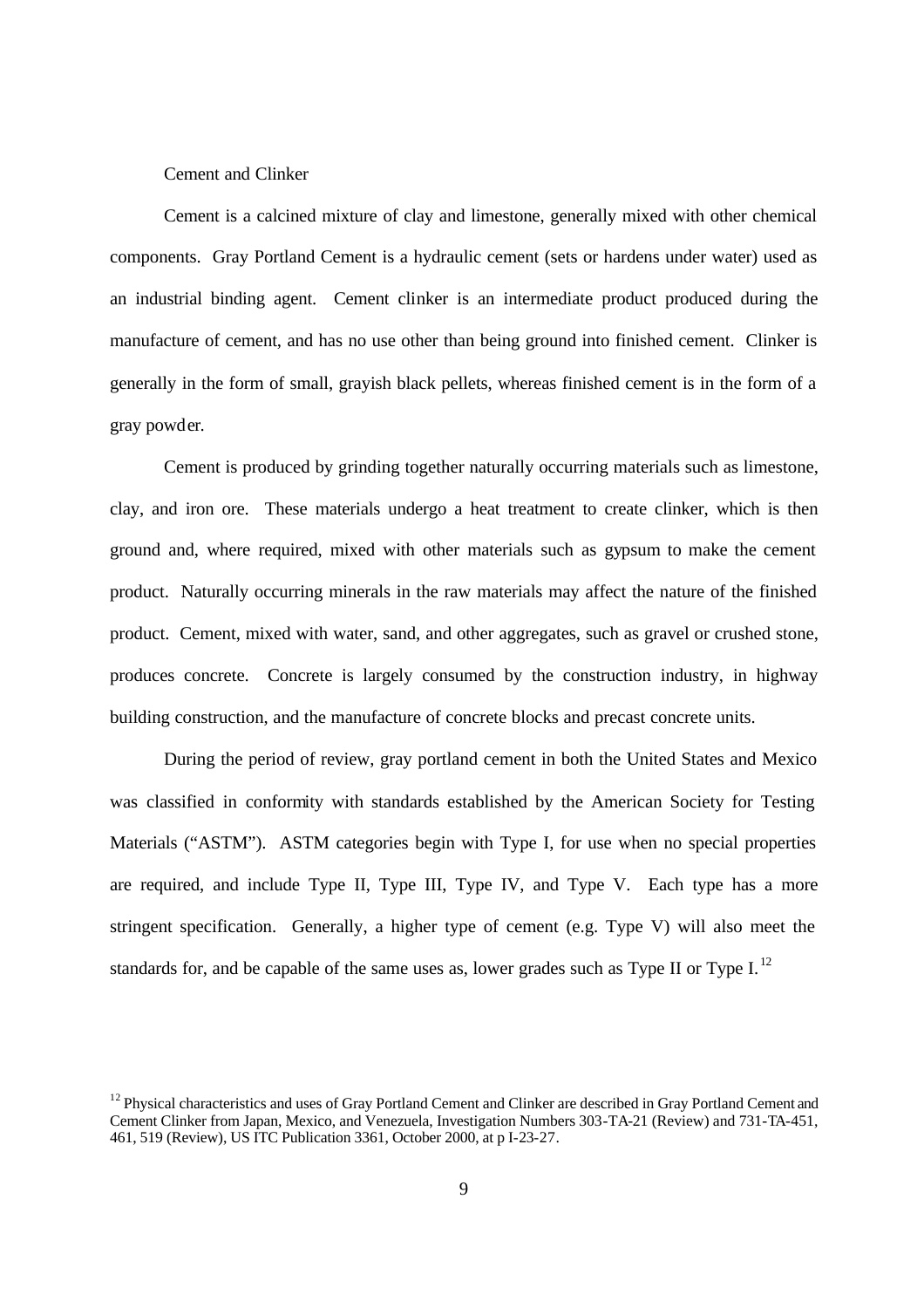### **IV. GOVERNING LAW**

NAFTA Article 1904 (1) provides for binational panel review, when requested by the parties, to replace judicial review of final antidumping determinations. Although the domestic court of the country whose antidumping determination is being challenged is replaced by a binational panel, the binational panel is nevertheless required to make its decision based solely on the national law of the importing country, utilizing "the relevant statutes, legislative history, regulations, administrative practice, and judicial precedents to the extent that a court of the importing party would rely on such materials in reviewing a final determination of the competent investigating authority."<sup>13</sup> For this review, the binational panel acts in the place of the United States Court of International Trade ("CIT"), and, like that court, is bound by judicial precedents of the Court of Appeals for the Federal Circuit and the United States Supreme Court.

The panel recognizes, and discusses at appropriate points in this opinion, that neither CIT decisions nor binational panel opinions are binding on this panel. However, in the same way that a CIT judge may defer to the persuasive nature of an earlier decision issued by another CIT judge on the same issue, this panel can and does look to both CIT opinions and other binational panel opinions for guidance, with the authority to be given such opinions based on the analysis, reasoning, and persuasiveness of the arguments made. <sup>14</sup>

Binational panel review is made on the basis of review of the administrative record made during the specific investigation being challenged.<sup>15</sup>

<sup>&</sup>lt;sup>13</sup> NAFTA, Article 1904.2

<sup>&</sup>lt;sup>14</sup> Rhone Poulenc v. United States, 583 F. Supp. 607, 612 (CIT 1984)

<sup>&</sup>lt;sup>15</sup> NAFTA Article 1911 defines "administrative record" to mean:

<sup>(</sup>a) all documentary or other information presented to or obtained by the competent investigating authority in the course of the administrative proceeding, including any governmental memoranda pertaining to the case, including any record of *ex parte* meetings as may be required to be kept;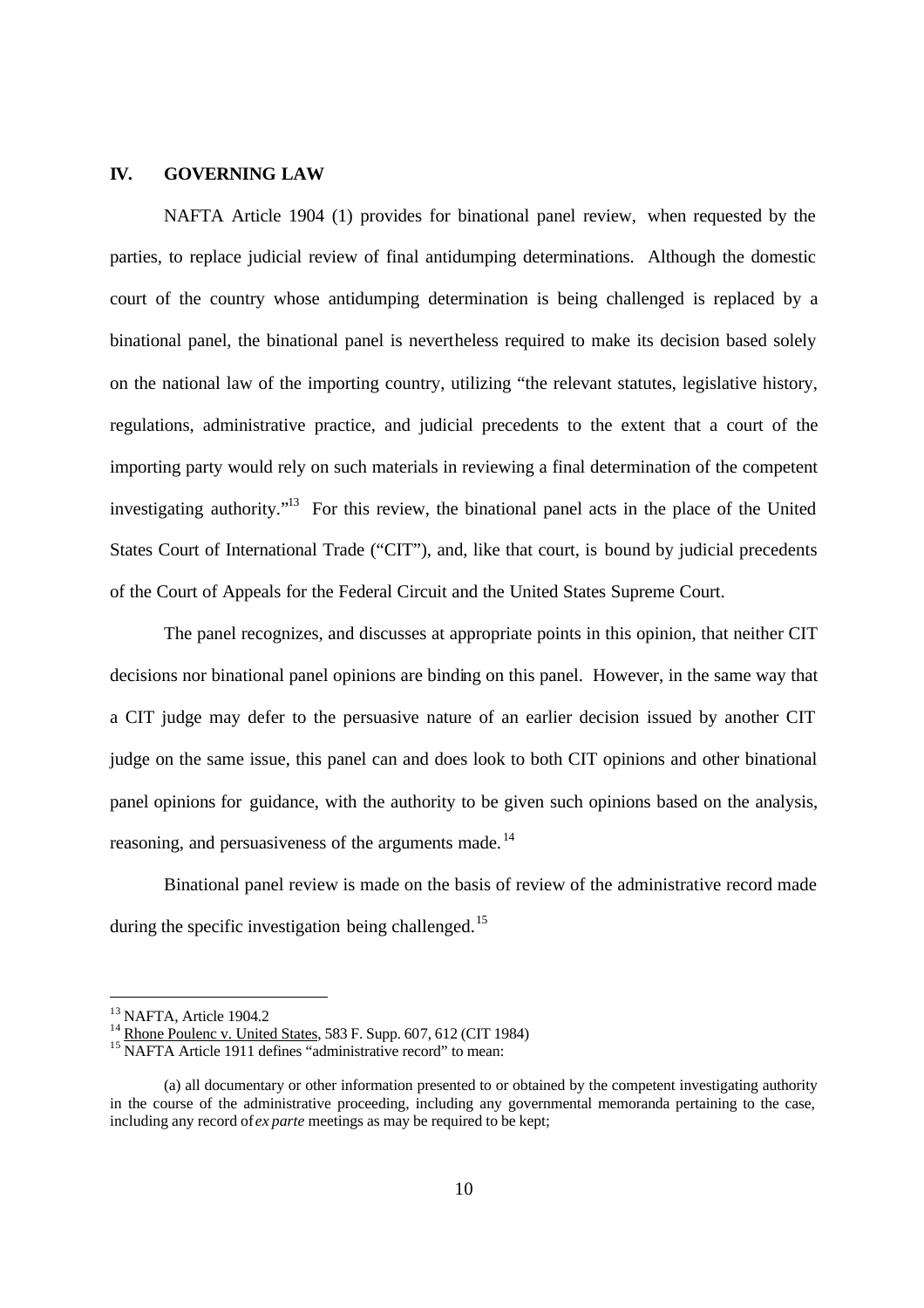#### **V. STANDARD OF REVIEW**

A binational panel hearing a Chapter 19 dispute under NAFTA is required to use the standard of review specified by NAFTA Article 1904 (3) and NAFTA Annex 1911. For review of a decision made by a U.S. agency, the required standard is that set forth in 19 USC §  $1516a(b)(1)(B)$ , which requires that the reviewing authority "hold unlawful any determination, finding, or conclusion found…to be unsupported by substantial evidence on the record, or otherwise not in accordance with law."

These two criteria have been the subject of considerable judicial interpretation. The Supreme Court has stated that the substantial evidence standard requires evidence on the record which is "more than a mere scintilla. It means such relevant evidence as a reasonable mind might accept as adequate to support a conclusion." The evidence "must do more than create a suspicion of the existence of the fact to be established…it must be enough to justify, if the trial were to a jury, a refusal to direct a verdict when the conclusion sought to be drawn from it is one of fact for the jury."<sup>16</sup>

The substantial evidence test, however, constitutes "something less than the weight of evidence, and the possibility of drawing two inconsistent conclusions from the evidence does not prevent an administrative agency's finding from being supported by substantial evidence."<sup>17</sup> The

<sup>(</sup>b) a copy of the final determination of the competent investigating authority, including reasons for the determination;

<sup>(</sup>c) all transcripts or records of conferences or hearings before the competent investigating authority: and

<sup>(</sup>d) all notices published in the official journal of the importing Party in connection with the administrative proceeding.

<sup>16</sup> Universal Camera Corp. v. NLRB, 340 U.S. 474, 477 (1951), *citing* Consolidated Edison Co. v. Labor Board, 305 U.S. 197, 229, and Labor Board v. Columbian Enameling & Stamping Co., 306 US 292, 300.

Consolo v. Federal Maritime Commission 383 U.S. 607, 620 (1966).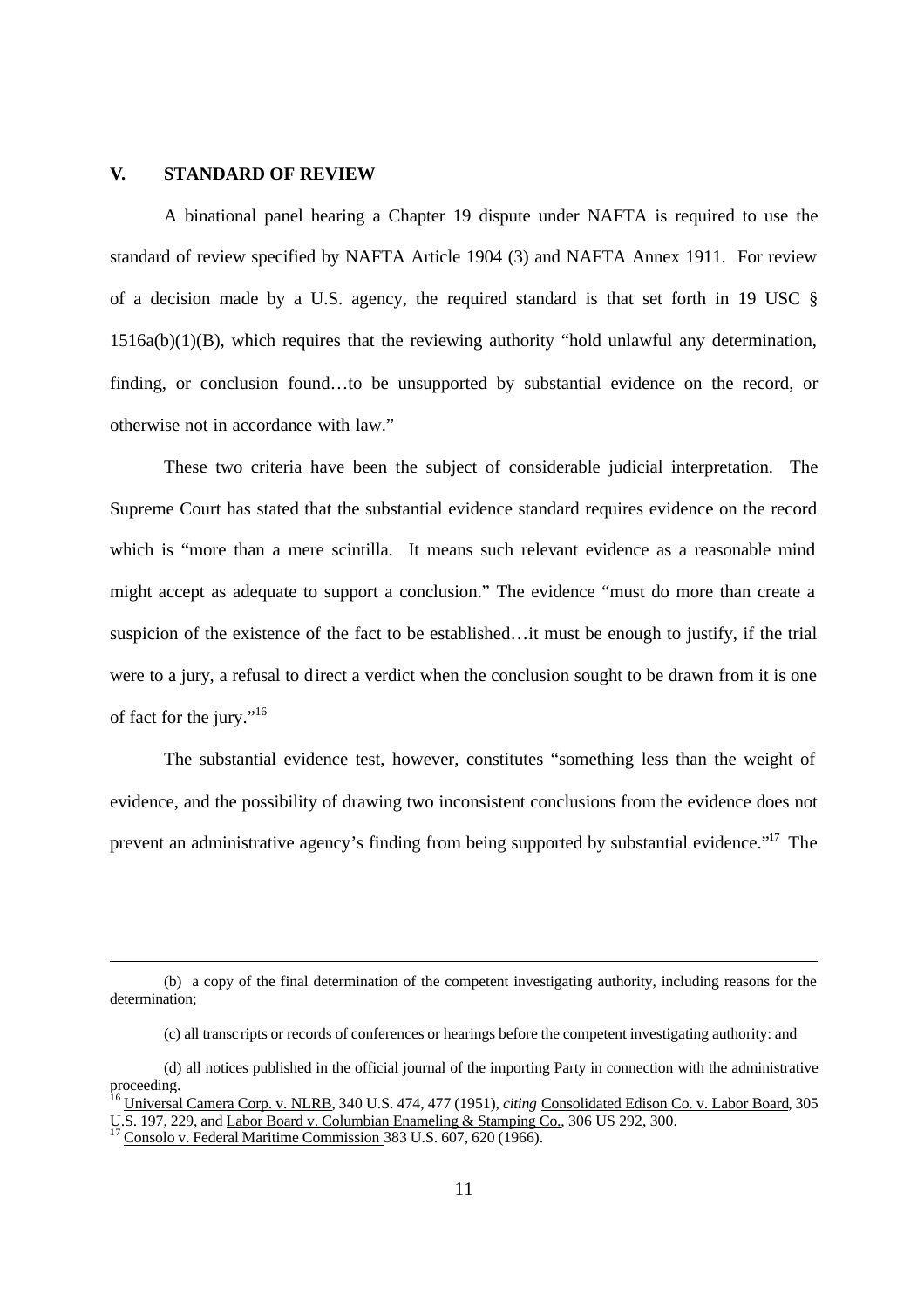panel is required to give "considerable deference" to the agency's expertise and, given a choice between "two fairly conflicting views", cannot substitute its judgment for that of the agency. <sup>18</sup>

Although afforded great deference, the agency's determination must be based on adequate analysis and reasoning. There must be a rational connection between the facts found and the choice made by the agency, and a reasonably discernable path of reasoning with sufficient explanation to allow the panel to meaningfully assess the agency's position.<sup>19</sup>

The second concept under the mandated standard of review is that the agency determination must be made "in accordance with law". This concept has been discussed and developed at length in the wake of the decision of the Supreme Court in Chevron USA, Inc. v. National Resources Defense Counsel, Inc. <sup>20</sup> Under this Chevron Doctrine, the panel must conduct a two step analysis. The first question is whether Congress has spoken directly on the specific question at issue. Where this occurs, the unambiguously expressed intent of Congress must be given full effect. In areas where Congress has not directly addressed the question, however, the reviewing panel must determine whether the agency, in applying the statute, has acted reasonably and made a permissible construction. Where the agency has made an appropriate determination, a panel is not permitted to substitute its own judgment for that of the agency. <sup>21</sup>

The application of these concepts requires the Panel to uphold the determinations of the Commerce Department in the Final Results whenever the Panel finds such determinations both supported by evidence on the record and in accordance with law. These principles have been

<sup>&</sup>lt;sup>18</sup> GMN Georg Mueller Nurnberg AG v. United States, 763 F. Supp. 607, 611 (CIT 1991); PPG Industries, Inc. v. United States, 708 F. Supp. 1327, 1329 (CIT 1989).

 $\frac{19}{19}$  These concepts are discussed, and substantial citations provided, in the Fifth Review Panel Opinion of June 18, 1999, pages 16-18.

 $20\,467$  U.S. 837 (1984).

<sup>&</sup>lt;sup>21</sup> Steel Authority of India, Ltd. v. United States, 146 F. Supp. 2d 900, 905 (CIT 2001).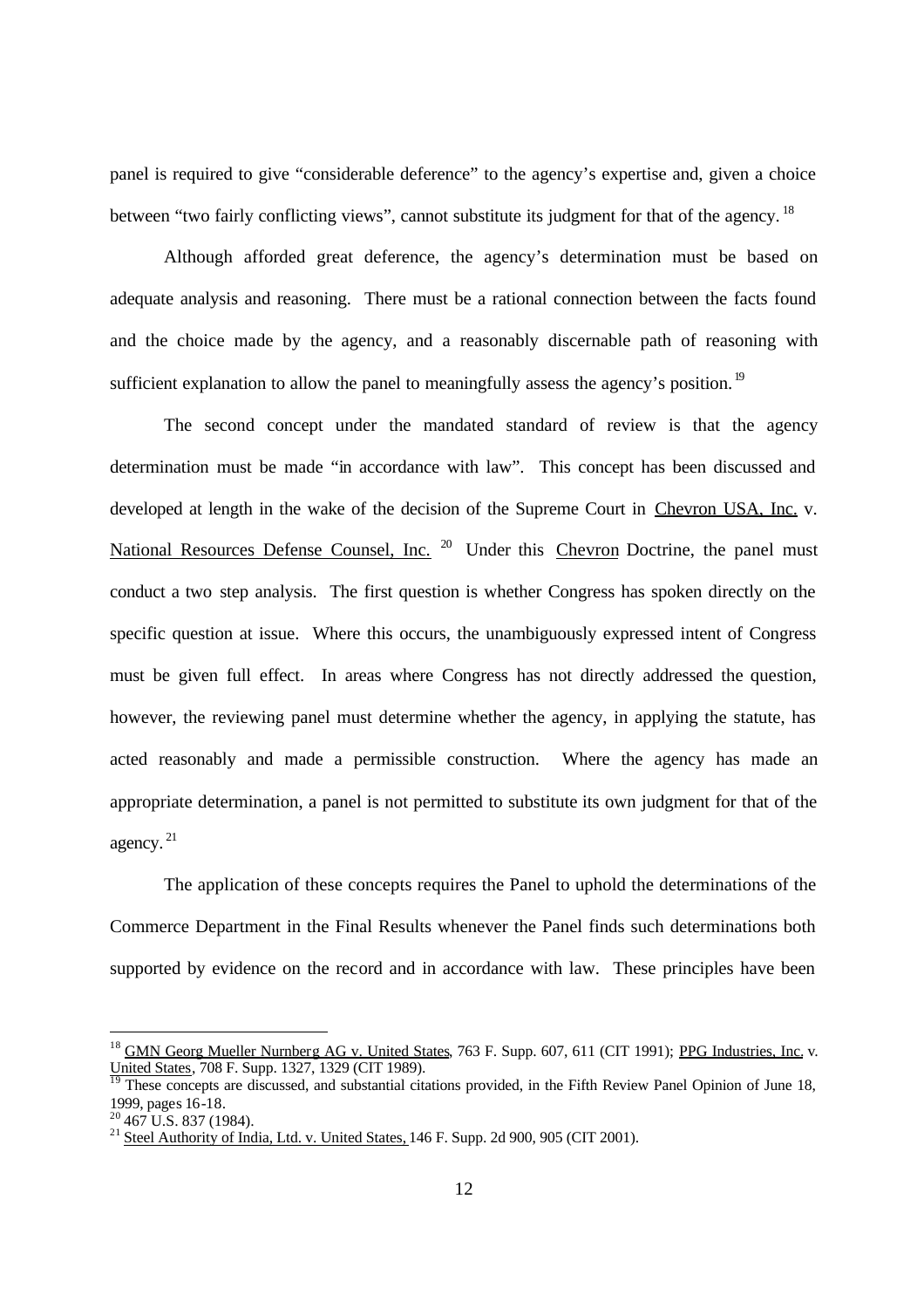discussed at greater length in numerous Panel decisions under both NAFTA and the U.S.- Canada Free Trade Agreement. The Panel particularly recommends, and hereby adopts, the discussions of the Standard of Review in the Fourth, Fifth, and Seventh Review Panel Opinions on Cement and Clinker from Mexico.<sup>22</sup>

### **VI. DISCUSSION OF ISSUES**

## **A. Revocation**

## Issue presented

Was the Department's refusal to revoke the Antidumping Duty Order based upon alleged defects in the initiation of the original LTFV investigation supported by substantial evidence on the record and otherwise in accordance with law?

#### The Department's Decision

During the Sixth Administrative Review, CDC argued to the Department that the original less than fair value investigation initiated on October 16, 1989 was jurisdictionally deficient, as the Department had assumed without measuring that the petition had the required support of a regional industry. CDC argued that the Department must not only terminate this current review, but also revoke the underlying antidumping duty order. In the Final Results of the Sixth Review, the Department determined that it properly initiated the original antidumping investigation and found that it lacked the legal authority to revoke the order in this review.

Arguments of the Parties

## CDC

CDC argues that the Department conducted the investigation and issued the order in plain violation of the standing requirements under the regional industry provisions of the antidumping

<sup>&</sup>lt;sup>22</sup> Fourth Review Opinion pp 4-8; Fifth Review Opinion pp. 11-23, Seventh Review Opinion pp. 49. These Opinions are available on the NAFTA Secretariat website, www.nafta-sec-alena.org, Chapter 19 Panel Decisions, under the case numbers set forth in Appendix A.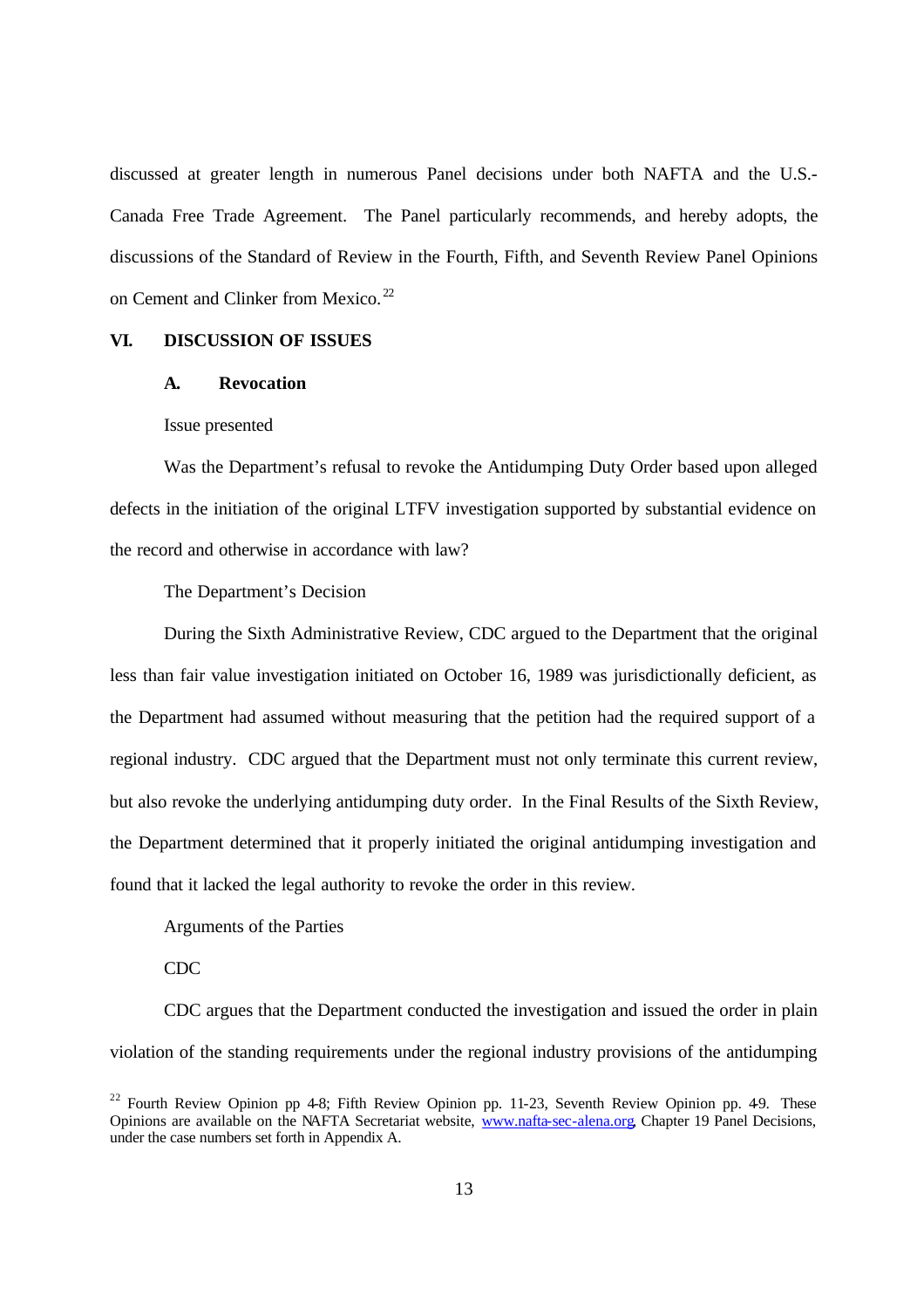statute, since the Department's investigation and order were based on a regional industry petition that was not filed on behalf of the requisite level of producers in the region. CDC points out the statutory linkage between the "on behalf of" concept and the term "industry."<sup>23</sup> CDC notes that a petitioner's standing to request antidumping relief, and the Department's authority to provide such relief, depend on how "industry" is defined. Under 19 U.S.C. §1677 (4)(C) the standard focuses on producers representing "all or almost all" of the production within the market. CDC indicates that it was established during the investigation that only 62 percent of the regional production supported the petition. <sup>24</sup>

**STCC** 

STCC states in its Brief that CDC could have challenged the Department's decision to initiate the original investigation by filing an appeal to the CIT within 30 days of the date of publication of the antidumping duty order pursuant to 19 U.S.C. § 1516a.

STCC also points out that CDC did not exhaust its administrative remedies in the original investigation. NAFTA Article 1911 covers the principle of "exhaustion of administrative remedies", which must be applied by binational panels. "Both the [NA]FTA and pertinent U.S. case law require that parties exhaust their administrative remedies before seeking panel review of an issue $125$  Since the administrative remedies were not exhausted, the Department did not have the opportunity to cure any defect in the petition by self-initiating an investigation under 19 USC § 1673a(a) or collecting additional information regarding the degree of industry support for the petition.

### The Department

 $\overline{a}$ 

 $^{23}$  See, Gilmore Steel Corp. v. United States, 585 F. Supp. 670, 674-77 (Ct. Int'l Trade 984)

 $2<sup>24</sup>$  CDC Brief of February 18, 1999 at p 62.

<sup>&</sup>lt;sup>25</sup> See, Certain Cut-To-Length Carbon Steel Plate from Canada, USA-93-1904-04 (US-Canada FTA October 31, 1994).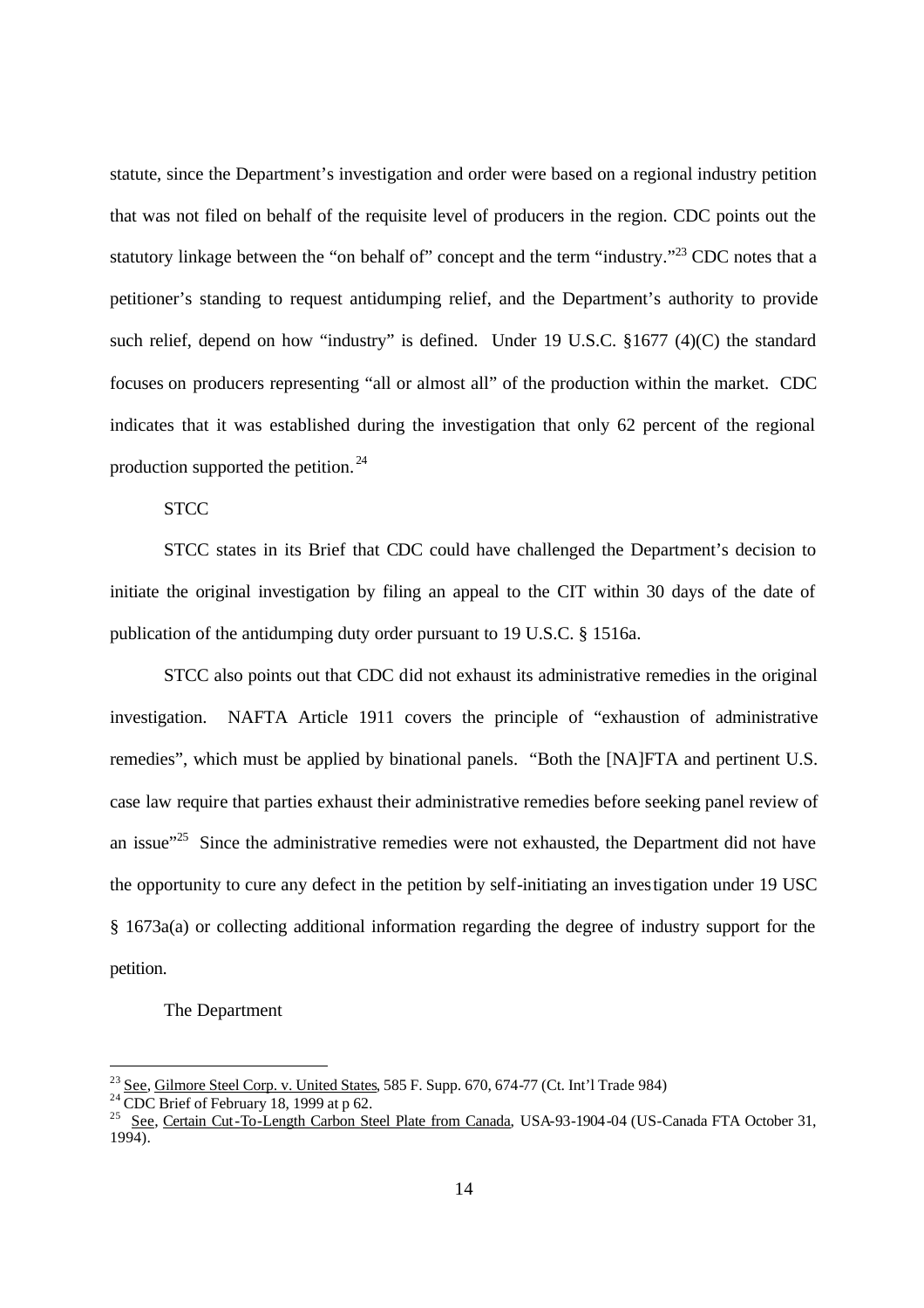The Department notes that challenges to the original LTFV investigation are untimely and beyond the authority of this Panel. In the Notice of Initiation of the original investigation, the Department not only announced that a "petitioner has alleged that it has standing to file the petition" but also invited any domestic interested parties that "wished to register support for, or opposition to, this petition, to file written notification with the Assistant Secretary for Import Administration.<sup> $26$ </sup> The Department points out that no member of the domestic cement industry ever notified the Department that it was opposed to the petition or the initiation of the investigation.<sup>27</sup> None of the Mexican cement producers<sup>28</sup> questioned that the Department's initiation of that proceeding as contrary to law. The petitioner was the only party to appeal the Department's final LTFV determination. <sup>29</sup>

### Analysis

CDC raised the same issue and the same arguments were made in the Third, Fourth, and Fifth Reviews preceding this Sixth Review, and indeed they have been made in the Seventh through the Thirteenth Reviews. The Department's consistent decision that it "has no authority to rescind its initial LTFV investigation" has been considered and upheld by Binational Panels in the Third, Fifth, and Seventh Reviews.<sup>30</sup>

Although decisions made by other Panels are never considered binding authority, the consistent, well reasoned and fully expressed opinions of these Panels overwhelmingly support the Department's position that any jurisdictional challenge could only be made in response to the

<sup>&</sup>lt;sup>26</sup> See, Gray Portland Cement and Clinker from Mexico, 54 Fed. Reg. 43190 (October 23, 1989).

<sup>27</sup> See, Final LTFV Determination, 55 Fed. Reg. 29244 (1990).

 $^{28}$  CEMEX, APASCO S.A de C.V. and CDC

<sup>&</sup>lt;sup>29</sup> AD Hoc Committee of AZ-NM-TX-FL Producers of Gray Portland Cement v. United States, Slip Op. 94-152 (September 26, 1994).

 $30$  Third Review Panel Opinion pp. 9-28; Fifth Review Panel Opinion pp. 24-43, Seventh Review Panel Opinion pp. 65-70.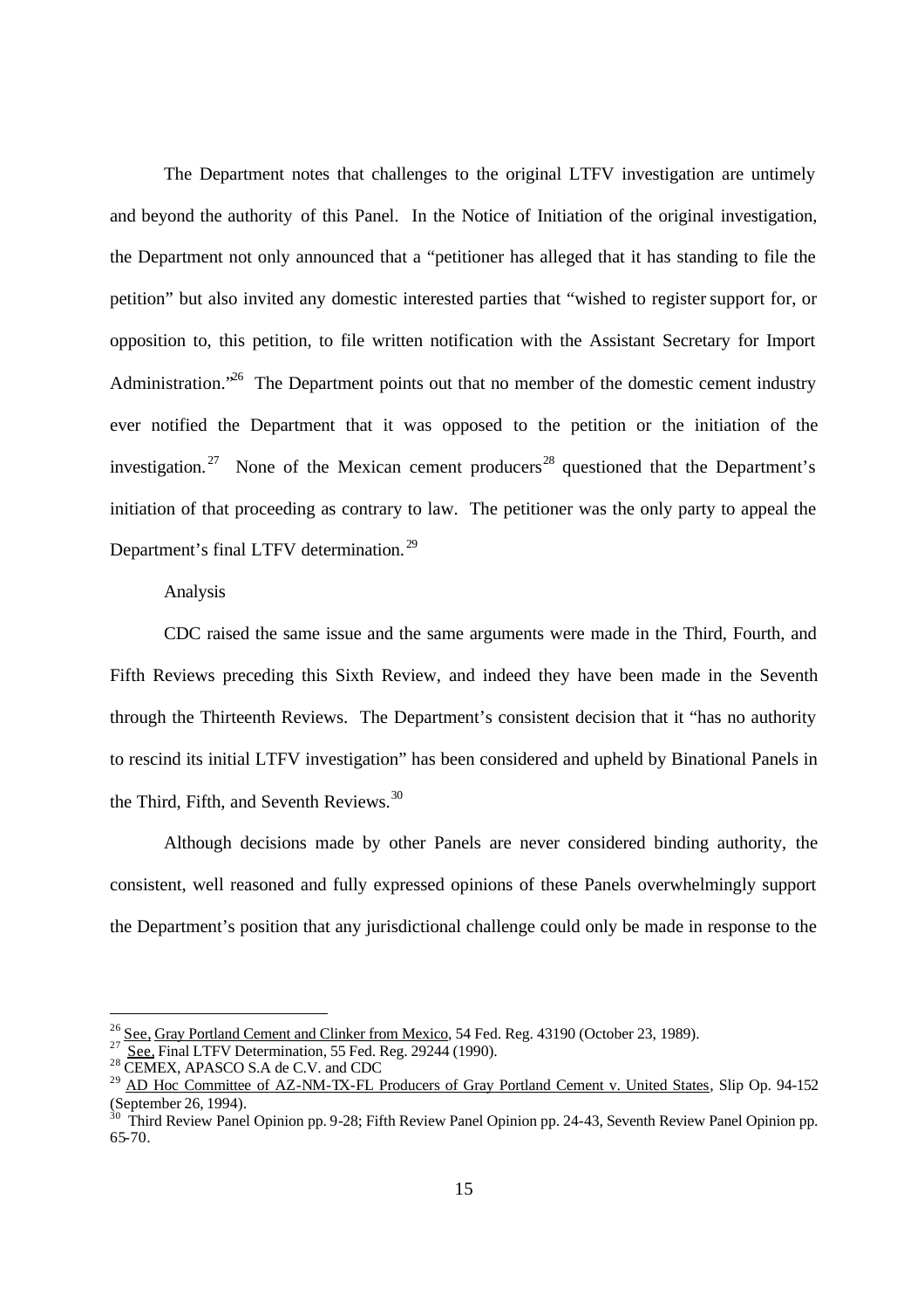original LTFV determination and the antidumping duty order based thereon.<sup>31</sup> There is no difference in the factual record from review to review regarding this claim. This Panel adopts the opinions of the Third, Fifth, and Seventh Review Binational Panel decisions on this issue, and takes special note of footnote 9 to the Seventh Panel decision regarding the lack of mechanisms within the panel process "for deterring unwanted and frivolous claims."<sup>32</sup>

### **B. Ordinary Course of Trade**

### 1. First Issue Presented

Was the Department's determination that CEMEX's home market sales of Type V cement sold as Type II and Type V cement produced at the Hermosillo plants were outside the ordinary course of trade supported by substantial evidence on the record and otherwise in accordance with law?

The Department's Decision

In the Final Results of the Sixth Review, the Department determined that CEMEX's home market sales of Type V cement sold as Type II and Type V cement produced at the Hermosillo plants were outside "the ordinary course of trade" and could not be used as the basis for calculating normal value.<sup>33</sup> Specifically, with respect to Type II cement, the Department found that:

(1) the volume of Type II home market sales is extremely small compared to sales of other cement types; (2) the number and type of customers purchasing Type II cement is substantially different from other cement types; (3) Type II is a specialty cement sold to a niche market; (4) shipping distances and freight costs for Type II cement sold in the home market is significantly greater than for sales

 $31$  The Panel notes that these findings relate specifically to annual administrative reviews, and takes no position regarding reviewability of the issues under sunset review procedures.

Seventh Review Panel Opinion, footnote 9 at p. 70, states in full: "CDC's persistence in pursuing this claim after having had it rejected by two previous panels highlights for the panel one of the shortcomings of the binational panel review process, namely, the lack of an effective sanctioning mechanism for deterring unwarranted and frivolous claims. See CIT Rule 11(b)."

 $33$  Final Results of the Sixth Review at 12770-773.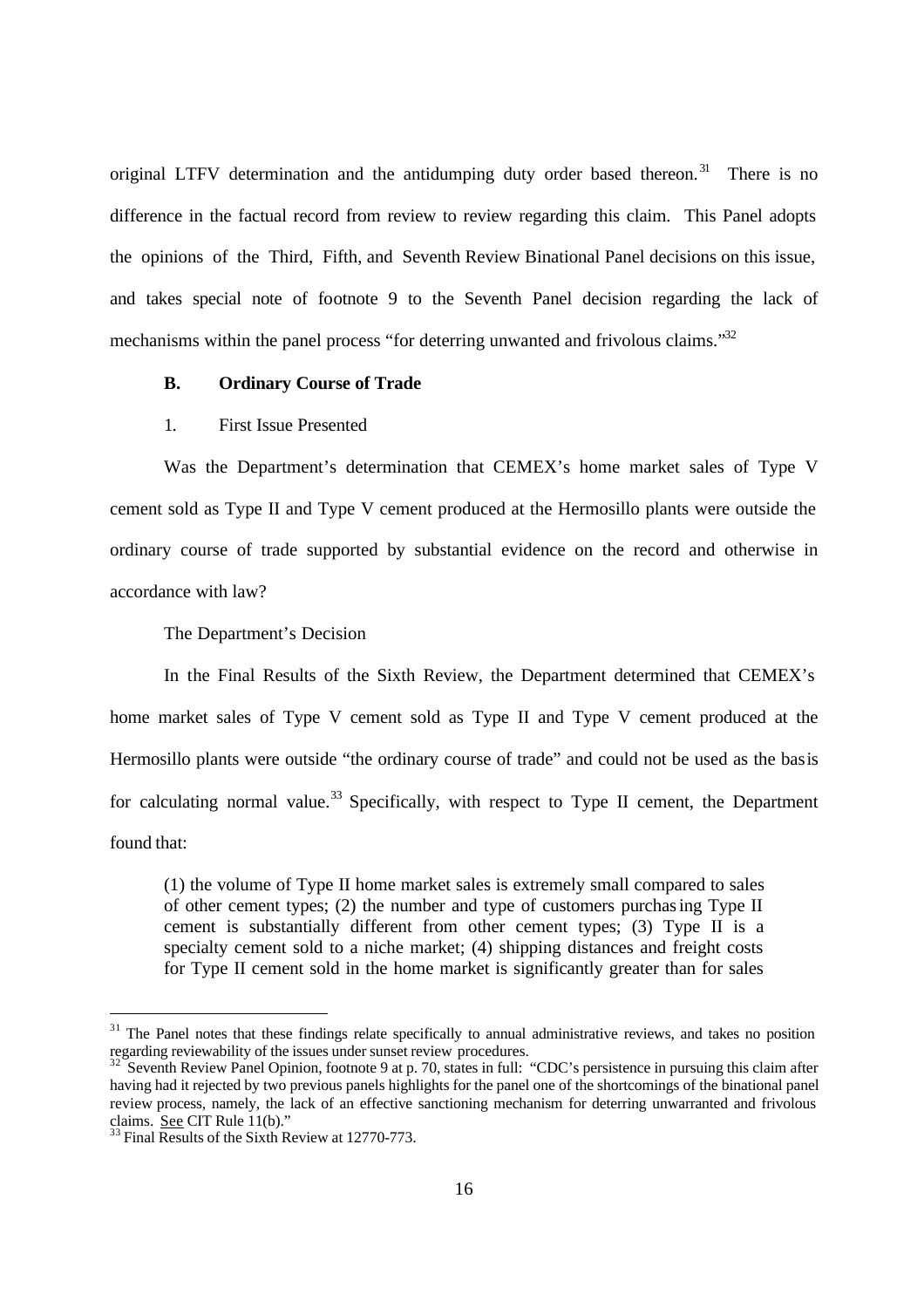of other cement types; and (5) CEMEX's profit on Type II sales is small in comparison to its profits on all cement types. $\frac{3}{4}$ 

The Department further noted that:

 (i) CEMEX did not sell Type II cement in Mexico until it began production for export in the mid-eighties, despite the fact that small domestic demand for such existed prior to that time; and (ii) sales of Type II cement continue to exhibit a promotional quality that is not evidenced in CEMEX's ordinary sales of cement.<sup>35</sup>

The Department also found that, although sales of Type V cement as Type V were "less

unusual" than sales as Type II, Type V cement was nevertheless outside the ordinary course of

trade based on the same factors mentioned above concerning Type II cement.<sup>36</sup>

Arguments of the Parties

The Department

The Department made its ordinary course of trade determination on the basis of the

following statutory language:

#### **19 U.S.C. § 1677(15) Ordinary course of trade**

The term "ordinary course of trade" means the conditions and practices which, for a reasonable time prior to the exportation of the subject merchandise, have been normal in the trade under consideration with respect to merchandise of the same class or kind. The administering authority shall consider the following sales and transactions, among others, to be outside the ordinary course of trade:

- (A) Sales disregarded [as being below cost] under section 1677b(b)(1) of this title.
- (B) Transactions [between affiliated persons that are] disregarded [for purposes of calculating cost] under section  $1677b(f)(2)$  of this title.

 $34$  <u>Id.,</u> at 12771.  $35 \underline{\text{Id}}$ .  $36 \overline{\mathrm{Id}}$ .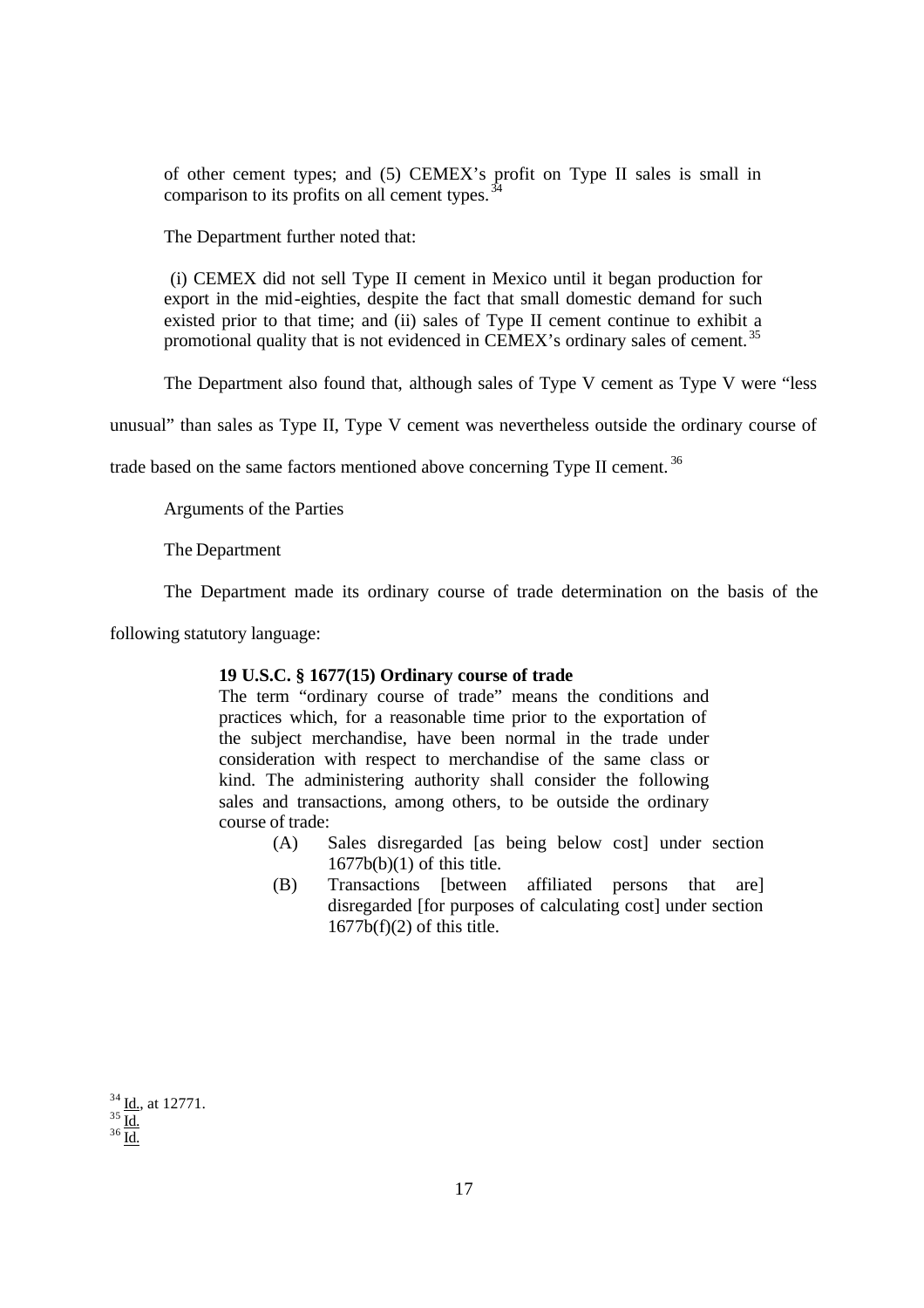Reading the statute and the Statement of Administrative Action<sup>37</sup> ("SAA") together, the Department found it –

clear that a determination of whether sales (other than those specifically addressed in section 771(15) are in the ordinary course of trade must be based on an analysis comparing the sales in question with sales of merchandise of the same class or kind generally made in the home market (*i.e.,* the Department must consider whether certain home market sales of cement are ordinary in comparison with other home market sales of cement). <sup>38</sup>

To reach its decision the Department acknowledged the purpose of the ordinary course of trade provision, which is "to prevent dumping margins from being based on sales which are not representative" of the home market.<sup>39</sup> The Department noted that Congress has not specified particular criteria for the Department to use, but that the Department has discretion to choose how best to analyze the many factors involved in determining whether sales are made in the ordinary course of trade. <sup>40</sup> The Department evaluates all the circumstances particular to the sales in question recognizing that each company has its own conditions and practices particular to its trade. Here, the Department's decision to exclude sales of Type II and Type V cement from the calculation of normal value "centered around the unusual nature and characteristics of these sales compared to the vast bulk of CEMEX's other home market sales" and the conclusion that these sales were outside the ordinary course of trade. $41$ 

Additionally, the Department issued a questionnaire to CEMEX on March 10, 1997 regarding two items: historical sales trends and the "promotional quality" of CEMEX's Type II sales. CEMEX did not respond to these two items, and the Department concluded that the facts

<sup>&</sup>lt;sup>37</sup> The SAA, in considering the statutory language, states that "Commerce may consider other types of sales or transactions to be outside the ordinary course of trade when such sales or transactions have characteristics that are not ordinary as compared to sales or transactions generally made in the same market. SAA, H.R. Doc. No. 103-316, Vol. 1, 103d Cong. (1994), at 834 (emphasis added).

<sup>&</sup>lt;sup>38</sup> Final Results of Sixth Review, at 12770.

 $39$   $\underline{\text{Id}}$ .

 $^{40}$   $\overline{\underline{\mathrm{Id.}}}$ 

 $41$  Final Results of Sixth Review, at 12770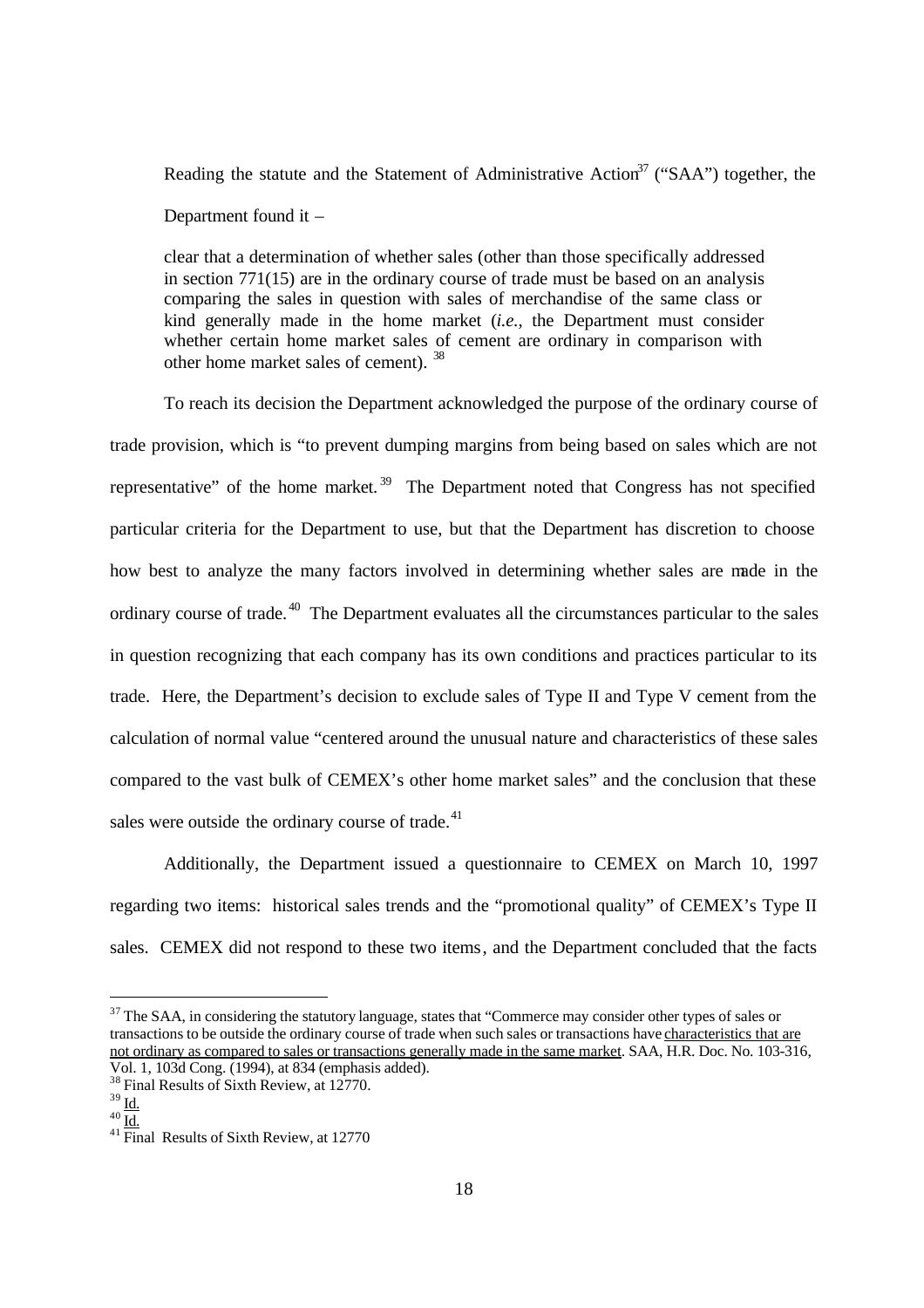about them for this Sixth Administrative Review had not changed from the Second Administrative Review when they were addressed and it was found that the sales trends and promotional quality of Type II (and Type V) sales rendered them outside of the ordinary course of trade.

The Department rendered its decision solely on the record of the Sixth Review, but it acknowledged that the facts were very similar to those which led the Department to conclude in the Second Review that home market sales of Type II and Type V cement were outside the ordinary course of trade, and that determination was upheld by the Federal Circuit in the CEMEX case (133 F. 3d 897 (CAFC 1998) ("… Commerce's decision that the sales of Types II and V cements were outside the ordinary course of trade was supported by substantial evidence.")

## **CEMEX**

In its Panel Rule 57(1) brief, and consistently throughout this review, CEMEX did not criticize the applicable law but asserted that the Department failed "to consider or acknowledge the evidence of record which indicated that CEMEX's home market sales of Type V LA cement to Type II LA customers and Type V LA customers were within the ordinary course of trade.<sup> $42$ </sup> CEMEX argued that the final results "only acknowledge evidence which purportedly supports a preconceived result from prior determinations" and fails to take into consideration certain factors normally relevant to the ordinary course of trade determinations.<sup>43</sup>

<sup>&</sup>lt;sup>42</sup> CEMEX Panel Rule 57(1) brief, (February 14, 1999) at 12.

 $^{43}$  <u>Id.</u>, at 13.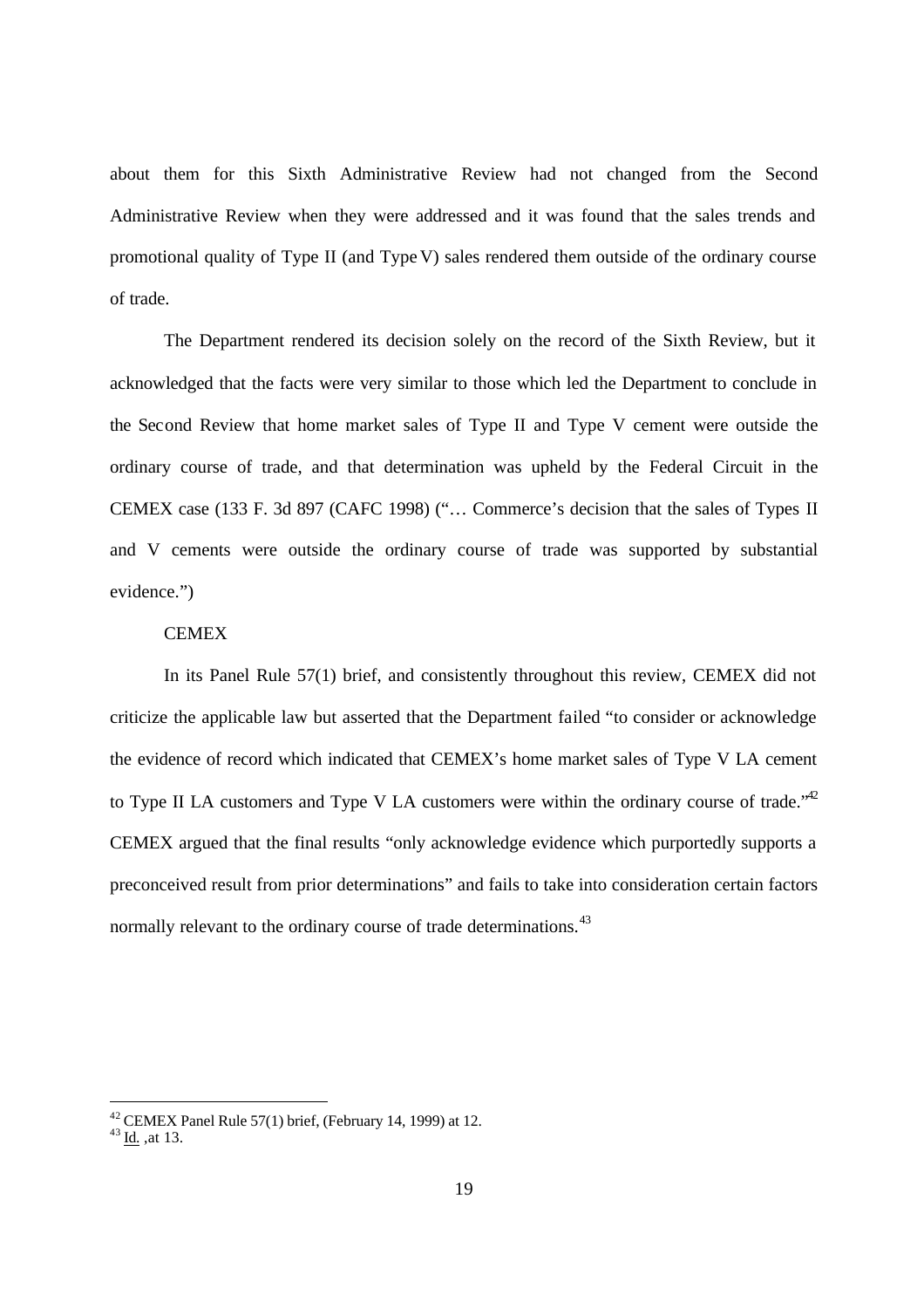First, CEMEX argued that its home market sales of Type II and Type V cement were made pursuant to a bona fide customer demand for those cement types.<sup>44</sup> Although in previous administrative reviews, the Department verified that an established home market existed for these types of cements and that CEMEX's customers required these cements, in the final results of this review the Department failed to acknowledge that such demand exists.<sup>45</sup> CEMEX claimed that the presence or absence of a bona fide home market demand "has been a key factor, addressed in virtually every Commerce ordinary course of trade analysis".<sup>46</sup> Conversely, the Department has "consistently found that the absence of a home market demand is indicative of sales made outside the ordinary course of trade.<sup>47</sup>

CEMEX asserted that the focus of the ordinary course of trade inquiry is whether the sales themselves, not their volume, were made in the ordinary course of trade.<sup>48</sup> Consequently, CEMEX claimed that "the small relative sales volume of sales to Type II LA and Type V LA customers compared to Type I sales, in isolation, is not indicative of sales made outside the ordinary course of trade, when, as in this case, absolute sales volume is significant and those sales are made to satisfy a bona fide home market demand."<sup>49</sup>

<sup>&</sup>lt;sup>44</sup> Id. CEMEX clarified that "{w}hereas Type I cement is a general purpose cement, Type II LA and Type V LA cements are higher specification cement required, for example, for certain construction projects in which the cement will have contact with ground water (i.e. dams, underground subway systems, underground sewage systems).

<sup>&</sup>lt;sup>45</sup> Id. CEMEX noted that in the Second Administrative Review the Department confirmed an established need for Type II and Type V cement exists in Mexico stating that "customers have certain specifications which they must meet, and cannot switch to a cheaper type of CEMENT." (citing Prop. Doc. 55; Sixth Review Home Market Sales Verification Report, at 17)

<sup>&</sup>lt;sup>46</sup> Id. See, e.g., Certain Welded Carbon Steel Pipes and Tubes from Thailand, 61 Fed. Reg. 1328, 1331 (1996); Electrolytic Manganese Dioxide from Japan, 58 Fed. Reg. 28551, 28552 (1993); Television Receivers, Monochrome and Color, from Japan, 56 Fed. Reg. 24370, 24371 (1991).

Id., at 15. See e.g., Welded Stainless Steel Pipe from Malaysia, 59 Fed. Reg. 4023, 4025 (1994); Certain Welded Carbon Steel Pipes and Tubes from India, 51 Fed. Reg. 64753, 64755 (1986); Industrial Nitrocellulose from the Federal Republic of Germany, 55 Fed. Reg. 21058, 21059 (1990).

Id., at 18. See East Chilliwack Fruit Growers Cooperative v. United States, 11 CIT 104, 108, 655 F. Supp. 499, 503 (1987) (the court held that relative sales volume, or whether the seller ordinarily sell the product, by themselves, were factors not relevant to the ordinary course of trade analysis.)  $^{49}$  Id.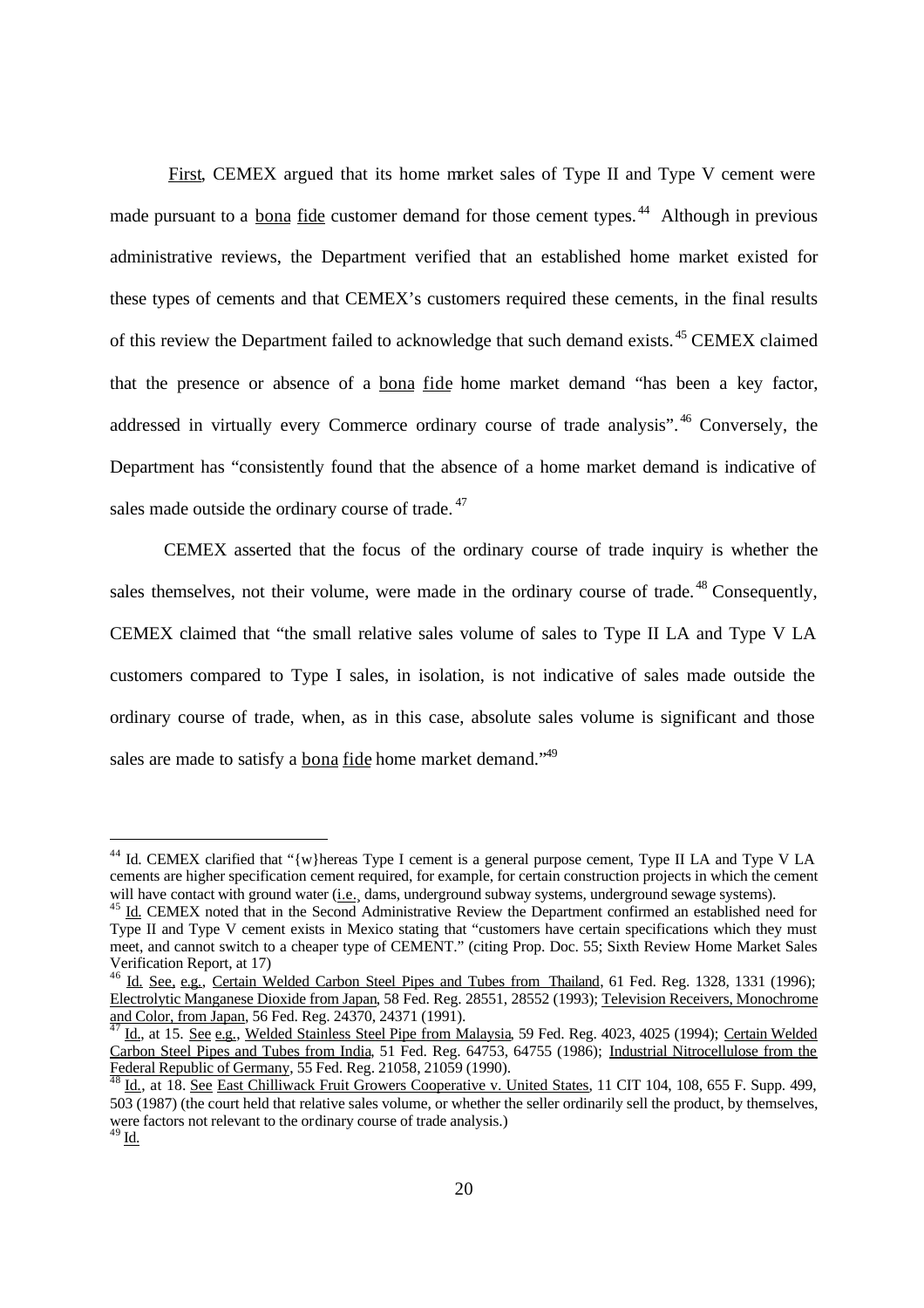Second, CEMEX claimed that the Department failed to consider other record evidence concerning factors that have been deemed to be relevant to the ordinary course of trade analyses in previous cases, including whether the sales in question were of obsolete, defective, or secondquality merchandise.<sup>50</sup> CEMEX asserted that in their ordinary course of trade analyses, the Department and reviewing courts have both considered whether sales in question were of obsolete, defective or second-quality merchandise. <sup>51</sup>

Specifically, CEMEX said that the Department failed to acknowledge that "all of CEMEX's sales of Hermosillo-produced cement were of first-quality cement and were not of obsolete, defective or second-quality merchandise."<sup>52</sup> CEMEX further asserted that the Sixth Review Home Market Sales Verification Report establishes that CEMEX's home market customers actually had a specific need for Type II and Type V cement and used these products for their intended purposes.<sup>53</sup> CEMEX argued that the use of these cements for their intended purposes in the home market is further supported by "the fact that the subject merchandise was not export overrun merchandise."<sup>54</sup>

Finally CEMEX argued that in its ordinary course of trade determination, the Department should not have considered factors of which there is no evidence in the record. Specifically, CEMEX urges that since the administrative record does not contain information which would suggest that home market sales of Type II and Type V cements were subject to "special contractual arrangements, special pricing policies or special sales, payment or shipment terms",

 $50$  Id., at 15.

<sup>&</sup>lt;sup>51</sup> Id. See Monsanto Co. v. United States 12 CIT 937, 698 F. Supp. 275, 278 (1988); Hot-Rolled Carbon Steel Flat Products from France, 58 Fed. Reg. 37125, 37126 (1993); Certain Stainless Steel Welded Pipes and Tubes from Taiwan, 57 Fed. Reg. 27735, 27736 (1992).

Id.

 $\frac{53}{\underline{\text{Id}}}, \text{at } 16.$ 

 $^{54}$  Id.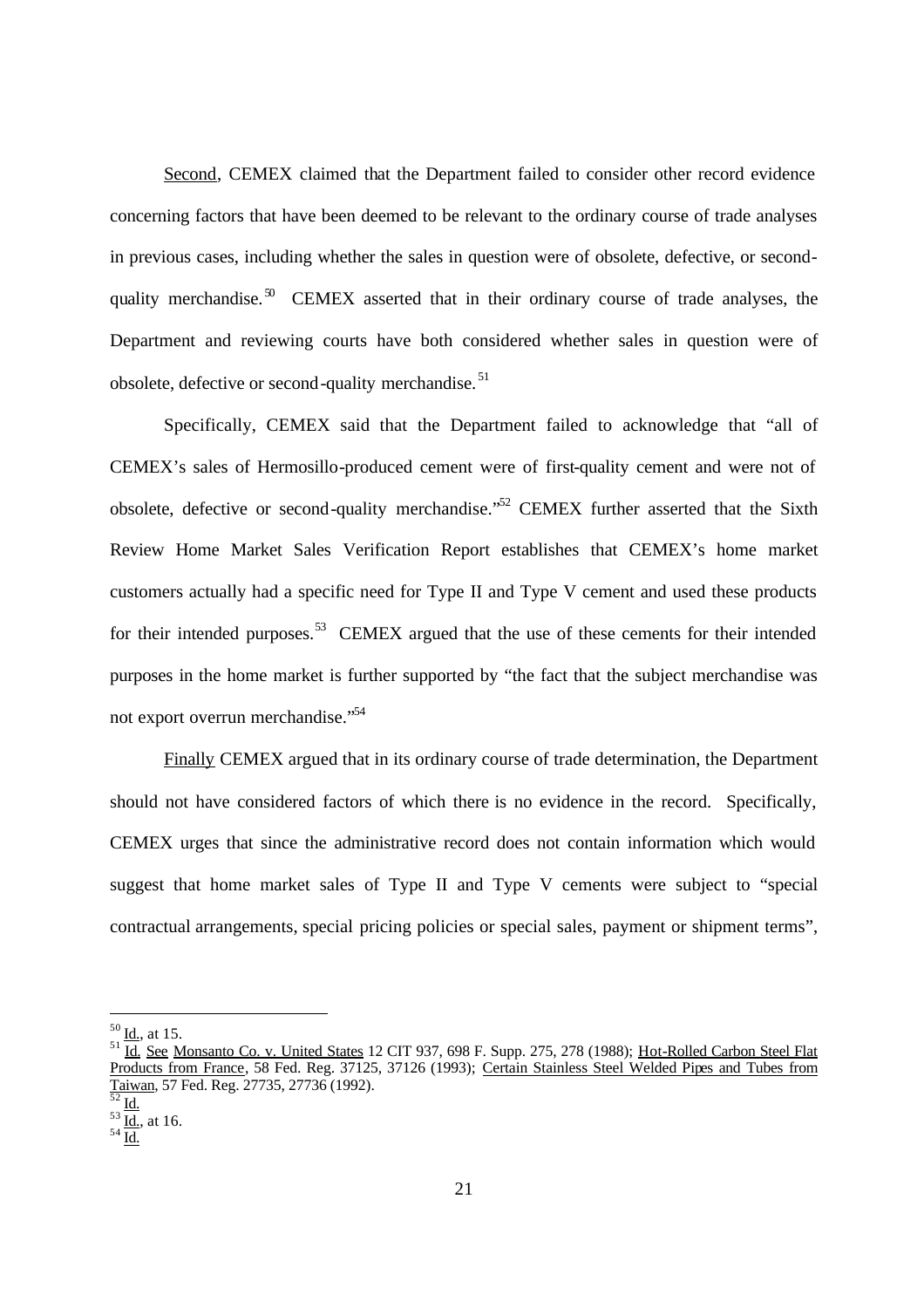these factors should not have been considered as indicative of sales in the ordinary course of trade by the Department. <sup>55</sup>

**STCC** 

Initially, STCC set forth the applicable standard of review. It noted that the premise behind the U.S. antidumping  $law<sup>56</sup>$  is to compare prices fairly and accurately and in order to achieve this goal the Department must exclude sales made outside the ordinary course of trade. The focus of this NAFTA Chapter 19 Review Panel, therefore, should be whether the Department's decision to exclude home market sales from the calculation of normal value was in fact supported by substantial evidence,  $\frac{57}{9}$  and that in determining whether the decision was supported by substantial evidence the Panel may not reweigh the evidence or substitute its judgment for that of the Department<sup>58</sup> but, must take into account all relevant factors including those that may ultimately detract from the Department's original determination.<sup>59</sup>

First, STCC concurs with the Department's finding that CEMEX's sales of Type II and Type V cement are outside the ordinary course of trade since CEMEX implemented changes in the production and distribution of these cement types after the issuance of the antidumping order and created a "highly restricted, niche market for those products that had the purpose and effect of manipulating the dumping margin."<sup>60</sup> Specifically, STCC asserted that although CEMEX continued to export Type II cement to the United States it ceased exporting Type I cement.<sup>61</sup> Additionally, STCC argued that in an effort to decrease the normal value of Type II and Type V

<sup>55</sup> Id., at 16. See e.g., Electrolytic Manganese Dioxide from Japan, 58 Fed. Reg. 28551, 28552 (1993); Color Television Receivers from Japan, 56 Fed. Reg. 243370, 24731 (1991).

 $19$  U.S.C. § 1677(b).

<sup>57</sup> STCC Rule 57(3) Brief (May 3, 1999), at 7-8 (*citing,* CEMEX, SA v. United States, 133 F.3d 897, 900-01 (Fed. Cir. 1998).

Metallverken Nederland B.V. v. United States, 728 F. Supp. 730, 734 (Ct. Int'l Trade 1989).

<sup>&</sup>lt;sup>59</sup> Universal Camera Corp. v. NLRB, 340 U.S. 474, 488 (1951).

<sup>60</sup> STCC Rule 57(3) Brief, at 10.

 $^{61}$  Id., at 11.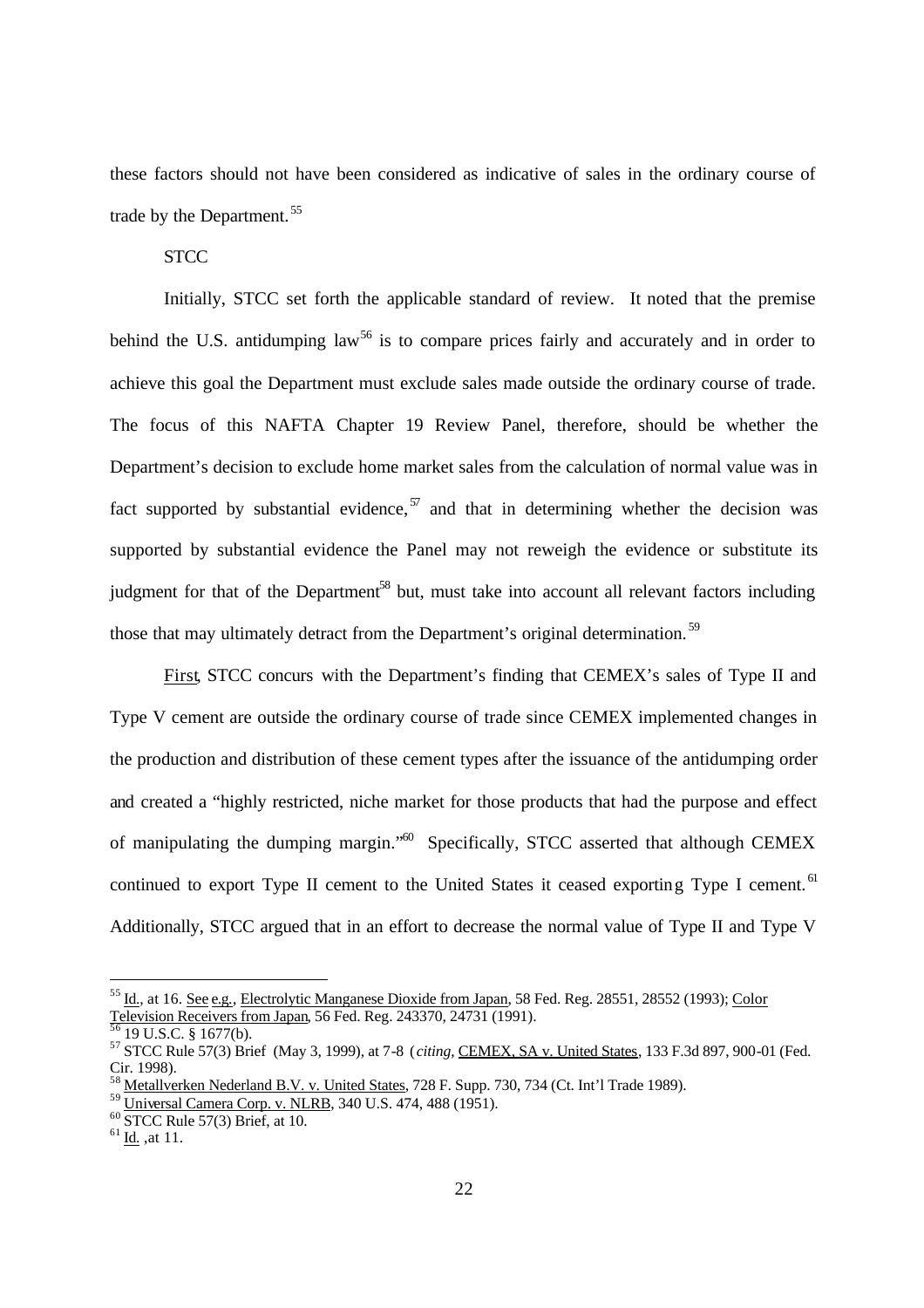cements, CEMEX (1) artificially lowered the ex-factory home market price of Type II and Type V cement while simultaneously increasing the ex-factory price of all other types of cement sold in the home market; and (2) consolidated production of Type II and Type V cement far from the customers who had demand for it, resulting in high freight costs which under antidumping law need to be deducted from normal value as movement expenses. <sup>62</sup> STCC argued that this increase in freight costs "drastically lowered CEMEX's normal value on sales of Type II and Type V sales – the products which were identical to the products CEMEX sold to the United States." <sup>63</sup>

STCC further claimed that CEMEX began absorbing the high-freight costs on sales of Type II and Type V cements to make them more palatable to the restricted number of customers demanding these products.<sup>64</sup> According to STTC, CEMEX was able to absorb these costs since they were offset by the much higher ex-factory prices on its high-volume sales of other products.<sup>65</sup>

Second, STCC argued that in past administrative reviews the Department has found CEMEX's home market sales to be outside the ordinary course of trade. According to STCC, those previous determinations should serve as guiding precedent upon this Panel. Additionally, STCC claimed that the Panel is bound by the decision of the U.S. Court of Appeals for the Federal Circuit affirming the Department's ordinary course of trade determination in the Second Administrative Review.<sup>66</sup> STCC argued that because the administrative record outlining the ordinary course of trade issue in the second review is factually "very similar" to the one currently before the Panel, the Panel is bound by the Federal Circuit's decision.<sup>67</sup>

 $\frac{62}{1}$  Id., at 11-12.

 $\frac{63}{1}$  Id., at 12.

 $64 \overline{Id}$ .

 $65$   $\underline{\text{Id}}$ .

 $\frac{66}{\text{CEMEX}}$ , 133 F. 3d at 902.

 $67$  STCC Rule 57(3) Brief, at 25 (citing Department of Commerce final results, 63 Fed. Reg.12771).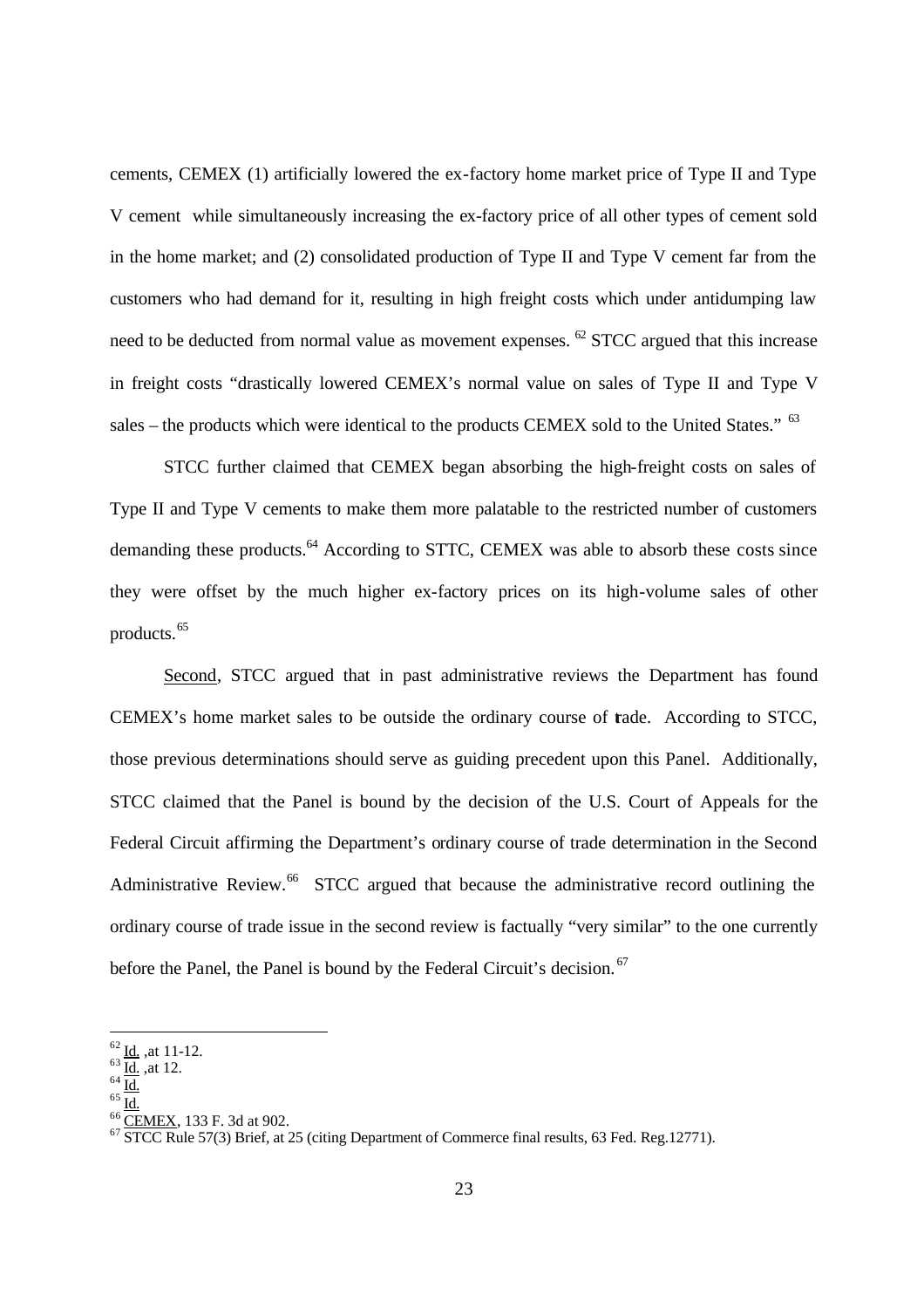Third, STCC responded to the substantive merits of CEMEX's ordinary course of trade argument. STCC notes that CEMEX does not dispute that the Department's decision was unsupported by substantial evidence, but rather claims it failed to take all required factors into account and incorrectly considered irrelevant factors.<sup>68</sup> STCC further claimed that all the factors the Department relied upon in making its ordinary course of trade determination were supported by substantial evidence.

Specifically, STCC stated that the long shipping distances and high freight costs associated with sales of Type II and Type V cements are atypical to CEMEX's usual practice since shipment of cement generally takes place over short distances.  $\theta$  STCC further argued that irregularities in CEMEX's profit margins between Type II cement sales and other types suggest sales outside the ordinary course of trade. Relative profitability can be "one of several significant 'conditions...in the trade under consideration' within the meaning of § 1677(15)."<sup>70</sup> Furthermore, STCC reminded the Panel that the U.S. Court of Appeals for the Federal Circuit has already rejected CEMEX's argument that the proper comparison of profitability should be absolute rather than relative terms. $^{71}$ 

 Fourth, STCC argued that Type II and Type V cements are specialty cements sold to a "niche" market and thus are sales made outside the ordinary course of trade.<sup>72</sup> Type I cement, a general-purpose cement, is sold throughout the country. <sup>73</sup>

Fifth, STCC claimed the small sales volume of Type II and Type V cements is indicative of sales being outside the ordinary course of trade. STCC reiterated that contrary to CEMEX's

 $68$  <u>Id.,</u>at 26-27.

 $69 \overline{Id}$ , at 33 -34.

 $70$  See Laclede Steel v. United States, 18 CIT 965, 967 (1994).

<sup>71</sup> CEMEX, 133 F. 3d, at 901.

 $72$  CEMEX does not dispute the characterization of Type II and Type V cements as specialty cements. As such, its sales are concentrated within the Mexico City area.

 $73$  STCC Rule 57(3) Brief at 30.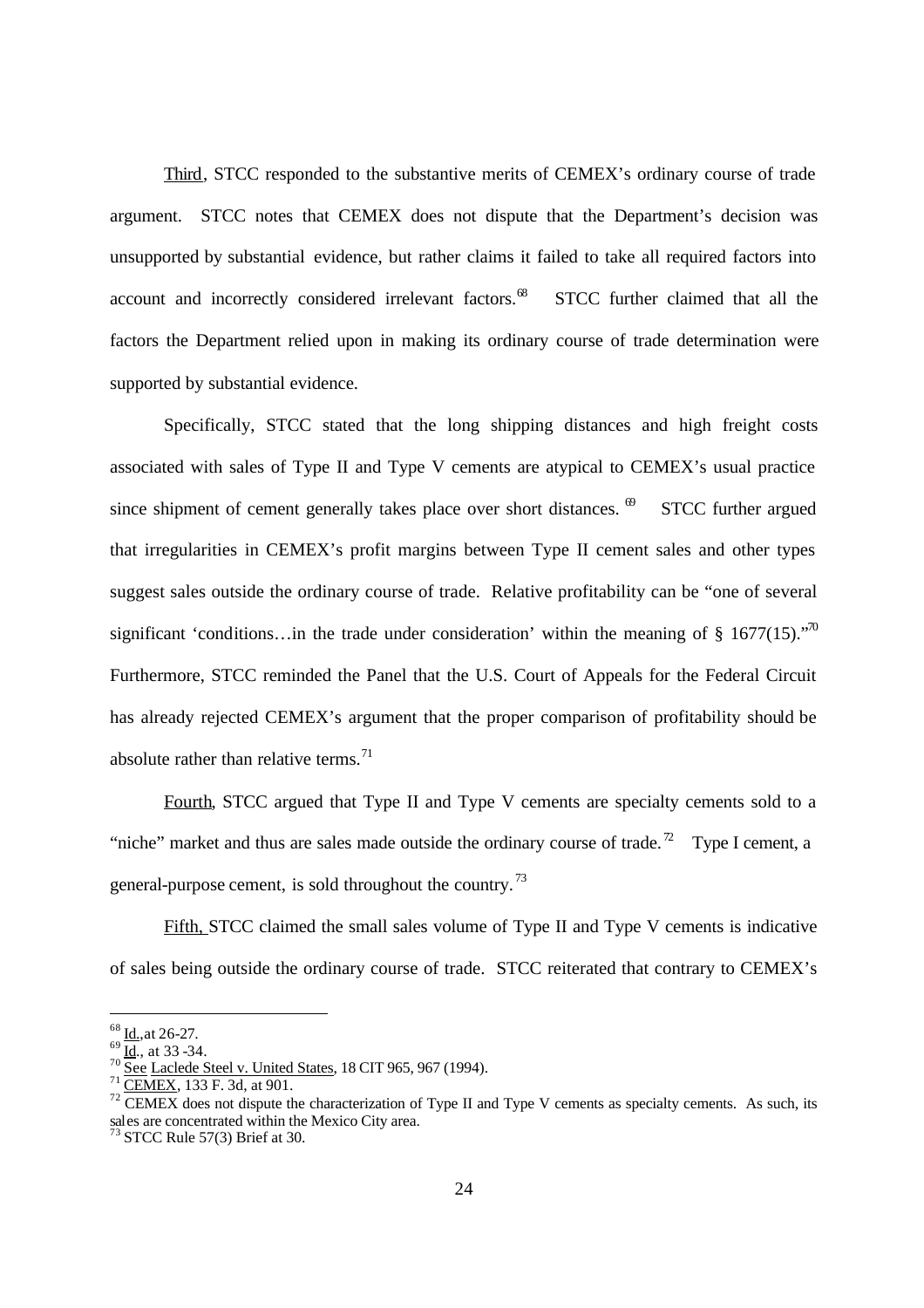assertion, it is the relative rather than absolute sales volume that is the proper measure of sales being outside the ordinary course of trade.<sup>74</sup> Additionally, STCC claimed there was no support for CEMEX's proposition that an existence of a bona fide home market demand makes a low sales volume irrelevant.<sup>75</sup>

 Sixth, STCC supported the Department's finding that the number and types of customers for Type II and Type V cement sales differed from customers of other cement types. STCC

noted that CEMEX has not disputed the Department's finding that the number and type of customers of Type II and Type V cement were different from other cement types.<sup>76</sup>

 Seventh, STCC argued that CEMEX's home market sales were outside the ordinary course of trade because they did not occur until mid-1980s when exports to United States began. STCC said that the Department properly relied upon facts available in the Second Administrative Review to arrive at the conclusion that sales were outside the ordinary course of trade.<sup>77</sup> Furthermore, STCC cited examples of evidence from the Sixth Administrative Review that it claims would support this conclusion with substantial evidence. <sup>78</sup>

 Finally, STCC claimed that CEMEX sold Type II and Type V cement for motives other than to obtain profit. STCC again directs the Panel to the finding of the Federal Circuit after the second review, noting it had found "{t}he promotional quality of the sales of Type

<sup>74</sup> See, e.g. Certain Welded Non-Alloy Steel Pipe From The Republic Of Korea, 62 Fed. Reg. 36761, 36762 (1997), Certain Cold-Rolled And Corrosion-Resistant Carbon Steel Products from Korea, 62 Fed. Reg. 18404, 18437 (1997), Canned Pineapple Fruit From Thailand, 60 Fed. Reg. 29553, 29563 (1995), Certain Welded Carbon Steel Standard Pipes And Tubes From India, 56 Fed. Reg. 64753, 64755 (1991).

<sup>75</sup> STCC Rule 57(3) Brief at 66 (citing CEMEX, S.A. v. United States, 19 CIT 587, 590 n. 5 (1995) "The courts…have repeatedly emphasized looking at the totality of the circumstances, not just one factor…Further, Commerce has found that other factors may indicate that sales made to satisfy home market demand were not in the ordinary course of trade.")

Id at 70

<sup>&</sup>lt;sup>77</sup> STCC Rule 57(3) Brief at 74-75 (citing The Department's Ordinary Course of Trade Memorandum, at 5-6, 8).

<sup>78</sup> Id., at 75-78.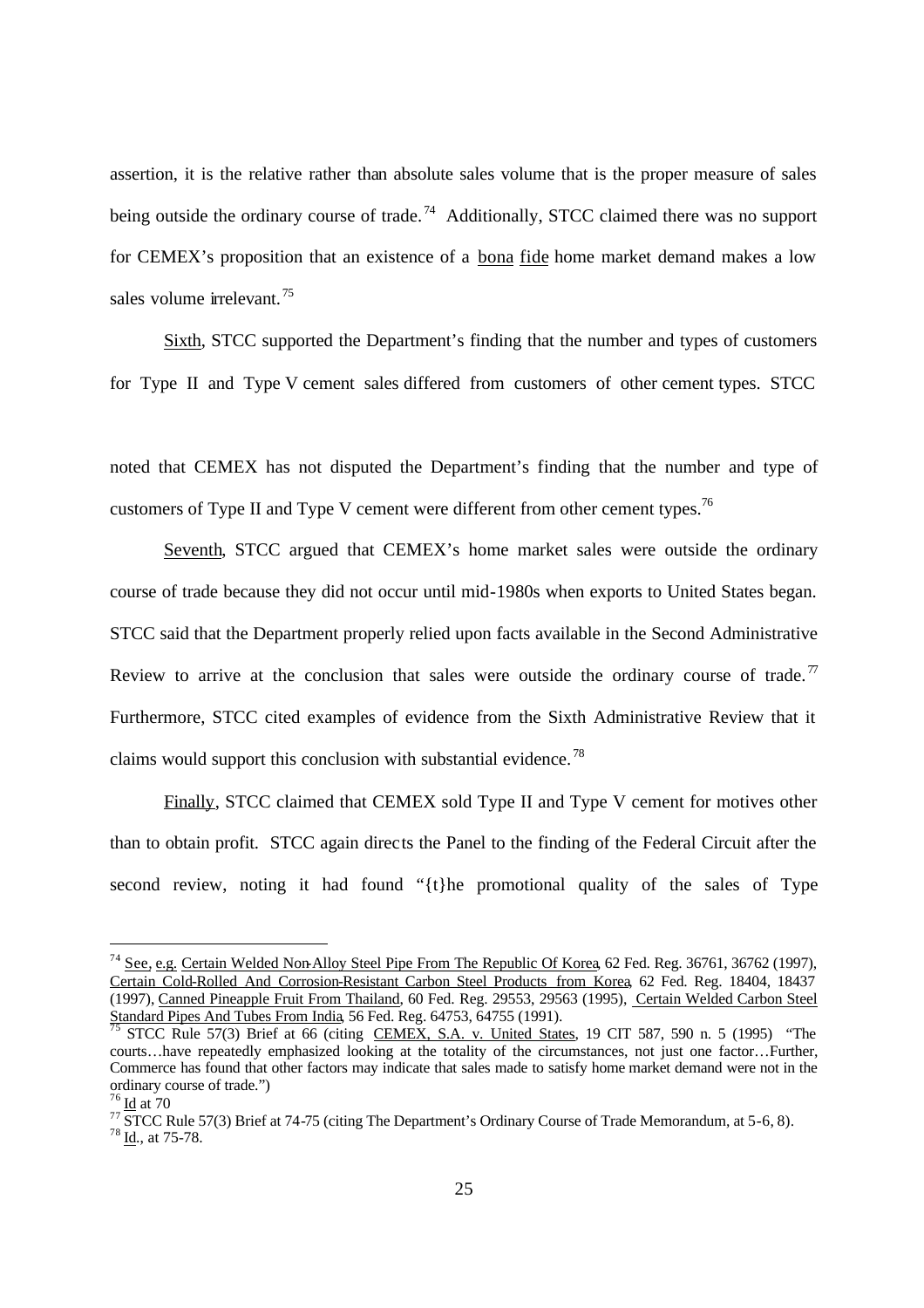II…cement…differentiated them from CEMEX's other products and therefore rendered them outside the ordinary course of trade.<sup> $79$ </sup> Similarly, the Department found this promotional quality based on facts available during the Sixth Review. $80\degree$  STCC requested the Panel to disregard an assessment of whether the Department properly relied upon facts available and instead allow the evidence alone to demonstrate this factor.<sup>81</sup>

 STCC supported the Department's position on ordinary course of trade, stating that the Department correctly and accurately considered all relevant evidence. Additionally, STCC said CEMEX had the burden to otherwise overcome this presumption.  $82$ 

#### Analysis

The parties in this case have commented on how their understanding of the issues has evolved and developed during the course of multiple administrative reviews and judicial/NAFTA panel determinations.<sup>83</sup> The Binational Panel Review of the seventh administrative review (1996-1997) provides an illustration of this process in connection with consideration of the ordinary course of trade.<sup>84</sup> In its original determination, issued May 30, 2002, the Seventh Panel found that Type V cement sold as Type V and as Type II was outside the ordinary course of trade, despite having "some reservations".<sup>85</sup> Based on Commerce's consideration of numerous factors and the Panel's finding that "a balancing test that is fact specific and based on the totality of the circumstances…is well nigh impossible…to reverse"<sup>86</sup>, the Panel upheld the Department.

<sup>79</sup> CEMEX, 133 F. 3d, at 901.

<sup>80</sup> Grey Portland Cement and Clinker From Mexico, 62 Fed. Reg. 17153, 17154.

<sup>81</sup> STCC Rule 57(3) Brief, at 82-83.

 $\frac{82}{15}$  Grupo Industrial Camesa v. United States, 85 F.3d 1577, 1582 (Fed. Cir. 1996).

Statements made at the February 23, 2005 Hearing in Washington, DC, Transcript at pp. 6, 78.

<sup>84</sup> Seventh Review, Panel Opinion.

<sup>85</sup> Id. at 16.

 $\frac{86}{\text{Id}}$ . at 22.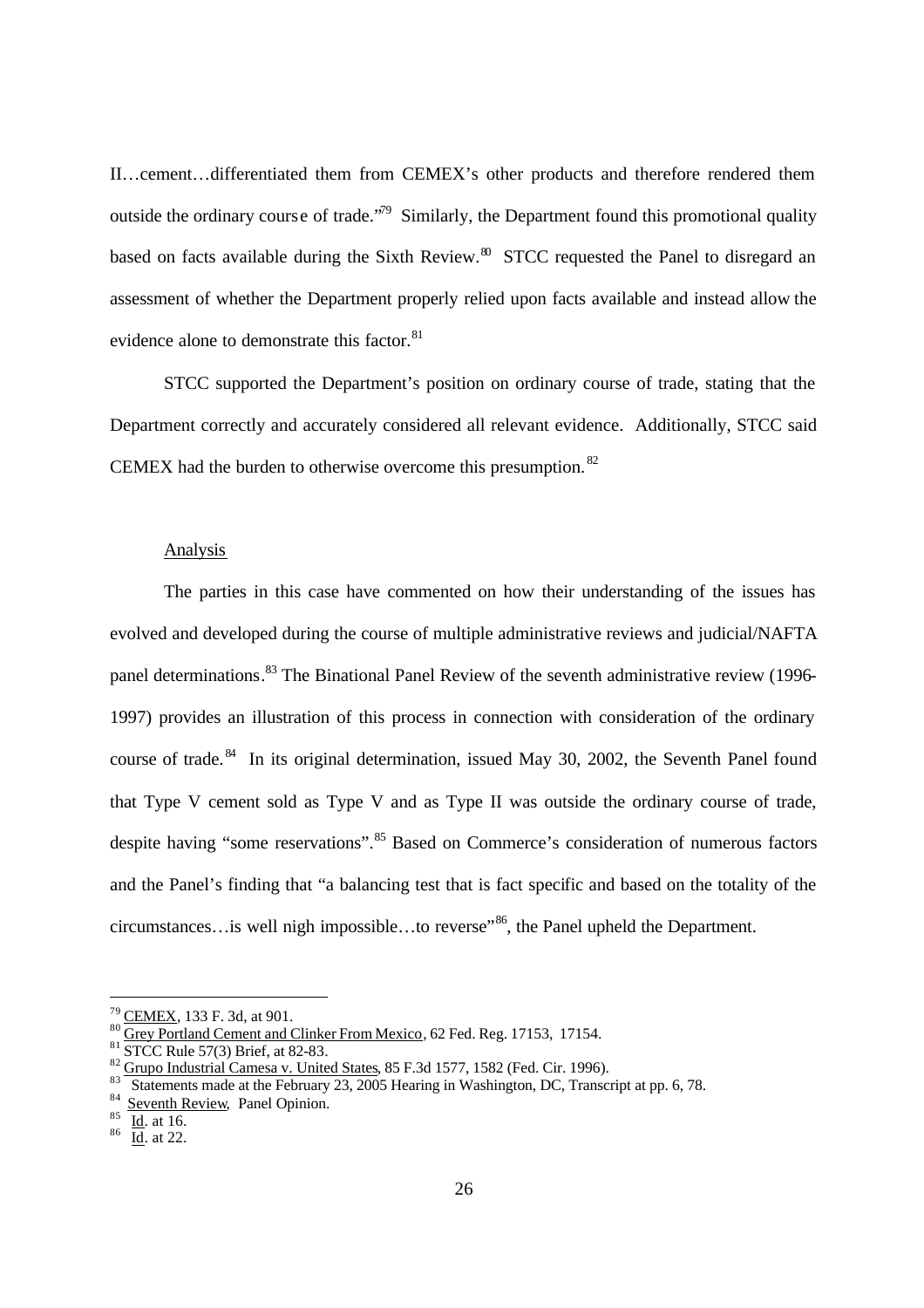With regard to the treatment of Type V cement sold as Type I, however, the Seventh Panel found that Commerce had failed to give "an adequate explanation of why these various factors support the conclusion.<sup>87</sup> While recognizing that the determination that Type V cement sold as Type I could be found to be outside the ordinary course of trade based on a totality of the circumstances, the panel remanded the issue to Commerce with instructions to explain why its findings supported that determination. 88

On remand, Commerce reversed its position on this issue in the Final Results of Redetermination Pursuant to NAFTA Panel issued on September 27, 2002.<sup>89</sup> Commerce reconsidered the differences in freight costs, relative profit levels, the number and type of customers, and the disparities in handling charges, and found that only one factor, disparity in sales volume, would support its original conclusion. Upon reconsideration, Commerce found that sales of both types of cement were made to the same types of customers, and that the level of profitability was "comparable". Differences in freight costs and disparity in handling charges were considered, but Commerce noted that the "net effect of the differences is reflected in the profitability of the two types of cement", and "that those differences are ultimately reflected in their relative profit levels."<sup>90</sup> Commerce therefore determined that the Type V cement sold as Type I was sold in the ordinary course of trade, a determination upheld by the Seventh Panel in its April 11, 2003 decision. <sup>91</sup>

The redetermination by Commerce following the Seventh Panel's original decision reflects a further development and change in the methodology used by Commerce in considering

<sup>87</sup> Id. at 33.

 $rac{88}{10}$   $rac{\overline{Id}}{\overline{B}}$  at 34.

First Remand Determination Pursuant to NAFTA Panel, Seventh Review.

<sup>&</sup>lt;sup>90</sup> Ouotations from the Final Results of Redetermination reproduced in the Seventh Panel decision, Gray Portland Cement and Clinker from Mexico (Seventh Review) (Remand), USA-Mex-99-1904-03 (NAFTA April 11, 2003), at pp 11-12.

Id., at 14.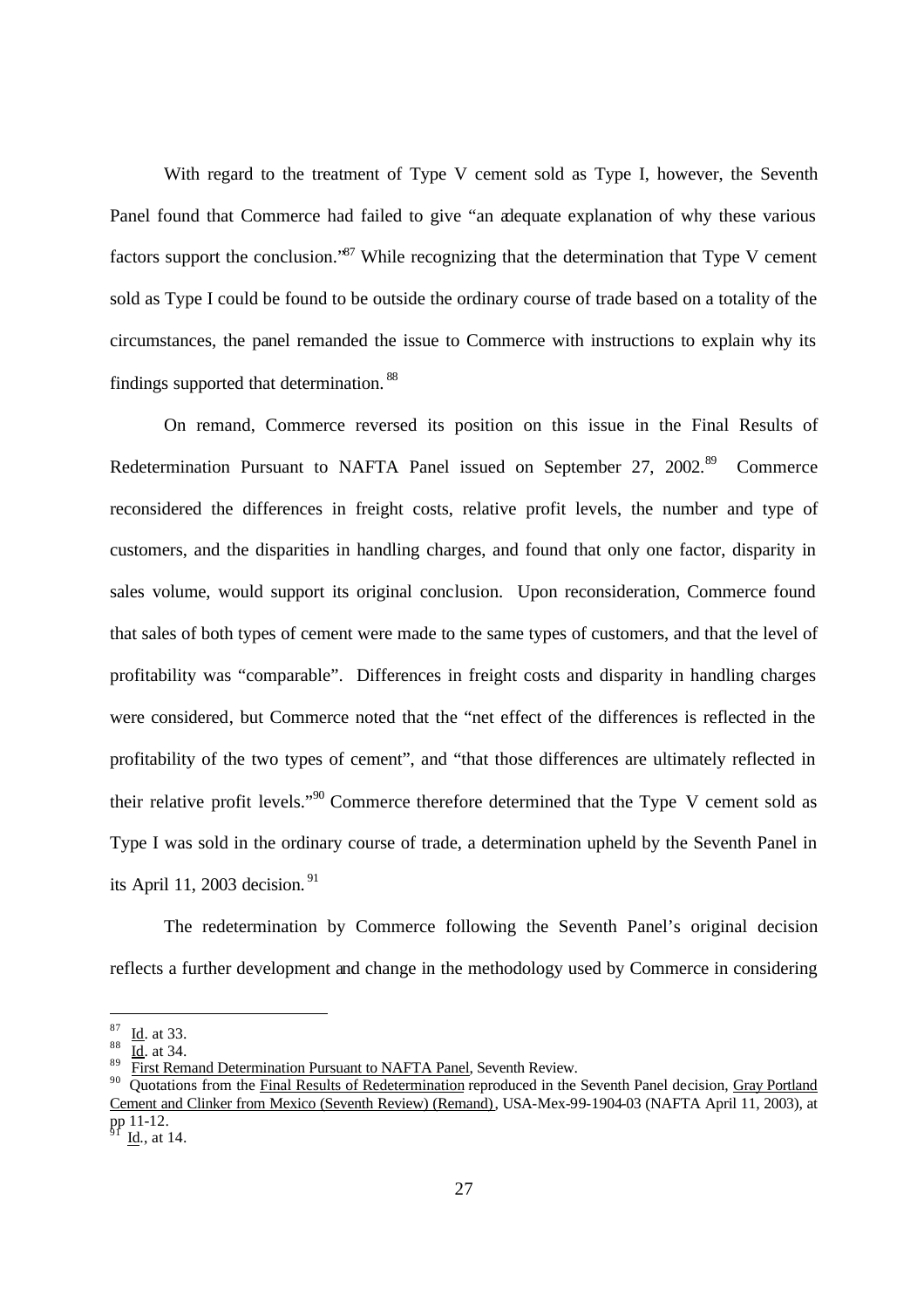ordinary course of trade issues in the cement and clinker investigations. This new methodology, or understanding of the relationship of the factors involved in the OCT issue, was raised by CEMEX as a reason for reconsidering, in this sixth review, the determination that Type V cement sold as Type V and Type II cement is outside of the ordinary course of trade. CEMEX argues that, when costs due to shipping distances and handling charges are contained in the determination of net profitability, in the same way that Type V cement sold as Type I in the Seventh Review was found to have "comparable" but not identical profitability, the Type V cement sold as Type V and as Type II cement in this Sixth Review shows "comparable" levels of profitability. <sup>92</sup>

Commerce, in its Remand Determination in the Seventh Review, found that the number of customers for Type V cement sold as Type I was "significantly fewer" than the number of customers for Type I, but that this was "unremarkable given that CEMEX sold substantially less Type V as Type I than it did Type  $I^{39}$ . This reasoning would indicate that the number of customers can be an alternative indicator of the volume of sales, which, treated as a single factor, was insufficient to support a finding that sales were outside the ordinary course of trade.

CEMEX also disputes the use of "facts available" in considering the promotional quality of the sales.<sup>94</sup> Although the Department asserts that the information provided by CEMEX<sup>95</sup> was

 $92$  Supplemental Brief of CEMEX, S.A. de C.V., May 4, 2004 at 4. Although only referenced by the Department in footnote 5 of its May 13, 2004 Reply to CEMEX's Supplemental Brief, CEMEX argues that shipping distances must be considered part of the net profitability determination.

<sup>93</sup> Final Results, supra, note 7, at 4.

<sup>94</sup> Reply Brief of CEMEX. S.A. de C.V., June 15, 1999. at 27.

<sup>&</sup>lt;sup>95</sup> Prop. Doc. #40, CEMEX verification Exhibit 32, at 24, states: "CEMEX, like any full-service company in a multiproduct industry, benefits from a marketing standpoint for each product it is trying to sell by the fact that it offers every other product in the cement line. This is true for Type II low alkali cement and its marketing assistance for other types of cement that CEMEX offers. It is also equally true for Type I cement or Type V cement, or pozzolanic cement, or white cement, or any other type of CEMEX cement, including Type II in alkali cement."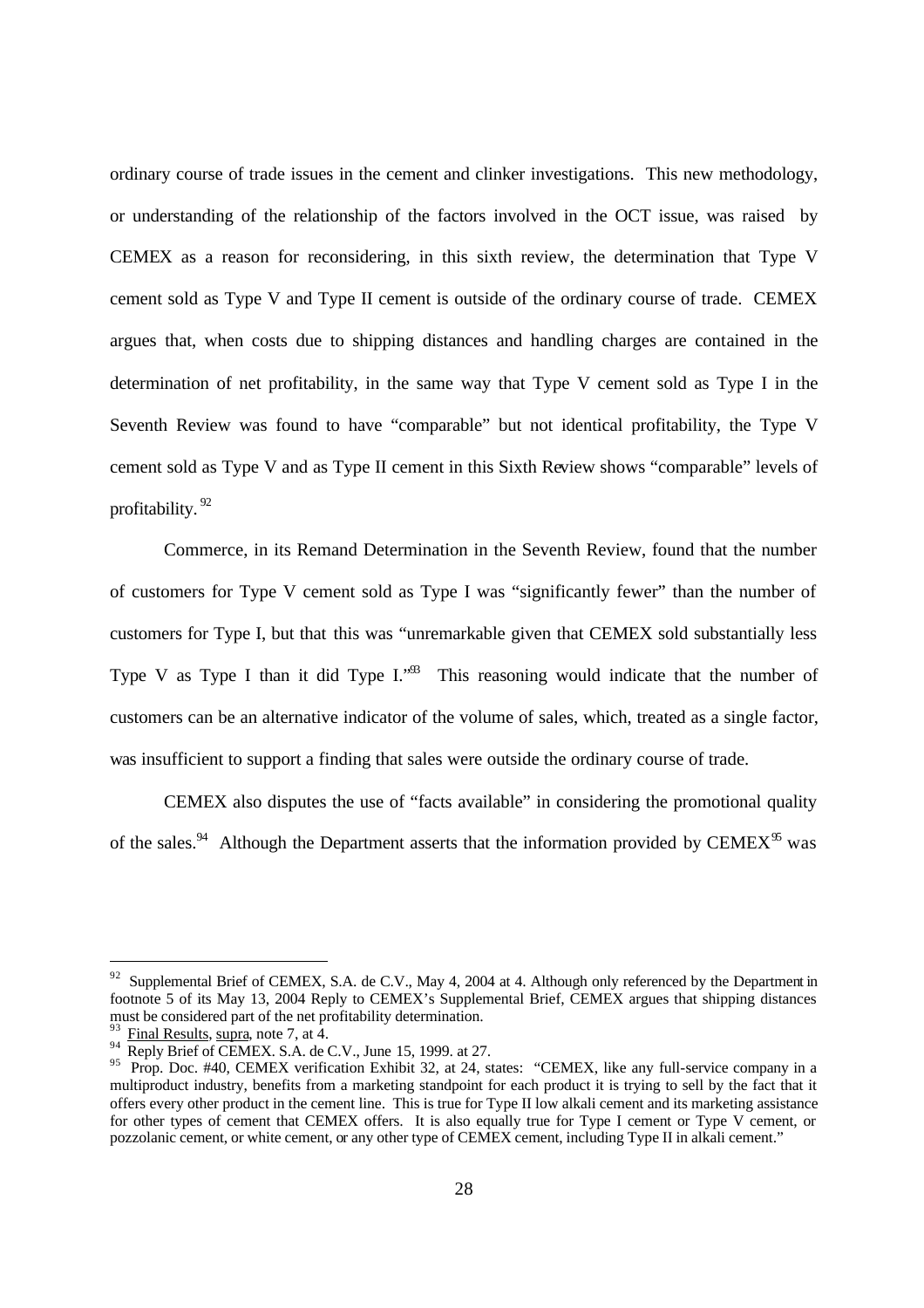struck from the record<sup>96</sup>, CEMEX disputes this claim<sup>97</sup>, and an examination of the Prop. Doc. #67 verifies that the information was not part of the 18 documents listed as being struck.

This panel recognizes that there is a "line of cases indic ating that mere policy changes should not be allowed to alter final agency determinations."<sup>98</sup> Nevertheless, the Court of Appeals for the Federal Circuit indicated that "an agency must be allowed to assess the "wisdom of its policy on a continuing basis.""<sup>99</sup> "The Chevron Doctrine contemplates that agencies can and will abandon existing policies and substitute new approaches."<sup>100</sup> "Under the Chevron regime, agency discretion to reconsider policies does not end once the agency action is appealed."<sup>101</sup> "Any assumption that Congress intended to freeze an administrative interpretation of a statute, which was unknown to Congress, would be entirely contrary to the concept of Chevron-which assumes and approves the ability of administrative agencies to change their interpretation." $102$  This applies particularly in a situation where "remand orders did not compel Commerce to adopt a new policy."<sup>103</sup>

During the course of this investigation, while the case remained under appeal, Commerce (in the Seventh Remand Determination) changed its methodology, or at least its understanding of the interaction of the factors involved, in making the ordinary course of trade determination. Because the Seventh Panel had not anticipated this change, its decision upholding the finding that Type V cement sold as Type V and Type II cement was outside the ordinary course of trade became final. Subsequent administrative reviews involving this issue were completed before the

 $97$  Reply Brief of CEMEX, supra, note 94, at 27-28.

<sup>&</sup>lt;sup>96</sup> Brief of the United States Department of Commerce, May 4, 1999, and cases cited therein.

<sup>&</sup>lt;sup>98</sup> Corus Staal BV. v. United States Slip.Op. 03-25 (2003) at p5, and cases cited therein.<br><sup>99</sup> SKF USA Inc. v. United States, 254 F.3d 1022, 1030 (Fed. Cir. 2001), quoting Chevron, 467 U.S. at 864. 100

Tung Mung Development Co., Ltd. v. United States, 03-1073 (CAFC January 15. 2004). 101

 $rac{101}{102}$  SKF, supra.

Micron Tech, Inc. v United States, 243 F.3d 1301, 1312 (Fed. Cir. 2001). 103

Tung Mung, supra.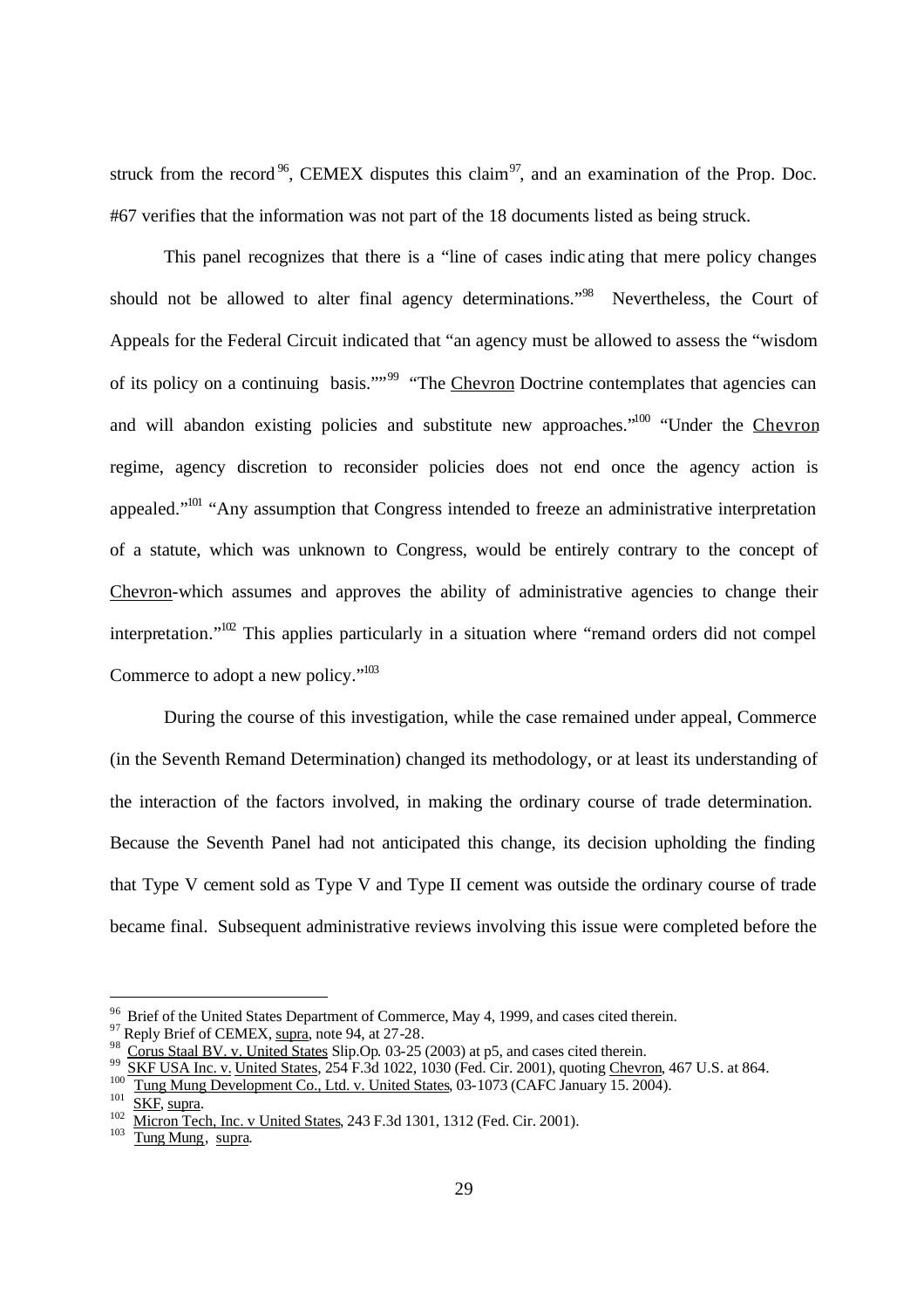remand determination in the Seventh review, and accordingly did not consider this changed understanding.<sup>104</sup>

Based on the policy that agency interpretation can change during the appeals process, the fact that Commerce did in fact change its determination in the Seventh Panel remand, and the fact that this issue remains alive under the appeals process in the Sixth Review, this Panel remands the issue to Commerce for a reconsideration of whether Type V cement sold as Type V and Type II cement is outside the ordinary course of trade. The Panel is unable to determine from the Department decision in this case how it would consider the issues described above pursuant to the methodological change (in understanding) made in the Seventh Review Remand Determination. It is not the role of the panel to speculate on how Commerce would apply this methodological change (in understanding) to the specific facts on the record for the Sixth review, but rather to remand to allow the Department to make its own determination.

### 2. Second Issue Presented

Was the Department's decision that home market sales of Type V cement produced at the Hermosillo plants and sold as Type I could not be used for determination of normal value, and the Department's decision to use sales of Type I cement produced at other Mexican plants for normal value comparison, supported by substantial evidence on the record and otherwise in accordance with the law?

Department's Decision

1

The Department found that, because it only received information that cement produced at the Hermosillo plants meeting Type V ASTM specifications was being sold as Type I cement in the home market at verification, it:

<sup>&</sup>lt;sup>104</sup> Final Results of Eighth Review. Final Results of Ninth Review.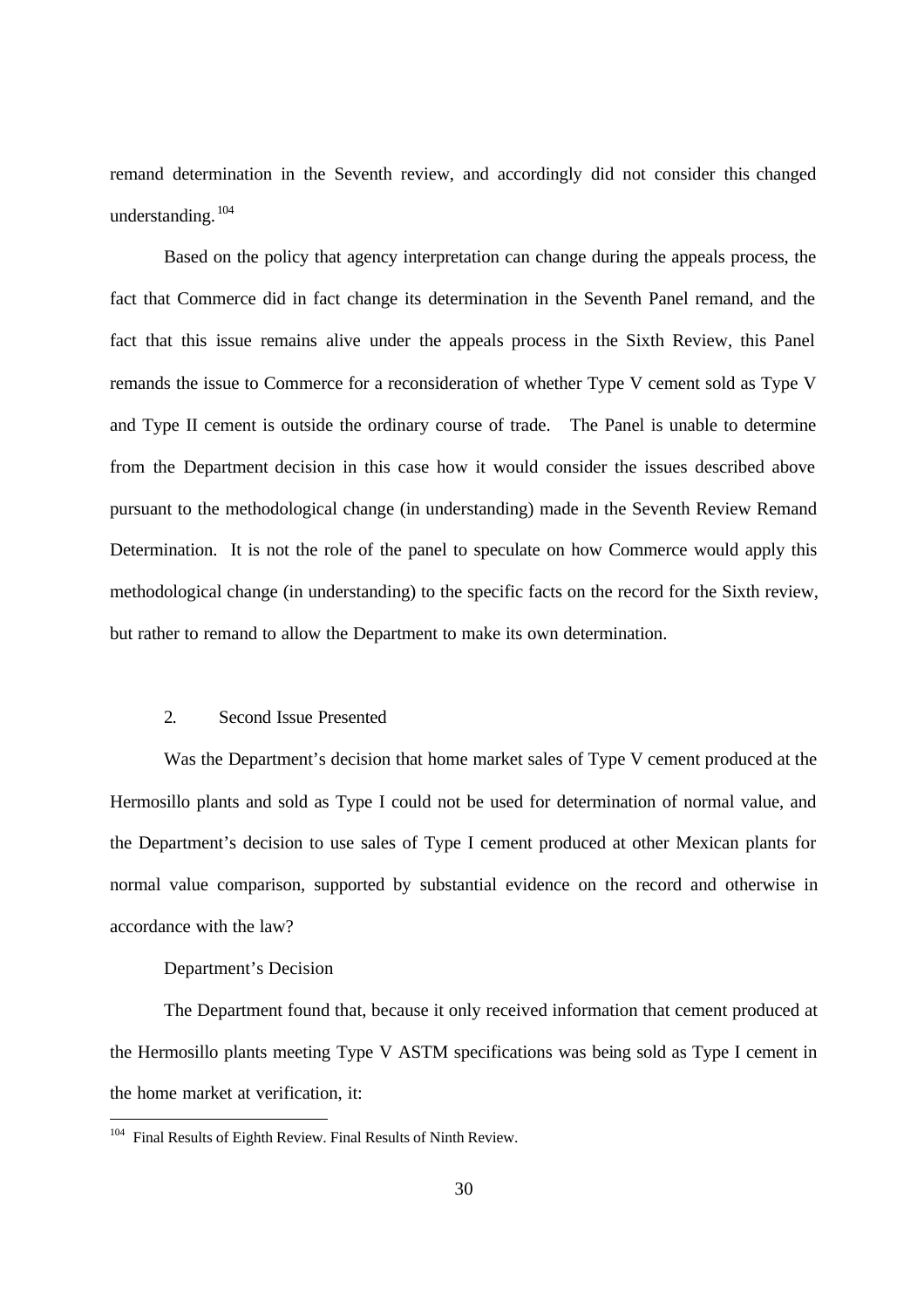…was unable to determine whether these sales provided an appropriate basis for calculating NV. In particular, the Department lacked information which would allow it to determine whether these sales were made above cost or within the ordinary course of trade.<sup>105</sup>

The Department points out that it was only at verification that it learned that production costs for various types of cement produced at Hermosillo were based upon an allocation tied to sales ratios. The Department therefore excluded home market sales of Type I cement produced at the Hermosillo plants from consideration, and used facts available based on sales of Type I cement produced at other locations.

### Arguments of the Parties

## **CEMEX**

CEMEX argues that it had, in fact, provided information in its supplemental questionnaires sufficient to advise the Department regarding the nature of production at the Hermosillo facilities. It further argues that there is information contained in the record which would allow the Department to make a normal value comparison, and that the various arguments as to why Type V cement sold as Type I cement should be considered outside the ordinary course of trade-similar to those discussed above regarding Type V cement sold as Type V and Type II cement do not warrant a finding that the product is outside the ordinary course of trade. <sup>106</sup>

# **STCC**

-

STCC supports the Department in its decision to exclude the sales of Type V cement sold as Type I cement produced at the Hermosillo plants, and to use facts available to make a normal value comparison. STCC points out that any decision to use facts available must only be a

<sup>&</sup>lt;sup>105</sup> Sixth Review Final Results at 12772.

<sup>106</sup> CEMEX Brief of June 19, 1999 at 29-30.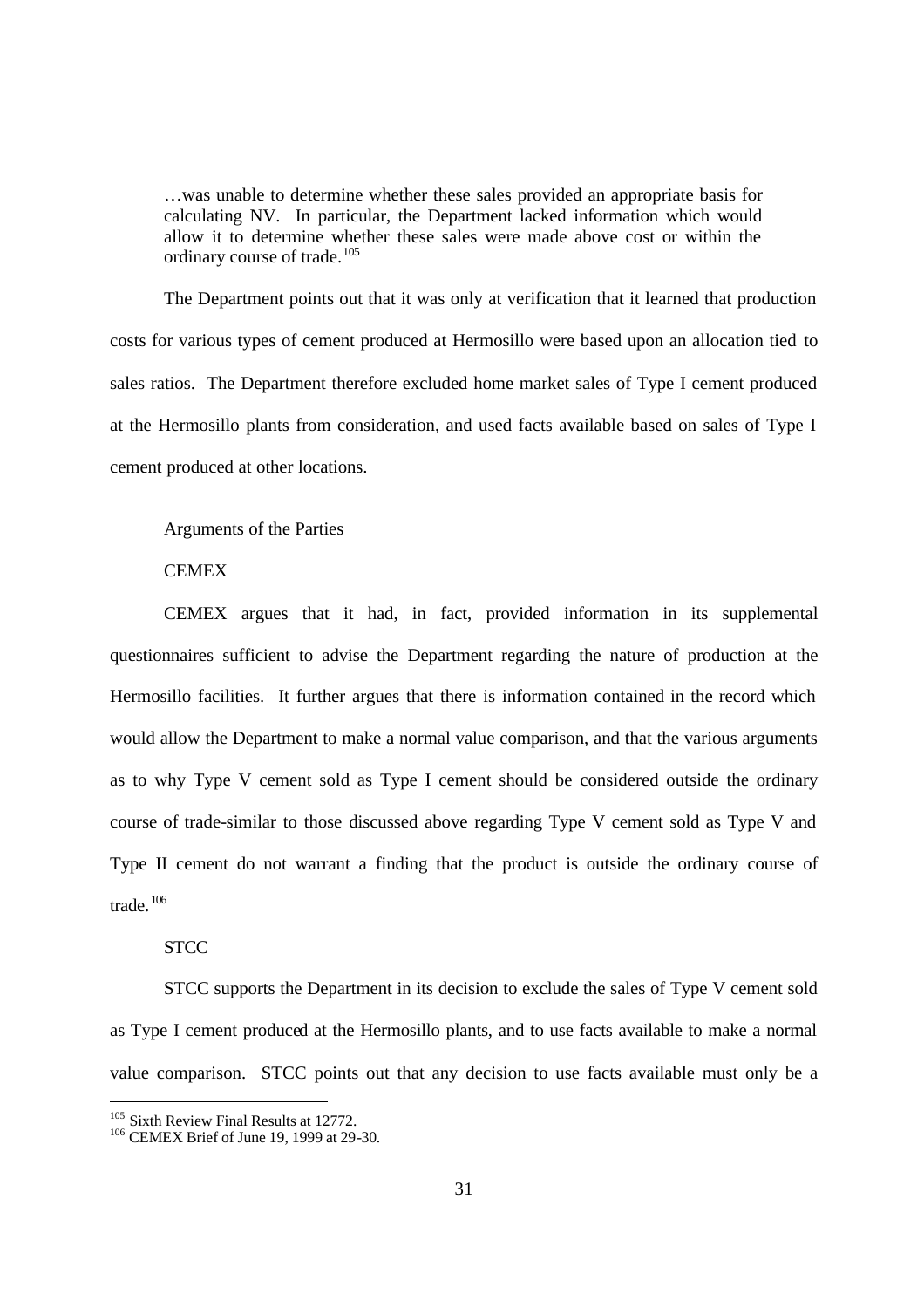reasonable, and not the only possible, interpretation of the facts.<sup>107</sup> STCC also argues that the choice to use facts available, unless unsupported by substantial evidence or otherwise not in accordance with the law, is properly within the discretion of the Department.<sup>108</sup>

### The Department

The Department similarly asserts that its decision to use facts available to exclude sales of Type I cement produced at Hermosillo is appropriate where, as here, an interested party withholds or fails to provide timely information, which significantly impedes the administrative review or provides information that cannot be verified.<sup>109</sup> Because the Department did not learn until verification the nature of cement production at the Hermosillo plants, it was unable to verify the information that had been provided, and determined that at least some of the information (allocation of costs based on sales ratios) did not relate to any actual differences in cost of production. The Department cites a series of cases for the proposition that it is the Department, and not the respondent, which is responsible to select the accurate and complete information required. $110$ 

### Analysis

This panel accepts the Department's rejection of Type V cement sold as Type I cement produced at the Hermosillo plants for the purposes of normal value comparison. CEMEX did not include complete information on Type V cement sold as Type I cement from the Hermosillo plants in its responses to the Department's information requests $111$ , thus forcing the Department to rely on facts available in making its determination. The Department did not know until

<sup>&</sup>lt;sup>107</sup> STCC cites Borden, Inc. v. United States, 4 F. Supp. 2d 1221 1246 (CIT 1998).

<sup>&</sup>lt;sup>108</sup> NSK, Ltd. v. United States, 919 F. Supp. 442 (CIT 1996).

 $109$  19 USC Section  $1677e(a)(1)(2)$ .

<sup>110</sup> May 3, 1999 Brief of the Department at p 40.

<sup>&</sup>lt;sup>111</sup> Daido Corp. v. United States, 893 F. Supp. 43, 49-50 (CIT 1995), noting the Department has "discretion to determine whether a respondent has complied with an information request". See also Ansaldo Componenti, S.p.A. v. United States, 628 F. Supp. 1998, 205 (CIT 1986), and the discussion in the section on DIFMER.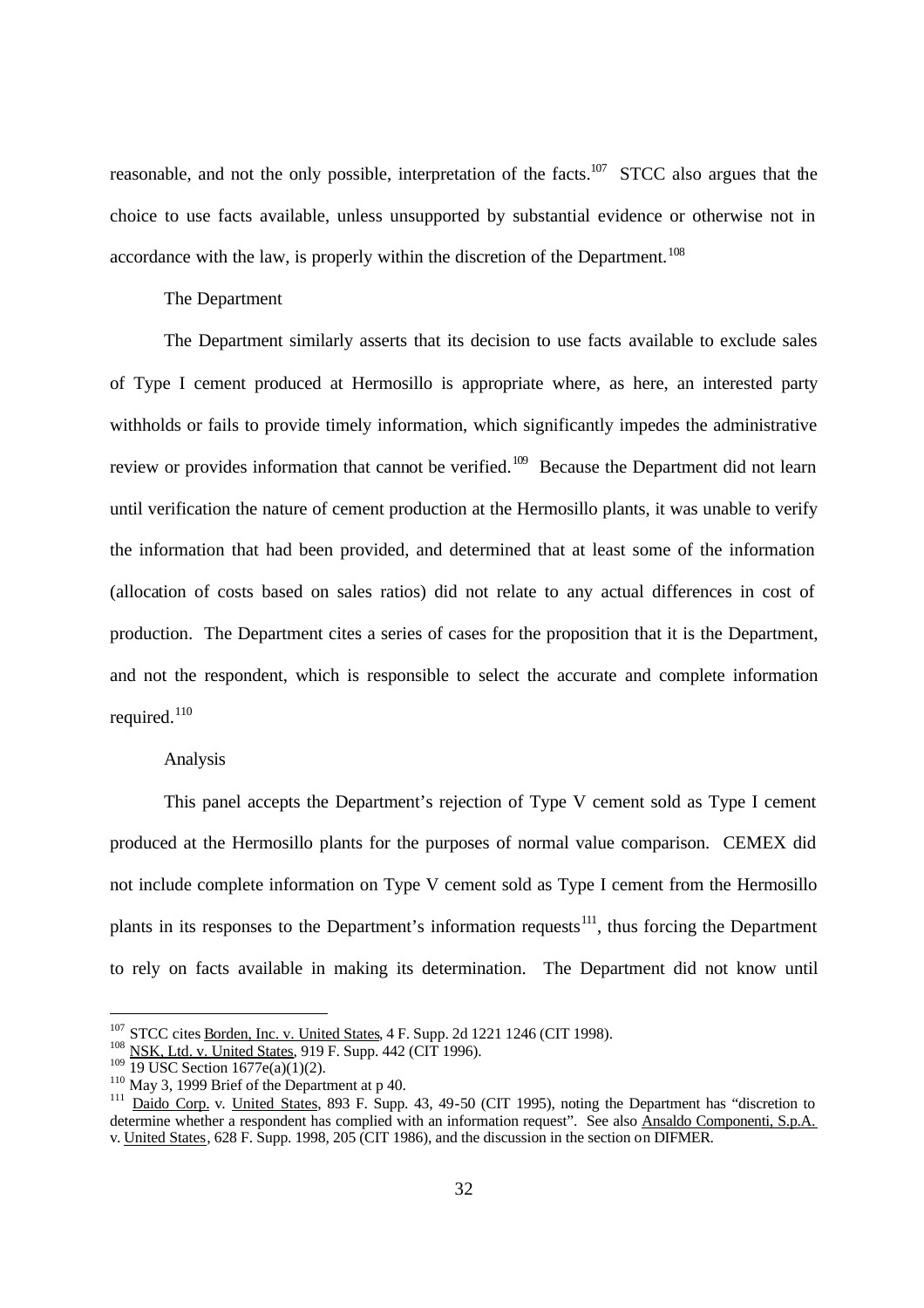"verification that cement produced at the Hermosillo plants and invoiced as Type I was, in fact, physically identical to the cement labeled as …Type V. Because neither party raised the ordinary course of trade issue with respect to Type I sales, the Department was not prepared, nor able, to verify this issue." $112$  As pointed out by STCC, not only the decision to use facts available, but also the selection of the appropriate information, is within the discretion of the Department.<sup>113</sup>

The panel therefore upholds rejection of the home market sales of Type V cement sold as Type I cement from the Hermosillo plants for normal value comparison, and the use of partial adverse facts available by using sales of Type I cement produced at other Mexican plants.

### **C. Collapsing**

#### Issue Presented

Was the Department's decision to treat CDC and CEMEX as a single entity, i.e., to "collapse" both producers for purposes of calculating a single dumping margin, supported by substantial evidence on the record and otherwise in accordance with the law?

The Department's Decision

In its Final Results, the Department decided to collapse CEMEX and CDC (i.e. to treat them as a single entity for the calculation of dumping margins).

According to the Department's policies regarding collapsing<sup>114</sup>, the Department should collapse based on the following three criteria:

 $\overline{a}$ 

<sup>&</sup>lt;sup>112</sup> Final Results of Sixth Review at 12772.

<sup>&</sup>lt;sup>113</sup> STCC Brief of May 3, 1999, at 126, citing Rhone Poulenc v. United States, 710 F. Supp. 341, 346 (CIT 1989), aff'd 899 F. 2d 1185 (CAFC 1990).

<sup>&</sup>lt;sup>114</sup> Set forth in Section 351.401(f) of Antidumping Duties; Final Rule, 62 FR at 27296 – 27,410 (May 19, 1997).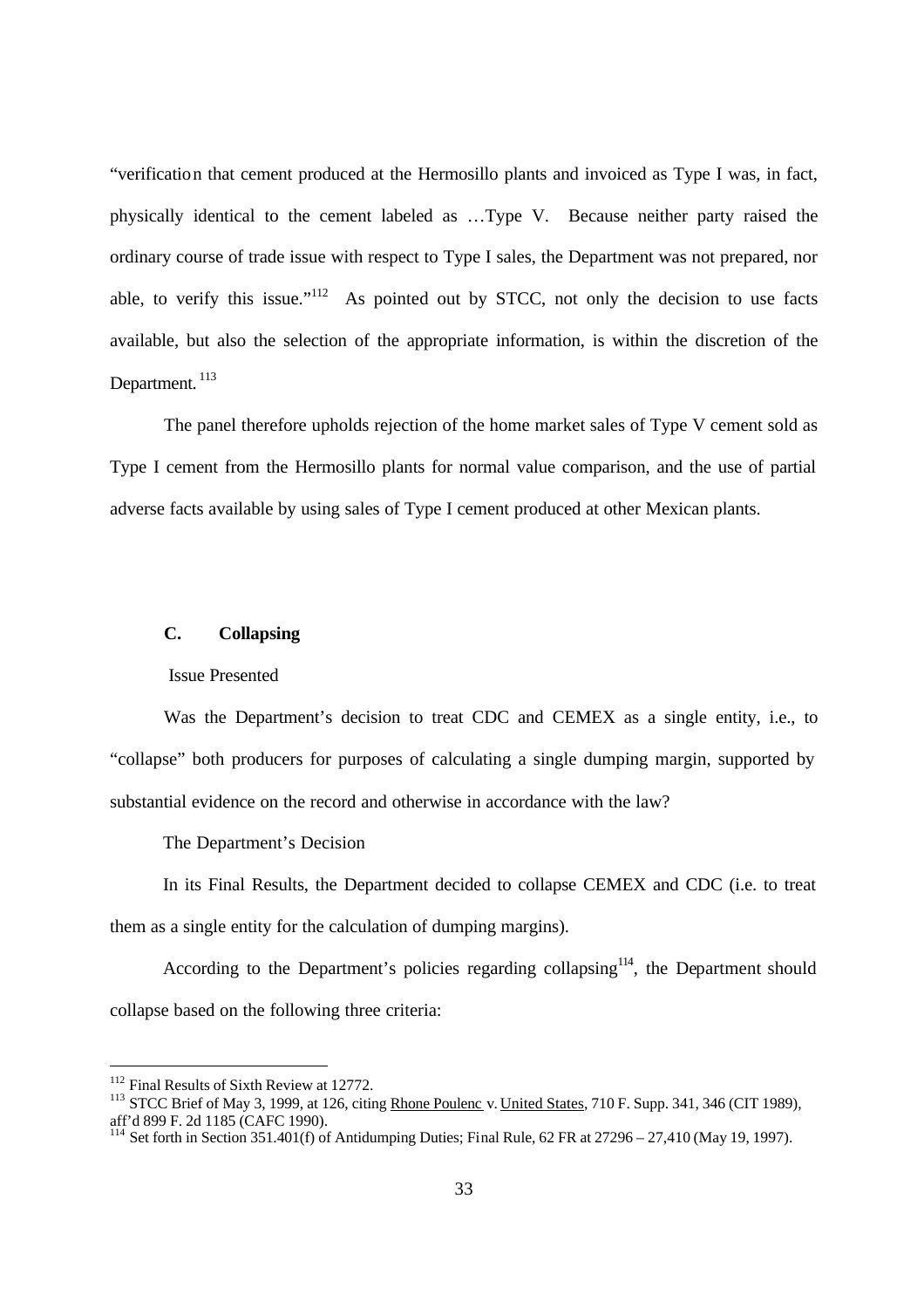(1) if the producers are affiliated,

(2) if the producers have production facilities that are sufficiently similar so that a shift in

production would not require substantial retooling, and

(3) if there is a significant potential for the manipulation of price or production.

In the Final Results, the Department considered CEMEX and CDC to be affiliated:

"…because CEMEX indirectly owns more than five percent of the outstanding voting shares of CDC, the Department considers CEMEX and CDC to be affiliated within the meaning of section  $771(33)(F)$  of the Act."<sup>115</sup>

The Department decided as well that there was enough similarity between the production

facilities of CEMEX and CDC:

"…as CEMEX and CDC have similar production processes and facilities, a shift in production would not require substantial retooling."<sup>116</sup>

And finally, the Department deemed potential for price manipulation to be significant in

this case:

"…given the level of common ownership and cross board members, which provides a mechanism for the two parties to share pertinent pricing and production information, similar production facilities that would not require substantial retooling, as well as intertwined business operations, the Department finds that if CDC and CEMEX are not collapsed, there is a significant potential for price manipulation which could undermine the effectiveness of the order."<sup>117</sup>

Arguments of the Parties

CDC

In its initial complaint, filed on May 14, 1998, CDC alleged that the Department's decision

to collapse it with CEMEX was not supported by substantial evidence and/or was otherwise

contrary to law.

<sup>&</sup>lt;sup>115</sup> Final Results of Sixth Review at 12,774.

 $\frac{116}{10}$  Id., at 12,774.

 $\frac{117}{\text{Id.}}$ , at 12775.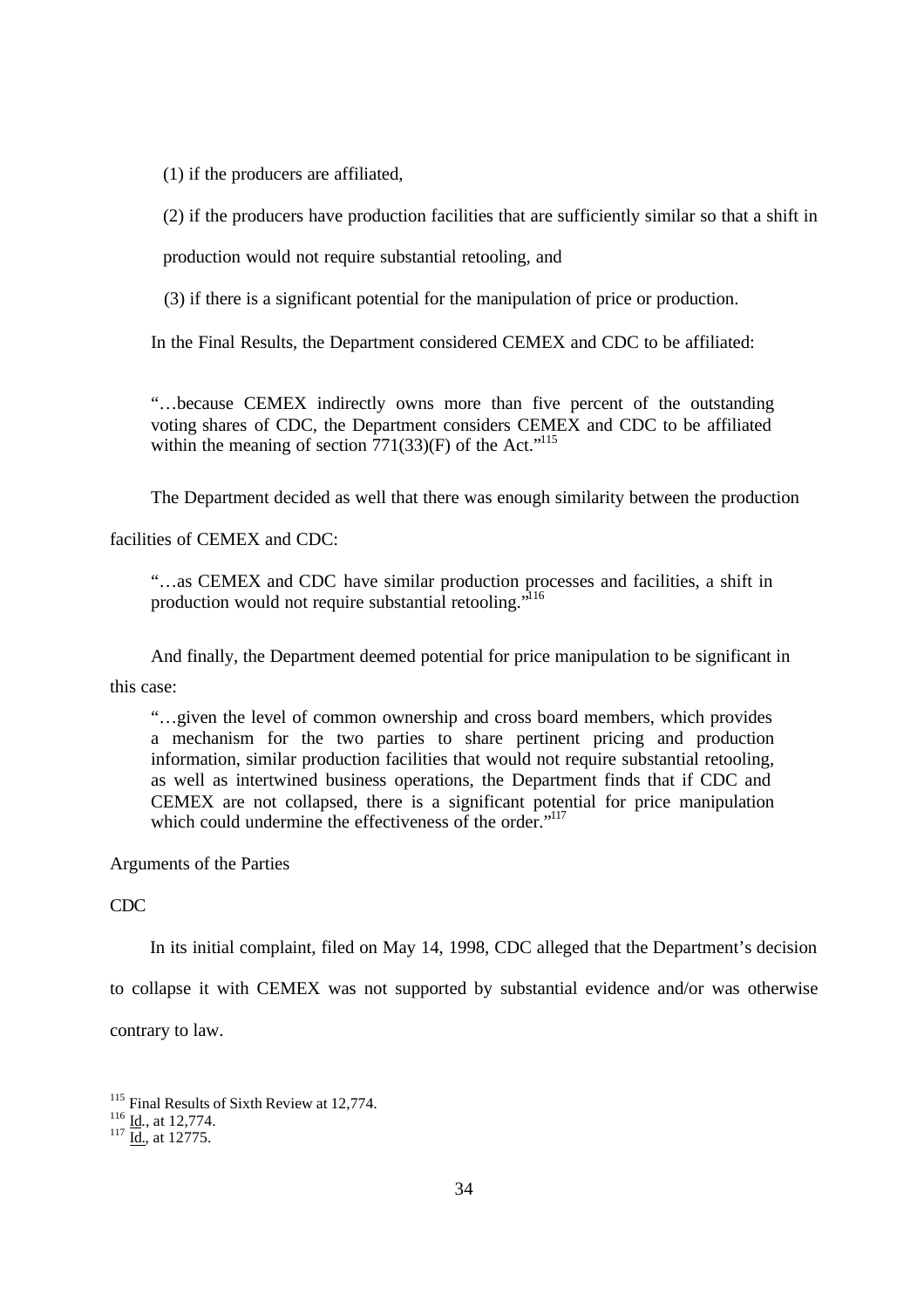"The Department's determination that, if CDC and CEMEX are not treated as single entity (i.e. "collapsed") for purposes of calculating a dumping margin, there is significant potential for price manipulation, was not supported by substantial evidence and/or was otherwise contrary to law."

According to CDC, as a general rule exporters and producers are entitled to their own rates <sup>119</sup>, and collapsing them is an exceptional practice<sup>120</sup> reserved for special cases in which there is a *significant*<sup>121</sup> –not just*any*<sup>122</sup>- potential for manipulation.

CDC argues that before it collapses producers, the Department "must undertake a careful analysis of the factual circumstances applying the requirements for collapsing," $123$  considering each one of those requirements individually  $124$ , and that in this case the "Department's decision to collapse is based on an insufficient analysis of the record facts and a flawed application of the standard for collapsing." <sup>125</sup>

CDC challenges the Department's analysis of the record facts alleging that it fails to

 "discuss issues such as intertwined business operations, sharing of sales information, involvement in pricing and production decisions, shared facilities and employees, or significant transactions between the affiliated producers."<sup>126</sup>

1

<sup>120</sup> CDC's *Rule 57(3) brief* (dated June 15, 1999) considers collapsing to be "exceptional", based on the fact that 1) it is not the norm even among affiliated parties and that it occurs in relatively unusual situations, characterized by a certain type of relationship. CDC supports its affirmation quoting Certain Welded Non-Alloy Steel Pipe from the Republic of Korea (62 Fed. Reg. at 13170, Oct. 27, 1997), Antifriction Bearings (Other than Tapered Roller Bearings) and Parts Thereof from the Federal Republic of Germany (54 Fed. Reg. 18992 – 19089, May 3, 1989), Nihon Cement Co. v. United States (17 C.I.T. at 400, 1993) and Corrosion-Resistant Carbon Steel Products from Canada (panel decision at 24).

<sup>118</sup> CDC's *Initial Claim* (dated May 14, 1998) at 2.

<sup>&</sup>lt;sup>119</sup> CDC refers to 19 U.S.C.§1677f-1(c)(1), as well as the Agreement on Implementation of Article VI of the General Agreement on Tariffs and Trade 1994, Art. 6.10.

<sup>&</sup>lt;sup>121</sup> CDC quotes Nihon Cement Co. v. United States (17 C.I.T. at 400, 1993) and Fresh Cut Flowers from Colombia (61 Fed. Reg. 42,833 – 42,853, Aug. 19, 1996).

 $122$  CDC refers to Department's regulations implementing the Uruguay Round Agreements Act. Antidumping Duties; Countervailing Duties; Final rule (62 Fed. Reg. 27296 – 27345, 1997) (preamble to regulations). <sup>123</sup> CDC's *Rule 57(1) Brief* (dated February 18, 1999) at 13.

<sup>&</sup>lt;sup>124</sup> CDC quotes Nihon Cement Co. v. United States (17 C.I.T. at 426, 1993), FAG Kugelfischer Georg Schafer KGaA v. United States (932 F. Supp. at 315, C.I.T., 1996), Corrosion-Resistant Carbon Steel Products from Canada (panel decision at 24), as well as Department's Final rule, 62 Fed. Reg. at 27345.

<sup>125</sup> CDC's *Rule 57(1) Brief* at 13.

<sup>126</sup> CDC's *Rule 57(1) Brief* at 23.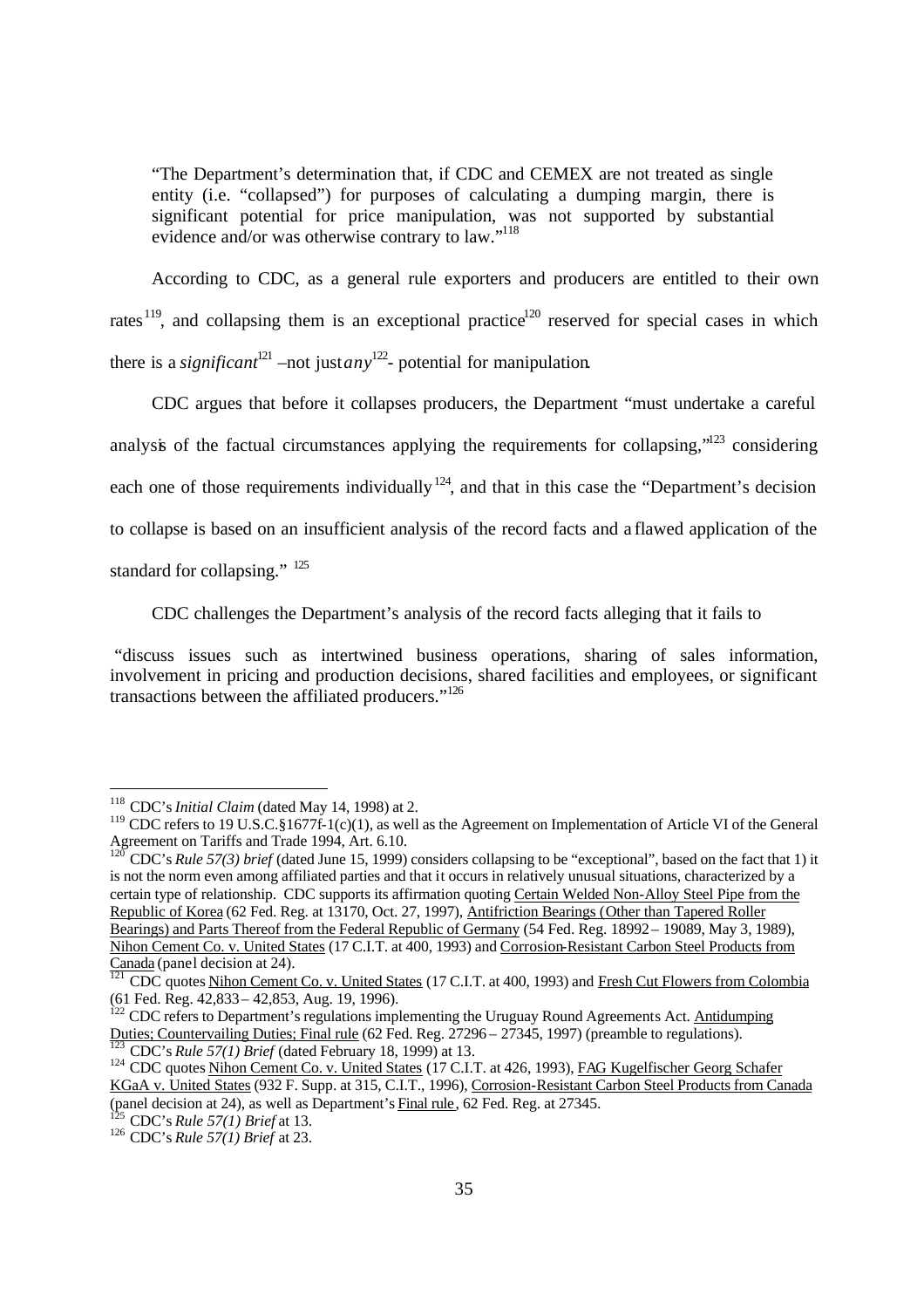Furthermore, CDC considers that Department's application of the standard for collapsing is flawed since its Preliminary Collapsing Memorandum

"demonstrates an over-reliance on the corporate relationship between CEMEX and CDC in its decision to collapse and a failure to engage in any meaningful analysis of the 'significant potential' for manipulation criterion."<sup>127</sup>

Moreover, highlighting the importance of the *significant potential for manipulation* prong in the collapsing analysis, CDC asserts that "the Department fails to provide a proper analysis of this key criterion or to support its finding of a significant potential for manipulation with evidence of actual or possible manipulation or control,"<sup>128</sup> since it avoids performing "an analysis of the 'type and degree' of the relationship between CDC and CEMEX,"<sup>129</sup> and in conclusion, "the Department's analysis in the Final Results and the Preliminary Collapsing Memorandum provides no basis for concluding that a significant potential for manipulation exists."<sup>130</sup>

Additionally, on the one hand, CDC asserts, "the record contains no information suggesting the conclusion that CEMEX's role as an engineering consultant on [ [........] 'affects' any of CDC's pricing or production decisions,"<sup>131</sup> and on the other, CDC states that even though the Department recently found that collapsing is not appropriate where affiliated parties did not have intertwined operations<sup>132</sup>, "there is no evidence on the record of this review of 'intertwined operations'"<sup>133</sup> taking place between CEMEX and CDC.

Finally, CDC performs an analysis of the significant potential of manipulation factors and others relied upon by the Department:

<sup>127</sup> CDC's *Rule 57(1) Brief* at 20-21.

<sup>128</sup> CDC's *Rule 57(1) Brief* at 18.

<sup>129</sup> CDC's *Rule 57(3) brief* at 7.

<sup>130</sup> CDC's *Rule 57(1) Brief* at 25.

<sup>131</sup> CDC's *Rule 57(1) Brief* at 26.

<sup>&</sup>lt;sup>132</sup> CDC quotes Welded Carbon Steel Pipes and Tubes from Thailand (63 Fed. Reg. 55578 – 55583, Oct. 16, 1998)

<sup>133</sup> CDC's *Rule 57(1) Brief* at 29.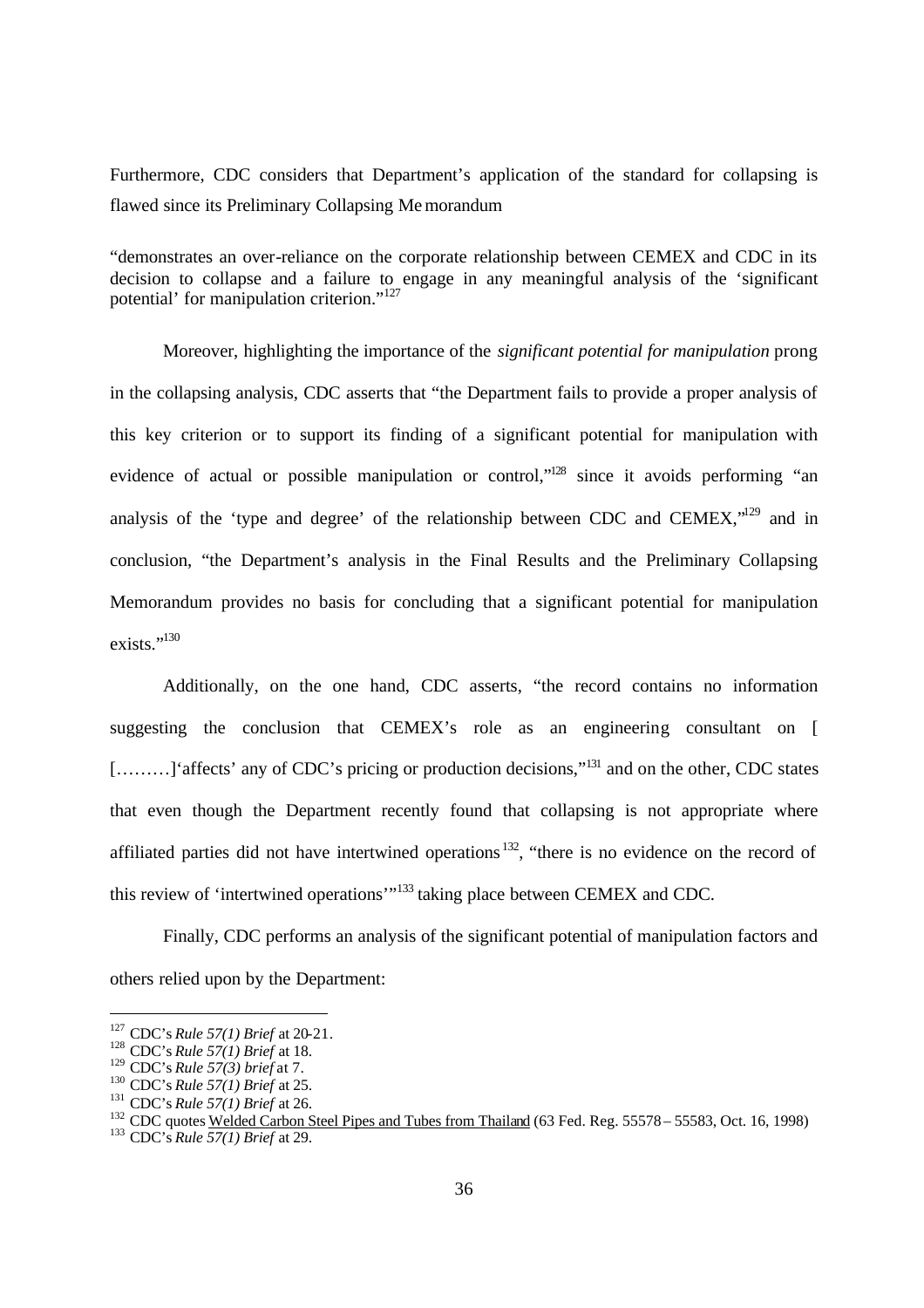1. Regarding the level of common ownership, CDC states that even though it does not dispute its affiliation to CEMEX, the latter's indirect interest is a minority interest and does not grant it control over CDC and can not give rise to a 'significant potential' of price or production manipulation.

2. With regard to the overlapping of boards of directors, CDC argues that the fact that members of CEMEX management sit on the board of directors of CDC and affiliated companies does not result in a significant potential for manipulation since, on the one hand, they are a minority, and on the other, CDC's pricing and production are not discussed thereat.

3. With respect to intertwined business operations, CDC claims that this factor was not analyzed by the Department, and that when applied to the record evidence, the four indicia of intertwined business operations demonstrate that the operations of CEMEX and CDC are not intertwined. Therefore, both companies can not be collapsed<sup>134</sup>, because (i) there is no evidence that they share information on possible sales opportunities in Mexico or the United States, (ii) pricing, sales and production decisions are made solely by management of CDC, and there is no evidence of CEMEX and CDC coordinating pricing strategies; (iii) each company has its own facilities, employees and accounting records; and (iv) "there were no commercial transactions between the parties during the sixth review." <sup>135</sup> Additionally, CDC states that the companies are not billed jointly by suppliers, each one has its own distinct sales distribution process and U.S. importer, and they do not supply any material inputs to each other.

4. CDC also argues that the Department did not consider that the "three policy reasons that the Department has given for departing from its general practice of calculating

<sup>&</sup>lt;sup>134</sup> CDC quotes Welded Carbon Steel Pipes and Tubes from Thailand (at 55583).

<sup>135</sup> CDC's *Rule 57(1) Brief* at 38.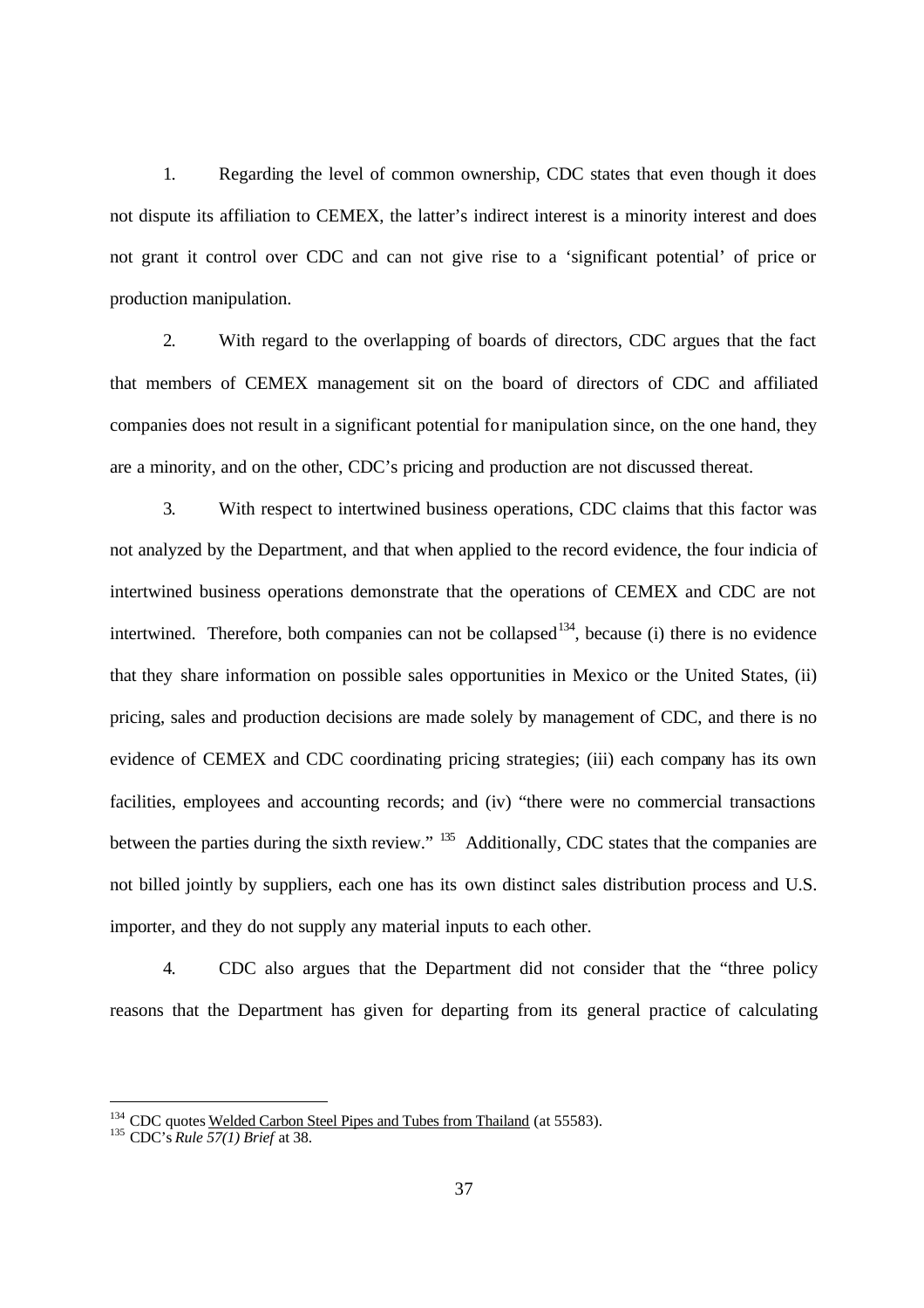separate rates and instead collapsing producers,"<sup>136</sup> are absent: (i) CDC and CEMEX do not constitute a single entity, (ii) accurate dumping margins are not obtained by collapsing CEMEX and CDC, and (iii) without regard to the antidumping duty rates derived from collapsing, manipulation would not possible based on the special regional characteristics of the cement<sup>137</sup> and the geographical features of CDC's market, on CEMEX's lack of control over CDC's decisions, as well as on the Department's ability –derived from the current and future administrative reviews- to detect changes in both companies' operations.

## **STCC**

-

STCC considers that the Department correctly collapsed CEMEX and CDC for purposes of calculating a dumping margin<sup>138</sup>, and controverts CDC's allegations based on four main arguments:

1. Doc's decision to collapse is consistent with the Statute<sup>139</sup>, the Regulations and with Commerce's longstanding practice, including its determinations in the original investigation and in all five previous administrative reviews."<sup>140</sup>

The policy underlying the Department's longstanding practice of collapsing certain producers and exporters tends to prevent circumvention of the Antidumping Law; therefore, "it is the significant potential that CEMEX and CDC could jointly work to circumvent the

<sup>136</sup> CDC's *Rule 57(1) Brief* at 39, quoting Queen's Flowers de Colombia v. United States (981 F. Supp. at 622). <sup>137</sup> CDC quotes an International Trade Commission statement made at Gray Portland Cement and Clinker from Mexico (Inv. No. 731-TA-451 (Final) USITC Pub. 2305, at 12, August, 1990).

<sup>138</sup> In their *Supplemental Briefs according to Panel's Order* (dated April 17, 2001), STCC and the Department notice that the latter's decision to collapse in the Fifth Review was upheld by the binational panel in charge of its review, and that this panel must base its decision on substantially identical evidence and factors as those found in the Fifth Review.

<sup>&</sup>lt;sup>139</sup> STCC quotes <u>Queen's Flowers de Colombia v. United States</u> (981 F. Supp. 617 - 622, C.I.T., 1997)

<sup>140</sup> STCC's B*rief in Response to Briefs Submitted by CEMEX and CDC* (dated May 3, 1999) at 135.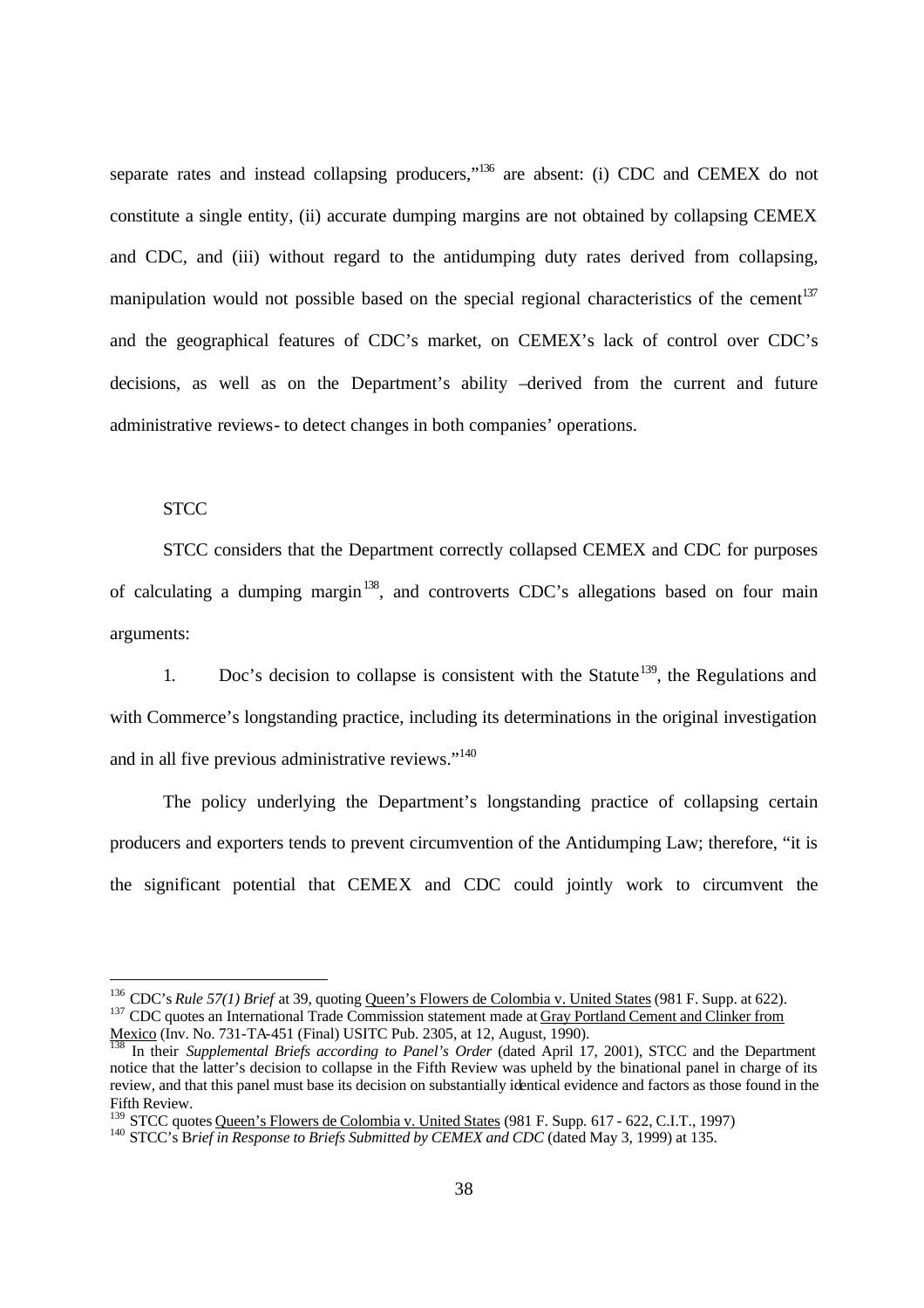antidumping order that is at the heart of Commerce's repeated decisions to collapse these companies." <sup>141</sup>

According to STCC, the significant potential test contained in the Department's Final Regulations<sup>142</sup> is the Department's collapsing standard<sup>143</sup> and involves the consideration of three questions: (i) whether the producers are affiliated, (ii) whether they have similar production facilities, and (iii) whether there is a significant potential for the manipulation of price or production; "all three prongs of the test must be satisfied in order to collapse the affiliated producers."<sup>144</sup>

For STCC, the definition of affiliation by the U.S. Code leaves no doubt that the first prong of the test is complied with, and the second prong's compliance was found as well by the Department. STCC highlights this prong's importance on the fact that it is the similarity of production facilities that affords the companies the ability to manipulate their manufacturing priorities<sup>145</sup>.

As for the third prong, STCC asserts that in order to determine whether there is a *significant potential* for the manipulation of price or production, the Department may consider a number of factors such as level of common ownership and the existence of overlapping boards of directors and of intertwined operations, all of which "need not be present in order to find a significant potential for the manipulation of price or production if parties are not collapsed."<sup>146</sup>

<sup>&</sup>lt;sup>141</sup> STCC's Brief in Response to Briefs Submitted by CEMEX and CDC at 136.

 $142$  In reference to the Regulations implementing the Uruguay Round Agreements Act. Antidumping Duties; Countervailing Duties; Final rule (62 Fed. Reg. at 27296, 1997).

STCC refers to Id., at  $27.410$  (section 351.401(f)).

<sup>&</sup>lt;sup>144</sup> STCC's Brief in Response to Briefs Submitted by CEMEX and CDC at 138, referring to the Regulations implementing the Uruguay Round Agreements Act. Antidumping Duties; Countervailing Duties; Final rule at 27,346 and quoting Stainless Steel Wire Rod from Korea (63 Fed. Reg. 40404 – 40410, 1998).

STCC quotes Koenig and Bauer-Albert AG v. United States Slip.Op. 99-25(March 16, 1999).

<sup>&</sup>lt;sup>146</sup> STCC's Brief in Response to Briefs Submitted by CEMEX and CDC at 138, referring to 19 C.F.R. §351.401(f) and quoting Certain Welded Carbon Steel Standard Pipes and Tubes from India (62 Fed. Reg. at 47638) as well as Certain Fresh Cut Flowers from Colombia (61 Fed. Reg. at 42853)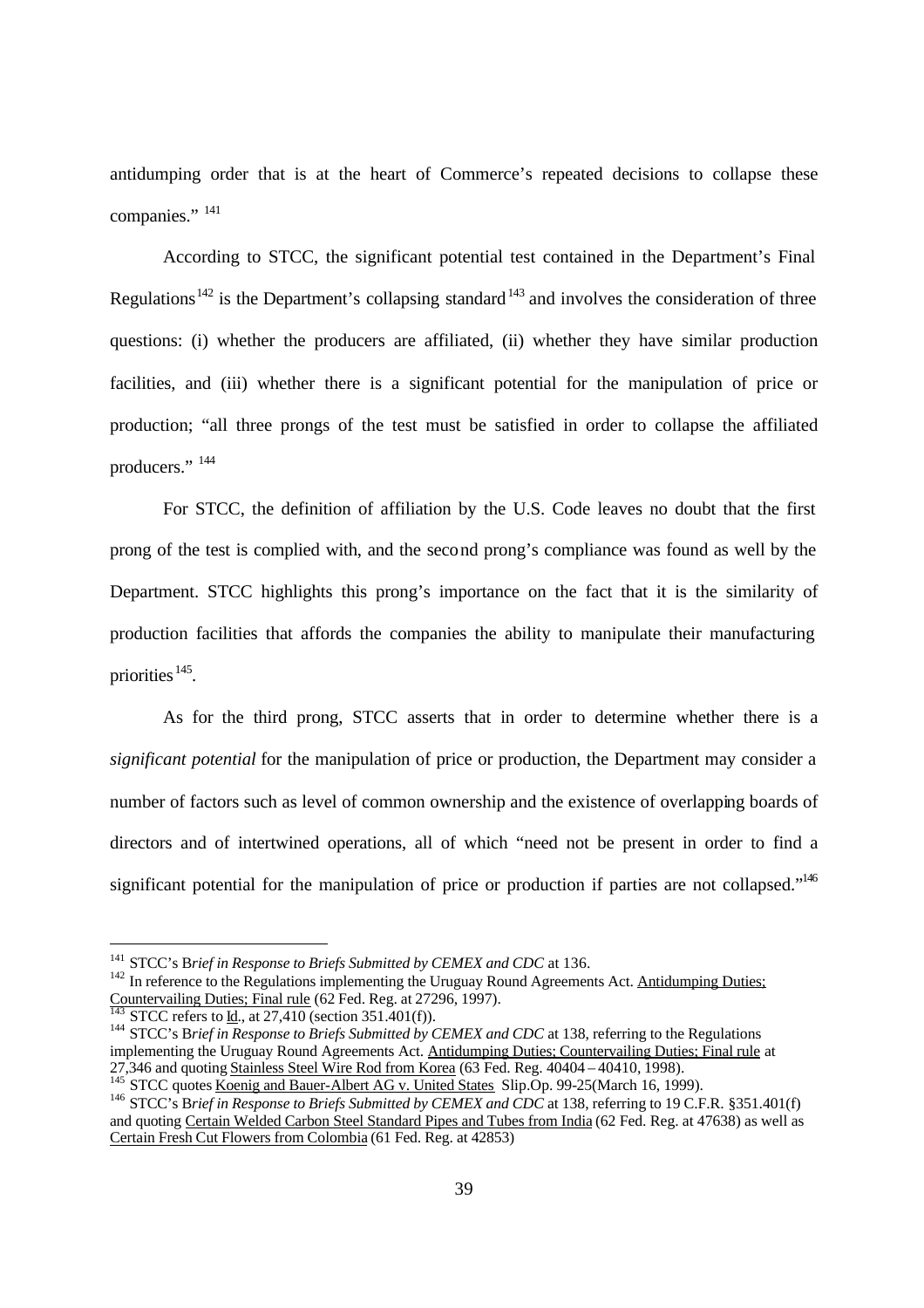STCC adds that this prong is only meant to determine if such manipulation *may* happen in the future, not if it is currently happening or if it has happened in the past $147$ .

STCC states as well that the Department's collapsing practice has repeatedly been held to be consistent with the Antidumping Statute, and that such practice is not exceptional nor is it reserved for special cases, challenging CDC's assertions and its reliance on the authorities used to support its arguments, offering STCC's own interpretation thereof<sup>148</sup>.

Regarding CDC's arguments about CEMEX's lack of control over CDC, STCC emphatically states that

 "a finding of a significant potential for the manipulation of prices is not dependent upon a finding that one of the affiliated companies has such control over the other… A finding that one company has control over another company is not, and never has been, a necessary element of the collapsing analysis." <sup>149</sup>

2. The Department's determination to collapse CEMEX and CDC is supported by substantial evidence on the record.

STCC states that there is substantial evidence on the record supporting the Department's determination to collapse CEMEX and CDC, based on the facts that all prongs of the collapsing test are clearly satisfied, since: (i) it is undisputed that CEMEX and CDC are affiliated  $^{150}$ , (ii) there is not either any dispute to the fact that CEMEX and CDC have sufficiently similar

<sup>&</sup>lt;sup>147</sup> STCC refers to the Department's preamble to its Final Regulations (62 Fed. Reg. at 27346) quoting  $\underline{\text{FAG}}$ Kugelfischer Georg Schafer KGaA v. United States (932 F. Supp. at 315, 322-25, C.I.T., 1996) and Accord Fresh Atlantic Salmon from Chile (63 Fed. Reg. 31411 - 31421, 1998). STCC also quotes Asociación Colombiana de Exportadores de Flores v. United States (6 F. Supp. 2d at 895, C.I.T. 1998).

<sup>148</sup> STCC explains its own vision of the decisions in Nihon Cement Co. v. United States and in FAG Kugelfischer Georg Schafer KGaA v. United States, as well as the panel's decision at Corrosion-Resistant Carbon Steel Products from Canada, and quotes Asociación Colombiana de Exportadores de Flores v. United States (at 894 – 896).

<sup>&</sup>lt;sup>1</sup> STCC's Brief in Response to Briefs Submitted by CEMEX and CDC at 149, quoting Certain Welded Carbon Steel Standard Pipes and Tubes from India v. United States, Certain Hot-Rolled Carbon Steel Flat Products, and Certain Corrosion-Resistant Carbon Steel Flat Products from Japan (58 Fed. Reg. 37154 – 37159, 1993), Cellular Mobile Telephones and Subassemblies from Japan (54 Fed. Reg. 48011 – 48015, 1989), as well as Certain Pasta from Italy (61 Fed Reg.  $30326 - 30351$ , 1996).

<sup>150</sup> STCC makes reference to CDC's statement with this regard at CDC's *Rule 57(1) Brief* at 24.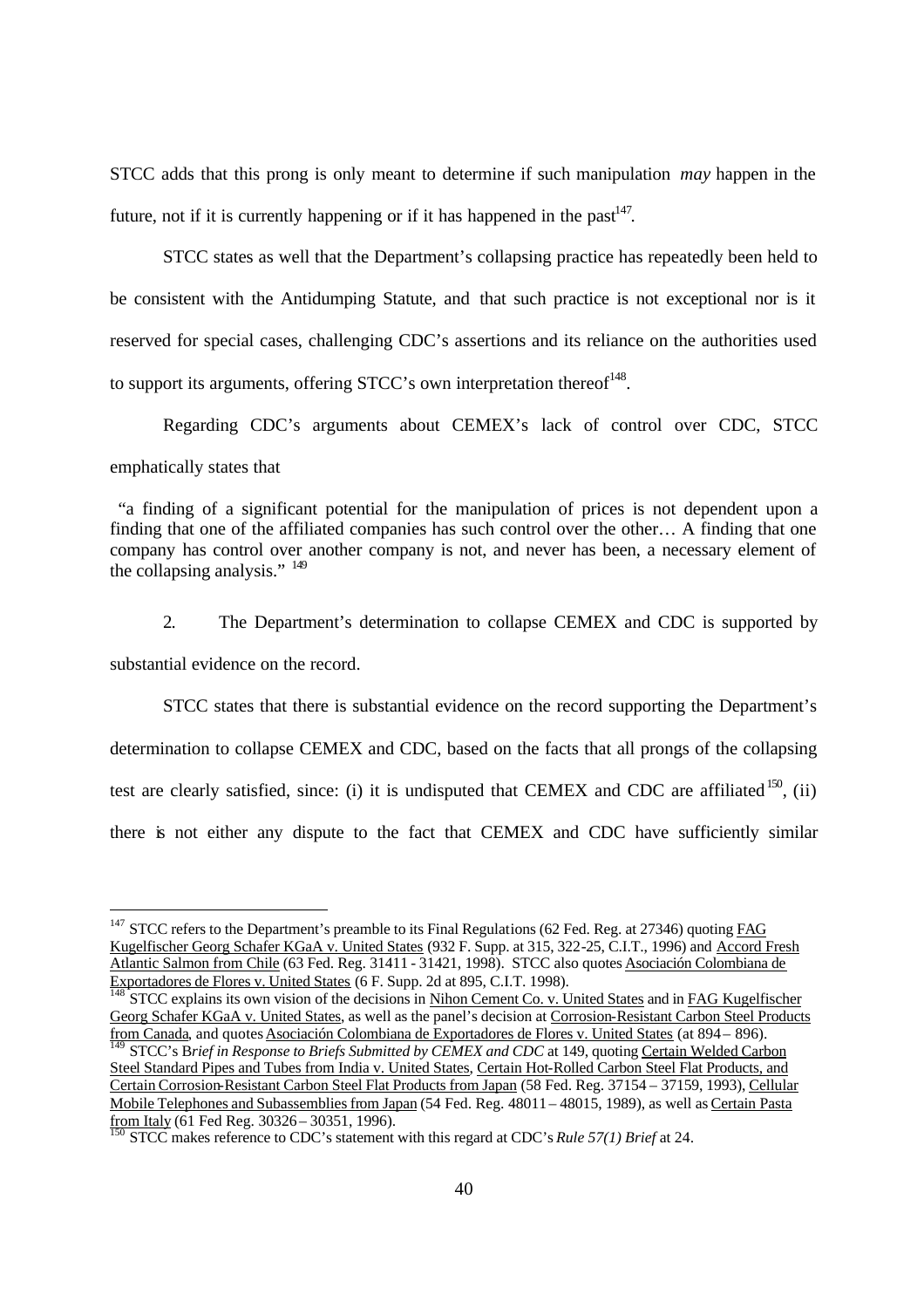production facilities <sup>151</sup>, and (iii) the record clearly demonstrates that the Department properly applied the *significant potential* test by considering the level of common ownership between the companies, the extent to which they have overlapping boards of directors, as well as the existence of intertwined operations between them.

STCC emphasizes that:

"Commerce's inquiry into this issue was prospective in nature. Its purpose was not to determine whether there was evidence of actual manipulation of prices or production, but whether relation of the parties' relationship created a potential for manipulation of sufficient magnitude as to justify collapsing." <sup>152</sup>

Furthermore, through a vast analysis, STCC concludes that CEMEX's dominant role in

the Mexican market and around the world, its level of ownership in Control Administrative

Mexicano, S.A. de C.V. ("CAMSA") and the other members of the CDC group, its presence on

CDC's board, as well as the existence of intertwined operations between CEMEX and CDC

grant CEMEX the opportunity to influence CDC's decisions to participate in circumvention

schemes <sup>153</sup>.

-

3. CDC's invitation to the panel to substitute its judgment for Commerce's regarding

U.S. Antidumping policy should be rejected.

<sup>&</sup>lt;sup>151</sup> STCC bases its affirmation on the Department's findings about CEMEX's and CDC's facilities set forth in its Collapsing Memorandum at 3.

<sup>&</sup>lt;sup>152</sup> STCC's Brief in Response to Briefs Submitted by CEMEX and CDC at 156.

<sup>&</sup>lt;sup>153</sup> Throughout its analysis STCC quotes Asociación Colombiana de Exportadores de Flores v. United States (at 893 and 895), Ferro Union, Inc. v. United States (1999, C.I.T. LEXIS 24, March 23, 1999), Japanese Steel (58 Fed. Reg. at 7102), Italian Steel (58 Fed. Reg. at 7102), Stainless Steel Sheet and Strip in Coins from Italy (64 Fed. Reg. at 116, 1999, preliminary determination), Canadian Steel (60 Fed. Reg. at 42511), Anti-Friction Bearings (other than Tapered Roller Bearings) and Parts thereof from France, Germany, Italy, Japan, Romania, Singapore, Sweden, Thailand, and the United Kingdom (58 Fed. Reg. 39729 – 39772, 1993), FAG (U.K.) Ltd. v. United States (24 F. Supp.2d, 297 – 302, C.I.T. 1998) (citing Asociación Colombiana de Exportadores de Flores v. United States).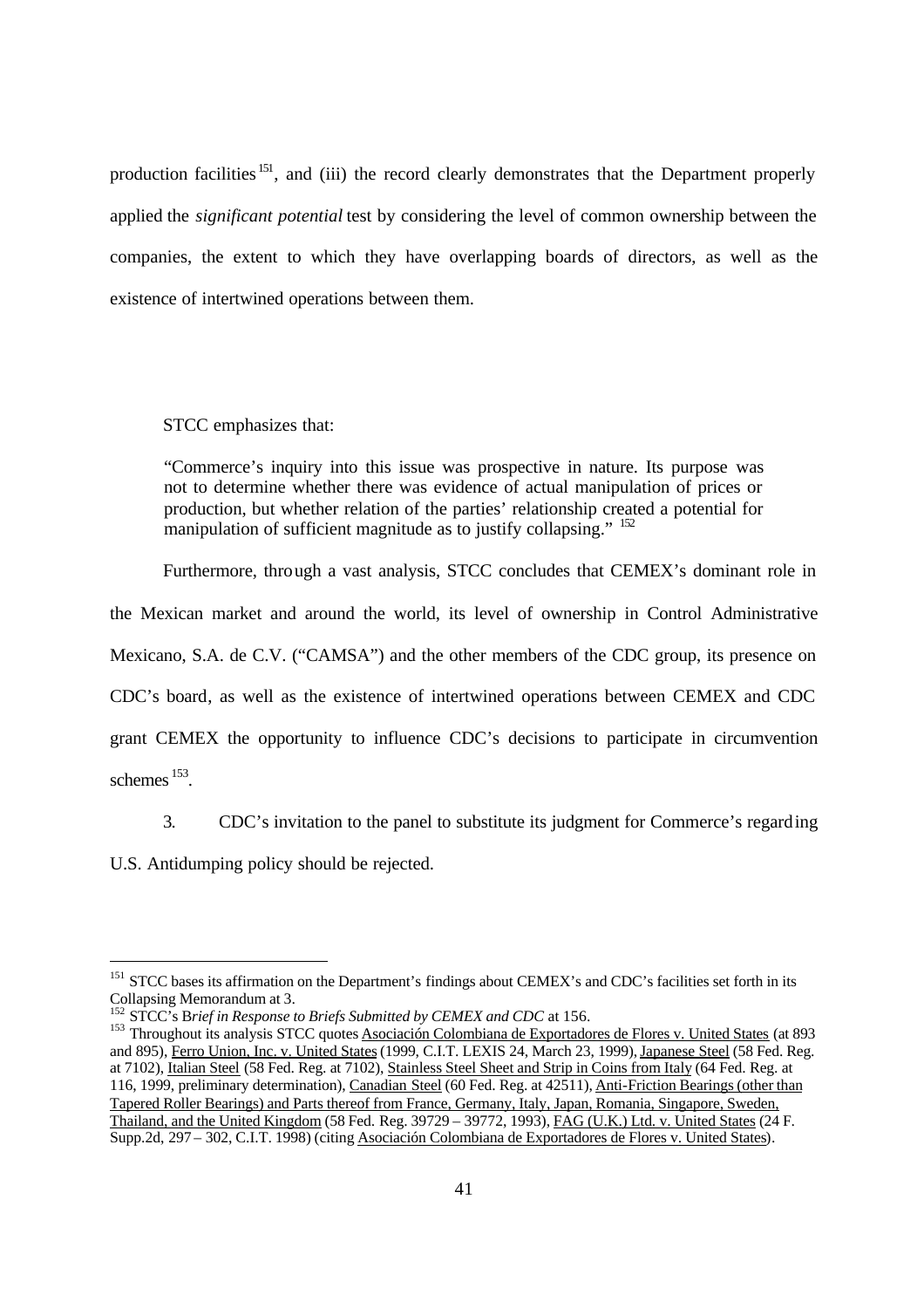Based on the fact that in its Final Results the Department determined that CEMEX and CDC had to be collapsed to prevent them from manipulating their prices or production, STCC asserts that CDC's invitation to the panel to substitute its judgment for Commerce's regarding U.S. Antidumping policies should be rejected since "An administrative agency's formulation of policy based on its interpretation on the statute it is entrusted to administer is entitled to substantial deference under U.S. law,"<sup>154</sup> and the current standard of review is limited to determining if the Department's determination is supported by substantial evidence on the record, and is otherwise in accordance with law.

4. There is no barrier to the manipulation of the order.

Regarding CDC's assertion that manipulation would not be possible based on the special regional characteristics of the cement and the geographical features of CDC's market, STCC controverts the fact that CDC's market is limited to 300 miles from its plants, and furthermore, states that CDC and CEMEX are currently capable of competing with one another in the U.S. and Mexico since there is a natural overlap in their markets.

Finally, STCC disregards CDC's assertion that the Department's ability to detect changes in CEMEX and CDC's operations would as well constitute a barrier to the circumvention of the antidumping order, based on the fact that it is irrelevant to the U.S. antidumping law since it's intention is to prevent, or to anticipate such circumventions from happening.

## The Department

The Department also contends CDC's assertions and states that its determination to collapse CEMEX and CDC is reasonable, supported by substantial evidence, and otherwise in accordance with law.

<sup>&</sup>lt;sup>154</sup> STCC's Brief in Response to Briefs Submitted by CEMEX and CDC at 172, quoting Chevron, U.S.A. v. Natural Resources Defense Council (467 U.S. 837, 842 – 843, 1984) and Asociación Colombiana de Exportadores de Flores v. United States (at 894) citing Zenith Radio Corp. v. United States (437 U.S. 443 – 450, 1978).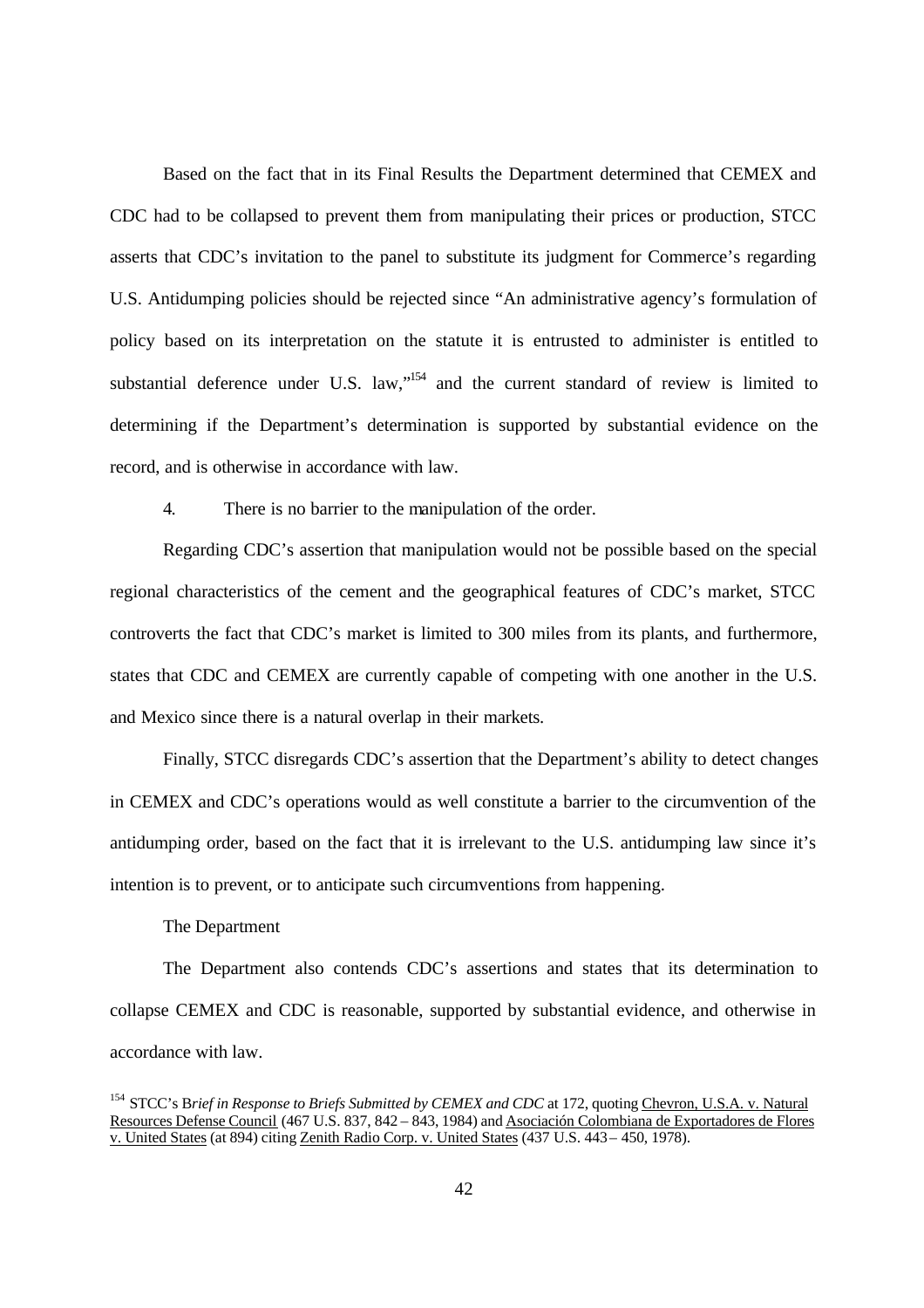In doing so, first the Department states that its "longstanding practice is to calculate a single dumping margin for foreign producers, i.e. "collapse" them, when affiliated producers who are so interconnected through common ownership, management, or other business ties, that the relationship may serve as a vehicle for manipulating price or production to evade the antidumping duty order." <sup>155</sup>

The Department emphasizes that it has collapsed both companies in every prior segment of the proceeding of its investigation on CEMEX, and explains its collapsing standards<sup>156</sup>.

Regarding the first criterion (affiliation), the Department explains that based on its findings, it determined that CEMEX's indirect ownership interest in CDC established an affiliation between the two cement producers under the definition of the U.S. Code<sup>157</sup>.

The Department asserts that given this relationship, it next confirmed compliance with the second criterion (similar production facilities), noticing that CEMEX and CDC had "virtually identical production processes and equipment which demonstrated that substantial retooling of either CEMEX or CDC would not be necessary to restructure manufacturing priorities." <sup>158</sup>

Finally, according to the Department, it turned to the third prong of its collapsing analysis and concluded that there was a significant potential for manipulating prices and production, based on the facts that "CEMEX indirectly owns a large percentage of CDC and CEMEX managers or directors sit on the board of directors of CDC and/or its affiliated companies."<sup>159</sup> In addition "This relationship provides a significant potential for affecting CDC's pricing and production decisions. In fact, CEMEX had significant input with respect to the design and

<sup>155</sup> The Department's *Rule 57(2) brief* (May 3, 1999) at 41, citing to Anti-Friction Bearings (other than Tapered Roller Bearings) and Parts thereof from France, Germany, Italy, Japan, Romania, Singapore, Sweden, Thailand, and the United Kingdom., 58 Fed. Reg. 39729

<sup>156</sup> See the Department's *Rule 57(2) brief* at 41.

 $157$  19 U.S.C.  $\frac{1}{9}$ 1677(33)(E).

<sup>158</sup> The Department's *Rule 57(2) brief* at 43 – 44.

<sup>159</sup> The Department's *Rule 57(2) brief* at 44.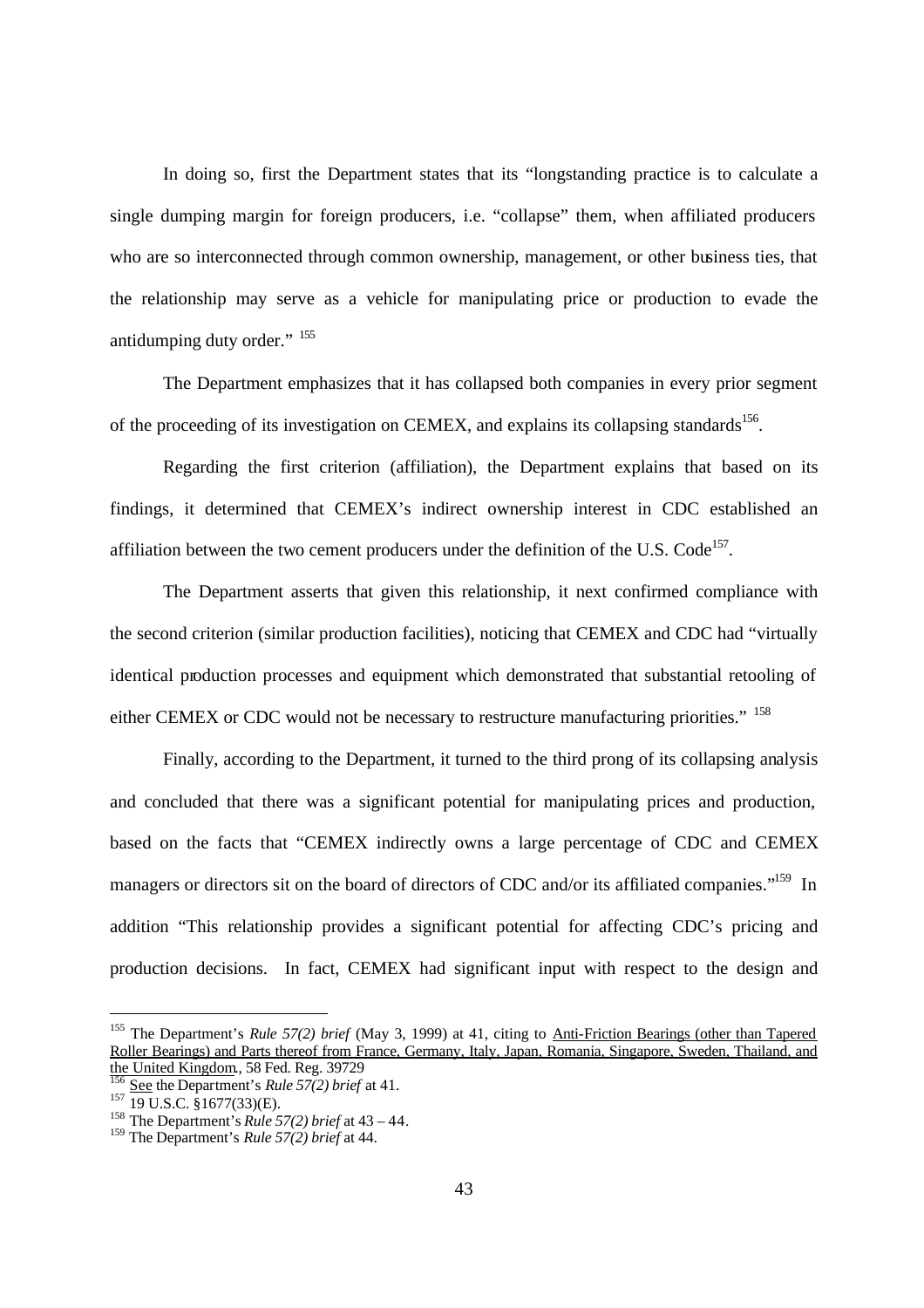construction of CDC's Samalayuca plant,"<sup>160</sup> referring next to the declarations CDC's and CEMEX's officials had made during the verification, confirming the Department's findings regarding the nature of the relation between both companies.

Furthermore, the Department states that CDC's contentions to the Department's findings on the third criterion "are unpersuasive because they rely upon an erroneous construction of the evidentiary standard for finding manipulation under the Department's practice."<sup>161</sup> The Department confirms that its findings regarding significant potential for manipulation of prices and production were correct, based on the fact that the Department considered all the relevant facts <sup>162</sup>. Even though all the factors that may be used by the Department to find the significant potential for manipulation need not be met<sup>163</sup> in order for it to determine to collapse, all three factors considered by the Department were satisfied: CDC and CEMEX had significant common ownership  $164$ , they had interlocking boards of directors  $165$ , and that their operations were intertwined<sup>166</sup> during the period of review.

Finally, the Department rejects CDC's assertions that collapsing is an exceptional practice reserved for special cases  $167$ , that the Department failed to support its finding with

 $\overline{a}$ 

<sup>160</sup> Id.

<sup>161</sup> The Department's *Rule 57(2) brief* at 42.

<sup>&</sup>lt;sup>162</sup> The Department quotes Anti-Friction Bearings (other than Tapered Roller Bearings) and Parts thereof from France, Germany, Italy, Japan, Romania, Singapore, Sweden, Thailand, and the United Kingdom, Nihon Cement Co. v. United States, as well as Asociación Colombiana de Exportadores de Flores v. United States (at 895). Additionally, the Department makes reference to Certain Welded Pipes and Tubes from Thailand (at 55583).

<sup>&</sup>lt;sup>163</sup> The Department bases its statement in Antidumping Duties; Countervailing Duties; Final rule (at 27295 and 27345-46) and quotes Nihon Cement Co. v. United States (at 425) and Certain Fresh Cut Flowers from Colombia (at 42833 and 42853-54).

<sup>&</sup>lt;sup>164</sup> The Department quotes Certain Cold-Rolled Carbon Steel Flat Products and Certain Cut-to-Length Carbon Steel Plate from Italy (58 Fed. Reg. 7,100, 1993), Certain Welded Pipes and Tubes from Thailand (63 Fed. Reg., 55578– 55580, 1998).

<sup>&</sup>lt;sup>165</sup> The Department bases on Certain Corrosion-Resistant Carbon Steel Flat Products and Certain Cut-to-Length Carbon Steel Plate From Canada (60 Fed. Reg. 42,511, 1995), and Anti-Friction Bearings (other than Tapered Roller Bearings) and Parts thereof from France, Germany, Italy, Japan, Romania, Singapore, Sweden, Thailand, and the United Kingdom (at 39,772), and Certain Pasta from Italy.

<sup>&</sup>lt;sup>166</sup> The Department quotes Asociación Colombiana de Exportadores de Flores v. United States citing Nihon Cement (at 426).

<sup>&</sup>lt;sup>167</sup> The Department refers to its explanation set forth in Preamble to Final Regulations (62 Fed. Reg. at 27345)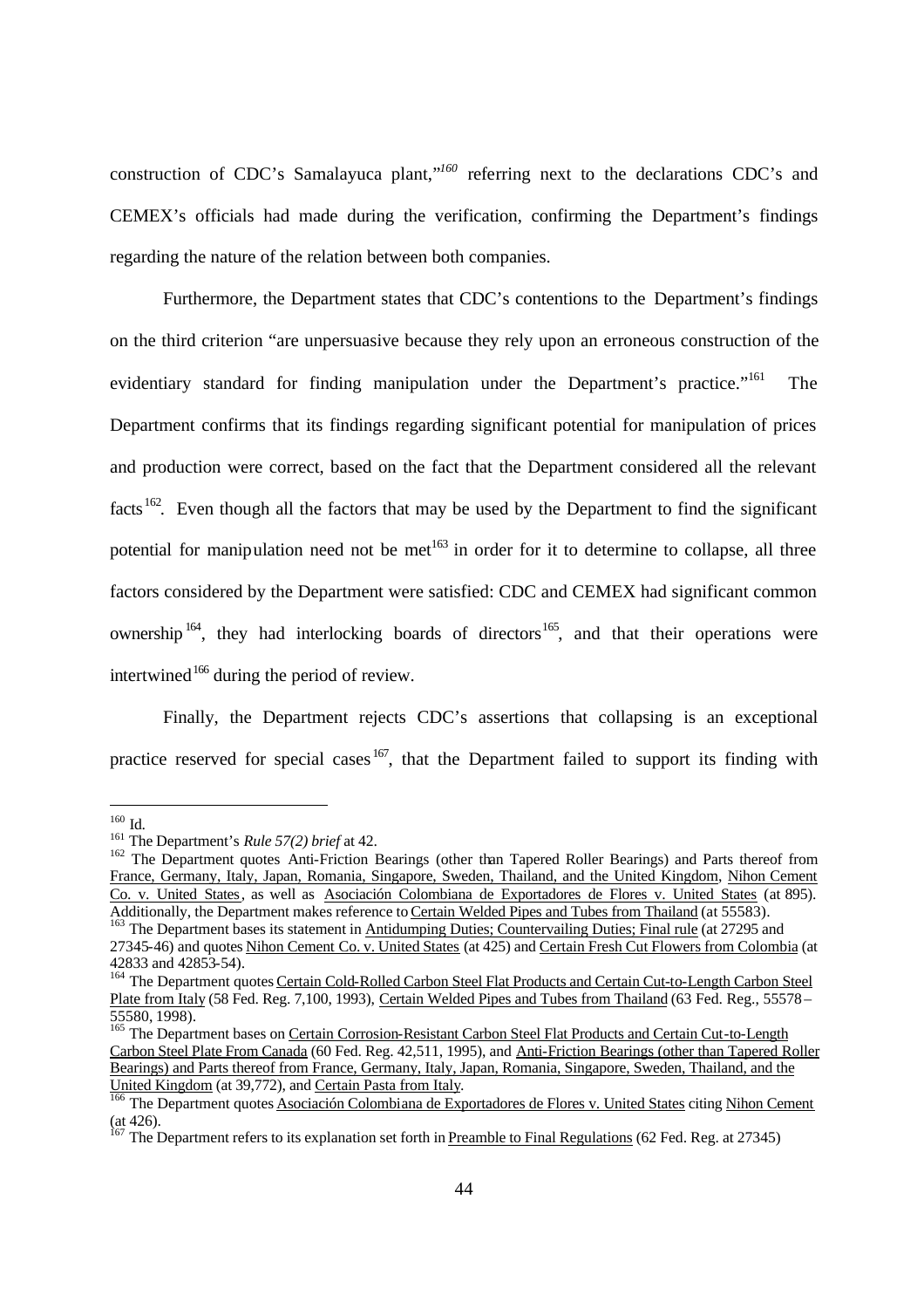evidence of actual or possible manipulation or control of CDC by  $\text{CEMEX}^{168}$ , that the Department decided to collapse solely on the basis of affiliation of both companies, and that there is no policy reason to justify collapsing<sup>169</sup>, concluding that "the Department considered all of the factors it was required to consider under the law, and that each element of its determination was premised upon undisputed record evidence."<sup>170</sup>

## Analysis

In the Sixth Review –as well as in all the other reviews so far- the Department determined to collapse CEMEX and CDC. The reason stated by the Department for treating both companies as a single entity for the calculation of dumping margins was that there was a significant potential for price manipulation which could undermine the effectiveness of its antidumping order against CEMEX.

With regard to this decision, more than in the existence of the Department's collapsing powers, the debate is centered in the way such powers can be exerted and the limitations thereto.

Regardless of whether the collapsing practice may be deemed to be exceptional or not, the Final Rule on Antidumping Duties; Countervailing Duties<sup>171</sup>, says that, in order to be able to collapse two or more companies, the Department must conduct a 'collapsing test', consisting in the application of three criteria to each case: (1) the Department must find that the producers are affiliated, (2) the Department must verify and conclude that the producers have production facilities that are sufficiently similar so that a shift in production would not require substantial retooling, and (3) the Department must find indicia of a significant potential for the manipulation

<sup>&</sup>lt;sup>168</sup> The Department quotes Asociación Colombiana de Exportadores de Flores v. United States (at 895) and controverts CDC's interpretation of Pipes and Tubes from India (62 Fed. Reg. 47632, 47638-39, 1997).

<sup>&</sup>lt;sup>169</sup> The Department quotes Oueen's Flowers de Colombia v. United States (at 622), Mitsubishi Elec. Corp. v. United States (700 F. Supp. 538 – 555, C.I.T., 1988).

<sup>170</sup> Department's *Rule 57(2) brief* at 54 – 55.

<sup>&</sup>lt;sup>171</sup> 62 FR 27295-27424, May 19, 1997.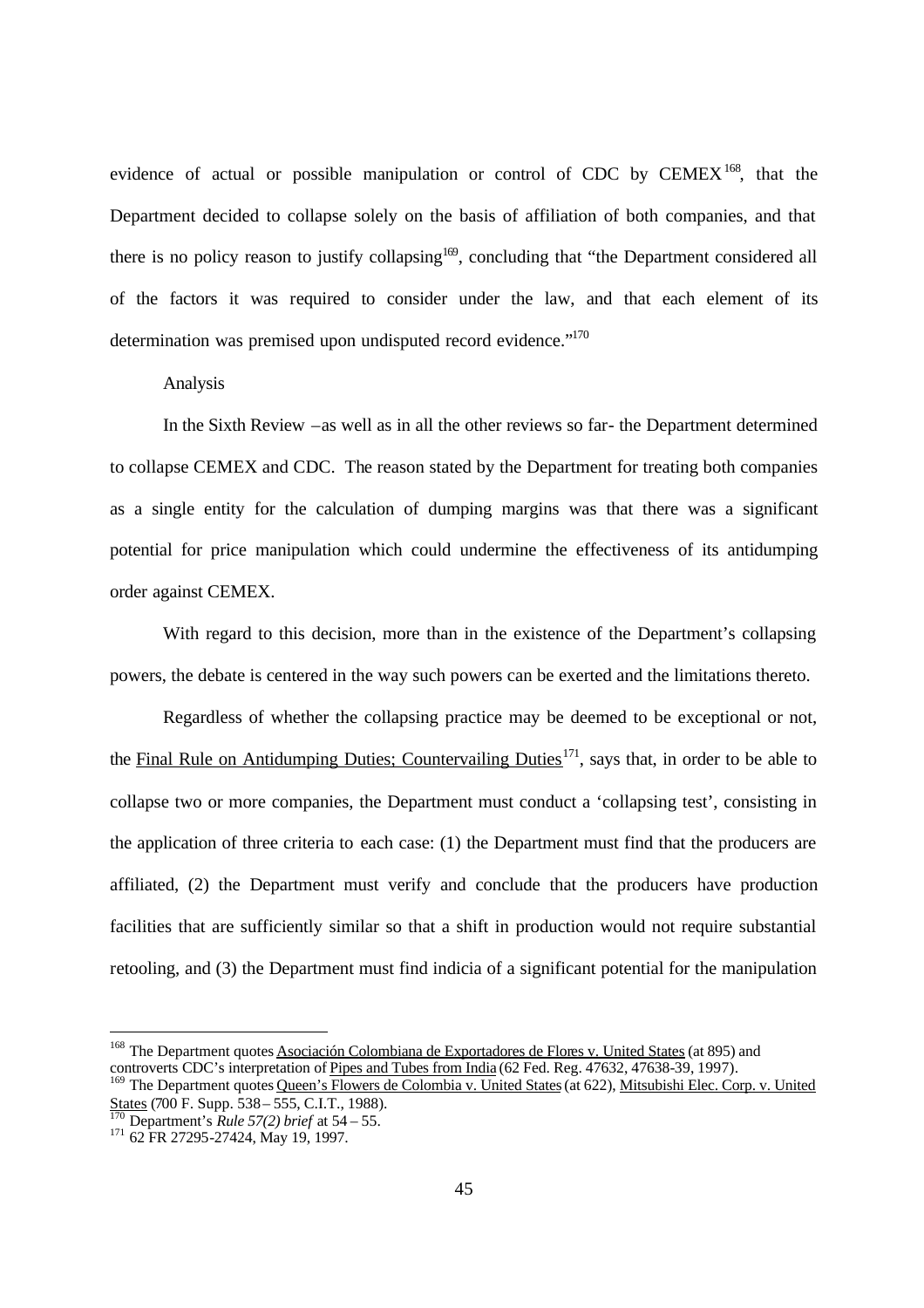of price or production to undermine the effectiveness of the antidumping order if the companies are not collapsed.

All parties<sup>172</sup> to this review agree that the first prong of the collapsing test is met, considering that CEMEX's indirect ownership interest in CDC fits the U.S. Code definition for 'affiliation'<sup>173</sup>:

"The following persons shall be considered to be 'affiliated' or 'affiliated persons':

(E) Any person directly or indirectly owning, controlling, or holding with power to vote, 5 percent or more of the outstanding voting stock or shares of any organization and such organization. …."

Likewise, the fact that CEMEX and CDC have production processes and facilities that are similar to a point in which a shift in production would not require substantial retooling is also admitted by CDC.

"…CDC does not contest that the first two collapsing criteria –affiliation and similar production facilities - are satisfied."<sup>174</sup>

"CDC concedes in its Initial Brief, and repeats here, that it satisfies the first two prongs of the Department's collapsing test: it is 'affiliated' with CEMEX under the statutory standards, and CDC's production facilities are similar to those of  $CHMEX$ <sup> $, 175$ </sup>

Consequently, the controversy with regard to the correctness of the Department's exertion

of its collapsing powers is centered on the third prong of the collapsing test.

"The only finding in dispute is whether there is a significant potential for manipulation of price or production if CEMEX and CDC are not collapsed."<sup>176</sup>

-

…

<sup>172</sup> CDC's *Rule 57(1) Brief* at 24 states: "*CDC and CEMEX do not contest the obvious fact that they are 'affiliated'".*

 $173^\circ$  19 U.S.C. § 1677(33).

<sup>174</sup> CDC's *Rule 57(1) Brief* at 25.

<sup>175</sup> CDC's *Rule 57(3) brief* at 4, footnote 7.

<sup>176</sup> STCC's B*rief in Response to Briefs Submitted by CEMEX and CDC* at 155.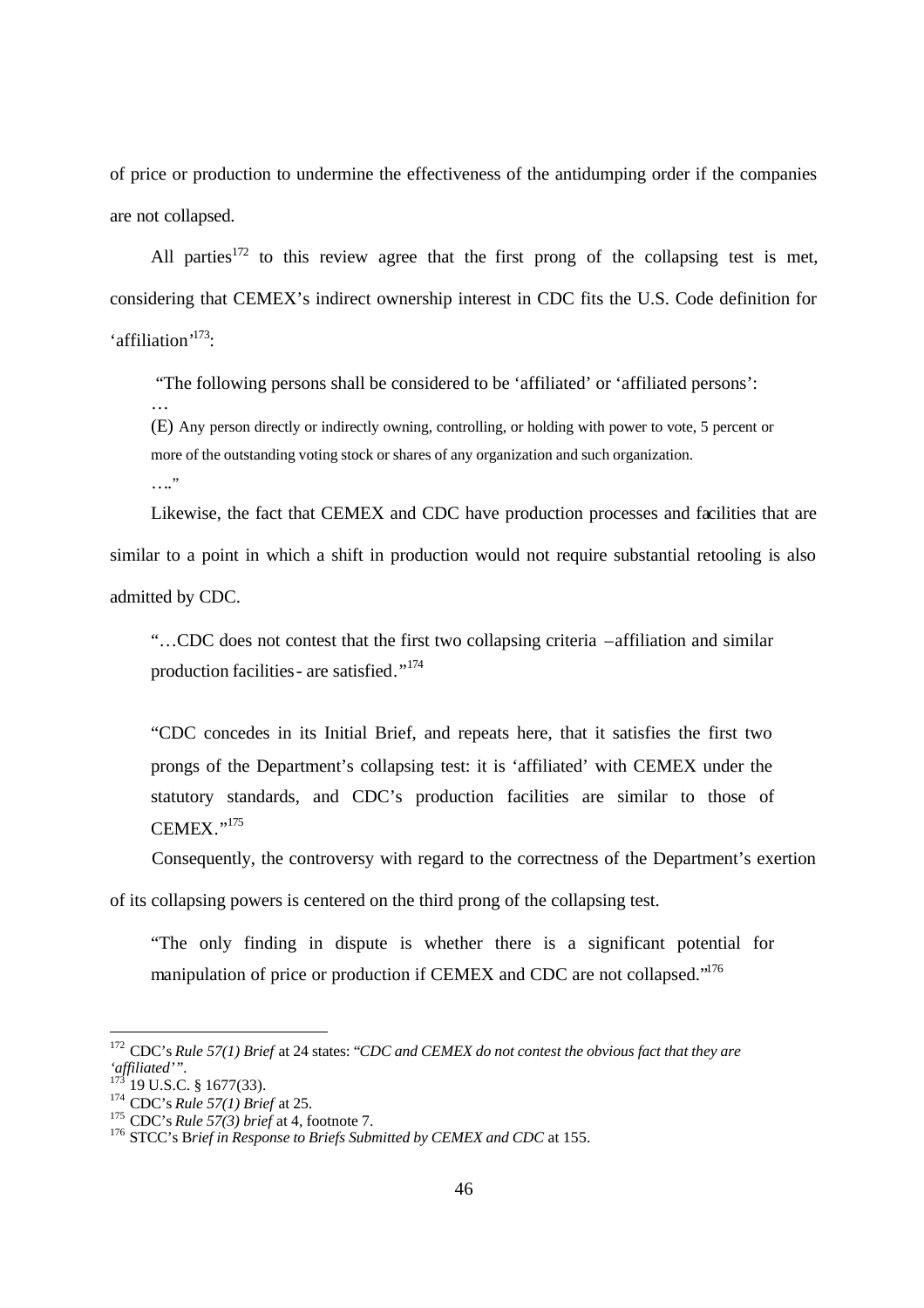As mentioned by all parties in their briefs, for the third prong to be met, the applicable regulation requires the Department to conclude that there is a significant potential for the manipulation of price or production<sup>177</sup>. For that purpose, the DOC must use a 'significant potential*'* test, in the performance of which, according to the Code of Federal Regulations:

"…the factors the Secretary **may** consider include:

- (i) The level of common ownership;
- (ii) The extent to which managerial employees or board members of one firm sit on the board of directors of an affiliated firm; and
- (iii) Whether operations are intertwined, **such as** through the sharing of sales information, involvement in production and pricing decisions, the sharing of facilities or employees, or significant transactions between the affiliated producers."<sup>178</sup>

Before analyzing if these factors are met in this case, it is important to notice, firstly, that according to the statute their consideration is not mandatory, since the word 'may' means that the Department is entitled, but not bound, to analyze each one, and secondly, that even in the case where the Department's analysis indicated that one or more of those factors were not met, the Department would still be in the position to consider that a significant potential for manipulation exists. Notwithstanding, as evidenced on the record, the Department did in fact consider these three factors, and concluded that they were all satisfied.

First, regarding the level of common ownership criterion, the record confirms that the Department analyzed this issue and concluded that the amount of CEMEX's equity stake in CDC placed it in a position to potentially influence its decision making processes.

<sup>&</sup>lt;sup>177</sup> According to 19 CFR 351.401(f)(1), where treatment of affiliated producers in antidumping proceedings in general is regulated: *"In an antidumping proceeding under this part, the Secretary will treat two or more affiliated producers as a single entity where those producers have production facilities for similar or identical products that would not require substantial retooling of either facility in order to restructure manufacturing priorities and the Secretary concludes that there is a significant potential for the manipulation of price or production."*<br><sup>178</sup> 10 CFD 251 401( $\frac{254}{10}$ )

<sup>178</sup> 19 CFR 351**.**401(f)(2) (emphasis added).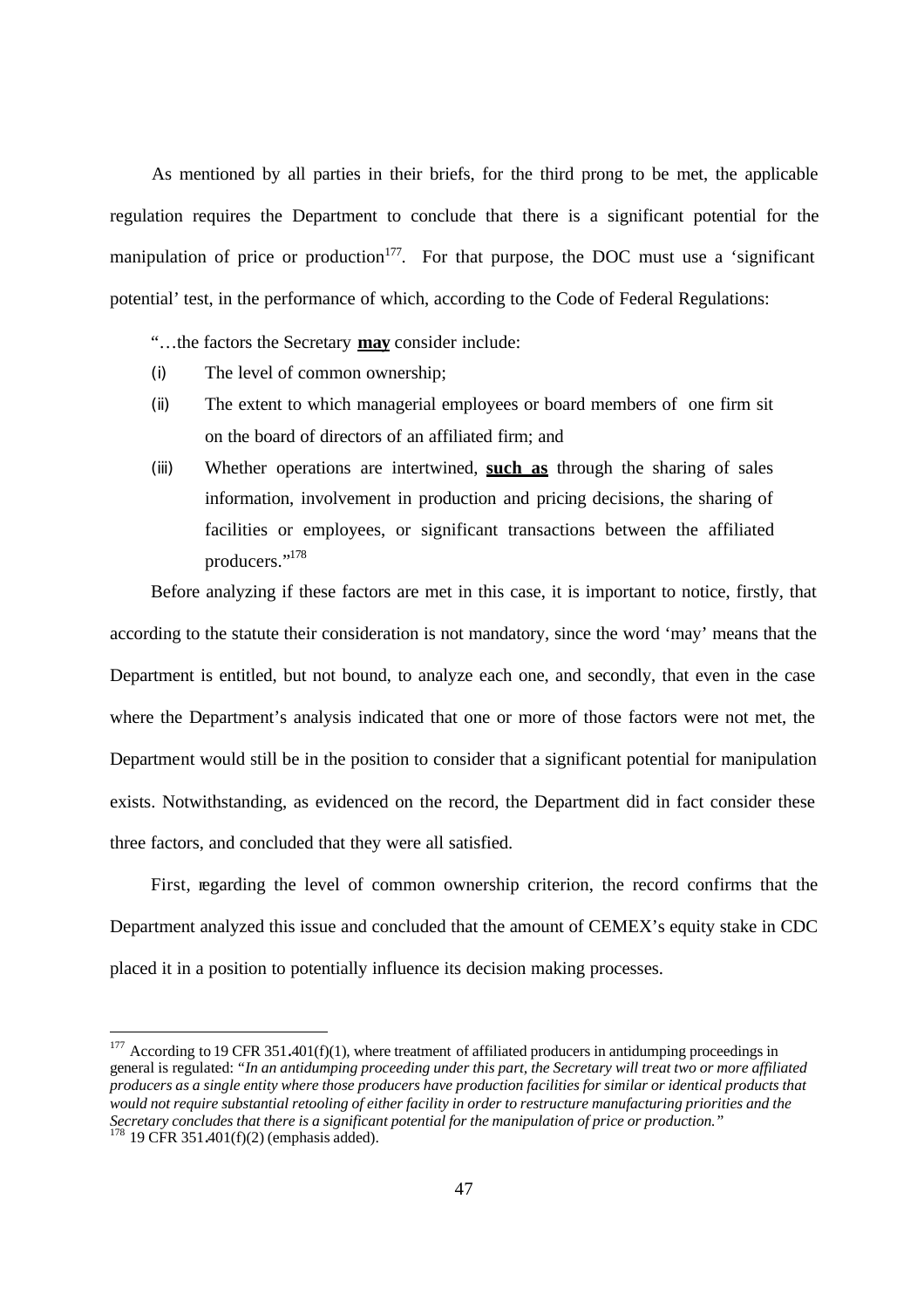Second, with regard to the extent to which members of CEMEX sit on the board of directors of CDC, not only does the record register, but CDC has also acknowledged that "members of CEMEX management sit on the boards of directors of CDC and affiliated companies,"<sup>179</sup> and the Department asserts having taken this fact into consideration.

Third, regarding consideration of whether CEMEX's and CDC's operations are intertwined, the regulation mentions some cases that could lead the Department to consider that they are. Once again, it is important to notice that by using the expression 'such as', the regulation reveals that the mere occurrence of any of these cases or the finding of other indicia could convince the Department of the existence of intertwined operations between the parties and enable it to consider the potential of manipulation to be significant.

From the listed cases (sharing of sales information, involvement in production and pricing decisions, sharing of facilities or employees, and existence of significant transactions between the affiliated producers) it is the last one the one that the Department found evidence of, and the one that caused the greatest controversy between the parties.

Evidence in the record demonstrates that despite CDC's statement that unlike what occurred in previous reviews, "there were no commercial transactions between the parties during the sixth review," <sup>180</sup> the Department identified an agreement between CEMEX and CDC and considered that it demonstrated the existence of intertwined operations between both, that further supported its conclusion that there was a significant potential for manipulation of the antidumping order –which is the policy reason to justify collapsing.

<sup>179</sup> CDC's *Rule 57(1) Brief* at 33.

<sup>&</sup>lt;sup>180</sup> CDC's *Rule 57(1)* Brief, dated February 18, 1999 at 38.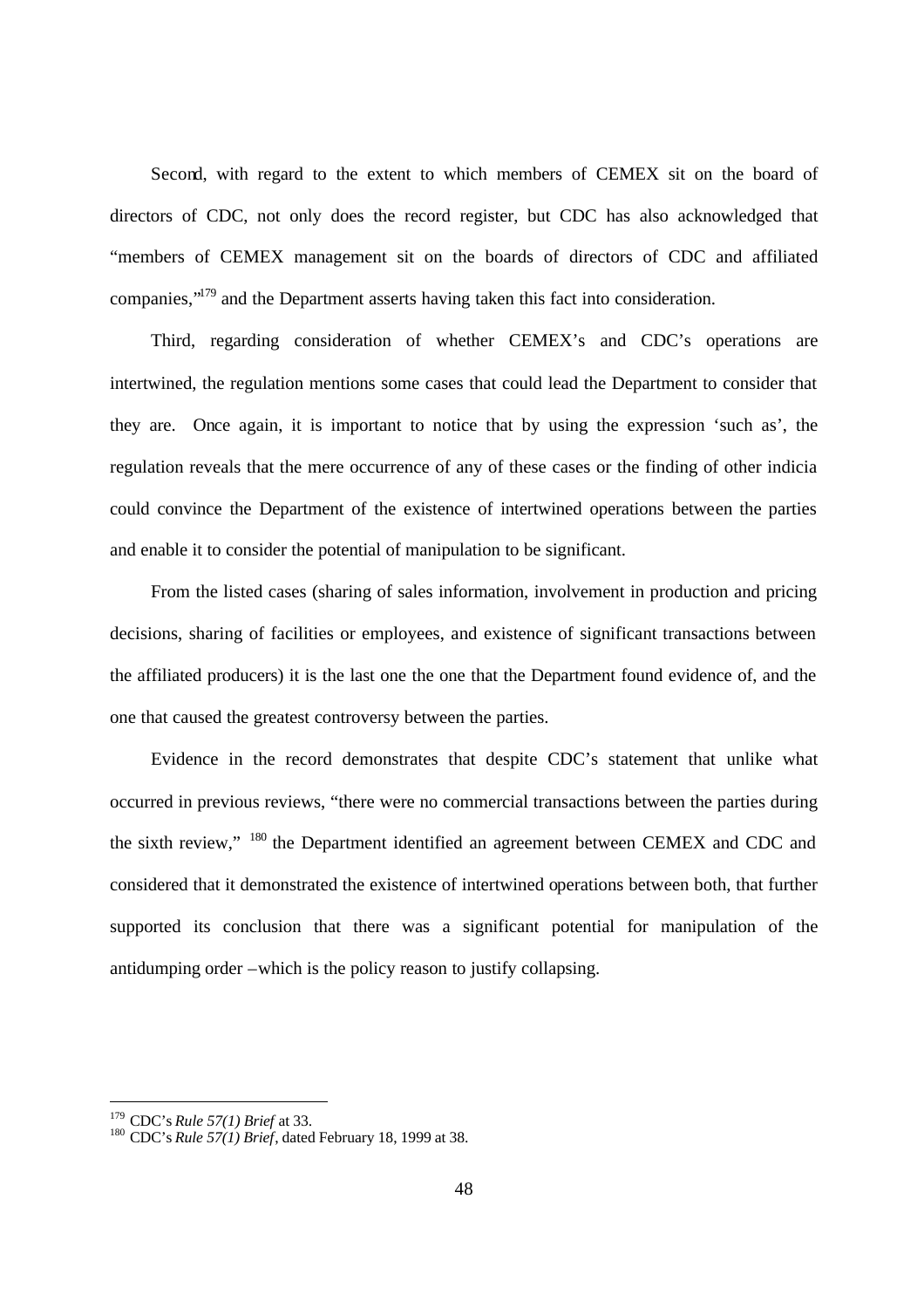It is worth noticing that more recently<sup>181</sup> CDC retracted the affirmation above, saying that "the only transaction between CDC and CEMEX during the relevant period [is] –a consulting contract involving the construction of… [a] plant-…," and asked for that transaction to be considered in the context of the contracting process; nevertheless, as stated by the Department, "The collapsing standard does not require Commerce to distinguish between different types of inter-company transactions. Commerce must only address whether transactions took place between the companies"  $^{182}$ .

Additionally, even when CDC insists on the need to analyze the history and the nature of that contract by saying that "the Department could have provided some analysis of whether this record information suggested that the decision to award the contract to CEMEX seemed reasonable and justified by objective facts, or whether the affiliation between the parties essentially assured CEMEX of receiving the contract", the truth is that independently of the results of such analysis –had it been done-, the Department would have still been enabled to determine that there is a significant potential for manipulation, since it is the Department's entitlement to 'weigh' "the evidence […] to discern whether the companies are, in fact, separate entities or whether they are sufficiently intertwined as to properly be treated as a single enterprise…."<sup>183</sup>

Likewise, since the nature of collapsing is preventive more than corrective or remedial, it is only necessary for the Department to find the potential of manipulation to be significant (based on the aforementioned prongs, factors and other indicia) for it to be enabled to collapse, not needing to support its findings with evidence of actual manipulation or control of CDC's pricing or production decisions by CEMEX.

<sup>181</sup> In its *Rule 57(3) Brief*, dated June 15, 1999 at 7.

<sup>&</sup>lt;sup>182</sup> Asociación Colombiana de Exportadores de Flores v. United States (at 895).

<sup>&</sup>lt;sup>183</sup> Certain Welded Non-Alloy Steel Pipe from the Republic of Korea (62 Fed. Reg. at 55588).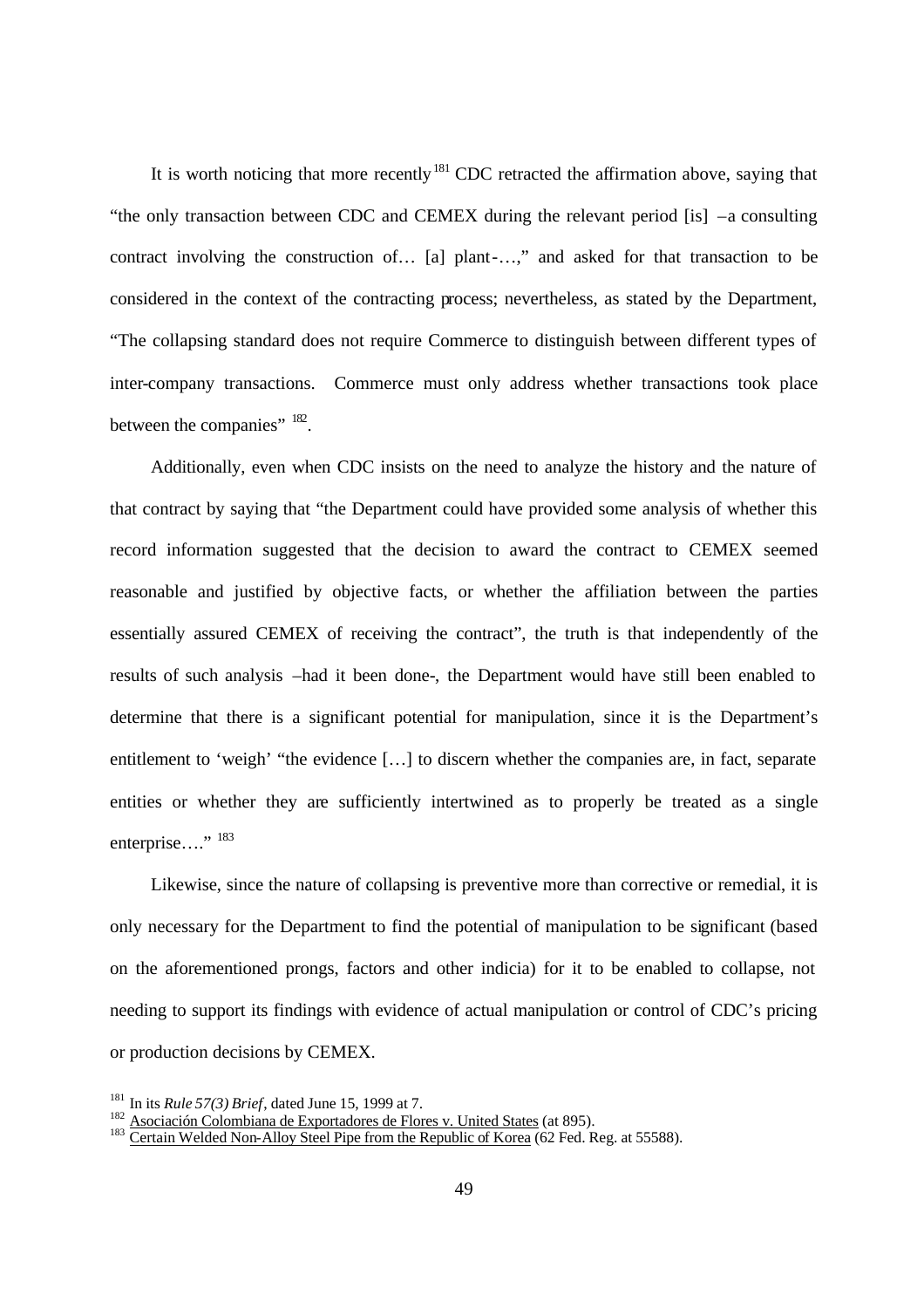This Panel shares concerns of the Panel for the Fifth Administrative Review regarding the significantly negative impact that the Department's collapsing decisions have had on CDC. The consistent determination by the Department over 13 administrative reviews, in the absence of any evidence of manipulation of the order by the Mexican producers, would seem at the least to support consideration of that concern when in the future the Department considers collapsing CDC into CEMEX.

Nevertheless, considering that this panel is constrained to apply the US standard of review (deference to the Department's conclusions unless they are either unsupported by substantial evidence on the record, or otherwise not in accordance with law), even though the evidence could conceivably support contrary conclusions, this panel upholds the Department's decision to collapse CEMEX and CDC.

# **D. Bulk and Bagged**

Issue Presented

Was the Department's determination that bulk and bagged sales constitute identical merchandise, with only an adjustment allowing for differences in packaging, so that the entire universe of Type I sales was properly included in its calculation of normal value, supported by substantial evidence on the record and otherwise in accordance with law?

The Department's Decision

The Department, in the Sixth Review Final Results, discussed the treatment of bagged and bulk cement in the section on level of trade. In response to claims by CEMEX that there "were three levels of trade in the home market-sales to end users concrete manufacturers, and distributors through two channels of distribution, bulk and bagged cement", the Department "determined that CEMEX sells to one level in the home market." In addition, the Department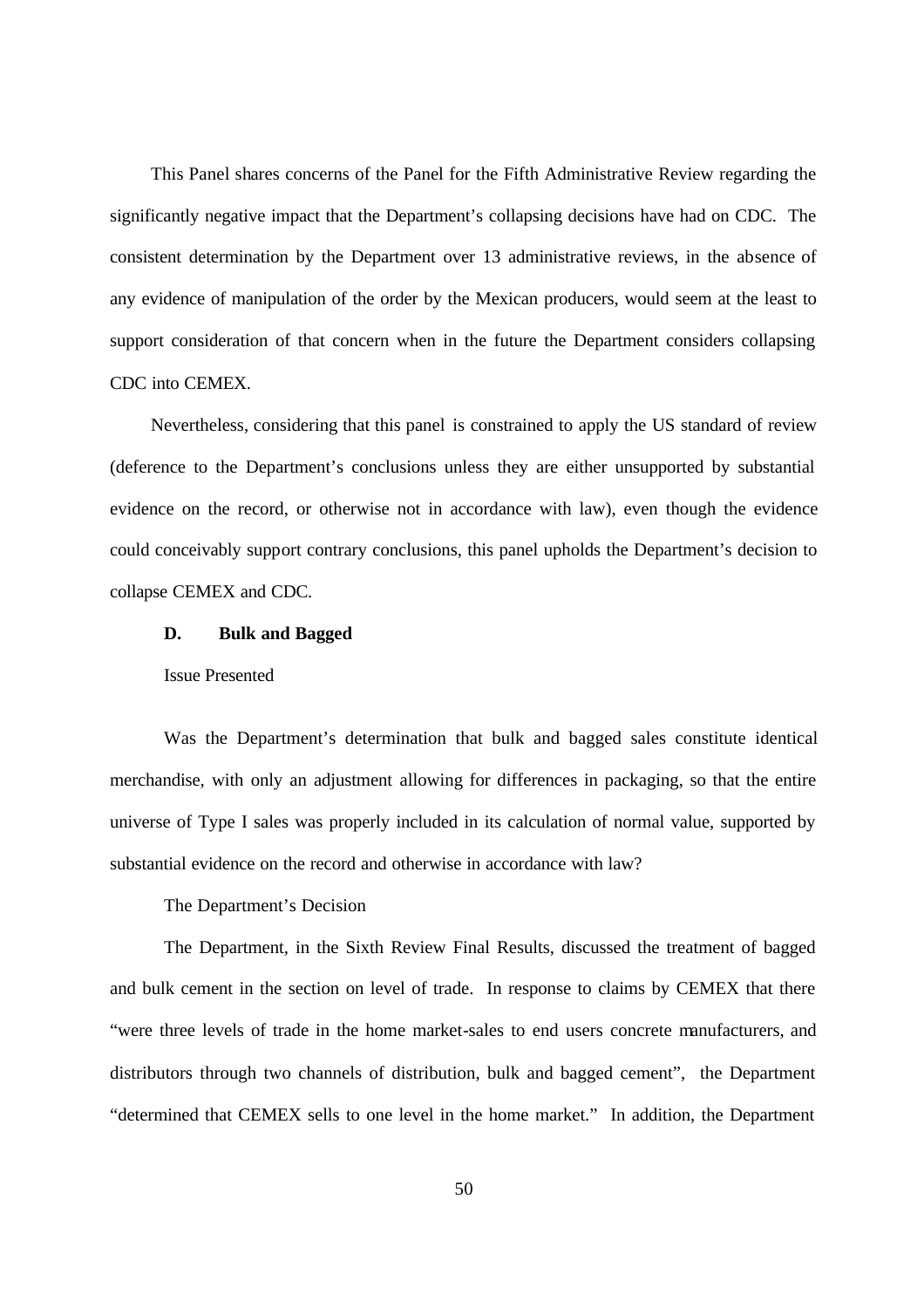"included the entire universe of Type 1 sales in its calculation of NV because bulk and bag sales constitute identical merchandise. The only difference between these products is the packaging; therefore, the Department has made an adjustment for packaging differences." The Department went on to note that any comparison by discrete channel of distribution was not warranted based on its finding that there was only one level of trade.<sup>184</sup>

# Amended Complaint

In their initial complaints, the Mexican parties did not challenge either the determination of a single level of trade in the home market (although there was a different single level found for each company), or the inclusion of both bulk and bagged cement in the "similar" Type 1 merchandise selected for purposes of calculating normal value. On June 18, 1999 the Binational Panel in the Fifth review announced its finding, which remanded the case to the Department with instructions to recalculate normal value on the basis of Type 1 cement in bulk only.<sup>185</sup> Six days later, CEMEX filed a Notice of Motion for leave to file an amended complaint.<sup>186</sup> STCC and the Department opposed the Motion.<sup>187</sup>

CEMEX argued that the panel had the authority to grant the Motion pursuant to Rule 20 (1) of the NAFTA Article 1904 Panel Rules. It stated that extending the normal time for filing an amended complaint was warranted because the timing of the review would not be delayed, as the panel had not yet been formed; the amendment of the complaint was made only as a consequence of the Fifth Review Panel Decision; failure to allow amendment would result in unfairness or prejudice to CEMEX because its claim would not otherwise be heard; and amendment of the complaint would cause little hardship to the other parties. In opposition to

 $\overline{a}$ 

<sup>&</sup>lt;sup>184</sup> Sixth Review Final Results, 63 FR. at 12777 (Comment 10).

<sup>&</sup>lt;sup>185</sup> Fifth Review Panel Opinion, June 18, 1999.

<sup>&</sup>lt;sup>186</sup> CEMEX Motion for Leave to File an Amended Complaint, June 24, 1999.

<sup>&</sup>lt;sup>187</sup> STCC Response, July 1, 1999; Department Response July 1, 1999.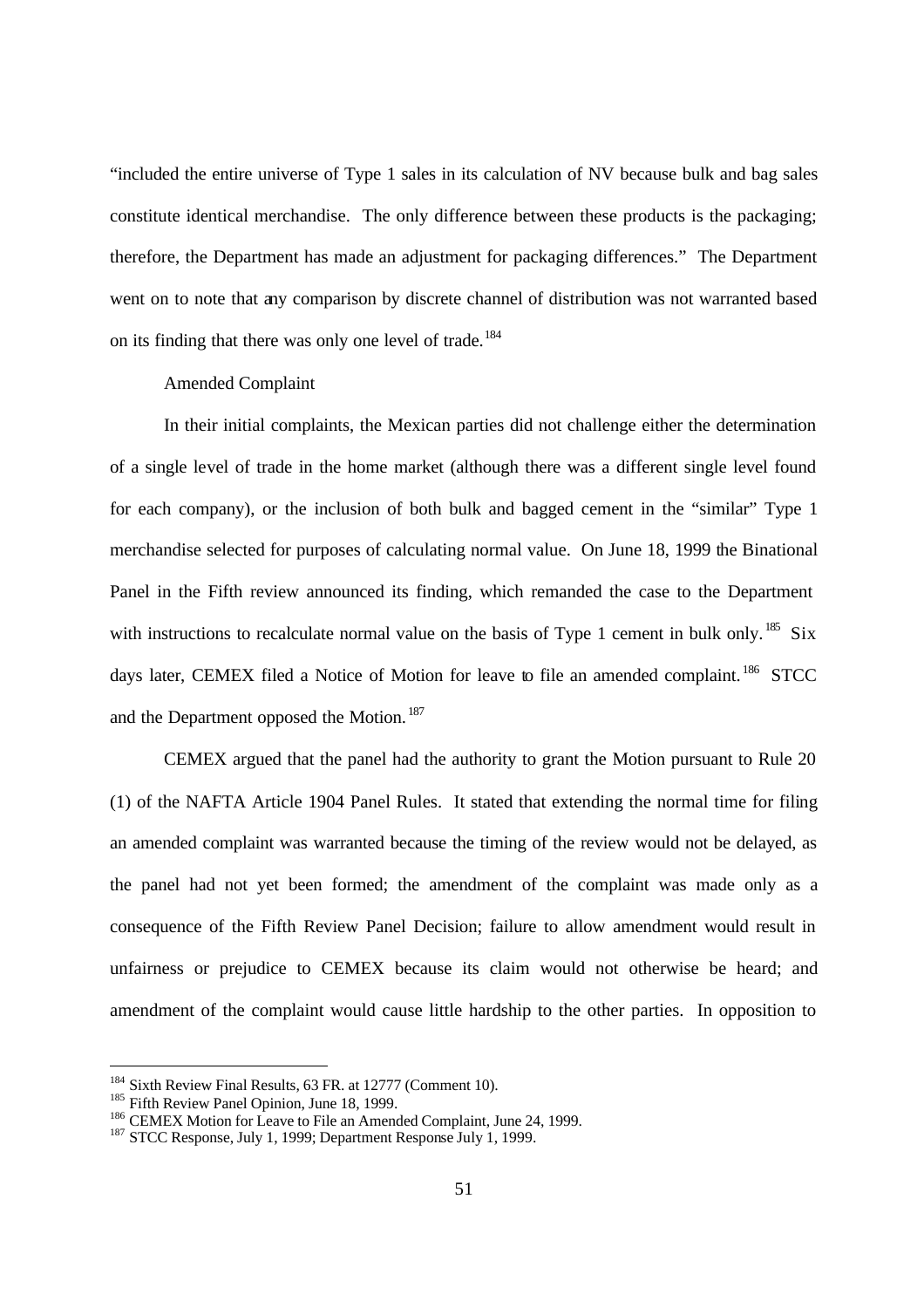CEMEX, STCC noted that the motion had been filed long after the expiration of the time period permitted for filing an amended complaint under Rule 39(5); and that CEMEX could have raised the issue in its initial complaint, and by its own choice did not do so. The Department similarly argued the applicability of Rule 39(5) and the failure of CEMEX to raise the issue in its initial complaint. The parties also presented arguments concerning treatment of the fifth review panel determination as an intervening judicial decision.

In an Order issued October 8,  $1999^{188}$ , the then members of the panel granted the Motion, accepted the amended complaint, and granted the parties leave to file supplemental briefs limited to Claim Four of the amended complaint of CEMEX. The Panel Order found that the conditions of Rule 20(1) had been satisfied, and it was appropriate for the parties to brief the participants in this panel on the findings and relevance of the immediately preceding panel decision; and that any delay caused by extending the deadline would be minimal. Claim Four of CEMEX's amended complaint states <sup>189</sup>:

In the final results, Commerce compared US sales of bulk cement with home market sales of bulk and bagged cement. Commerce's failure to limit home market sales used to calculate normal value to comparable sales of bulk cement was contrary to law.

#### Arguments of the Parties

In its August 10, 1999 brief, CEMEX argued that the Department had failed to consider all of the requisite statutory factors involved when determination of the appropriate "foreign like product" cannot be made on the basis of identical merchandise, but instead is based on "the home market merchandise which is most similar to merchandise sold in the United States." The criteria listed in 19 USC Section 1677 (16)(B) for similar merchandise necessitate production in the same country and by the same person as the subject merchandise; merchandise like that

<sup>188</sup> Panel Order, October 8, 1999.

<sup>&</sup>lt;sup>189</sup> Amended Complaint of CEMEX, June 24, 1999.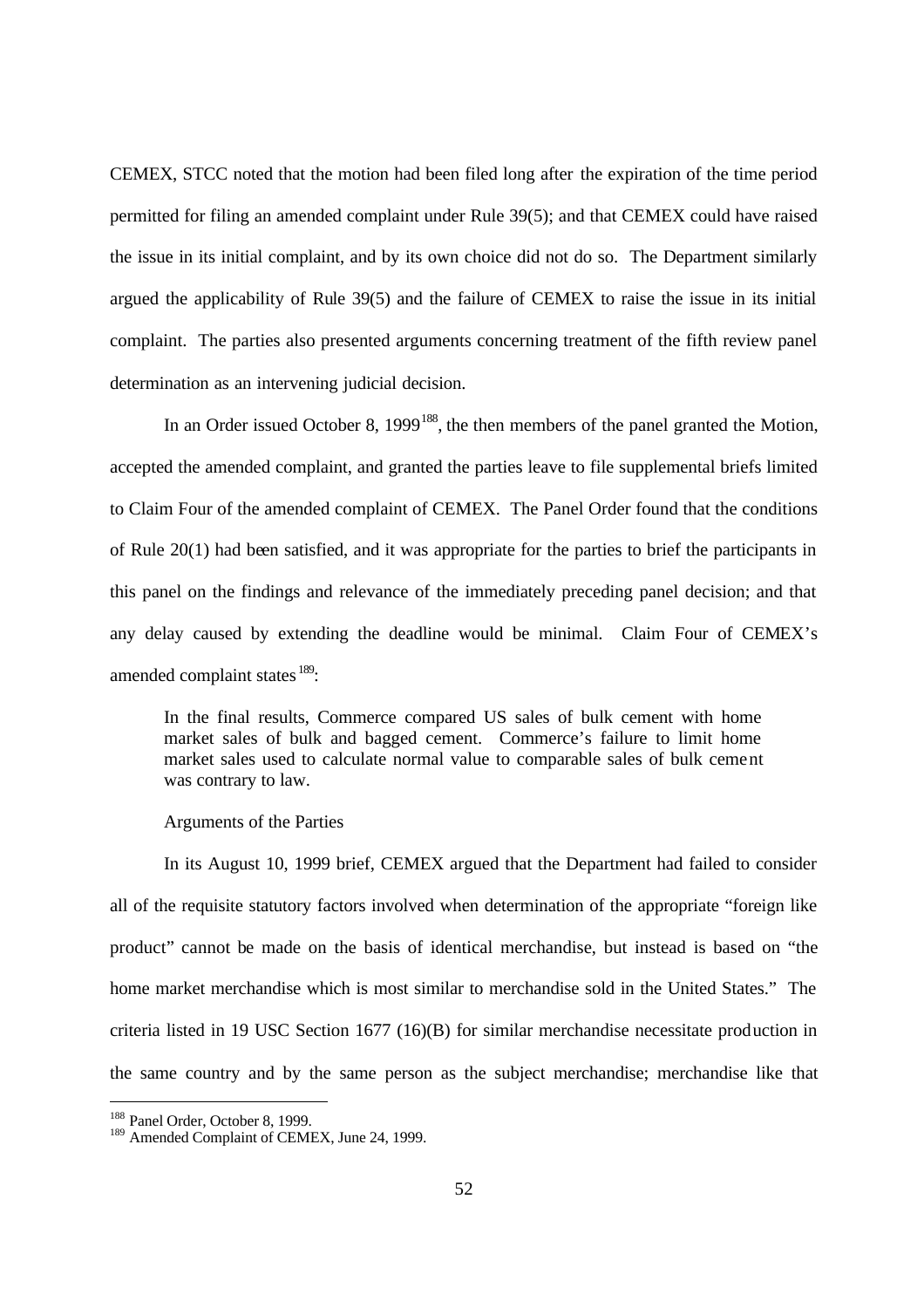merchandise in component material or materials and in the purposes for which it is used; and merchandise approximately equal in commercial value to that merchandise. CEMEX argues that the Department made its decision solely on the fact that the bulk and bagged cement of the same type share the same physical characteristics (aside from the packaging), failing to consider whether the bulk and bagged cement were alike in component material, used for the same general purpose, and were approximately equal in commercial value. CEMEX cited cases holding that it was reversible error for the Department to fail to consider all these criteria.<sup>190</sup>

CEMEX cited to the Fifth Review Panel Decision which found that the Department had not made the analysis as prescribed by law, and argued that an appropriate analysis of the statutory criteria must determine that bulk and bagged cement are not similar merchandise.

CEMEX argued that the packaging (bags) is a physical difference between the products; that bulk and bagged cement are sold for different general purposes, bagged cement exclusively to distributors for resale, and bulk cement almost exclusively to end user customers; and that there were significant price differentials between prices for bulk cement and bagged cement, establishing that bagged and bulk cement of the same type are not approximately equal in commercial value.

CEMEX further argued that the determinations in the Fifth and Sixth administrative reviews were directly contrary to the Department's determinations in all earlier reviews under the antidumping duty order, where the Department had consistently determined that bulk and bagged cement were distinct product types. The determinations in the Fifth and Sixth reviews were claimed to be "an abrupt and inexplicable departure from its prior administrative precedent" for which no sufficient explanation was provided.

<sup>&</sup>lt;sup>190</sup> Nihon Cement Co. v. United States, 17 CIT 400 (May 25, 1993); Timkin Co. v. United States, 11 CIT 786, 792, 673 F.Supp. 495 (1987); Koyo Seiko Co., Ltd. v. United States, 16 CIT 366, 375, 796 F. Supp. 517 (1992).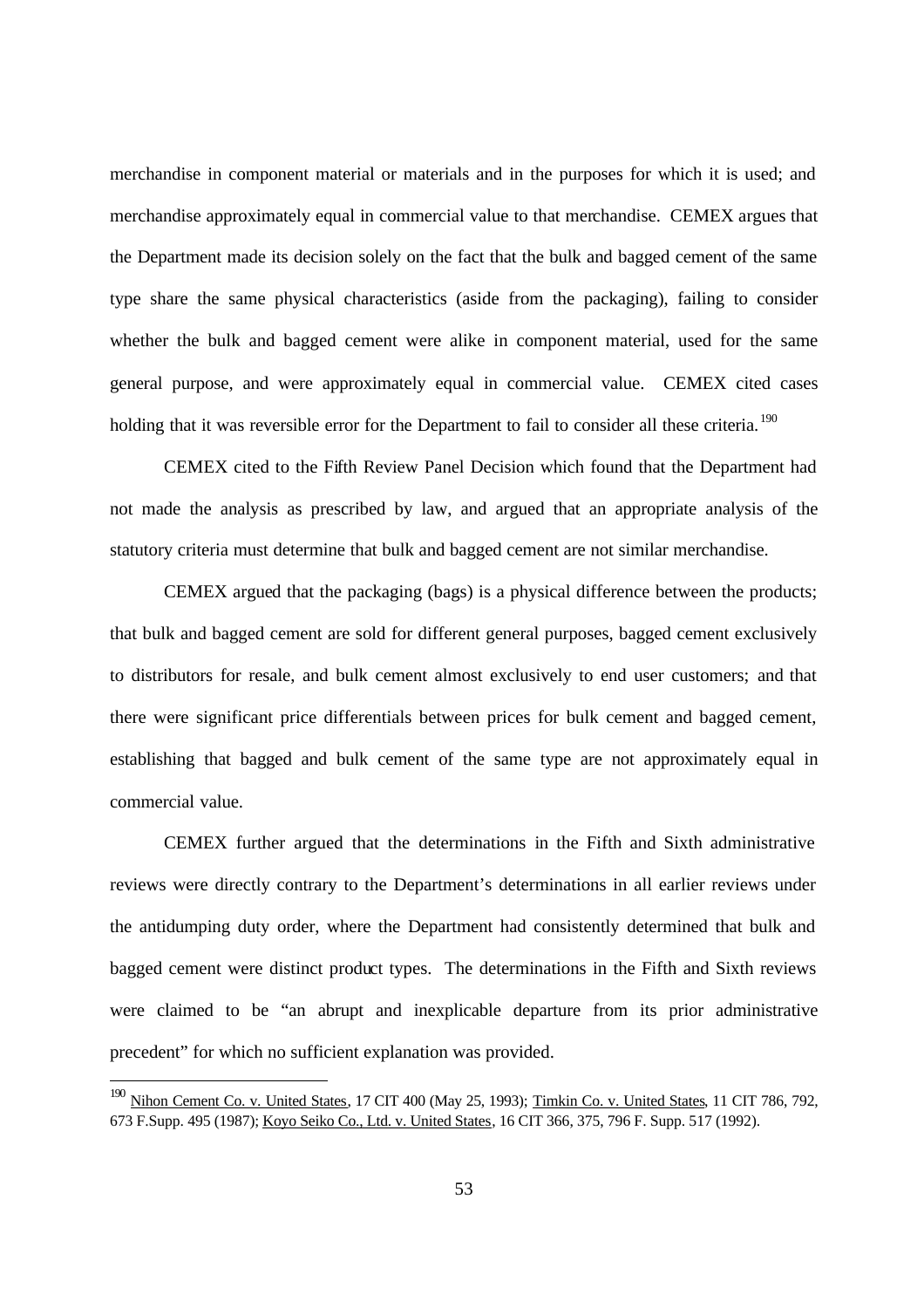In its brief of November 8, 1999, STCC argued that CEMEX had waived its right to appeal the bulk versus bagged issue, never having presented the issues at the administrative level. STCC noted that CEMEX's argument before the Department had been limited to level of trade arguments, and its original May 14, 1998 complaint did not challenge either the finding that bulk and bagged type cement were sold at only one level of trade in the home market, or the inclusion of both bulk and bagged Type 1 cement in the foreign like product. STCC notes that CDC, CEMEX's collapsed affiliate, likewise did not challenge this inclusion. STCC argues that, by failing to challenge the Department's matching methodology in its original complaint, CEMEX waived its right to appeal.

STCC further claimed that while CEMEX challenged the Department's matching methodology under the level of trade provisions of the statute during the administrative phase, no challenge was ever made concerning selection of foreign like product. Therefore, under the doctrine of exhaustion of administrative remedies, that claim cannot be raised for the first time before a court or binational panel. STCC does discuss the availability of the exception to exhaustion of administrative remedies based on an intervening judicial decision, but notes that intervening case law can only be used to bolster a claim that exhaustion should be waived, and that generally more is needed, citing Pohang Iron and Steel Co. v. United States, Slip.Op. 99-112 (October 20, 1999) and Rhone-Poulenc, 7 CIT 135 (1984). Arguing that CEMEX made a tactical decision not to raise the claim when initially filing the Sixth review, and is relying solely on the intervening judicial decision exception to the exhaustion requirement, absent a further basis for an exception to the exhaustion requirement, STCC states the claim should be dismissed without consideration on the merits.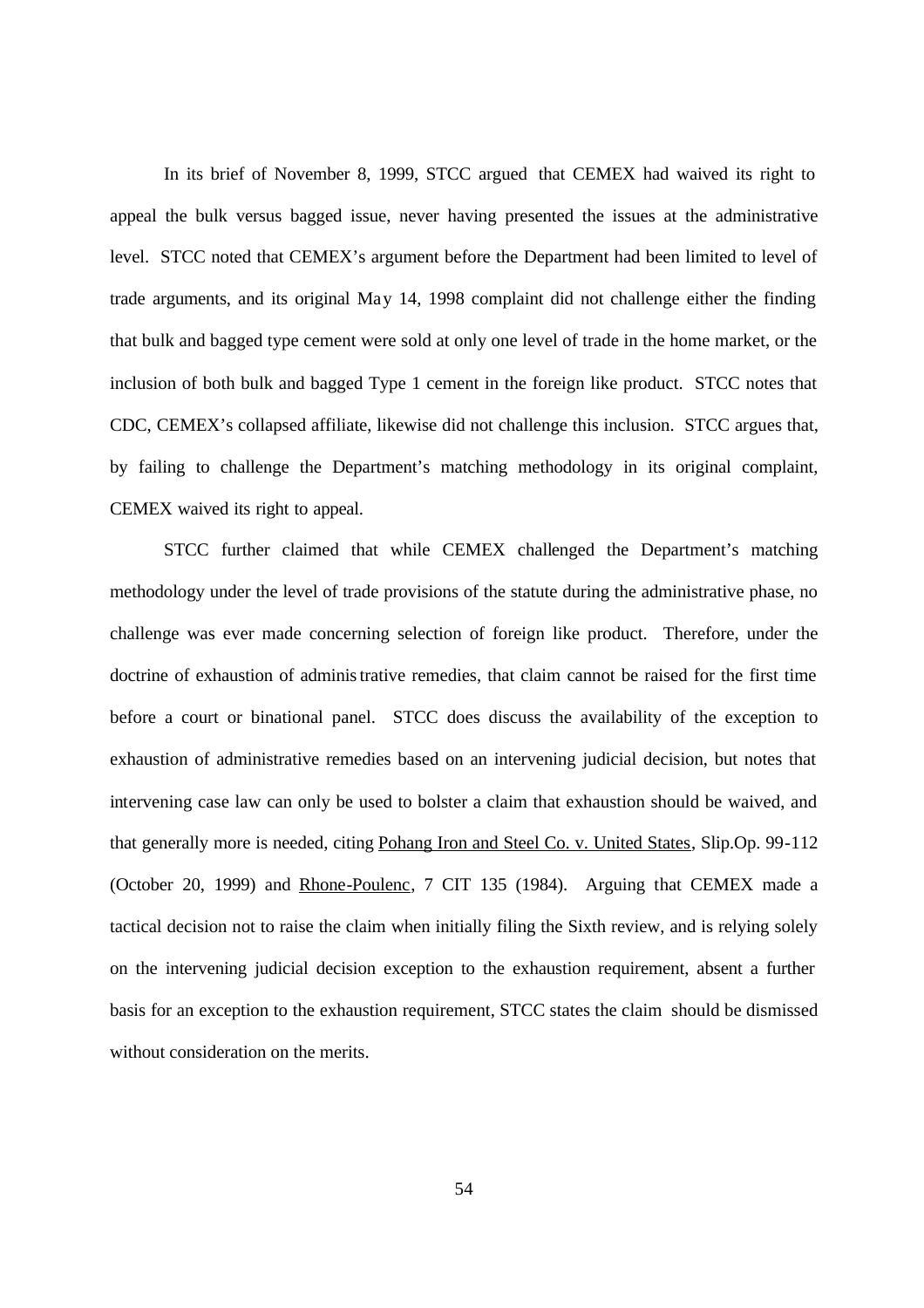STCC notes that the Fifth review, unlike the Sixth, included objections by CEMEX to the Department's preliminary determination to include bagged Type 1 cement in the foreign like product, and that claim was also included in its original complaint to the NAFTA panel on appeal. STCC claims that there is no statutory basis for excluding a portion of the home market sales of Type 1 cement from the foreign like product, as both bulk and bagged satisfy the requirements of Section 1677 (16)(B). Bulk and bagged Type 1 cement have identical physical specifications, and both are used to make concrete. Both are also "approximately equal in commercial value" based on variable cost of production. The Department does not ordinarily look to the form of presentation in determining foreign like product.

STCC agrees that in the original investigation, US sales of bulk cement were compared with home market sales of bulk cement, while US sales of bagged cement were compared with home market sales of bagged cement. STCC notes CEMEX's request in the original investigation that the Department disregard packaging in making comparisons. In the Second, Third, and Fourth reviews, no conclusions were reached on matching bagged cement with bulk cement, based on an original Second review determination (later reversed) that Type 1 cement was not going to be used for matching purposes, and in the latter two investigations on CEMEX's refusal to report transaction specific data for home market sales and the Department's use of best information available. STCC notes that the Fifth and Sixth review decisions by the Department were consistent with decisions in the cement and clinker cases for Japan, France, and Venezuela, as well as for other countries and products where foreign market value was based on both bulk and packed merchandise.

STCC further argues that the Fifth review panel decision is not binding, is not precedent, and lacks any persuasive authority. It argues that the panel violated the standard of review by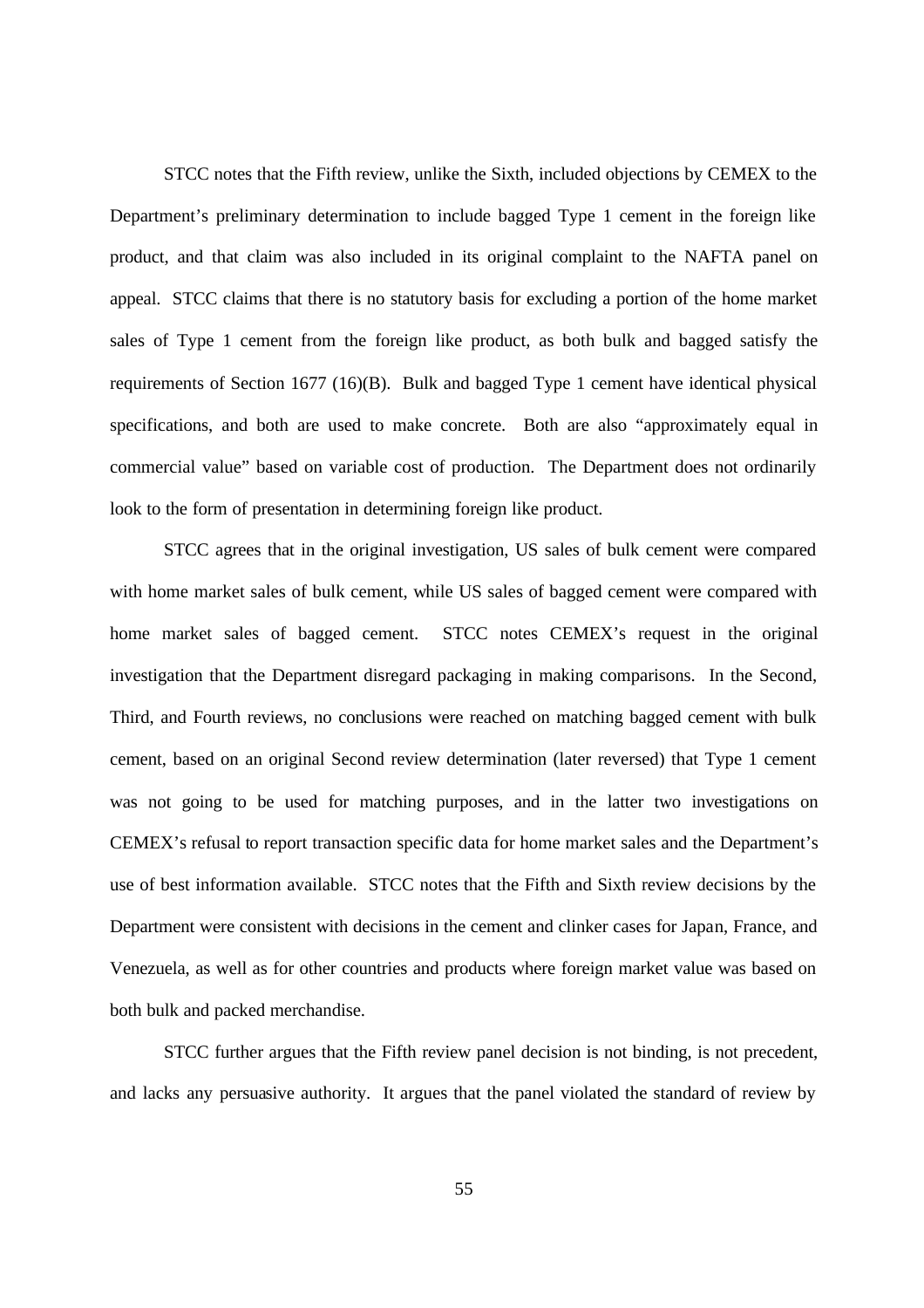reviewing the matching issue de novo, and failing to remand to the Department for further consideration, and by basing its decision on new interpretations of the statute without allowing any party an opportunity to address those interpretations; by disregarding Federal Circuit precedent requiring substantial deference to the Department's model matching determinations; and by misinterpreting requirements regarding the "purposes for which used", "approximately equal in commercial value" and " similar in component materials" provisions. STCC further argues that the Fifth panel decision was based on an erroneous conclusion that the Department had granted a DIFMER adjustment, rather than a packing adjustment, for sales of bulk and bagged cement, and that the panel had improperly admitted and considered as evidence material that had not been presented in the underlying administrative review.

STCC presented further argument to demonstrate that CEMEX's arguments against matching bulk and bagged cement are both legally and factually erroneous. STCC states that there is no requirement that the Department equate "commercial value" and "price" for purposes of selecting foreign like product, and that even if such action was taken, the market prices paid for bulk and bagged cement are approximately equal. The component materials for bulk and bagged cement are identical, and packaging is merely a form of presentation, not a component material of the product. Bulk and bagged Type 1 cement have the same use-the production of concrete; and arguing that bulk cement has a construction end use and bagged cement a distributor end use inappropriately shifts the focus from the subject merchandise-cement-to the downstream product-concrete.

STCC closes its arguments by noting that, even if the panel believes that the Department's determinations are not supported by substantial evidence in the record, because CEMEX did not challenge the preliminary determination before the Department, the panel would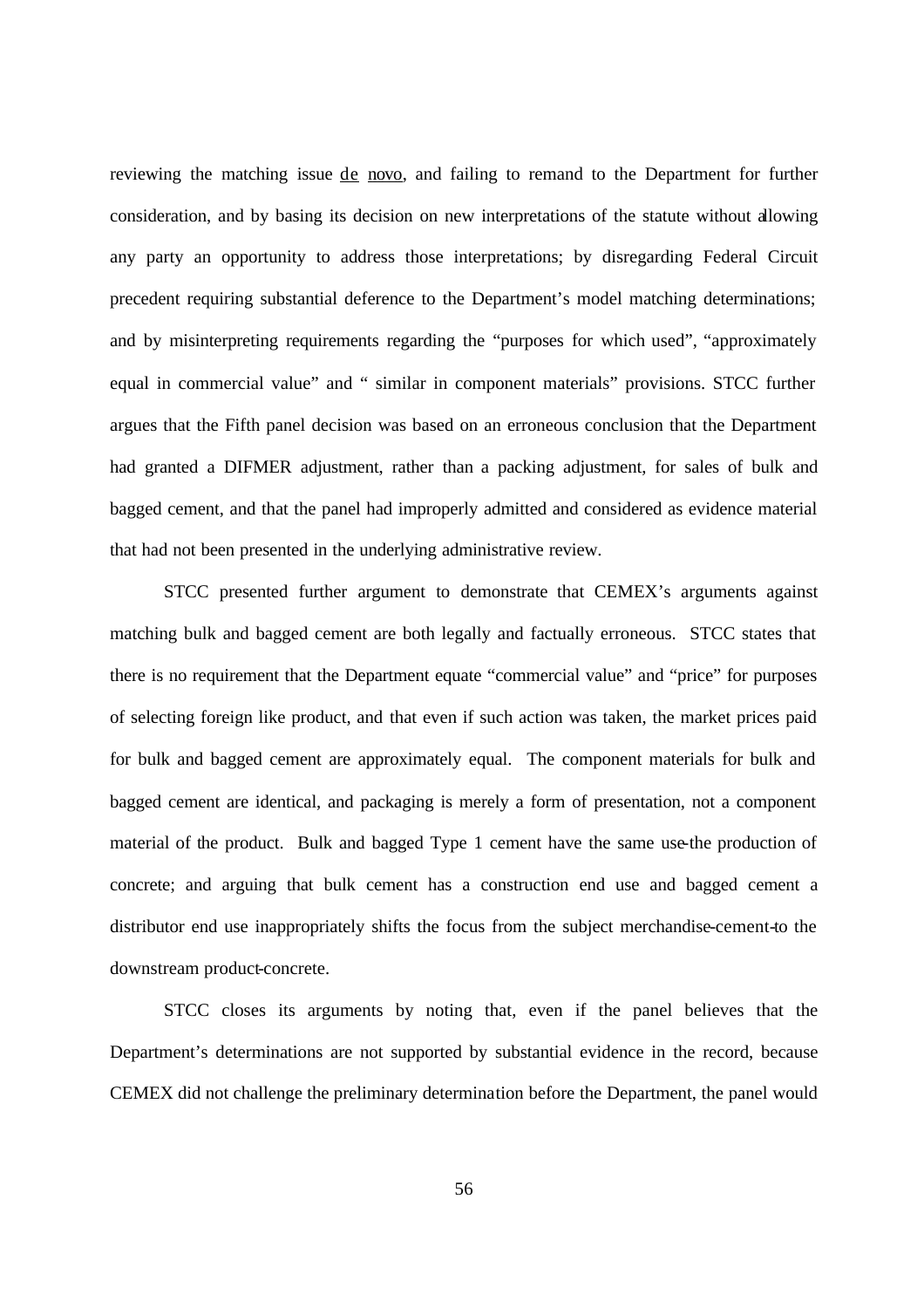be obligated to remand the case to the Department for consideration, rather than attempt to make de novo factual determinations and apply methological choices to the record of the review.

The Department also filed a brief on November 8, 1999 arguing that CEMEX's claim should be dismissed because CEMEX failed to exhaust its administrative remedies during the Sixth review, and that if the panel does consider the claim, the panel should affirm the Department's selection of a foreign like product or remand the issue to the Department for further consideration.

The Department states that CEMEX failed to contest the foreign like product selection during the Sixth administrative review, limiting its arguments on bagged versus bulk to level of trade issues. In a footnote<sup>191</sup>, the Department states that its early statement in its opposition to CEMEX's Motion for Leave to file the amended complaint that the "claim which CEMEX seeks to raise in an amended complaint is one whic h was raised before the Department in the underlying administrative review" is inaccurate, because the claim made has no relationship to the level of trade issue which was raised before the agency. Under the doctrine of exhaustion of administrative remedies, a reviewing court should not consider an issue that the complainant did not raise at the administrative level. Recognized exceptions to the exhaustion of administrative remedies include the raising of a new argument that was purely legal and requires no further agency involvement; lack of timely access to record evidence; an intervening judicial determination; and futility. The Department argues that none of these exceptions apply, including the intervening judicial decision. The Department states that the Fifth panel review does not reflect binding authority, and is not dispositive of the issue which CEMEX seeks to litigate. The Department also states that the Fifth review panel based its decision upon the facts developed during the Fifth review, and that the Sixth review has a separate and unique record

1

<sup>&</sup>lt;sup>191</sup> Department Brief of November 8, 1999, footnote 4.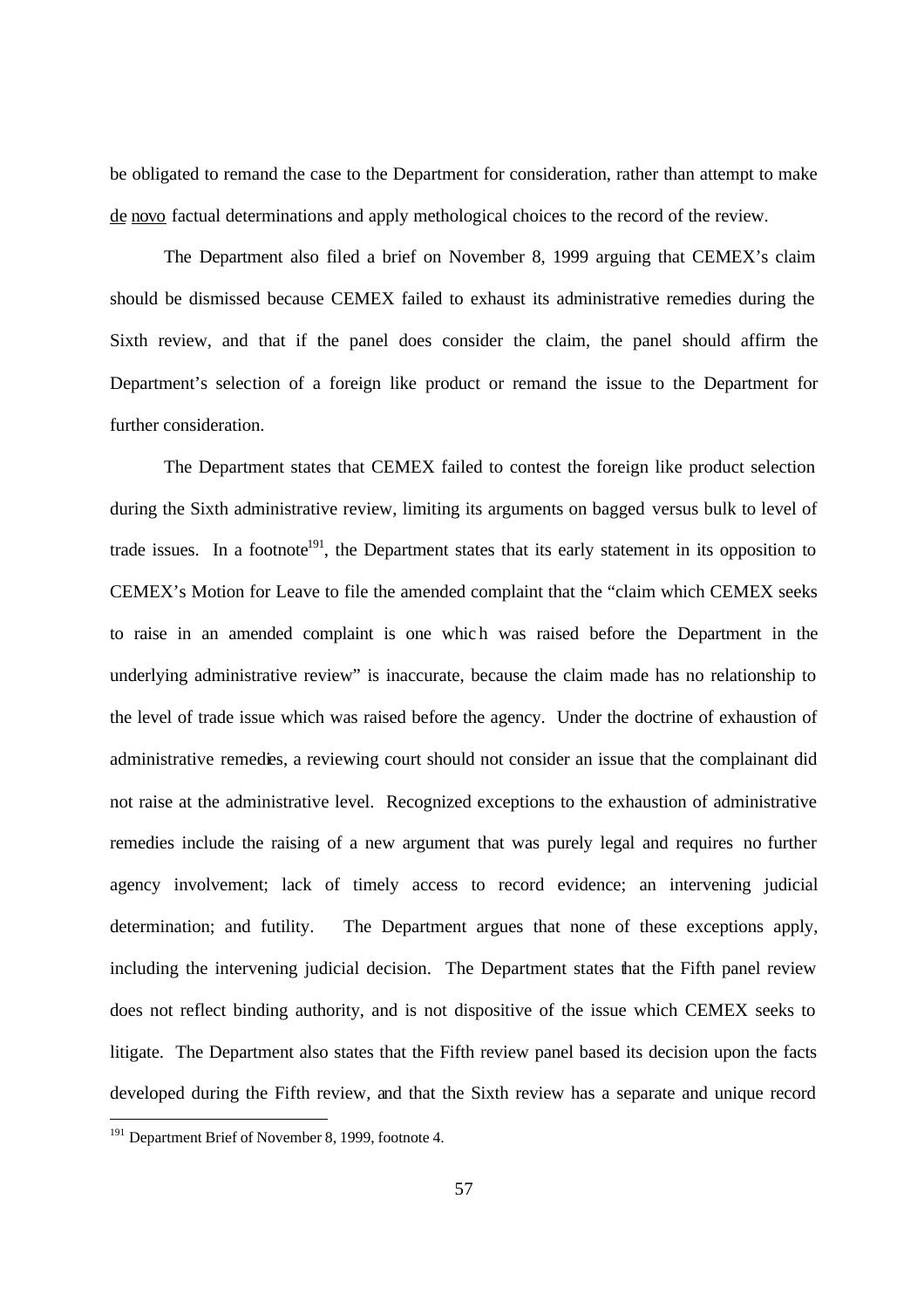such that the panel's factual findings in the Fifth review have no impact on the merits of the Department's action in the Sixth review.

With regard to the merits of CEMEX's claim, the Department states that it selected the foreign like product in accordance with its long standing model match methodology, based on commercially relevant physical characteristics. The Department further argues that if this panel should determine that the Department did not demonstrate that selection of comparison merchandise is consistent with the statute, the issue should be remanded for further consideration. The Department also points out that the Fifth review panel relied on "extra record evidence" to support its findings. The Fifth Panel improperly presumed that all significant differences in respondent's prices reflect differences in value. The Fifth Panel also improperly found that each statutory element in 19 USC Section 1677 (16)(B) must be accorded equal significance; the Department cites numerous cases where the courts have affirmed the Department's decisions to accord greater significance to physical characteristics of the merchandise.

In its reply brief of November 19, 1999 CEMEX argues that it did in fact raise the issue comparing US sales of bulk cement to home market sales of bagged cement before the Department in several contexts, and while it may not have fully developed the arguments, the Doctrine of exhaustion of administrative remedies requires only that a party raise an issue below. It may then expand and elaborate on its argument on appeal. CEMEX argues that if it is found to have failed to exhaust its administrative remedies, the intervening judicial decision exception applies. An intervening judicial decision need not be one that is binding, or dispositive of the issues. Although one CIT judge's opinion is not binding on another judge, it may well be considered persuasive, and has been applied by the CIT to allow consideration of the argument.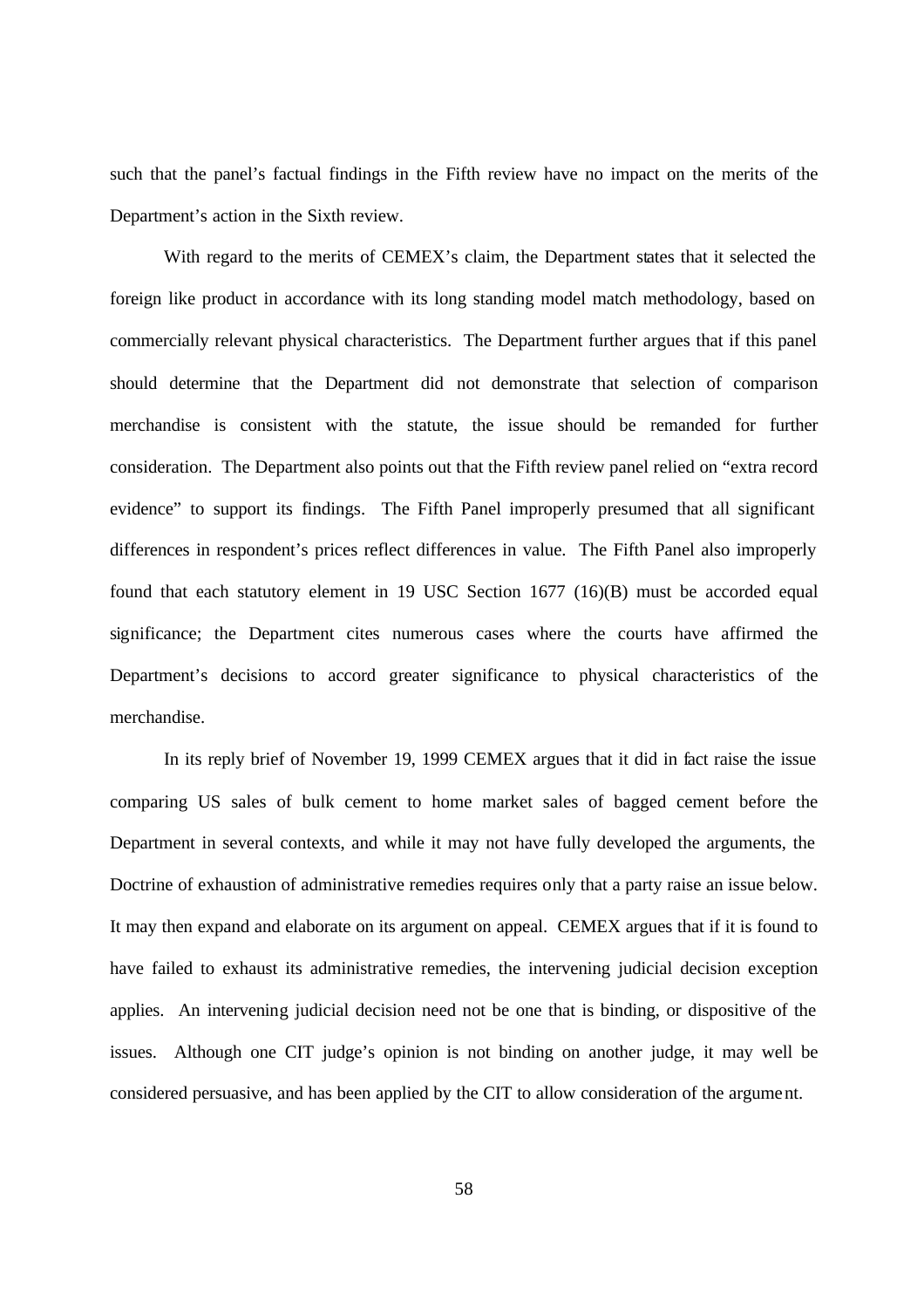CEMEX further argues that the Department applied the wrong legal standard to the foreign like product analysis, and that the Fifth panel correctly understood the meaning of "commercial value", the difference in components between bulk and bagged merchandise, and the different purposes for which the merchandise was used. CEMEX further argued that the Fifth panel was correct in the scope of its remand, that the record evidence in the Fifth review did not support a finding that bagged and bulk cement are similar, and the panel in the Fifth review was correct to remand with instructions to render a finding consistent with the "only factual support on the record".

CEMEX states that the Department's prior treatment of bulk versus packed products has lacked consistency, and that the Department has never adequately explained its shifting and inconsistent decisions.

Due to the delays involved in the completion of this Sixth panel review, the panel requested that the parties provide supplemental briefings to update the panel on any developments relevant to the issues before the panel.<sup>192</sup> On the bulk versus bagged issue, the two developments discussed by the parties were the decision rendered by the Extraordinary Challenge Committee on the Fifth review<sup>193</sup>, and the decision of the Seventh review panel regarding the bag and bulk issue. <sup>194</sup>

CEMEX and CDC point out that the ECC upheld the decision of the Fifth panel, denying the claims that the panel had manifestly exceeded its powers, authority or jurisdiction by failing to apply the appropriate standard of review. They point out that the ECC concluded:

[I]t is apparent that the panel understood and applied the substantial evidence standard, as well as the Chevron Doctrine of great deference to agency decisions,

<sup>&</sup>lt;sup>192</sup> Panel Order, April 13, 2004; May 3, 2004 Supplemental Briefs.

<sup>&</sup>lt;sup>193</sup> ECC-2000-1904-01 USA, October 30, 2003

<sup>194</sup> Seventh Review Panel Decision, April 11, 2002.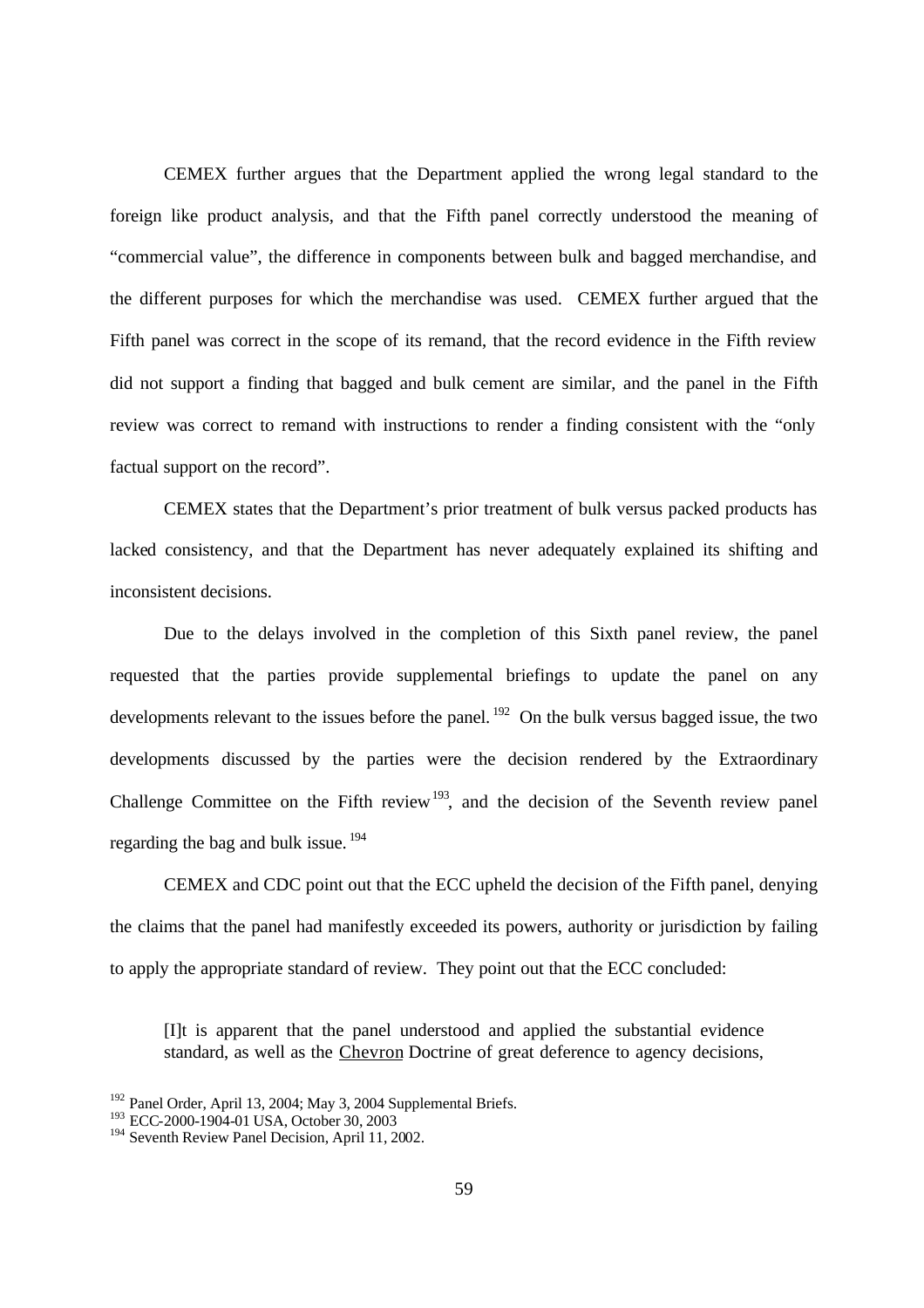in its analysis, even if the manner in which it applied those standards to the factual issue that is the subject of this petition appears to be erroneous from the perspective of the United States and the STCC.

Consequently, the Fifth panel review decision is binding for the Fifth review. With regard to the Seventh review panel decision, CEMEX and CDC point out that, although the panel affirmed the Department's finding that bulk and bagged cement should be treated as the same foreign like product, the issue became moot due to the Department finding, on remand, that Type V cement sold as Type I cement would be used as the basis for normal value.

STCC and the Department stress the limited role of the ECC in conducting reviews, and the fact that the ECC opinion cannot be interpreted as having supported the underlying panel decision on the merits. They further point out in that regard that to the extent any inferences can be drawn, the ECC opinion states, as dicta, its belief that the dissenting opinion in the Fifth review is the better reasoned opinion. STCC further notes that the Seventh review panel, which had before it the panel decision of the Fifth review, rejected the argument made by CEMEX, and that the Department made a "permissible construction" of 19 USC Section 1677 (16)(B) in comparing US cement sales with home market sales regardless of whether they were in bulk or in bags. STCC also pointed out that the Seventh panel had noted that every administrative review in this case following the Seventh review had resulted in the same determination by Commerce on this issue.

## Analysis

CEMEX raised concerns regarding use of bagged cement for price comparison purposes early in the Sixth review, and continued to press these issues through and including the briefs filed subsequent to the preliminary determination by the Department. These materials, however, and particularly the arguments in the briefs following the preliminary determination (which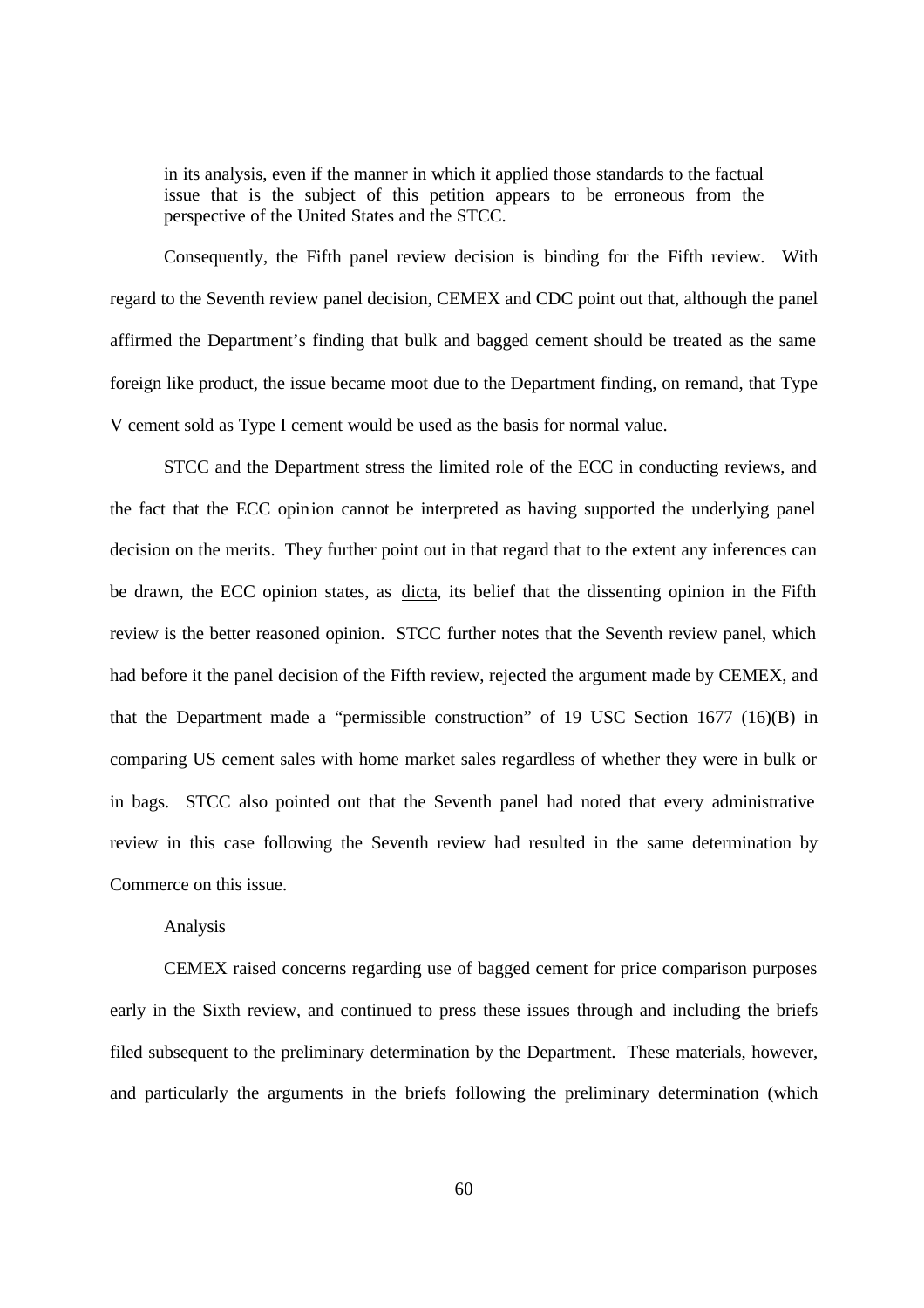proposed using both bulk and bagged Type I cement as "similar" merchandise for calculating normal value), were addressed to level of trade issues. CEMEX argued that the bagged merchandise was sold through different distribution chains at different levels of trade than bulk cement, and failed to specifically address the issue of the use of both bulk and bagged cement as similar merchandise following the Department's determination of a single level trade in the home market. The challenges raised to this issue in the immediately preceding and subsequent reviews make clear that CEMEX understood and was able to articulate the issue. CEMEX also failed, in its initial complaint leading to this panel review, to challenge any aspect of the bulk and bagged cement comparisons, either under level of trade or normal value comparison issues.

The panel therefore concludes that CEMEX failed to exhaust its administrative remedies by not specifically raising this issue at the administrative level. In the absence of any exceptions to this policy, therefore, CEMEX would be precluded from raising the issue at this time. See 28 USC 2637(d).

 28 USC 2637 sets forth the applicable rules regarding exhaustion of administrative remedies before the CIT. Subsection (d), applicable to this case, provides that the court "shall", where appropriate, require the exhaustion of administrative remedies. In Hontex Enterprises, Inc. v. United States, Slip.Op. 04-55 (May 21, 2004) the court points out that it "enjoys discretion to identify circumstances where exhaustion of administrative remedies does not apply," citing to Consol. Bearings Co. v. United States, 348 F. 3d 997, 1003 (Fed. Cir. 2003), itself citing CEMEX, S.A. v. United States, 133 F. 3d 897, 905 (Fed. Cir. 1998). In Hebei Metals and Minerals Import and Export Corporation v. United States, Slip.Op. 04-88 (July 19, 2004) the court again notes the lack of any absolute requirement of exhaustion in the Court of International Trade in non-classification cases, and notes that the court has "discretion to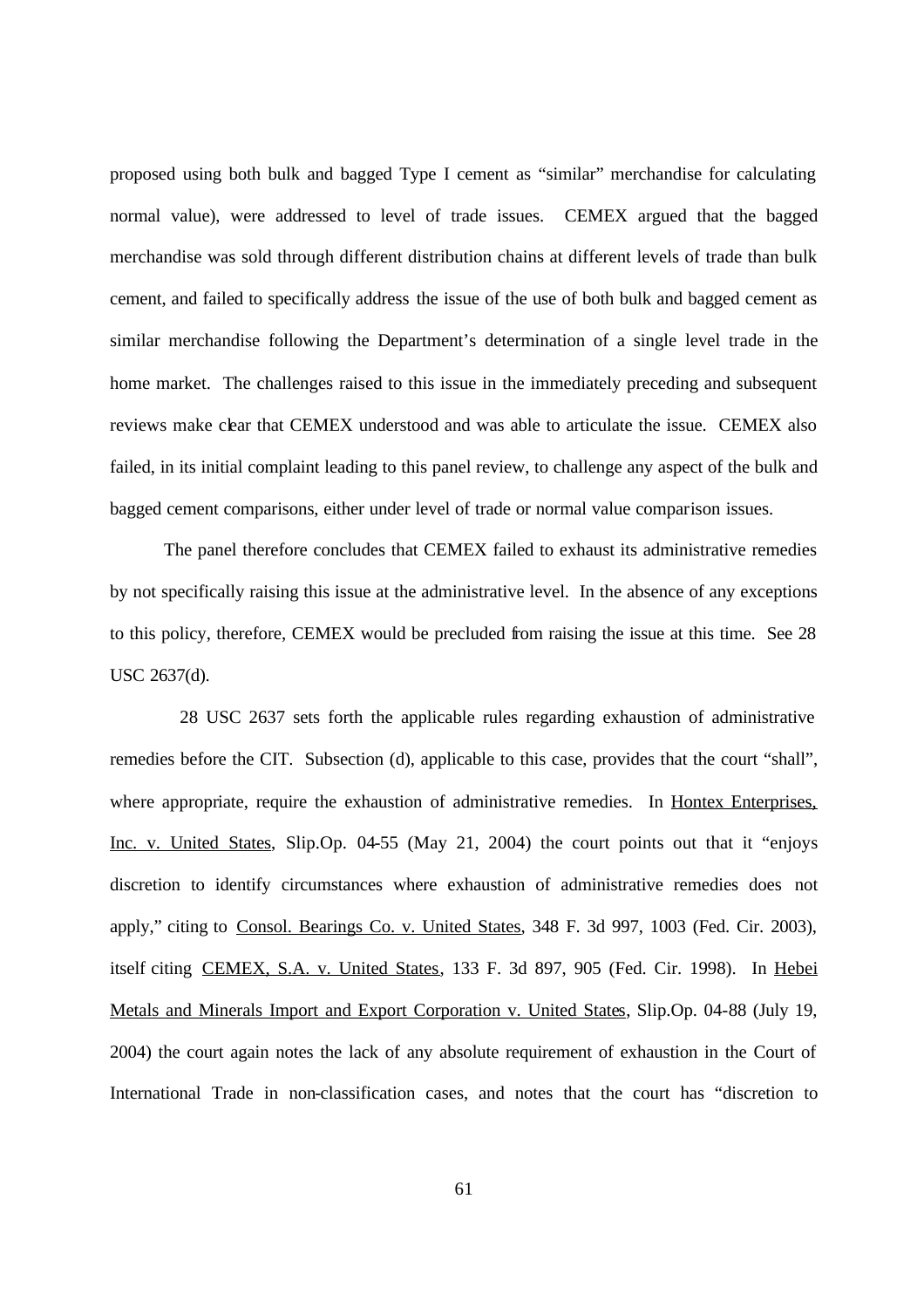determine the circumstances under which it is appropriate to require the exhaustion of administrative remedies," citing China Steel, 306 F. Supp. 2d at 1310 and again citing to CEMEX S.A., supra. In Fabrique de fer de Charleroi S.A. v. United States, Slip.Op. 01-82 (August 29, 2001) the court provides a discussion of its discretion to determine the circumstances when exhaustion shall be required, at footnote 1. This panel is, of course, bound to apply the law in the same manner as it would be applied by the US Court of International Trade. This Panel, therefore, has the same authority within the context of a NAFTA review to determine whether an exception to the requirement for exhaustion of administrative remedies will apply.

CEMEX has claimed that it is covered by the intervening judicial decision exception to the doctrine of exhaustion of administrative remedies, based on the decision of the NAFTA panel in the Fifth administrative review. CEMEX claims that, even though it admits to not previously raising the issue based on litigation strategies, the scope and effect of the Fifth panel determination on the issue is an appropriate intervening determination to allow for application of the exception to the exhaustion doctrine.

STCC and the Department argue that this exception is not applicable. They first claim that only judicial decisions which are dispositive of the issue in question and binding on the tribunal give rise to the doctrine and can be used as a basis for the exception. CEMEX points out that this has not been the practice of the US Court of International Trade, which has recognized in appropriate situations decisions of other judges of the court, co-equal with and not binding on another judge, as sufficient basis to allow the exception. The panel agrees that decisions at an equal judicial level can appropriately be used to claim the intervening judicial decision for the exhaustion of administrative remedies. See Timken Co. v. United States, 15 CIT 658, 779 F.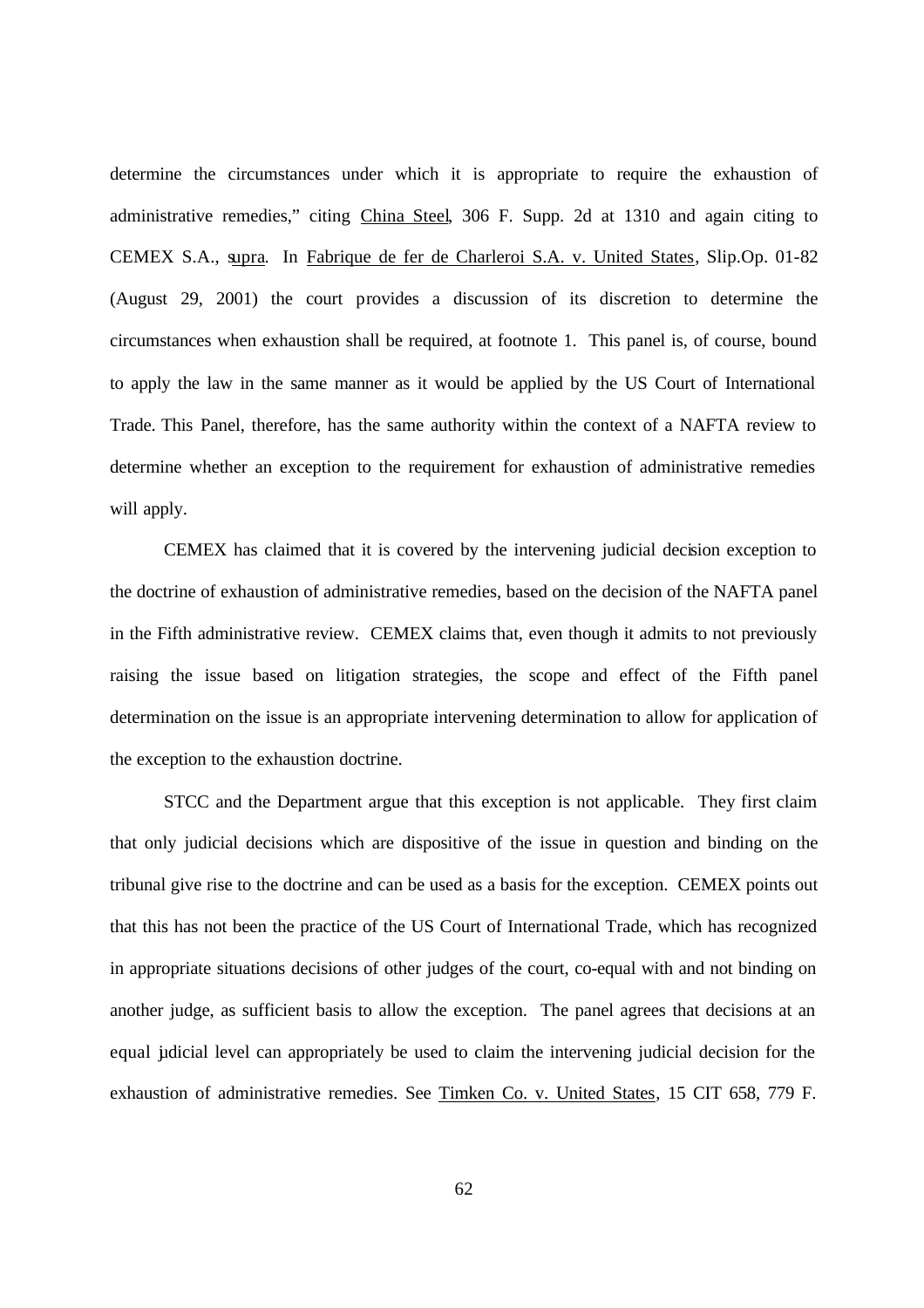Supp. 1402 (1991); Alhambra Foundry Co., Ltd. v. United States, 12 CIT 343, 685 F. Supp. 1252 (1988), which led to a remand and a subsequent court opinion, 12 CIT 1110, 701 F. Supp. 221 (1988) where the court upheld the Department's decision on remand which affirmed its original decision; Rhone Poulenc S.A. v. United States, 7 CIT 133, 583 F. Supp. 609 (1984).

STCC and the Department next claimed that NAFTA panel decisions, because they are expressly limited, are never precedential, and need not be followed by the Department in subsequent reviews, are not judicial decisions within the scope of the exception to the doctrine. This Panel notes that under the NAFTA provisions, where panel review has been invoked the panel decision takes the place of the Court of International Trade in providing judicial review to actions of the Department and the ITC. The role of judicial review of administrative actions is well established in federal jurisprudence<sup>195</sup>. Within NAFTA, particularly on issues which will arise only in NAFTA cases, panels provide the only available judicial review for administrative action. Like decisions of co-equal judges of the CIT, panel decisions are not binding upon subsequent panels, but are given credence to the extent that they are persuasive on the issues discussed. This panel therefore holds that the determination of another NAFTA panel, even through it does not constitute precedent and is not binding on the current panel, is a "judicial decision" for the purposes of applying the exception to the doctrine of administrative remedies, at least within the scope of NAFTA reviews.

STCC also argued that the intervening judicial decision exception to the doctrine of the exhaustion of administrative remedies necessitates both the intervening determination and something more, citing Pohang, Slip.Op. 99-112. In that case, the court found an additional factor ("lack of a fair opportunity to raise the issue before the agency") and allowed an

<sup>&</sup>lt;sup>195</sup> "... judicial review of administrative action "is the rule, and nonreviewability an exception which must be demonstrated." Barlow v. Collins, 397 US 159, 166-67 (1970)." General Motors Corp. v United States, 10 CIT 569, 573 (1986).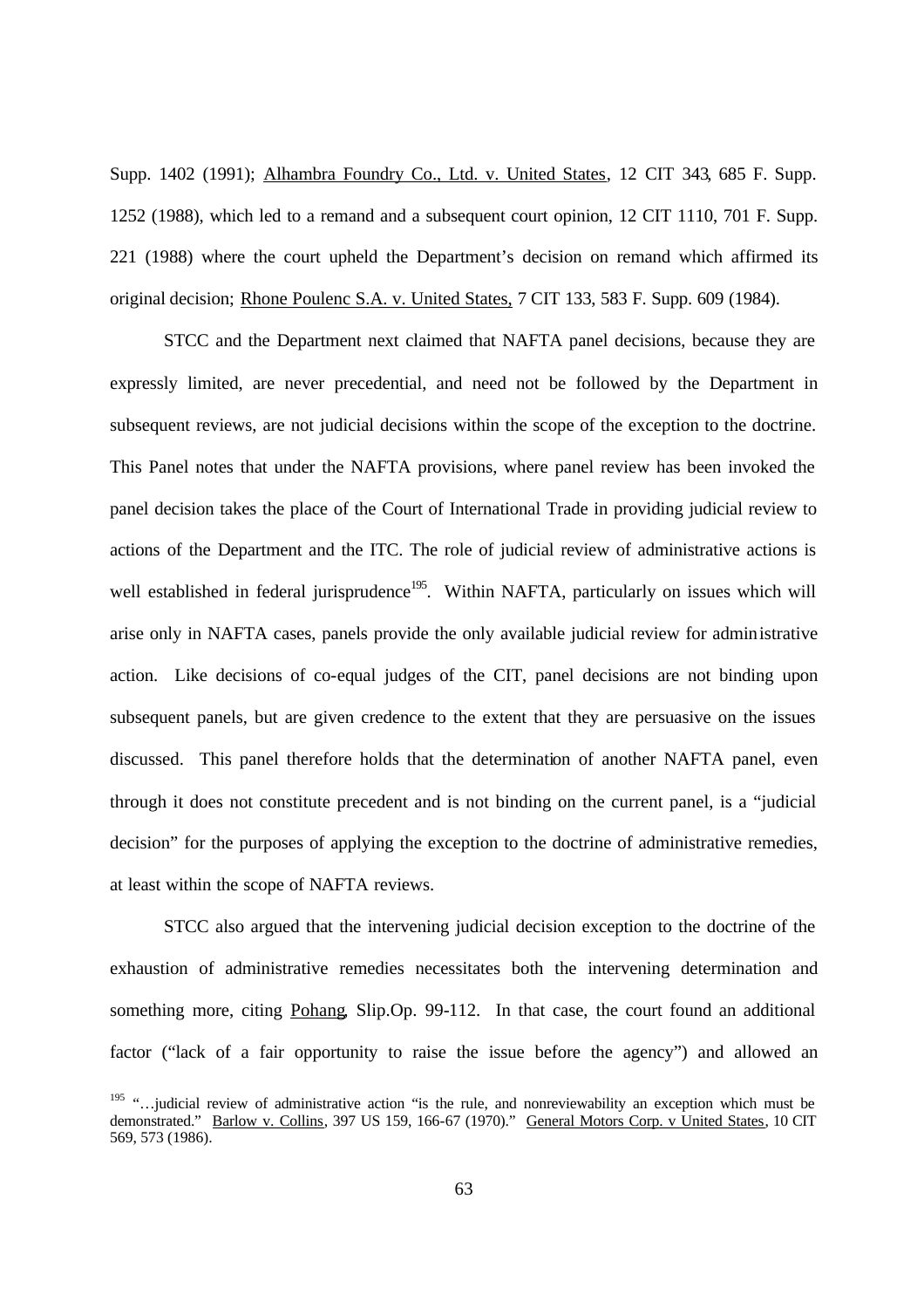exception. To the extent that more than the intervening decision itself is necessary to invoke the exception, this Panel finds that the extensive discussion of the issue during the Sixth administrative review, although not specifically in the context of normal value comparisons; the continuing importance of this issue in the Fifth, Seventh, and subsequent reviews; and the fact that sufficient data was found on the record in this review for all parties to argue the merits of their positions at length; is sufficient to invoke the exception.

The panel therefore considered the merits of the claims raised by CEMEX. CEMEX's position is that the Department's determination of the appropriate "foreign like product" failed to consider all of the statutory factors for similar merchandise listed in 19 USC Section 1677 (16)(B). While there was no argument regarding the merchandise being produced in the same country and by the same person as the subject merchandise, CEMEX claims that only bulk cement is "like" the cement exported to the United States in component material or materials, and in the purposes for which it is used; and that only bulk merchandise is approximately equal in commercial value to that merchandise. Bagged merchandise, on the other hand, demonstrates a physical difference between the products (bags); is sold for different general purposes (resale to distributors rather than use in construction projects); and demonstrated significant price differentials from bulk cement of the same type. CEMEX also argued that the decision made by the Department rested solely on the fact that the bulk and bagged cement shared the same physical characteristics, and failed to consider the above listed differences in its analysis.

STCC and the Department respond that the only difference between the products is the packaging, and the form of presentation is not generally considered by Commerce in making its determinations. The Department further notes that CEMEX's invoices for bagged merchandise, in at least certain instances, included specific line items for the cost of bagging a product,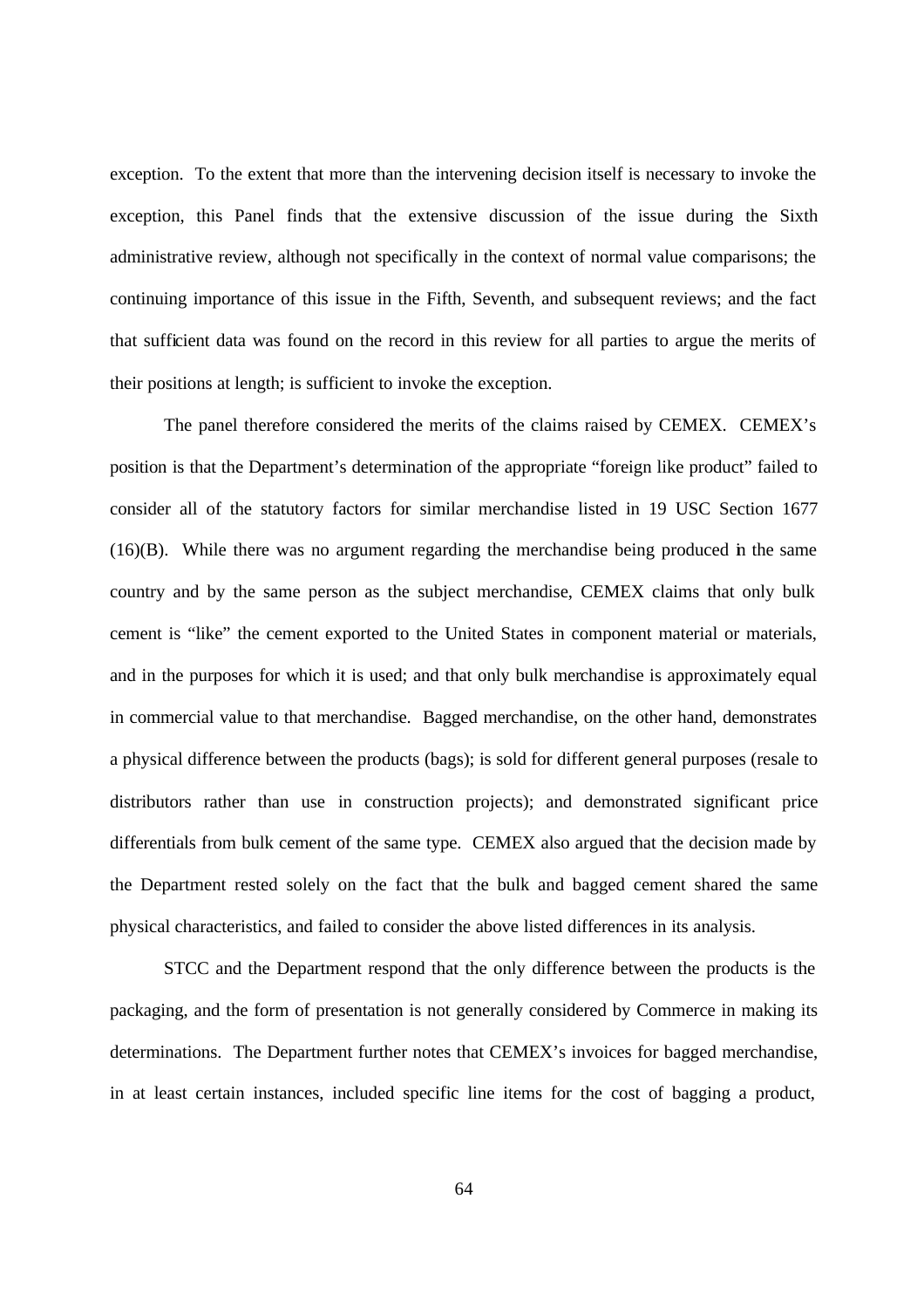bolstering its argument that the bags are not a component material. STCC and the Department point out that the end use of the cement-the production of concrete-is identical regardless of the form of presentation. The Department's determination of similar "commercial value" does not necessitate a finding of similar "price"; even if it does, however, an analysis of comparison pricing of bulk and bagged Type 1 cement, utilizing gross prices or net prices paid by the customer, demonstrates that the pricing for the products was in fact "similar".

All parties argue the persuasiveness of the Fifth panel review, with CEMEX and CDC supporting the majority opinion and the Extraordinary Challenge Committee's determination that the decision would not be disturbed; and STCC and the Department supporting the dissent to the original panel decision, and its approval, in dicta, in the ECC decision. The STCC and the Department further note that the Seventh panel, reaching its conclusion before the ECC challenge was determined, failed to apply the decisions reached by the majority in the Fifth panel review, and upheld the use of bulk and bagged merchandise as "similar" for normal value comparison purposes.

This panel has some reservations concerning the Department's determinations on the bulk versus bagged issue, whether treated as a level of trade (chain of distribution) issue or a similar merchandise issue. We believe that the concerns raised by the Fifth panel reflect significant market differences between the bagged and bulk product, and that the Department has demonstrated inconsistencies in the treatment of bulk and bagged merchandise, both in the Mexican investigation and in other cement and clinker investigations. If reviewing the issues de novo, the panel might well find that there was substantial evidence on the record supporting different conclusions.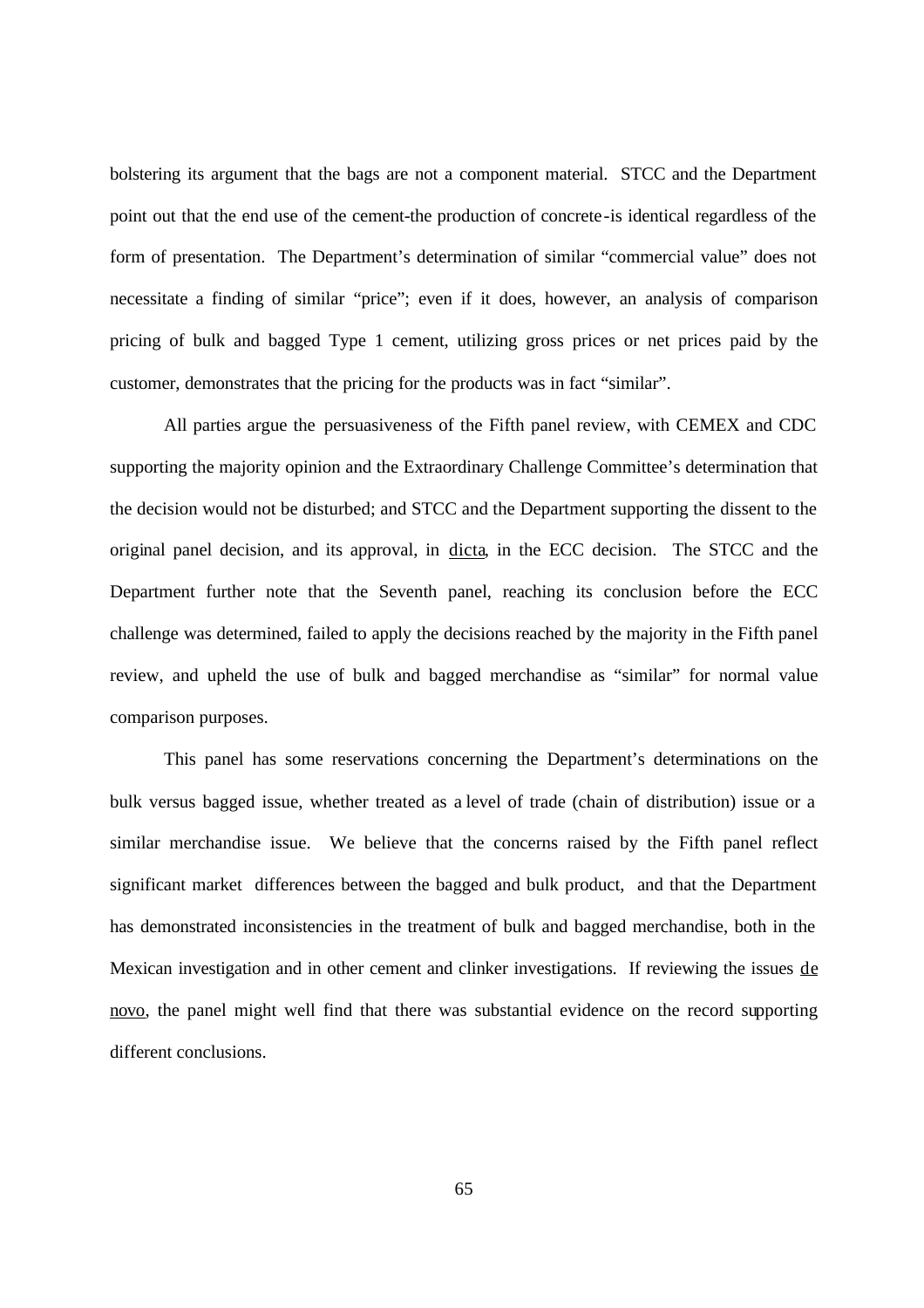That is, however, not the role of judicial review, whether by the CIT or a NAFTA panel. The panel here determines that there is substantial evidence on the record supporting the determination by the Department to treat all Type I cement, both bulk and bagged, as "similar" merchandise for purposes of calculating normal value. Both bulk and bagged merchandise are made in the same country by the same producer. The cement is produced in one common process, and is physically identical apart from the bag; even if a different reviewer might find that the bag constitutes a different material, decisions in previous and similar cases are varied, and the invoice documentation with a separate line item for packaging costs supports the finding of an identical product differing only in its packaging. With separate channels of distribution not being recognized in this review, the end use of the cement-the production of concrete-is the same. The price comparison, which also might not be reflective of different channels of distribution, is nevertheless a reasonable (even if not the only possible) interpretation of the facts by the Department in this review. The Department made its decision based on multiple factors, did not exclude consideration of any of the statutory criteria, and is not required to give equal weight to each factor. The panel holds that the decision to use both bulk and bagged merchandise for normal value comparison purposes is a "permissible construction" of the statute and supported by substantial evidence on the record.

The Panel upholds the Department's determination that bulk and bagged cement constituted identical merchandise for normal value comparison purposes.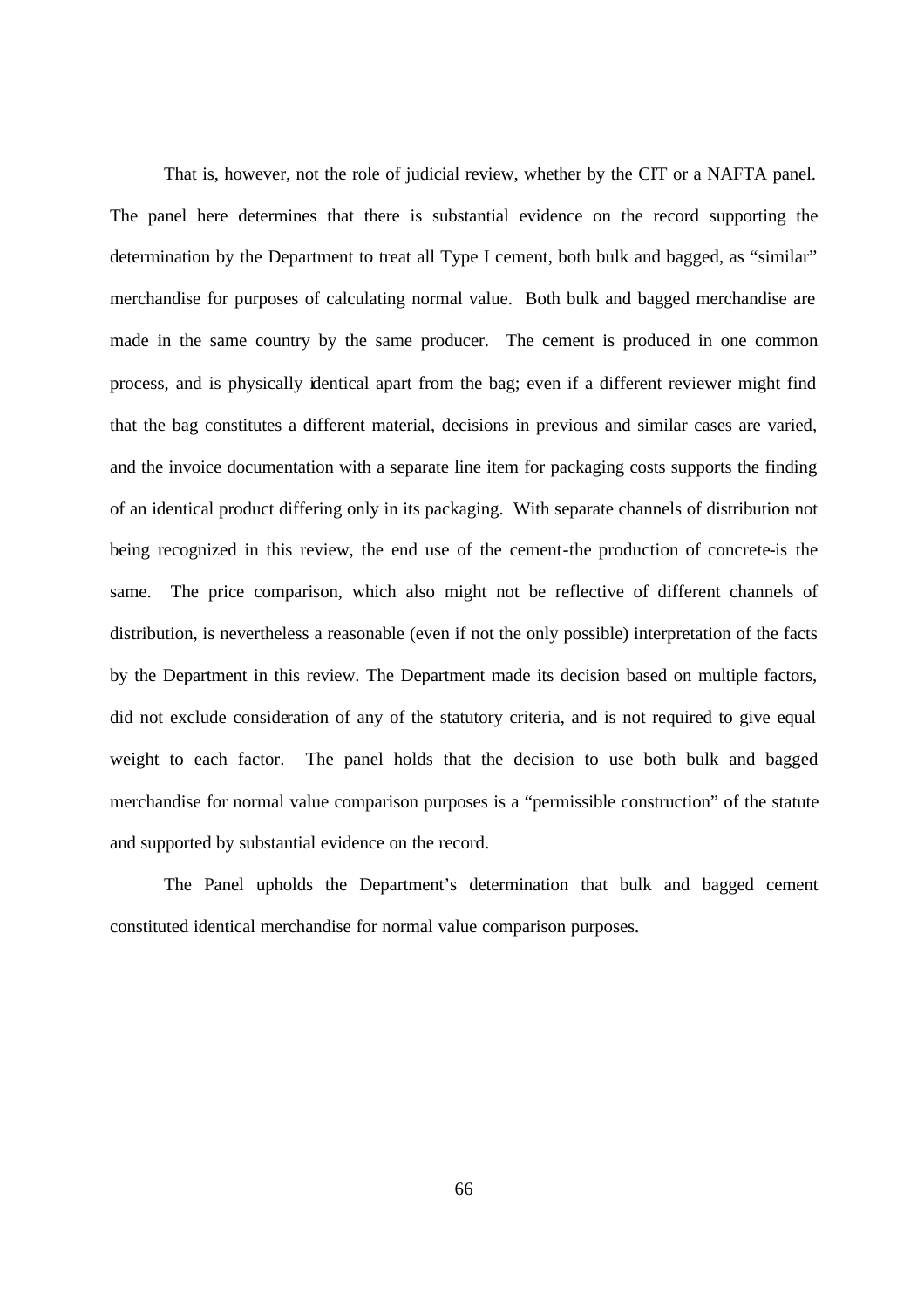## **E. TERMINAL CHARGES**

#### Issue Presented

Was the Department's determination to classify CEMEX's and CDC's U.S. terminal expenses as indirect selling expenses supported by substantial evidence and otherwise in accordance with law?

The Department's Decision

In the Final Results, the Department classified CEMEX's and CDC's reported U.S. terminal

expenses as indirect selling expenses:

"Finally, in response to petitioner's argument that CEMEX and CDC's U.S. terminal expenses should be considered movement expenses, we confirmed at verification (see U.S. Sales Verification Report dated July 21, 1997), that the reported terminal expenses are the expenses associated with making sales in the United States from the various sales offices/terminals. The evidence on the record does not indicate that these are expenses associated with the storage or movement of the subject merchandise prior to, or subsequent to the final sale. The Department reviewed the methodology employed by CEMEX and CDC to determine if the reported expenses were in accordance with Departmental practice. We found no discrepancies with respondent's reporting of U.S. indirect selling expenses and, consistent with our final determination in the fifth administrative review, we continue to treat the reported terminal expenses as U.S. indirect selling expenses". <sup>196</sup>

These expenses were incurred by CEMEX's and CDC's corresponding affiliated parties in

the United States: Pacific Coast Cement (Long Beach Terminal) ("PCC") and Sunbelt Cement

(Phoenix and Tucson Terminals) ("Sunbelt") for CEMEX, and by Rio Grande Portland Cement

Company (Albuquerque and El Paso terminals) ("RGPCC"), for CDC.<sup>197</sup>

Contentions of the Parties

<sup>&</sup>lt;sup>196</sup> Final Results of Sixth Review.

<sup>&</sup>lt;sup>197</sup> CEMEX's November 22, 1996 Ouestionnaire Response, Prop. Doc. 8, at Exhibit C-20 (Appendix 22); CDC's November 22, 1996 Questionnaire Response, Prop. Doc. 9, at C-23 and Exhibit C6 (Appendix 23)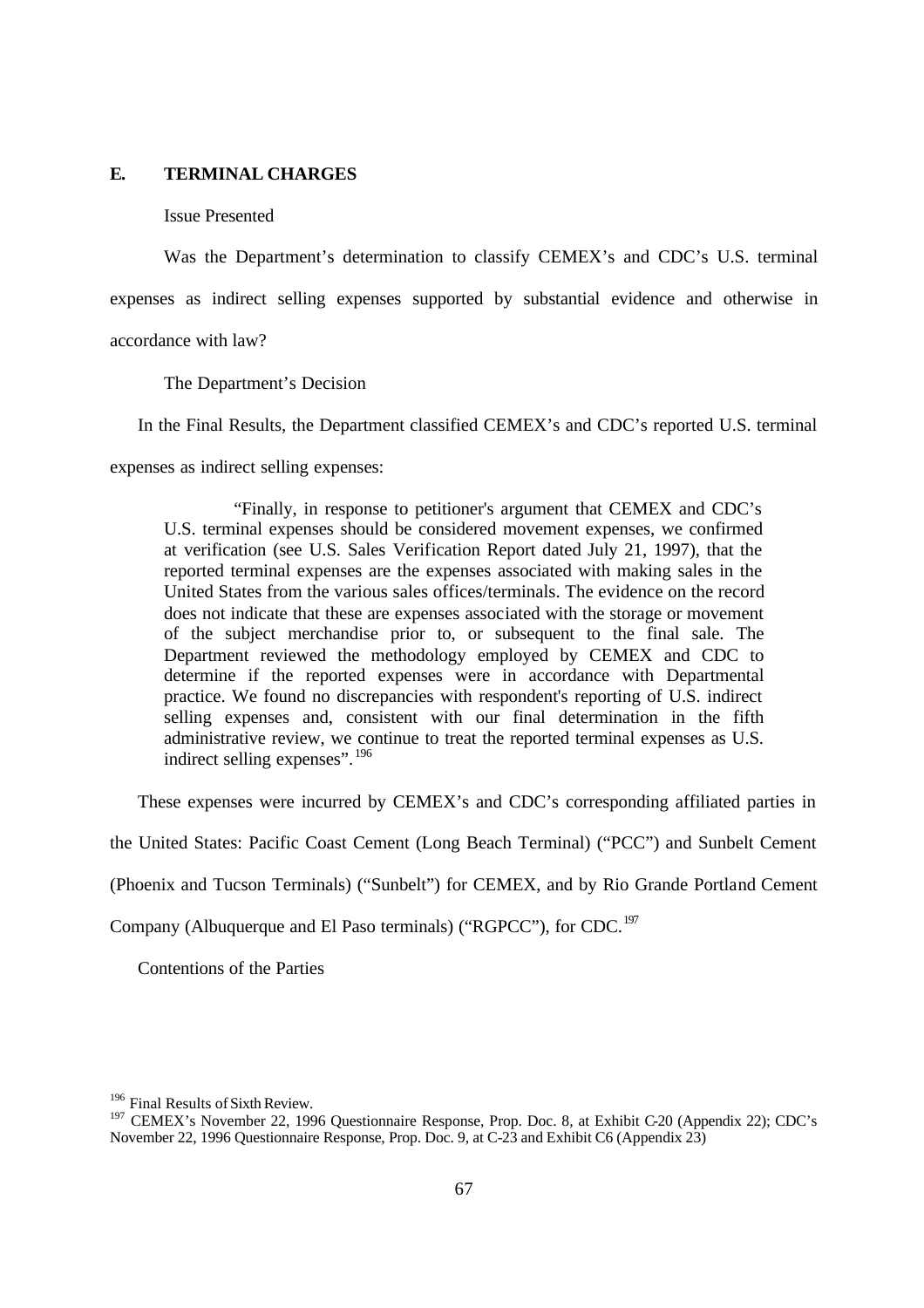# **STCC**

The STCC argues that the Department should have treated certain<sup>198</sup> U.S. terminal expenses associated with the cement distribution terminal as movement expenses, pursuant to 19 U.S.C. §  $1677a(c)(2)(A)$ , instead of indirect selling expenses<sup>199</sup>. The STCC claims that when a CEP offset adjustment is granted, as in this case, the increase in U.S. indirect selling expenses permits more indirect selling expenses to be deducted from normal value. $^{200}$ 

The STCC acknowledges that it is arguably possible for CEMEX and CDC to demonstrate that some portion of their U.S. terminal expenses reflects indirect selling expenses (because some selling activity is conducted at the terminals). However, the STCC requests the Department to treat all of the U.S. terminal expenses as warehousing expenses (and thus movement expenses) if it is not possible to segregate warehousing expenses from selling expenses.<sup>201</sup>

The STCC contends that in this review, the Department did not even request that CEMEX and CDC segregate the warehousing portion of the terminal expenses from the indirect selling expense portion<sup>202</sup>, while in the Seventh Review the Department was able to segregate warehousing expenses, properly treated as movement expenses, from selling expenses, properly treated as indirect selling expenses  $^{203}$ , and in the Eighth Review the Department has requested

<sup>&</sup>lt;sup>198</sup> In its initial brief, the STCC requests that all the reported terminal expenses be treated as movement expenses, but in its Reply Brief of June 15, 1999, at 65, recognizes that some selling activity is conducted at the terminals, and in its Supplemental Brief of May 3, 2004 at 3, requests that the warehousing expenses be classified as movement expenses.

 $19^{\circ}$  Brief of the Southern Tier Cement Committee (Feb 18, 1999) at 79.

 $^{200}$   $\underline{\underline{\text{Id}}}\cdot$  at 80.

 $^{201}$   $\frac{120}{1d}$ 

 $\frac{202}{202}$  Reply Brief of the Southern Tier Cement Committee (June 15, 1999) at 66.

<sup>&</sup>lt;sup>203</sup> The STCC points out "Commerce determined on remand form the binational panel in the Seventh Review that the expenses of operating distribution terminals in the United States "are appropriately classified as warehousing expenses and, therefore, movement expenses" Final Results of Redetermination Pursuant to NAFTA Panal (Sept 27, 2002), at 43." Second Supplemental Brief of the Southern Tier Cement Committee (May 3, 2004) at 2-3.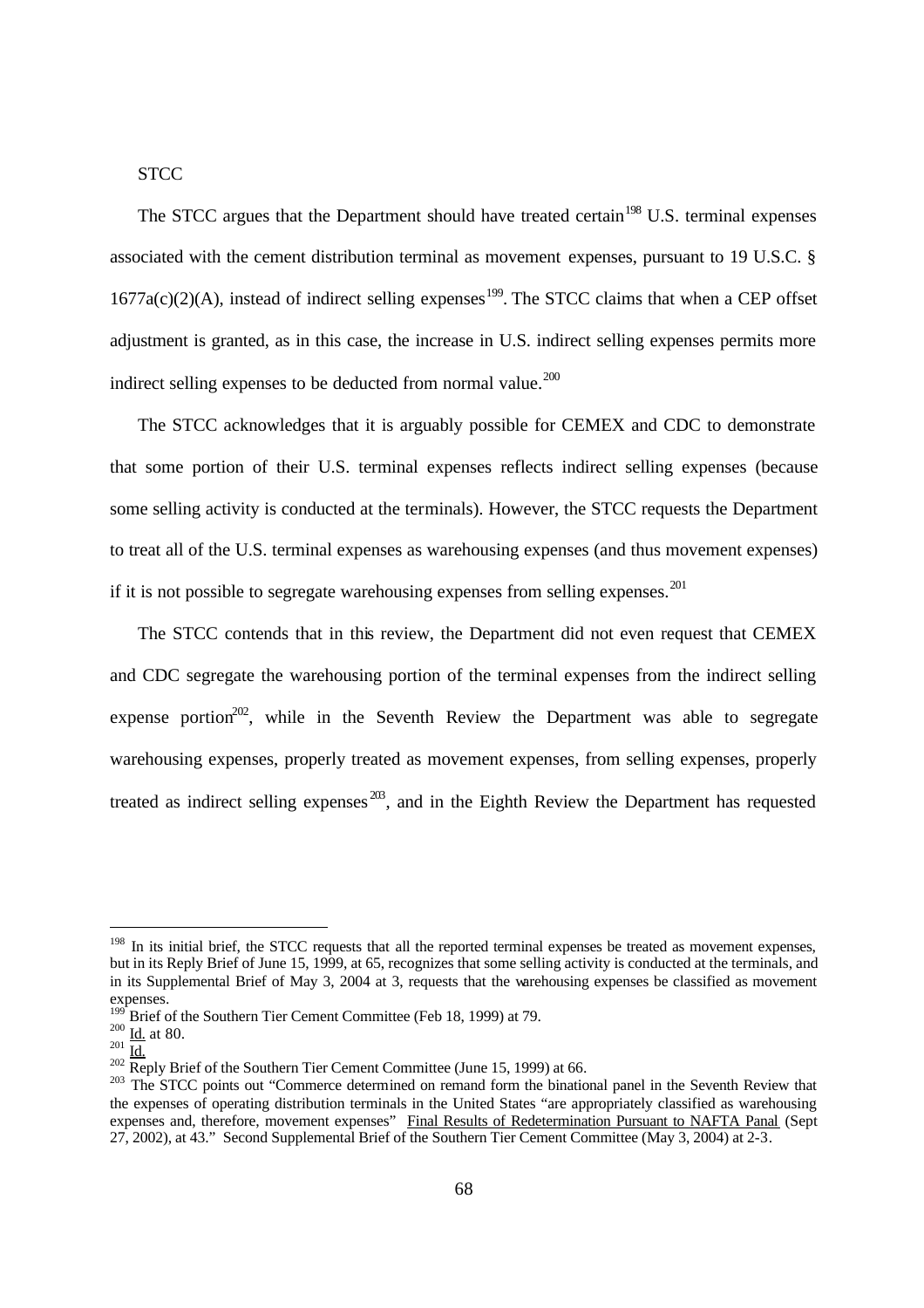separate reporting by CEMEX and CDC of indirect selling expenses and warehousing expenses incurred at their U.S. distribution terminals.<sup>204</sup>

The STCC argues that the Department's treatment of the terminal expenses was contrary to the statute<sup>205</sup>, the Department's practice<sup>206</sup>, and to the evidence of record.

Regarding the last argument, the STCC claims that the Department did not confirm, or even attempt to confirm, "the characterization of these expenses by CEMEX and CDC as indirect selling expenses."<sup>207</sup> According to the STCC, all that the Department did with respect to U.S. warehousing expenses at verification was to "confirm that the amounts of the expenses were accurately reported based on CEMEX's and CDC's internal records."<sup>208</sup>

#### The Department

In response, the Department does not contend that the statute and the Department's practice requires it to treat warehousing expenses as movement expenses. However, the Department finds that the evidence on the record supports its determination to treat the terminal expenses incurred as a result of the sales activities supporting U.S. sales as indirect expenses: "The evidence on the record supports the Department's determination that CEMEX and CDC properly classified the expenses associated with the sales activity as indirect selling expenses while treating the

 $204$  Reply Brief of the Southern Tier Cement Committee (June 15, 1999) at 66.

<sup>&</sup>lt;sup>205</sup> The STCC acknowledges that the statute does not refer specifically to warehousing expenses. However, it refers to the SAA which explains that the expenses deductible under §1677a(c)(2)(A) include "transportation and other expenses, including warehousing expenses, incurred in bringing the subject merchandise from the original place of shipment in the exporting country to the place of delivery in the United States." SAA at 823 (emphasis added)." Id. at 81-82

<sup>&</sup>lt;sup>206</sup> The STCC quotes Certain Cold-Rolled and Corrosion-Resistant Carbon Steel Flat Products from Korea. 63 Fed. Reg. 13,170, 13179 (1998) "(pre-sale warehousing expenses treated as movement expenses and deducted from US price); Static Random Access Memory Semiconductors From Taiwan. 62 Fed Reg. 51442, 51446 (1997). And Porcelain-On-Steel Cookware from Mexico, 62 Fed. Reg. 42496, 42502 (1997); Frozen Concentrated Orange Juice from Brazil, 62 Fed. Reg. 5588, 5589 (199). "Because the statute contains virtually identical language with respect to movement expenses adjustments to US price and movement expense adjustments to normal value, there should be no difference in result depending on whether the transaction is a home market or CEP/EP sale. Compare 19 USC § 1677a(c)(2)(A) with 19 USC §1677(a)(6)(B)(ii)." Id. at 82-83.  $\frac{207}{10}$  Id.

 $208 \overline{\mathrm{Id}}$ .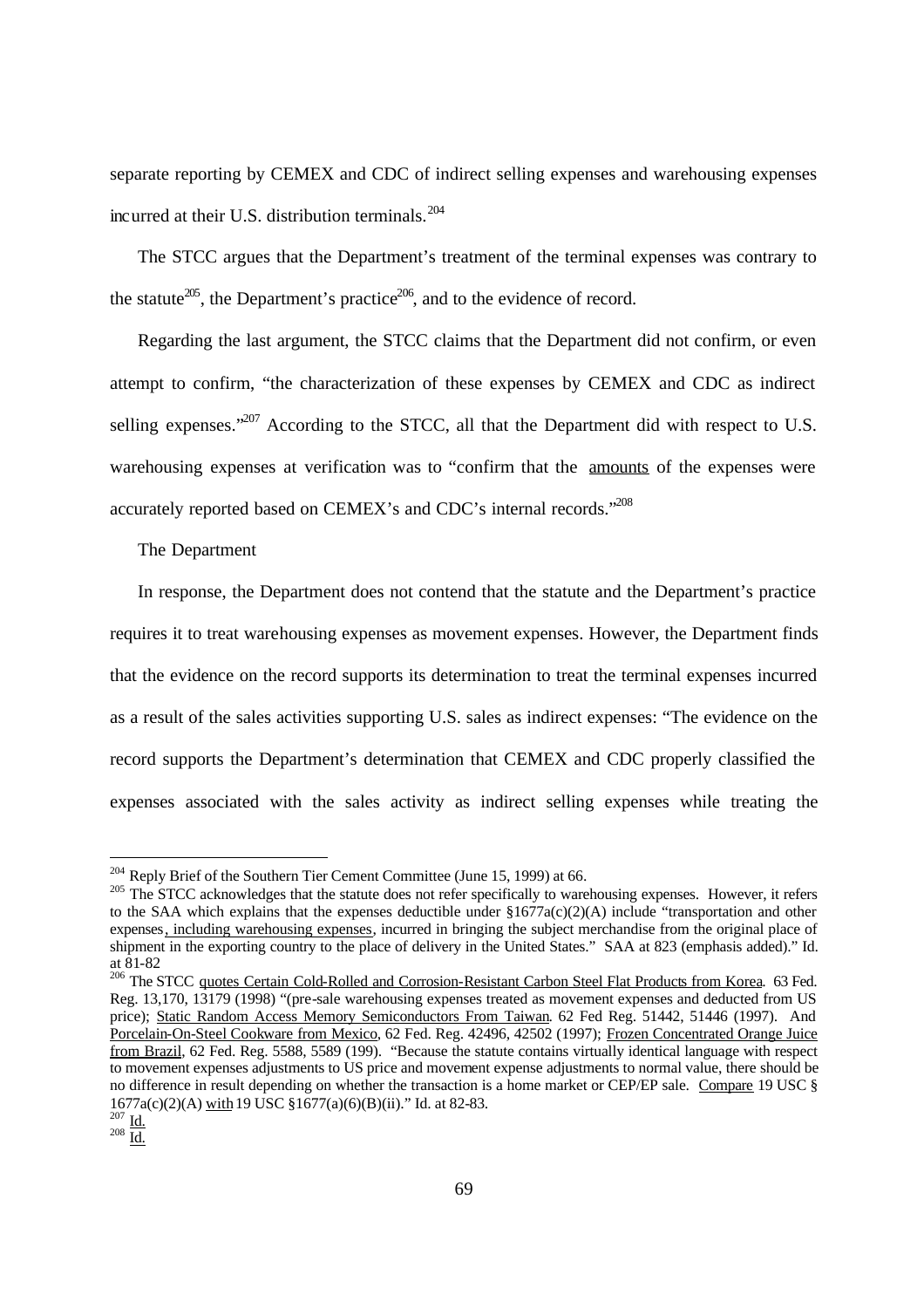warehousing of merchandise at these terminals as movement expenses.<sup>209</sup> The Department quotes Cemex's and CDC's responses to Section C of the Department's questionnaires, in which CEMEX and CDC distinguished the expenses arising out of the sales activities at U.S. terminals from expenses incurred as a result of transporting and warehousing subject merchandise.<sup>210</sup>

In its Rule 57 (2) Brief, the Department stated "The Department properly treated CEMEX's and CDC's freight and warehousing expenses as movement expenses, and treated "terminal expenses" incurred as a result of the sales activities supporting U.S. sales as indirect selling expenses". <sup>211</sup>

Therefore, the Department requests the Panel to affirm the Department's determination.

CEMEX and CDC

CEMEX and CDC, like the Department, do not contend that warehousing expenses should be treated as movement expenses. However, they claim that the Department verified their corresponding terminal expenses, and properly concluded that these expenses should be treated as selling rather than warehousing expenses. $^{212}$ 

CEMEX states that Sunbelt and PCC's warehouses serve as sales offices and the expenses are reported in its accounting system are reported as selling expenses. It refers to the US Sales Verification Report, July 21, 1997, to support that the Department confirmed at verification that the reported terminal expenses are expenses associated with making sales in the United States from the various sales offices/terminals.

Similarly, CDC claims that the Department verified CDC's terminal expenses and properly

<sup>&</sup>lt;sup>209</sup> Brief of the Department (May 3, 1999) at 120.

<sup>&</sup>lt;sup>210</sup> CEMEX section C response, C.R. 8 at C-14, C-15, and C-23, as well as CDC Section C response, C.R. 9 at C-12, C-15, C-16, C-24, and C-25. Id.

 $\frac{211}{211}$  Brief of the Department (May 3, 1999) at 120.

<sup>&</sup>lt;sup>212</sup> Brief of Cementos de Chihuahua (May 3, 1999) at 17. See Brief of CEMEX (May 3, 1999) at 37.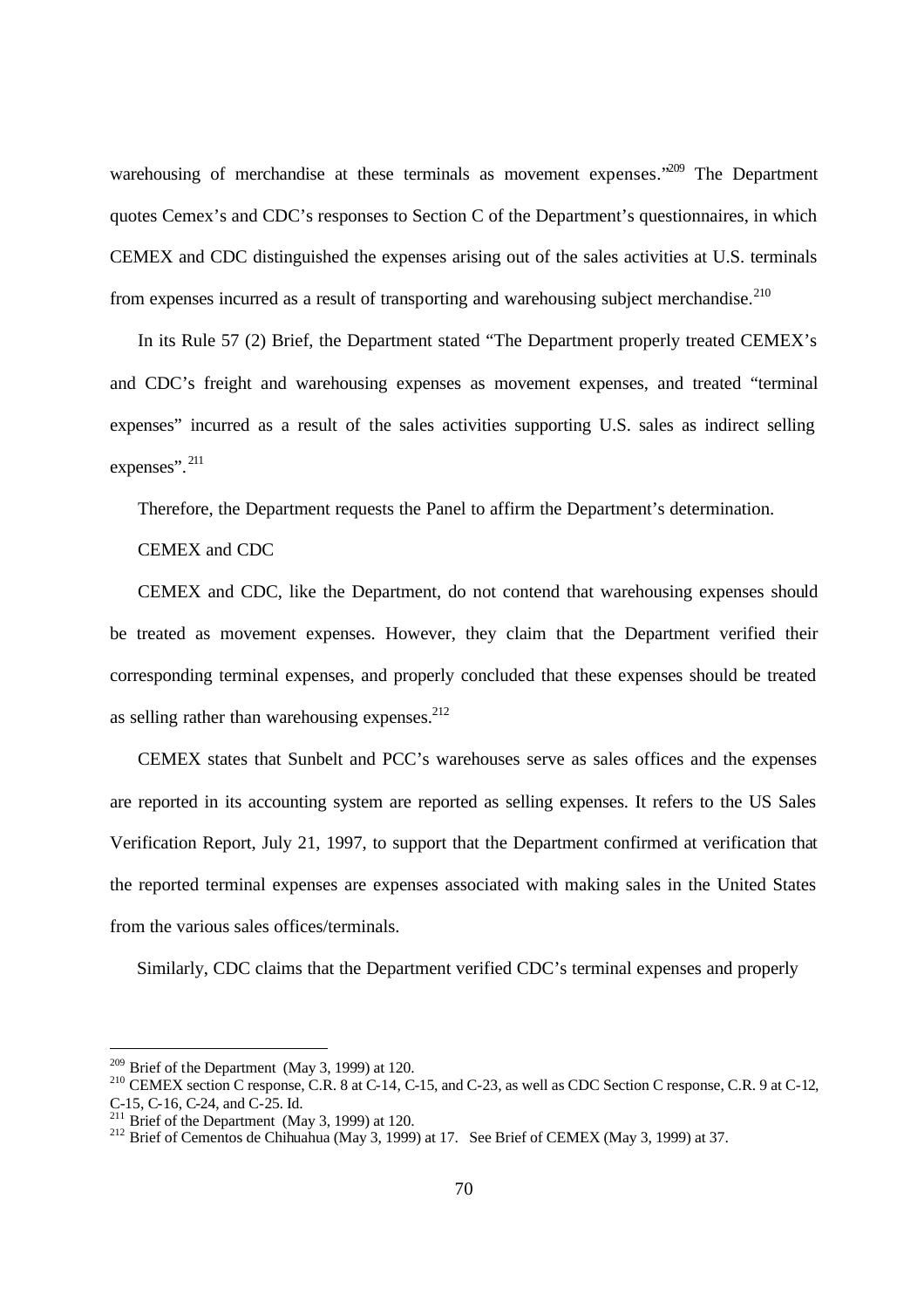concluded in the Final Results that these expenses should be characterized as selling rather than warehousing expenses. CDC relies on the verification report, at which the US verification held that at RGPCC, the Department "reviewed worksheets for indirect selling expenses and corresponding worksheets for corporate headquarters and the terminals" and that it tied these expenses to RGPCC's accounting records, demonstrating that CDC's terminal expenses are comprised in large part of selling expenses.<sup>213</sup>

In particular, CDC states that its terminal expenses include many expenses (e.g. copying, and microfilming, dues and subscriptions, travel, meals, entertainment, auto-rental, training, conferences meetings, licenses and permits, and quality control test/inspection) that relate only to selling activities from these facilities, rather than storing the cement.<sup>214</sup>

#### Analysis

All the parties agree that CEMEX's and CDC's corresponding affiliated parties in the United States have warehousing and selling capabilities.

All the parties also agree to treat as movement expenses the U.S. terminal expenses associated with the cement warehouse prior to, or subsequent to the final sale to U.S. customers, and as indirect selling expenses the U.S. terminal expenses incurred as a result of the sales activities supporting U.S. sales.

In the Final Results, the Department classified CEMEX's and CDC's reported U.S. terminal expenses as indirect selling expenses.

However, the STCC claims that the Department treated all of the U.S. terminal expenses as indirect expenses, instead of warehousing expenses or properly allocated in some fashion as

 $\frac{213}{10}$  Id. at 17.

<sup>&</sup>lt;sup>214</sup> CDC quotes the CDC US Verification Exhibit 22 at 4-5; Prop. CDC US Exh. Doc #22. Id. at 18.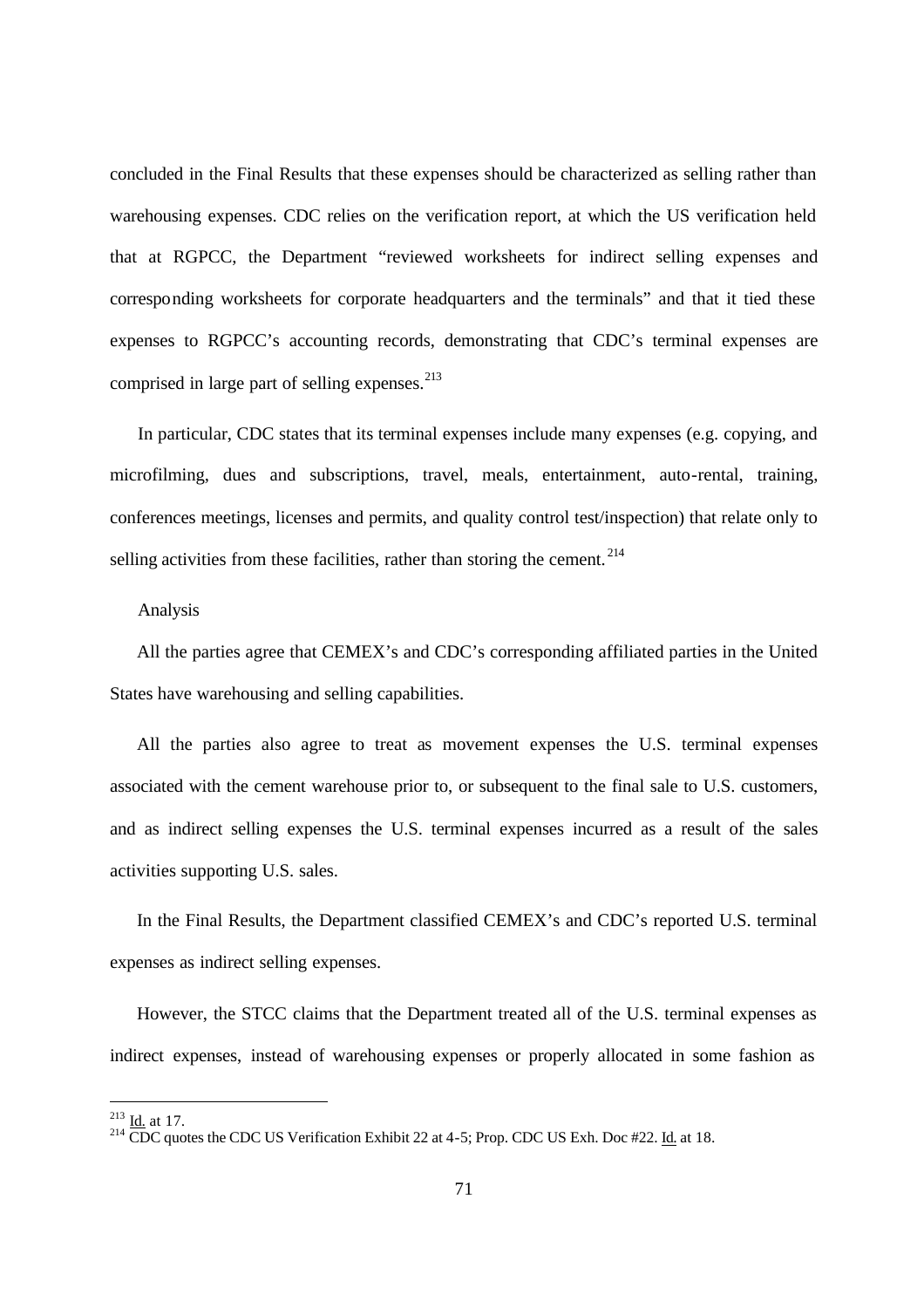warehousing expenses<sup>215</sup>. Therefore, the STCC requests the Department to treat all U.S. terminal expenses as movement expenses if it is not possible to segregate the portion of the warehousing expenses from selling expenses.

On the other hand, the Department, CEMEX and CDC state that during verification, the Department confirmed that the reported U.S. terminal expenses correspond to expenses associated with making sales in the United States, and therefore, they request the Panel to confirm the Department's determination to treat them as indirect selling expenses.

Therefore, it is appropriate to question if the evidence on the record indicates that the reported terminal expenses are effectively the expenses associated with making sales in the United States from the various sales offices/terminals, or if, as the STCC suggests, some of them are expenses associated with the storage or movement of the subject merchandise prior to, or subsequent to the final sale.

With regard to the evidence on the record that supports the Department's determination, there are two main elements to consider in order to analyze it: the questionnaires cited by the Department, CEMEX and CDC, and the verification reports.

The questionnaires cited by the Department, CEMEX and CDC distinguished expenses arising out of sales activities and those involved in freight and warehousing. The information contained in those questionnaires, although succinct, provides support to the Department's determination. Such information indicates that the transport and warehouse expenses were reported separately from terminal expenses.

1

 $215$  Hearing transcript at 28.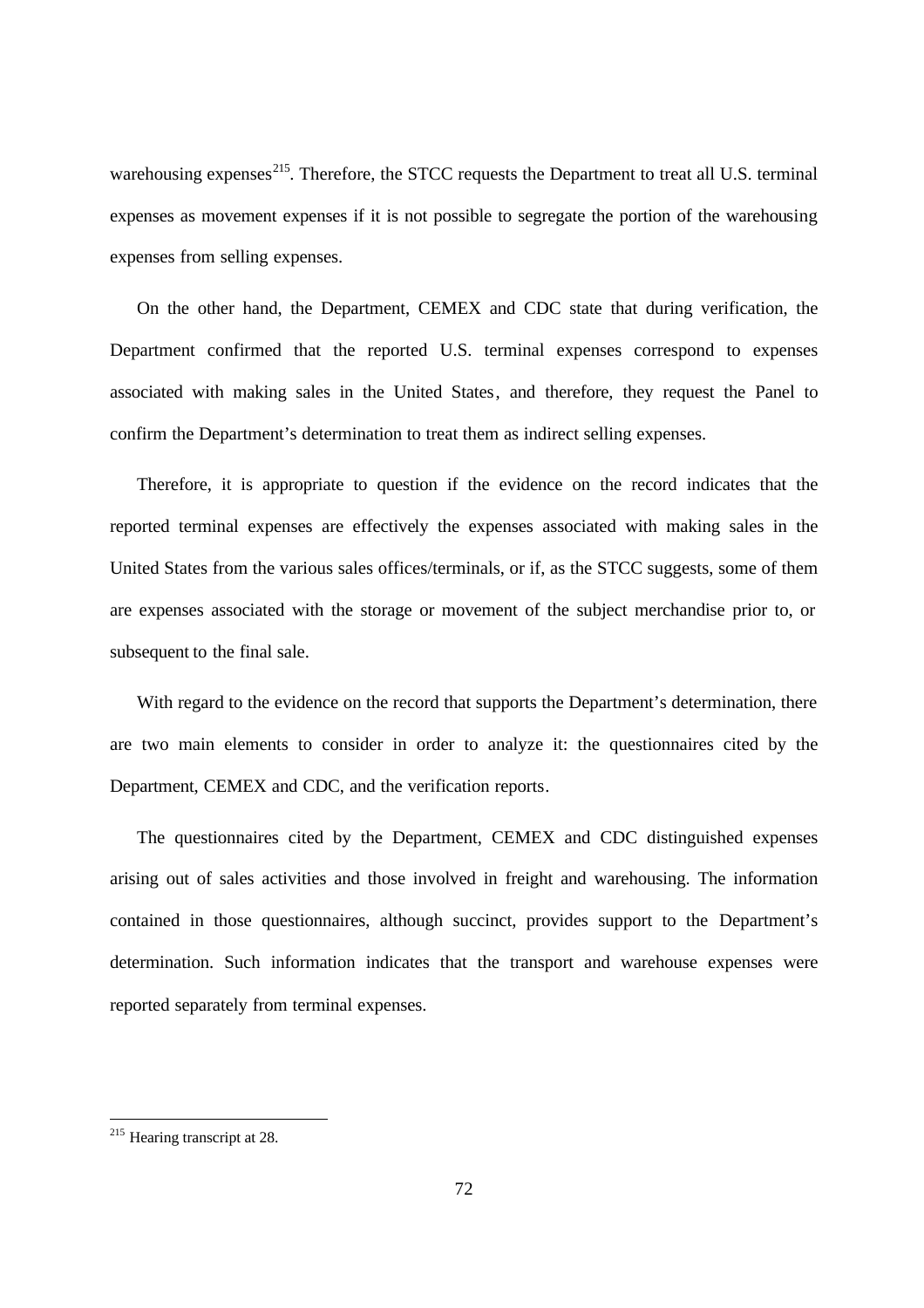With regard to the question of whether some of the expenses from the offices/terminal are not associated with the making of sales in United States, the Panel finds that the Department confirmed during verification that sales activities were performed at the terminal facilities and the reported activities correspond to selling activities. Considering that the Department needs only make a reasonable interpretation of the facts, and not necessarily the most reasonable, as well as the deference to be afforded to the Department with regard to its verification activities<sup>216</sup>, the Panel finds that it is proper to uphold the Department's determination regarding the treatment of the reported U.S. terminal expenses as indirect selling expenses.

This Panel affirms the Department's determination regarding the treatment of the reported U.S. terminal expenses as indirect selling expenses.

## **F. DIFMER Decision**

-

Issues to be Resolved

- 1. Was the Department's use of partial adverse facts available to calculate the DIFMER adjustment supported by evidence in the record and in accordance with law?
- 2. Was the Department's DIFMER calculation accurately based on the information available in the record?

The Department's Decision

To calculate the dumping margin, the Department compared CEMEX's sales in the United States of Type V (invoiced as Type II) cement with Mexican domestic sales of Type I cement. This occurred because the sales of physically identical merchandise (Type V invoiced

<sup>&</sup>lt;sup>216</sup> Under Chevron, USA, Inc. v. Natural Res. Def. Council, Inc., 467 US 837, 842-43 (1984), "any reasonable construction of the statute is permissible construction" Torrington v. United States, 82 F. 3d 1039, 1044 (Fed. Cir) 1996). "To survive judicial scrutiny, [Department's] construction need not be the only reasonable interpretation or even the most reasonable interpretation…Rather, a court must defer to an agency's reasonable interpretation of a statute even if the court might have preferred another." Koyo Seiko Co. v. United States, 36 F.3d 1565, 1570 (Fed. Cir. 1994) (citing Zenith Radio Corp. v. United States, 437 US 443, 450 (1978)).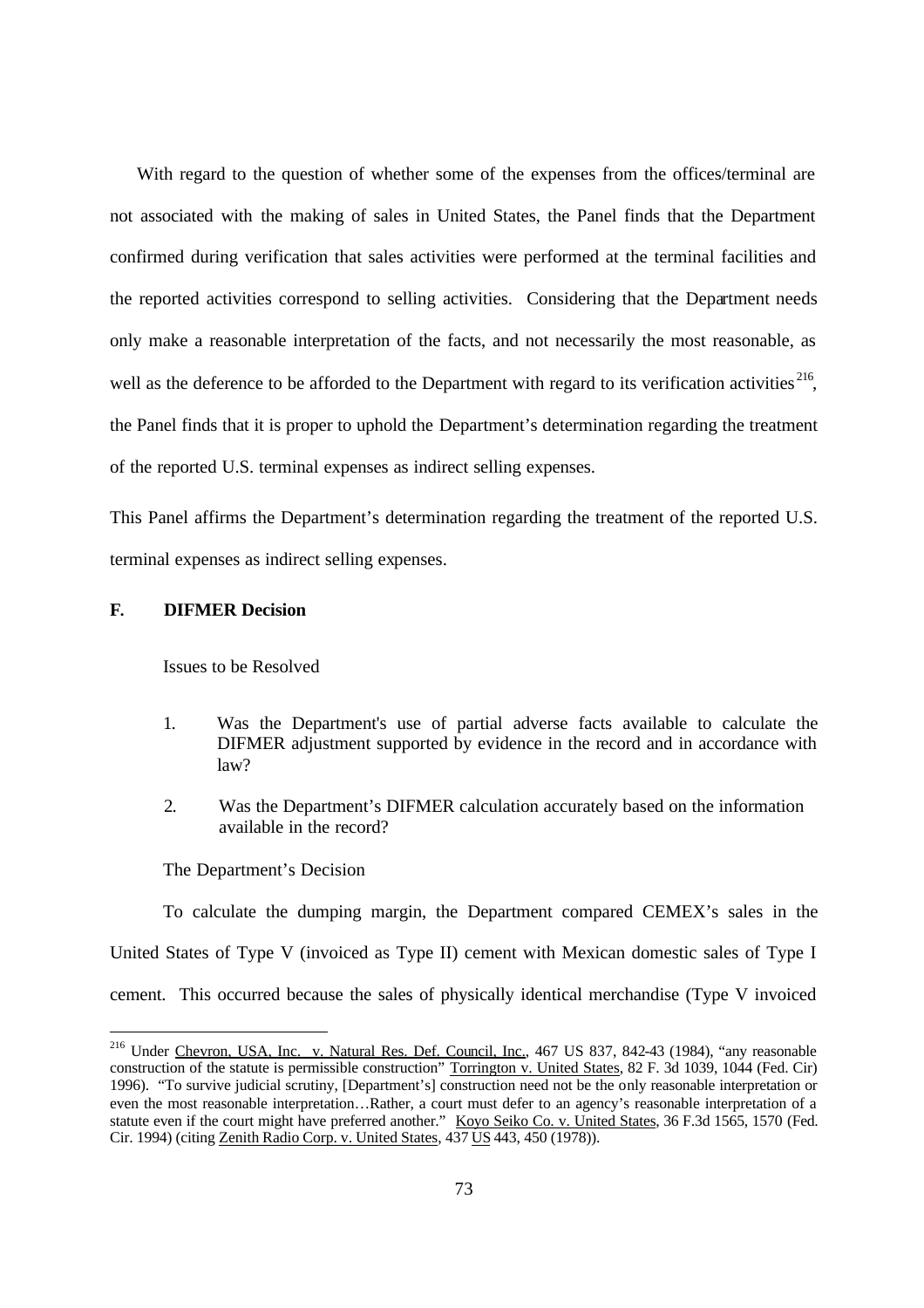as Type V, II and I) were excluded by the Department. With regard to Mexican domestic sales of Type V invoiced as Type V and II cement, the Department determined that they were not in the ordinary course of trade. The sales of Type V, invoiced as Type I, were excluded by the Department based on facts available. Thus, according to the antidumping statute, the Department used Type I cement as the comparison merchandise, which was the most similar merchandise that meets the statutory requirements.

When non-identical merchandise serves as the basis for the calculation of Normal Value, the antidumping statute authorizes an adjustment to Normal Value to account for differences in the physical characteristics of the merchandise being compared. This calculation is an adjustment for cost differences solely attributable to physical differences.<sup>217</sup> This adjustment is usually called a "DIFMER" adjustment. In the Sixth Review, the Department made a DIFMER adjustment based upon partial facts available because the Department determined that CEMEX did not comply with its request for information regarding the Type of cement that was produced at the Yaqui and Campana plants in Hermosillo. The Department calculated an adverse adjustment by using CEMEX's own cost data. As partial facts available, the Department calculated the DIFMER adjustment based upon a comparison between the variable costs at the Hermosillo plants with the lowest variable cost of a CEMEX Type I plant.<sup>218</sup>

 $^{217}$  19 U.S.C. 1677b(a)(6)(C)(ii).

<sup>&</sup>lt;sup>218</sup> Gray Portland Cement and Clinker from Mexico, 63 Fed. Reg. at 12779.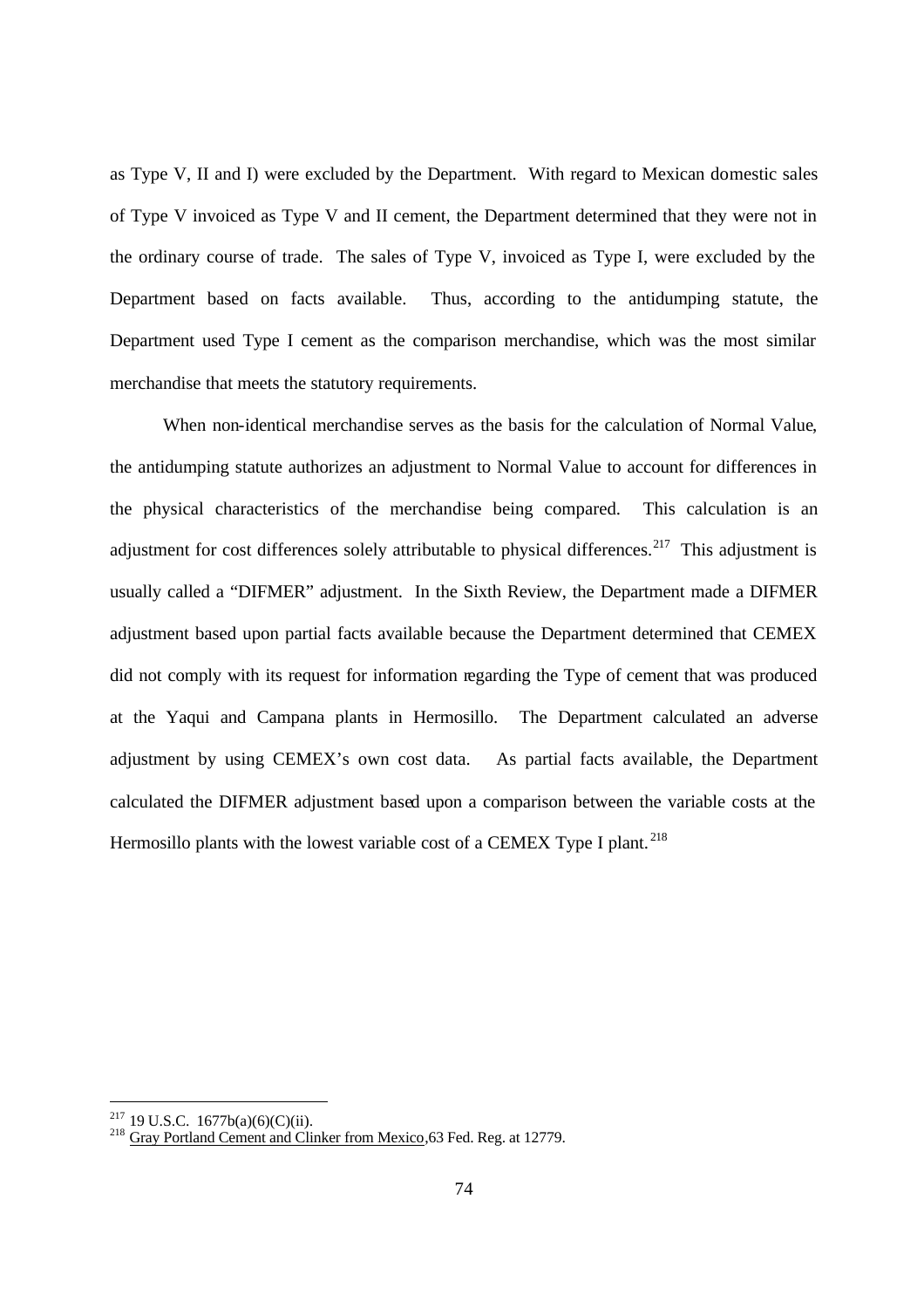1. Was the Department's DIFMER adjustment based upon Partial Adverse Facts Available supported by substantial evidence in the record and in accordance with law?

#### Arguments of the Parties

The Department

Due to the fact that Types I and V cement are not identical products, in accordance with 19 U.S.C. § 1677b(a)(6)(C)(ii), the Department is authorized to make a DIFMER adjustment to normal value in order to make the price comparisons between Type I and Type V cement. However, according to the Department, "the Department could not calculate an accurate DIFMER adjustment because CEMEX failed to provide information which reflected its actual cement production at the Yaqui and Campana plants in Hermosillo.<sup>219</sup> These factual circumstances compelled the Department to calculate CEMEX's DIFMER adjustment using partial adverse facts available.

The Department states that "Section 1677e(a) of the antidumping statute directs the Department to resort to facts available if necessary information is not available on the record, or (else if) an interested party withholds requested information.<sup>220</sup> 19 U.S.C. § 1677e(a)(1);  $1677e(a)(2)(A)$ .

In this regard, the Department further states that "the facts available rule serves ……..(as) an inducement for respondents to provide the Department with timely, complete, and accurate responses so the agency can calculate accurate dumping margins. Rhone Poulenc, Inc. v. United States, 899 F.2d 1185, 1191 (Fed. Cir. 1990). $221$  The Department states that when, "a respondent withholds factual information critical to the Department's analysis, application of the

<sup>219</sup> Brief of the U.S. Department of Commerce on behalf of the Investigating Authority, dated May 3, 1999, at 56.<br><sup>220</sup> Id., at 57.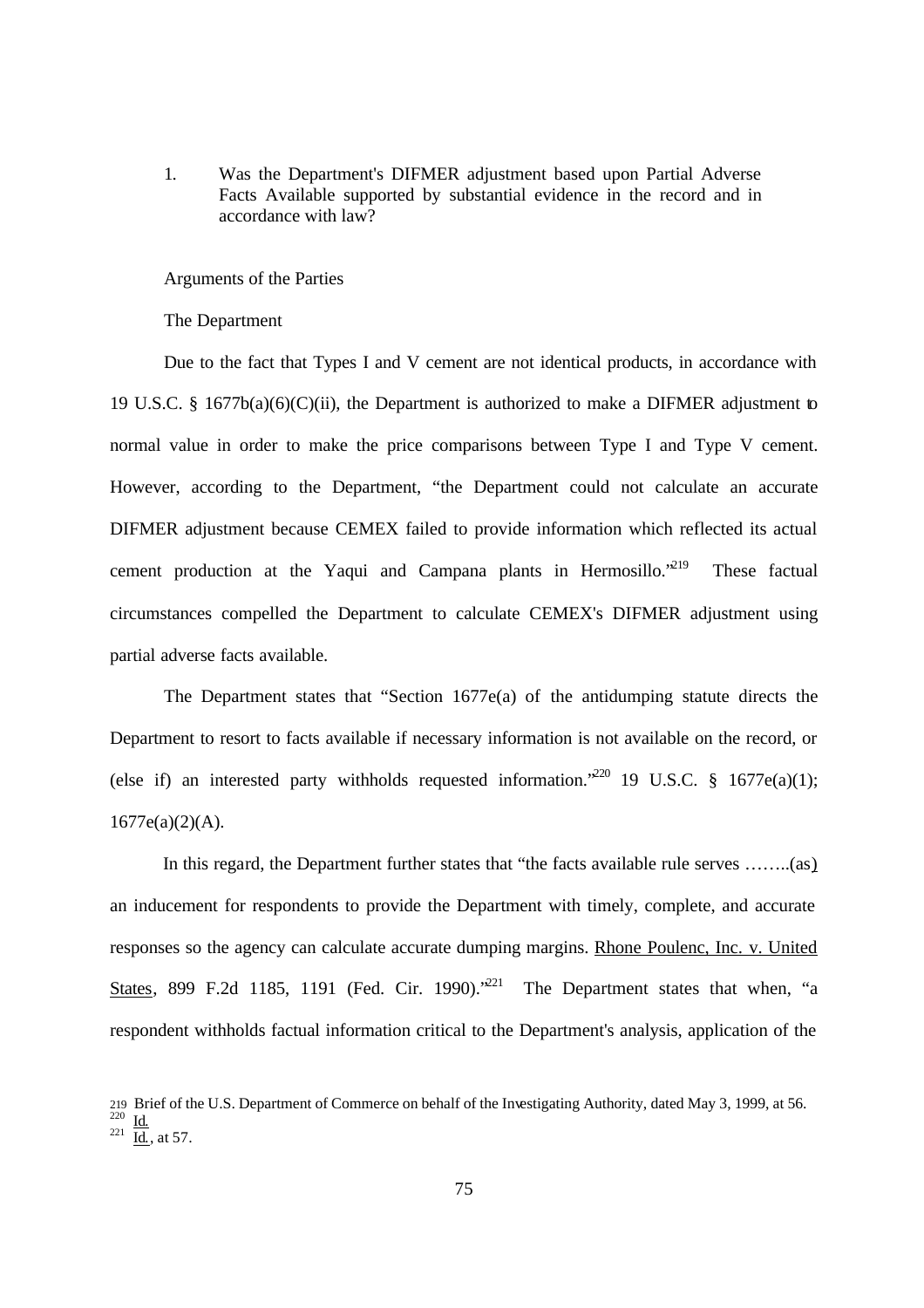facts available rule is not only appropriate but necessary to ensure future compliance with the Department's information requests."<sup>222</sup>

The Department states that in three different questionnaires the Department requested information about variable manufacturing costs incurred in the production of the different cement types. In the first questionnaire, the Department asked for information on variable manufacturing costs. The Department explains that in its response, CEMEX provided weightedaverage variable cost data for Types I and II cement. CEMEX also explained that all production processes "are "essentially the same" for all cement types, the only difference being the chemical composition of raw materials."<sup>223</sup>

CEMEX also supplied a chart that identified, by plant, the type of cement produced. There is no indication in that chart that shows that CEMEX was producing Type V cement in any of its plants. According to that chart, all of the CEMEX plants were producing either Type I or Type II cement. CEMEX Supp. Sect. A Response, Jan. 29, 1997, P.R. 72; C.R. 20 at Exhibit SA-7.

With the aim of calculating the DIFMER adjustment, in a second questionnaire, the Department requested again information regarding variable manufacturing costs elements which are solely attributable to physical differences. CEMEX reiterated its statement that differences in costs between Type I and II were attributable to chemical differences in raw materials. CEMEX Supp. Sect. D Response, Feb. 13, 1997, P.R. 76; C.R. 24 at 42.

In a third supplemental questionnaire, the Department asked for clarification upon whether the reported differences in variable costs for Types I and II were due to differences in physical characteristics. CEMEX responded that the information was based upon variable costs

 $\frac{222}{223}$  <u>Id.</u>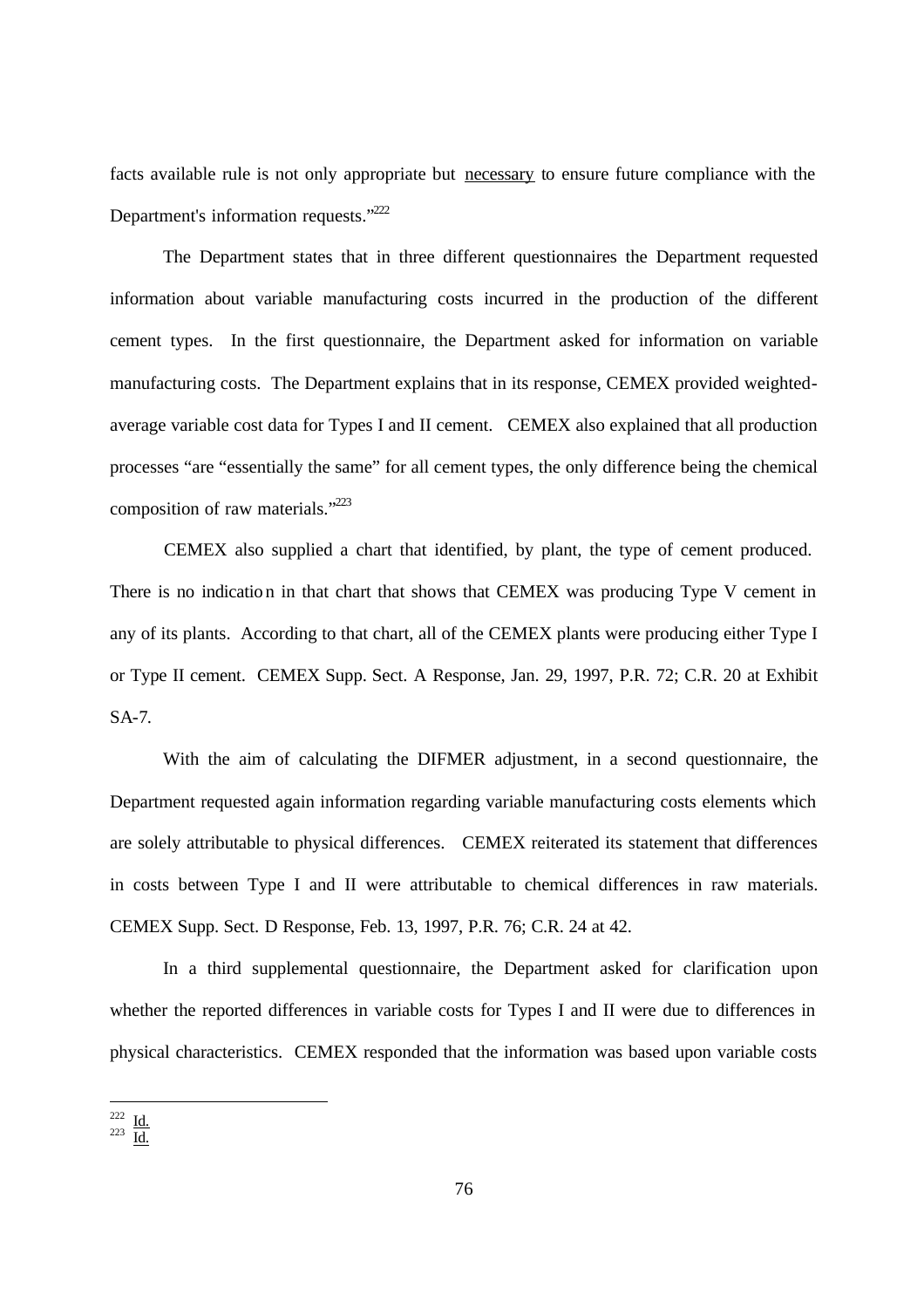of manufacturing for each plant calculated on a weighted average methodology. The Department deems the response as incapable of providing the requested explanation. In that questionnaire, the Department asked CEMEX if the submitted DIFMER information was based on the weighted-average difference in variable cost of manufacture (VCOM) for producing Type I and Type II. In the response, CEMEX asserted: "Because of the chemical composition of limestone and clay used in Hermosillo, the Type II LA is only produced in (CPN {Campana} and Yaqui) ...It is impossible to determine whether the difference in VCOM results from the differences in material costs, which vary at each plant based on the different physical and chemical composition of raw materials used, or the effect of weight averaging. CEMEX submits that while it is impossible to isolate a single or even a group of different raw material costs, the fact remains that differences in VCOM reflect differences in physical characteristics for Type I and Type II cement." CEMEX Supp. Response, April 7, 1997, P.R. 91; C.R. 31 at 64-65. In another section of the same supplemental questionnaire, CEMEX responded that "cements produced and sold at CPN {Campana} were Type II, Type V and puzzolanic. The cement produced and sold at Yaqui were Type I, Type II and puzzolanic cement." CEMEX Supp. Response, April 17, 1997, P.R. 91; C.R. 31 at 65.

At verification, the Department discovered that CEMEX produced only Type V cement at the Hermosillo plants (Campana and Yaqui). CEMEX also agreed that the reported weightedaverage variable cost information was based on an allocation of sales invoiced as Type I, II, and V from the Yaqui and Campana plants. Thus, the cost differences were not due to physical characteristics. CEMEX and CDC Cost Verification Report, P.R. 131; C.R. 53 at 14-15. According to the Department's brief: "CEMEX also admitted (in the Verification Report) that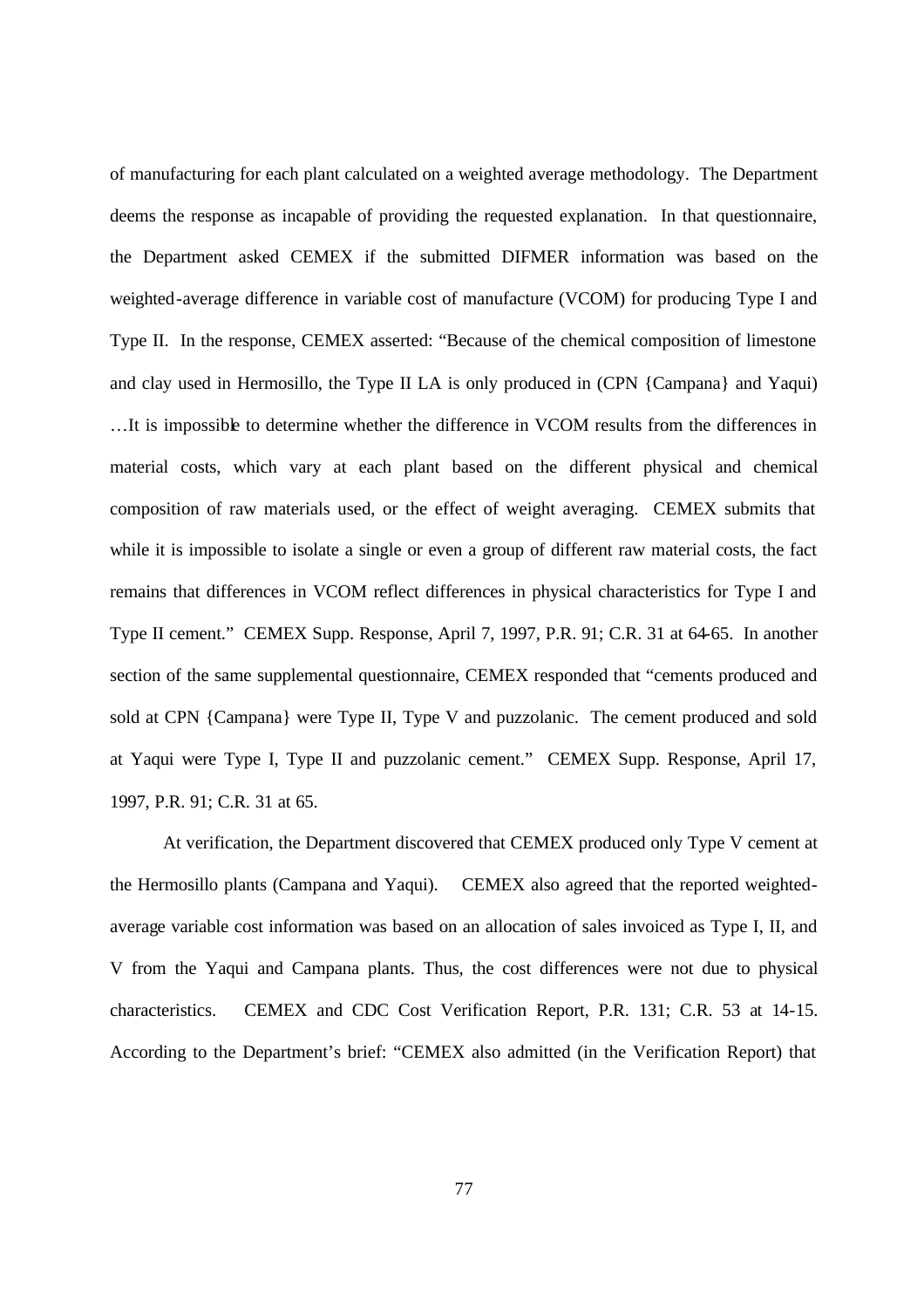differences in production costs between type I cement from Yaqui and type I cement from other plants were the result of plant efficiencies."<sup>224</sup>

For the Preliminary Results, the Department concluded that the information on the record was insufficient for purposes of calculating a DIFMER adjustment for comparisons of Type I and V. The Department argues that it could not use CEMEX's submitted information since CEMEX had not calculated the differences in variable costs based upon physical differences between Types I and V cement. In the Final Results, the Department reaffirmed this determination, stating that "the DIFMER reported for cement sold as Types I and II at these facilities {Yaqui and Camapana} did not reflect differences in merchandise and was not a proper basis for a DIFMER adjustment."<sup>225</sup> 63 Fed. Reg. at 12779.

# **CEMEX**

CEMEX argues that the basic statement by the Department that supports the partial facts available decision is that CEMEX did not inform it properly about the type of cement that was produced at the Hermosillo facilities (El Yaqui and Campana). CEMEX argues that "this is an incorrect characterization of the facts of the record of the review.<sup> $226$ </sup> According to CEMEX, in its response to the Department's supplemental questionnaire issued on December 24 1996, CEMEX addressed the issue. In the answer to question 6 CEMEX states, "El Yaqui and CPN {Campana} plants produce a natural Type V LA cement, because their quarry chemical composition proves those qualities. El Yaqui had some sales of cement meeting the technical specifications of Type II LA (and Type V LA) cement to customers wishing only Type I during the period of review." CEMEX's January 29, 1997 Supplemental Response, Prop. Doc. #20 at 22. In the answer to question 7 CEMEX further stated: "As explained in the above answer to

<sup>224</sup> Brief of the U.S. Department of Commerce on behalf of the Investigating Authority, dated May 3, 1999, at 60.<br><sup>225</sup> <u>Id</u>., at 61.

 $226$  Reply Brief of CEMEX, dated June 15, 1999, at 31.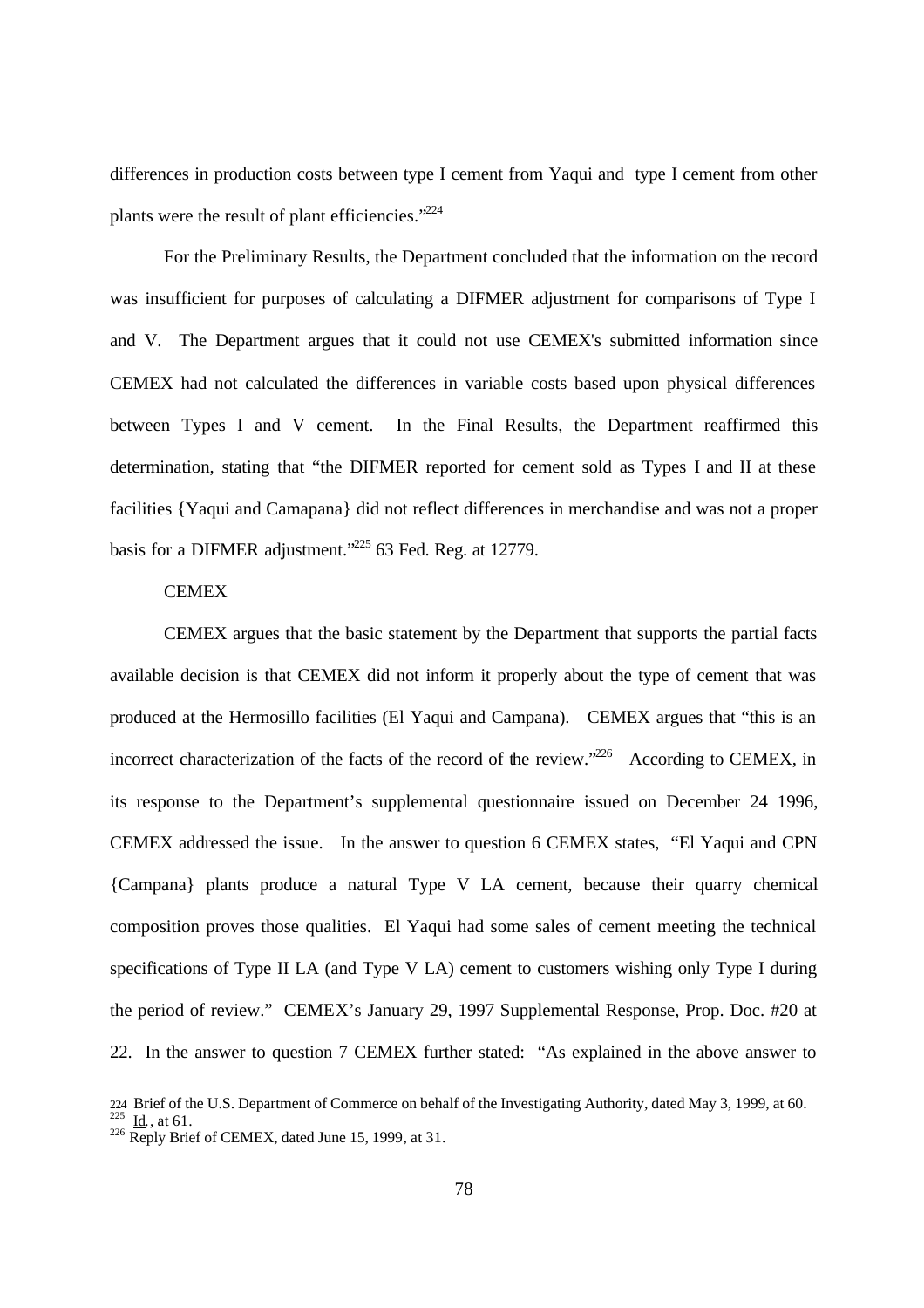question 6, CEMEX had sales of cement meeting the technical specifications of Type V LA cement as Type II LA and Type I cement during the POR." CEMEX claims that neither the Department nor STCC could claim that they were unaware of these facts until verification.

CEMEX also argues in its Brief,  $227$  that all these problems emerge because of the confusion created by the adoption of the "sold as" methodology. CEMEX claims that the only methodology consistent with the antidumping statue is the "produced as" methodology.

## **STCC**

The STCC argues that the Department requested from CEMEX, on repeated occasions, information on the relationship between variable cost data reported by CEMEX and differing physical characteristics of Type I and Type II cement, however CEMEX was not forthcoming with this information. The STCC further states that during the verification visit, the Department discovered that the DIFMER reported by CEMEX was not based on physical differences, but it was based on "allocation of costs between Type I and Type II cement sales for what was in fact the same physical product –Type V cement."<sup>228</sup> During verification, the Department discovered that all cement produced at the Hermosillo plants (other than puzzolanic cement) was Type V. Therefore, according to the STCC, CEMEX's DIFMER information was unusable and the Department was compelled "to rely on facts available as the basis for CEMEX's DIFMER."<sup>229</sup>

### Analysis

Although the Panel agrees with CEMEX that the information provided by CEMEX in the answers to the supplemental questionnaire issued on December 24, 1996 address the issue of the Type of cement produced at El Yaqui and Campana, the answer is not clear enough to inform

 $^{227}$  <u>Id.,</u> at 34.

 $\frac{228}{62}$  Fed. Reg. 47626, 47629 (1997). See response brief of the STCC dated May 3, 1999, at 106.

<sup>&</sup>lt;sup>229</sup> Response brief of the STCC dated May  $3,1999$ , at 107.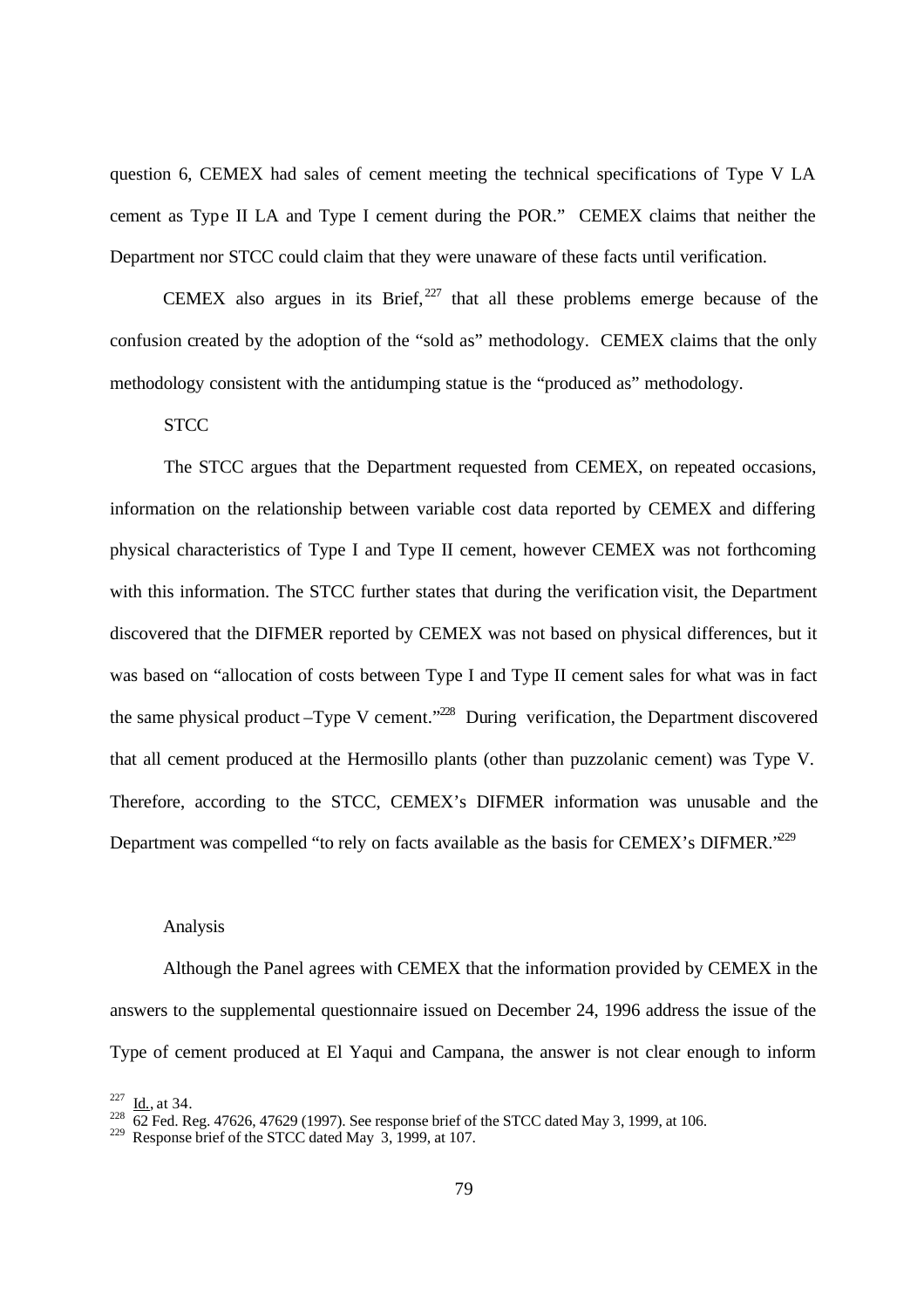whether Type V was the only cement produced at these plants. The answer to question 6 specifies only that "El Yaqui and CPN {Campana} produce a natural type of Type V LA cement, because their quarry chemical composition provides those qualities...," however this answer is not specific enough to show whether this was the only type of cement produced at these facilities.

Second, CEMEX has no explanation as to why the chart supplied indicates that Campana produced Type II and El Yaqui produced Type I and Type II cement. This statement cannot be explained by the hypothesis about the confusion created by the methodology "produced as" versus the methodology "sold as.<sup> $230$ </sup> According to the findings at verification, CEMEX produced Type V LA cement at these facilities and sold this Type V cement as Type V, Type II and Type I cement, so if the chart wanted to reflect the Type of cement according to the "as sold" methodology it should have stated the three types of cement: Type V, Type II and Type I. Similarly, if the chart wanted to reflect the Type of cement "as produced" it should have stated Type V. With regard to this chart this Panel concludes that CEMEX's assertions were misleading with regard to the Type of cement produced at the Hermosillo facilities.

Third, in the answers to the third questionnaire, the Panel finds statements that implied that the Campana plant produced Type II, Type V and puzzolanic, whereas the cement produced at El Yaqui was Type I, Type II and puzzolanic. CEMEX Supp. Response, April 7, 1997, P.R. 91; C.R. 31 at 65. These suggestions are not consistent with the findings at verification. CEMEX should have clearly stated that CEMEX produced Type V and sold this cement to Type V, Type II and Type I customers.

The Panel finds the fact that CEMEX was reporting weighted -average variable costs calculated on an allocation methodology based on the sales of Type V, II and I cement from the

<sup>&</sup>lt;sup>230</sup> These explanations were emphasized by CEMEX at the February 23, 2005 hearing.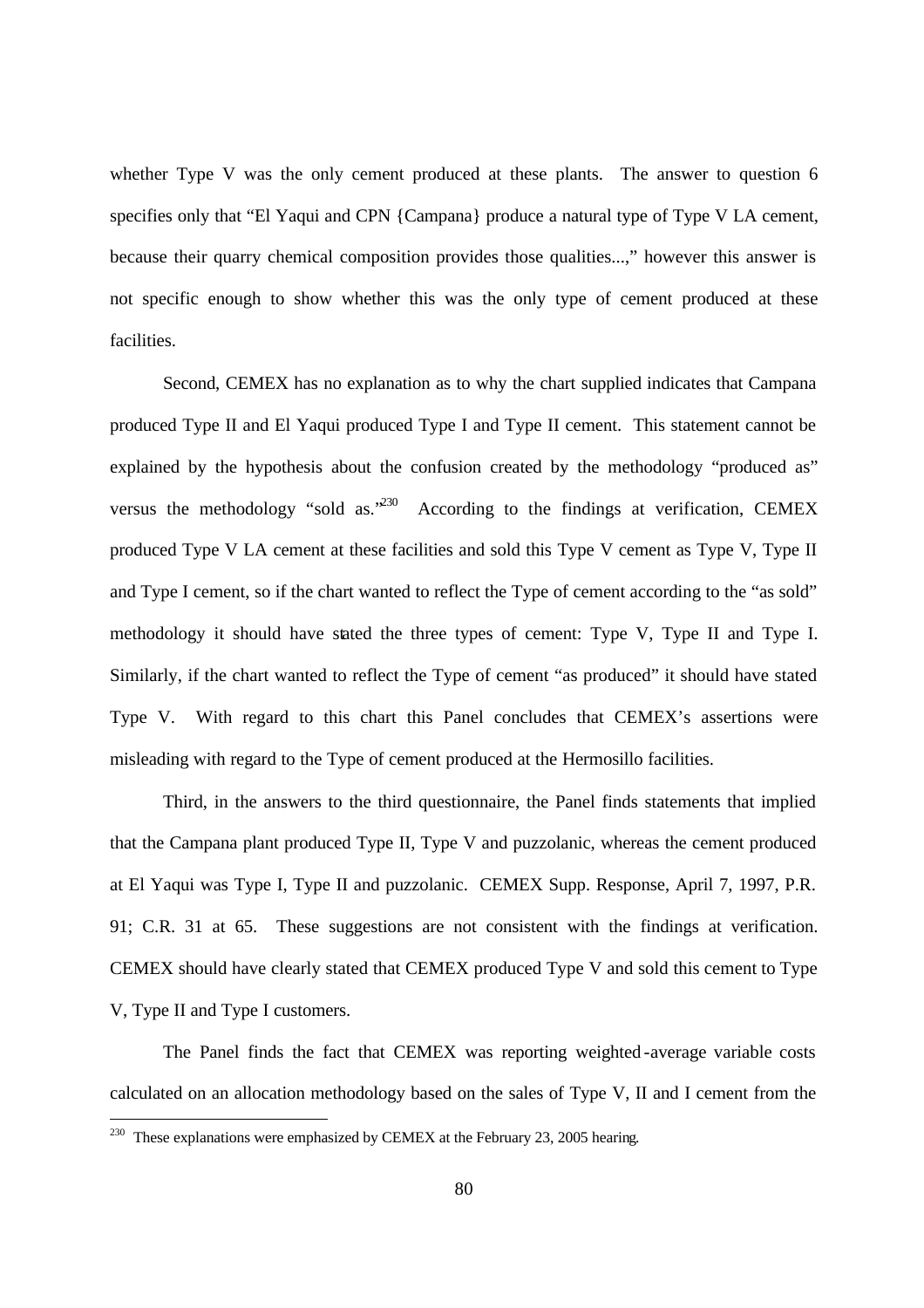Hermosillo plants even more troublesome. The Panel finds that this methodology is clearly unusable for the purpose of calculating the DIFMER margin. Also, the Panel finds a clear inconsistency between the assertion by CEMEX in the third supplemental questionnaire that stated: "the fact remains that differences in VCOM reflect differences in physical characteristics for Type I and Type II cement" with the findings at verification.

In conclusion, the Panel finds that CEMEX was not cooperative with the information regarding the Type of cement produced at the Hermosillo plants. Additionally, the Panel finds that CEMEX did not calculate the reported weighted -average variable cost information under the right methodology, <sup>231</sup> and did not inform about the methodology that was being used. The Panel agrees with the Department's assertion that states that under 19 U.S.C. 1677e(a) the statute authorizes the use of adverse inferences if the Department finds that an interested party has failed to cooperate by not acting to the best of its ability to comply with a request for information. The Panel finds that CEMEX withheld important information with regard to the method for calculating weighted-average variable cost and also provided misleading responses with regard to the Type of cement produced at the Hermosillo's facilities. Thus, the Panel affirms the use of partial facts available with regard to the DIFMER adjustment and finds that it was supported by substantial evidence in the record and in accordance with law.

# 2. Was the Department's DIFMER calculation accurately based on the information available in the record?

Arguments of the Parties

The Department

Once the Department determined the application of facts available, the issue was how to calculate the DIFMER adjustment. The Department argues that CEMEX's late disclosure did

 $231$  Based upon physical differences.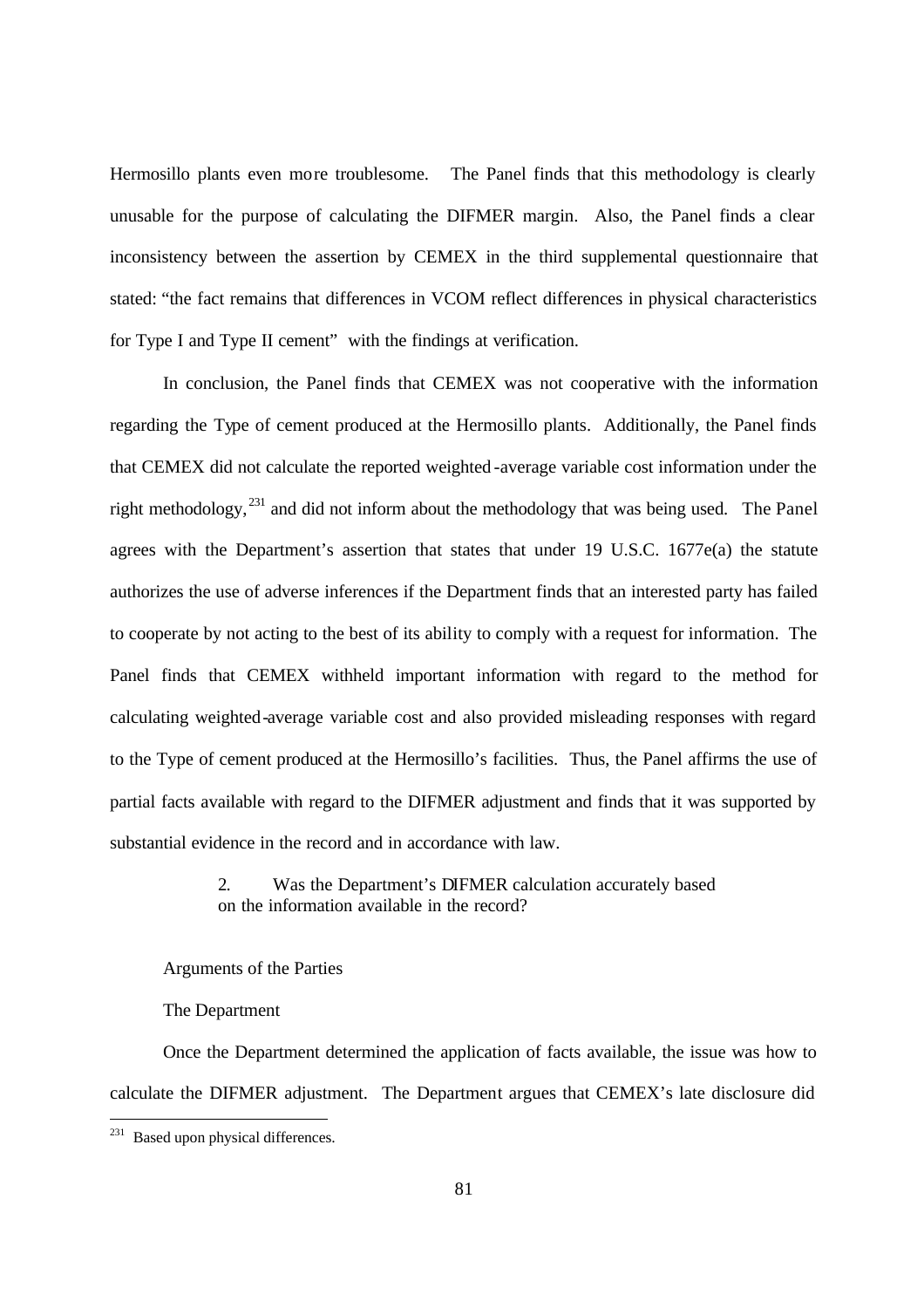not allow the Department to obtain additional information needed to calculate an accurate DIFMER adjustment. According to the Department the need for more information was necessary because "CEMEX had admitted that the reported differences in variable costs of its Type I production facilities reflected differences in production efficiencies, not physical characteristics."<sup>232</sup> CEMEX and CDC Cost Verification Report, P.R. 131; C.R. 553, at 15.

For the Preliminary Results, once the Department reached the decision to use adverse facts available for CEMEX's DIFMER adjustment, the Department applied a twenty percent upward adjustment to normal value (the maximum usually permitted by the Department).  $^{233}$ However after considering the comments received after the Preliminary Results, the Department looked for alternatives to calculate the DIFMER adjustment that were sufficiently adverse but were based on CEMEX cost data.<sup>234</sup>

The Department affirms that because CEMEX produced Type I cement at multiple plants, the Department had to be sure that the new calculation did not reflect differences in production efficiencies across the numerous plants. For this reason**,** the Department concluded that it could not "compare the variable costs at the Yaqui and Campana facilities with the variable cost of CEMEX's numerous facilities producing Type I cement." Sixth Review Final Results, 63 Fed. Reg. at 12779.Thus, to avoid the impact of production efficiencies, the Department calculated CEMEX's DIFMER adjustment by comparing "CEMEX's variable costs to produce cement at the Hermosillo plants (sold as Types I, II and V) to the lowest variable costs reported by a CEMEX Type I facility." Id. This calculation resulted in a  $\lceil \cdot \rceil$  percent upward adjustment to normal value.<sup>235</sup> The Department stated that "this calculation results in an

<sup>&</sup>lt;sup>232</sup> Brief of the U.S. Department of Commerce on behalf of the Investigating Authority, dated May 3, 1999, at 61.

 $233$  62 Fed. Reg. at 47628.

<sup>&</sup>lt;sup>234</sup> Sixth Review Final Results, 63 Fed. Reg. at 12779.

<sup>235</sup> Final Results Calculation Memorandum, P.R. 223; C.R. 94 at 11.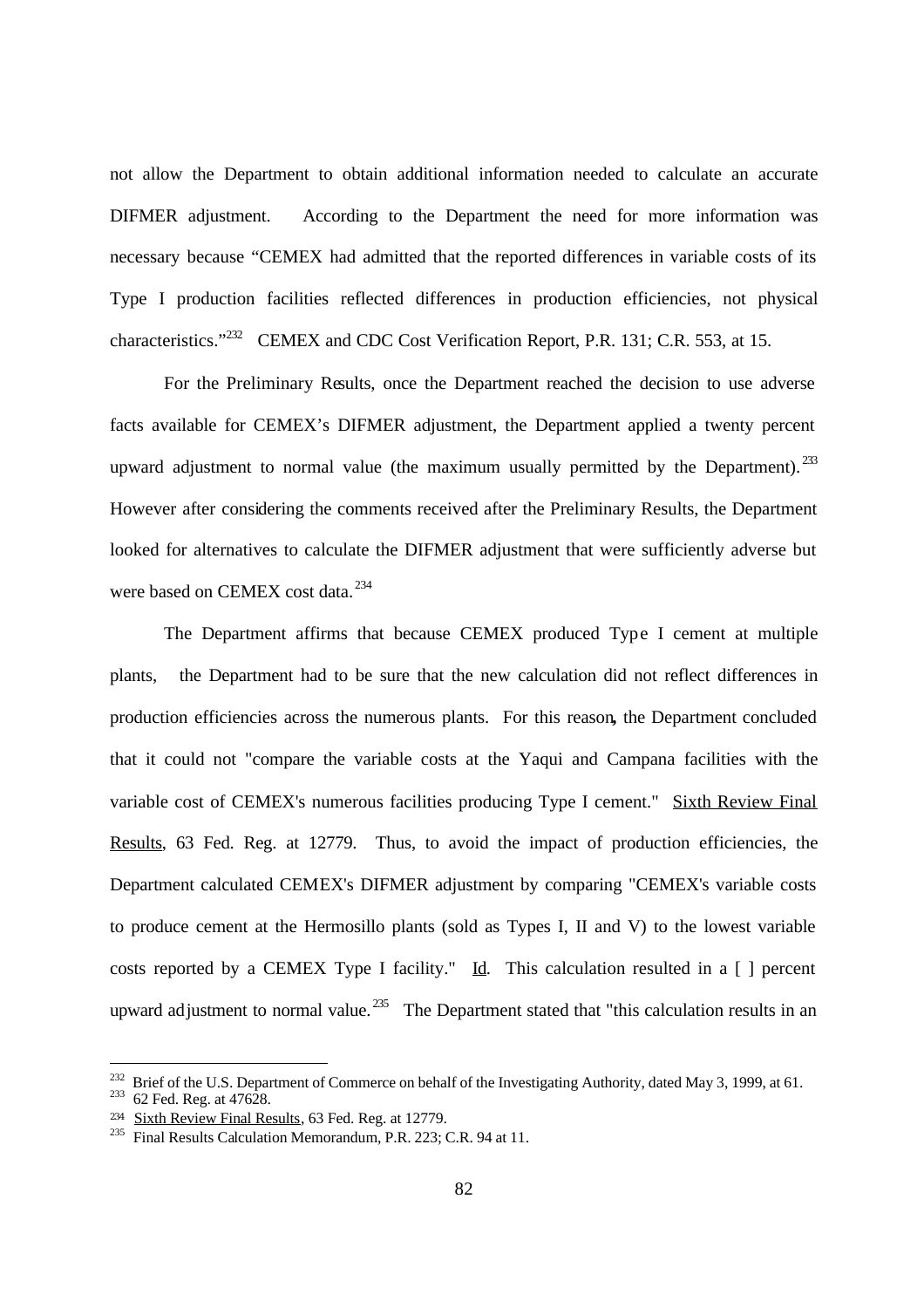upward adjustment to home market prices that in this case is sufficiently adverse, but is based on CEMEX's actual cost information." Sixth Review Final Results, 63Fed. Reg. at 12779.

### **CEMEX**

CEMEX argues that it submitted to the Department the cost of production data covering Type I, Type II LA and Type V LA cement.<sup>236</sup> According to CEMEX, such information was verified as accurate by the Department.<sup>237</sup> CEMEX argues that these cost data were fully useable for the purpose of calculating the DIFMER adjustment.

CEMEX argues that the Department's use of variable cost from a single plant - the one with the lowest variable cost -- has an adverse effect.<sup>238</sup> In CEMEX's opinion, instead of using the plant with the lowest variable cost producing Type I cement, the Department should have used information from all plants and used the weighted-average variable cost for Type I cement produced at all of CEMEX's Type I production facilities. According to CEMEX, "the use of weighted average costs from multiple production facilities is the standard approach used by the Department".<sup>239</sup> CEMEX contends that this methodology is consistent with the phrasing of the Department's questionnaire which req uired CEMEX to present its weighted average cost: "If you produce the merchandise under review at more than one facility, you must report COP and CV based on the weighted average of the cost incurred at all facilities."<sup>240</sup>

CEMEX contends that by choosing the plant with the lowest variable cost the Department increased the adverse DIFMER adjustment by 400 percent when comparing this adjustment with

<sup>236</sup> Prop. Doc. #24; Pub. Doc. #76.

<sup>&</sup>lt;sup>237</sup> Cemex's initial brief dated February 19, 1999, at 49.

<sup>&</sup>lt;sup>238</sup> See Department Brief at 67 ("The relevant case law, requires that the choice of facts available bear a rational relationship to the subject matter at issue.")

<sup>&</sup>lt;sup>239</sup>Reply Brief of CEMEX, dated June 15, 1999, at 40, *citing* Antifriction Bearings (Other Than Tapered Roller) And Parts Thereof From France, et. al., 57 Fed. Reg. 28360, 28367 (1992) ("the Department used the weighted average variable cost of manufacture (VCOM) of the corresponding bearing family in the calculation of DIFMER adjustments.")

Pub. Doc.  $\#11$  at D-2.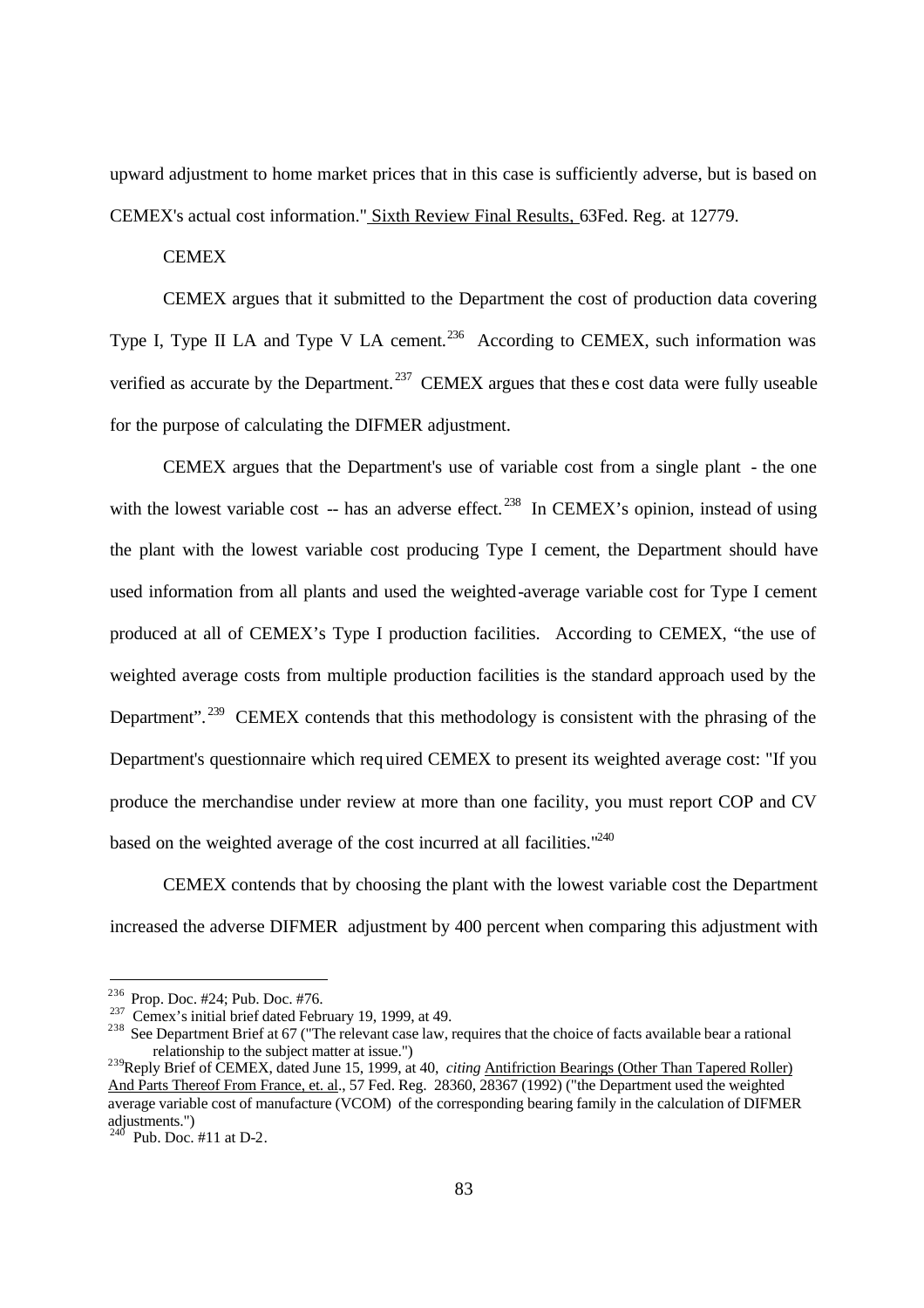the adjustment calculated on the basis of weighted-average variable costs of all CEMEX's plants that produce Typ e I. In CEMEX's view, this increase is clearly punitive given that there is information in the record that would lead to a lower DIFMER adjustment. CEMEX argues that the DIFMER calculation was unreasonable because the Department rejected a lower adjustment in favor of a higher adjustment given that the higher number was less probative given the information in the record. CEMEX also contends that the calculation of the DIFMER adjustment is inconsistent with the remedial nature of the antidumping statue which requires that dumping margins to be calculated accurately.  $^{241}$ 

CEMEX also suggests that given that CDC has been collapsed with CEMEX, the Panel should have used the DIFMER from CDC investigation.

### STCC and the Department

Both the Department and the STCC contend that the legal standard for facts available gives the Department considerable deference. The STCC quotes the decision by the Federal Circuit in Allied-Signal Aerospace Co. v. United States, 996 F.2d 1185 (Fed. Cir. 1993). The decision states that Congress "explicitly left a gap for the agency to fill" on the choice of best information available and thus, according to the STCC, the choice by the Department is entitled to considerable deference.<sup>242</sup> The Department adds that facts available has the same purpose as best information available and quotes the decision by the CIT in which the court maintains that the Department has the same discretion when selecting facts available under the URAA.

Both the Department and the STCC claim that it is not true that when using facts available the Department has to resort to verified factual information. Similarly, both the Department and the STCC contend that the cost information for the Yaqui and Campana plants

Reply brief of Cemex, S.A. de C.V. dated June 15, 1999 at 41.

<sup>242</sup> Brief of the Southern Tier Cement Committee in Response to Briefs submitted by CEMEX, S.A. de C.V. and Cementos de Chihuahua, S.A. de C.V., dated May 3 1999, at 124.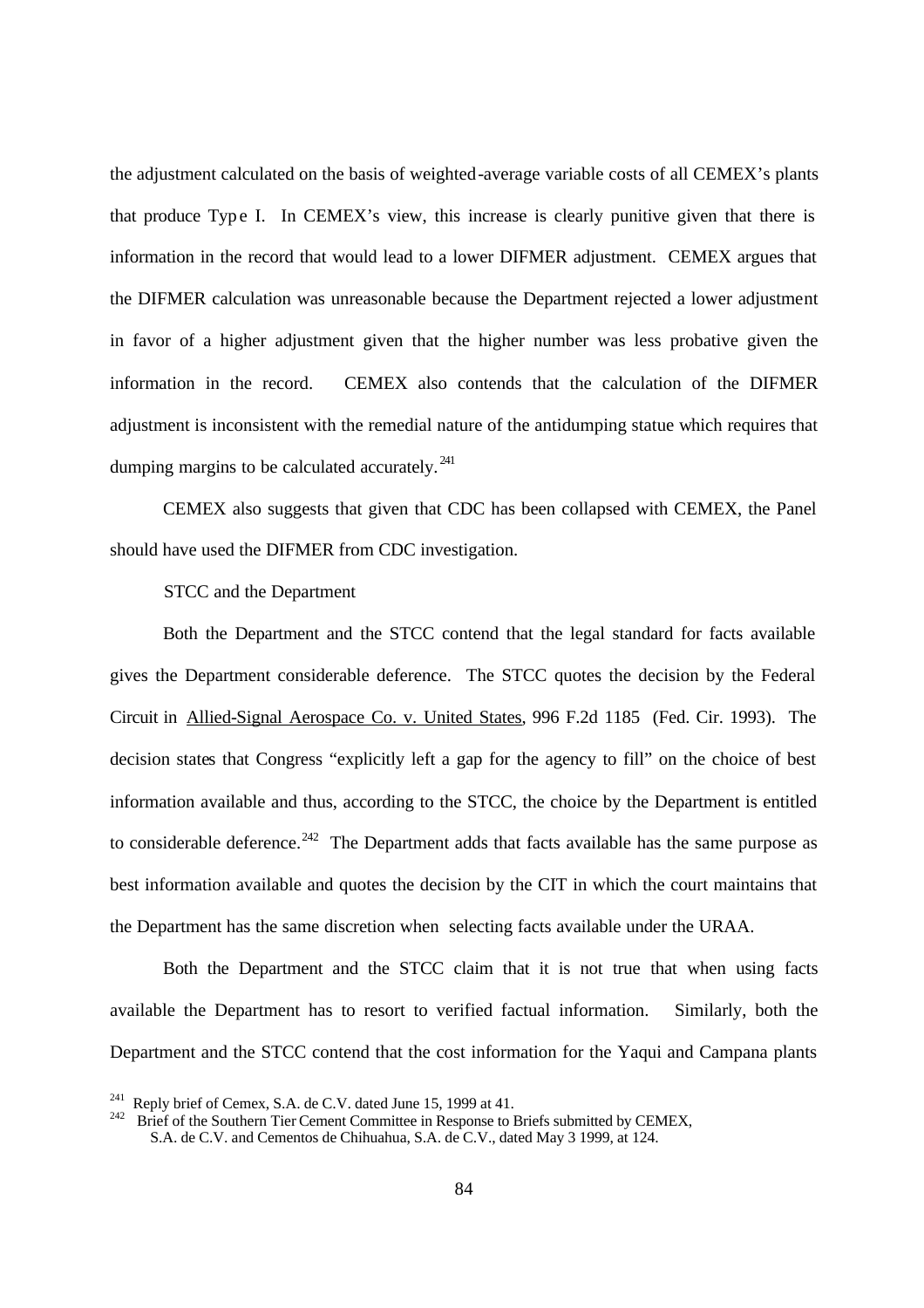was not verified. Thus, not all cost information was verified. Finally, both the Department and the STCC argue that the DIFMER information from the CDC investigation could not be used for the DIFMER adjustment for CEMEX because CDC's DIFMER is based on the differences in physical characteristics between Type II and Type I cement. For CEMEX, the DIFMER calculation should be obtained from a comparison between Type V and Type I cement.  $^{243}$ 

### Analysis

During the Fifth Administrative Review, CEMEX requested, the Department granted, and the Binational Panel upheld a DIFMER adjustment favorable to CEMEX, based on information in that record indicating that both Type II and Type I cements were produced at a single facility. Although the Department indicated in that investigation that, where the compared merchandise is produced in more than one plant, it usually attempts to avoid distortions by basing its DIFMER adjustment on the weighted average cost for each product at all plants producing product; in the Fifth Review the choice of a single plant which produced both products sought to avoid distortion occasioned by plant efficiencies by isolating the DIFMER calculation to cost differences within a single plant. <sup>244</sup>

In the Seventh Review, after remand, when it was known that all of the merchandise produced in the Hermosillo facilities was Type V cement, and the comparison was made between exported Type V cement sold as Type II, and home market Type V cement sold as Type I, it was determined that there were no physical difference between the products, and therefore no DIFMER allowance was appropriate. <sup>245</sup>

<sup>&</sup>lt;sup>243</sup> See Final Results 63 Fed. Reg. at 12779.

<sup>&</sup>lt;sup>244</sup> Binational Panel Review, Gray Portland Cement and Clinker from Mexico, 1994-1995 (Fifth Review), June 18, 1999.

<sup>&</sup>lt;sup>245</sup> Final Results of Redetermination Pursuant to NAFTA Panel Gray Portland Cement and Clinker from Mexico, 1996-1997 (Seventh Review), September 27, 2002.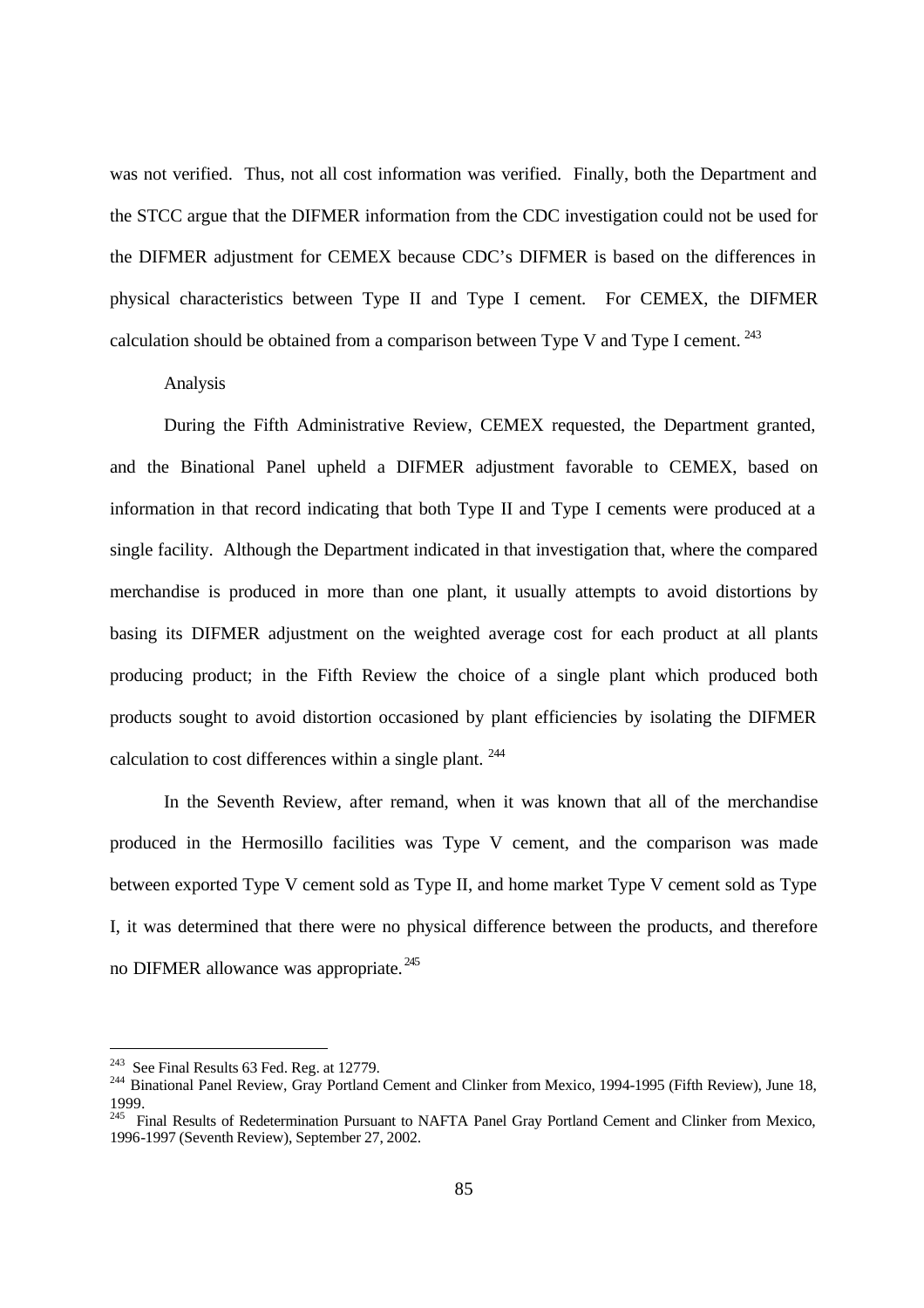In this Sixth Review, CEMEX initially requested a DIFMER allowance on the same basis as that granted in the Fifth Review. When it became apparent to the Department that all the merchandise produced at the Yaqui facility was actually Type V cement, and the Department excluded Type V cement sold as Type V and Type II cement in the home market as being outside the ordinary course of trade, and excluded Type V cement sold as Type I cement in the home market due to the failure of verification, CEMEX sought to withdraw its request for a DIFMER adjustment. The Department, having determined to make a comparison between Type V cement produced at the Yaqui facility sold as Type II cement to the United States, and Type I cement produced at other facilities in Mexico as the home market product, found that a DIFMER adjustment was appropriate. It further found, as noted above, that a DIFMER adjustment adverse to CEMEX based on partial adverse facts available was appropriate.

As stated by the Department in its brief, the purpose of using adverse inferences in applying facts available is to "select information that is sufficiently adverse 'to insure that the party does not obtain a more favorable result by failing to cooperate than if it had cooperated fully.<sup>246</sup> However, CEMEX notes that the SAA does not mandate that the use of adverse inferences in applying facts available should be so harsh that it becomes punitive in a manner inconsistent with the remedial nature and the fundamental purpose of the antidumping duty statute.

The concept of "punitive" is fundamental in order to evaluate the decision by the agency. The Court of Appeals for the Federal Circuit has determined that "in order for the agency's application of best information rule to be properly characterized as punitive, the agency would

<sup>246</sup> Department Brief at 65-66 *citing* SAA, H. Doc. 316, at 870.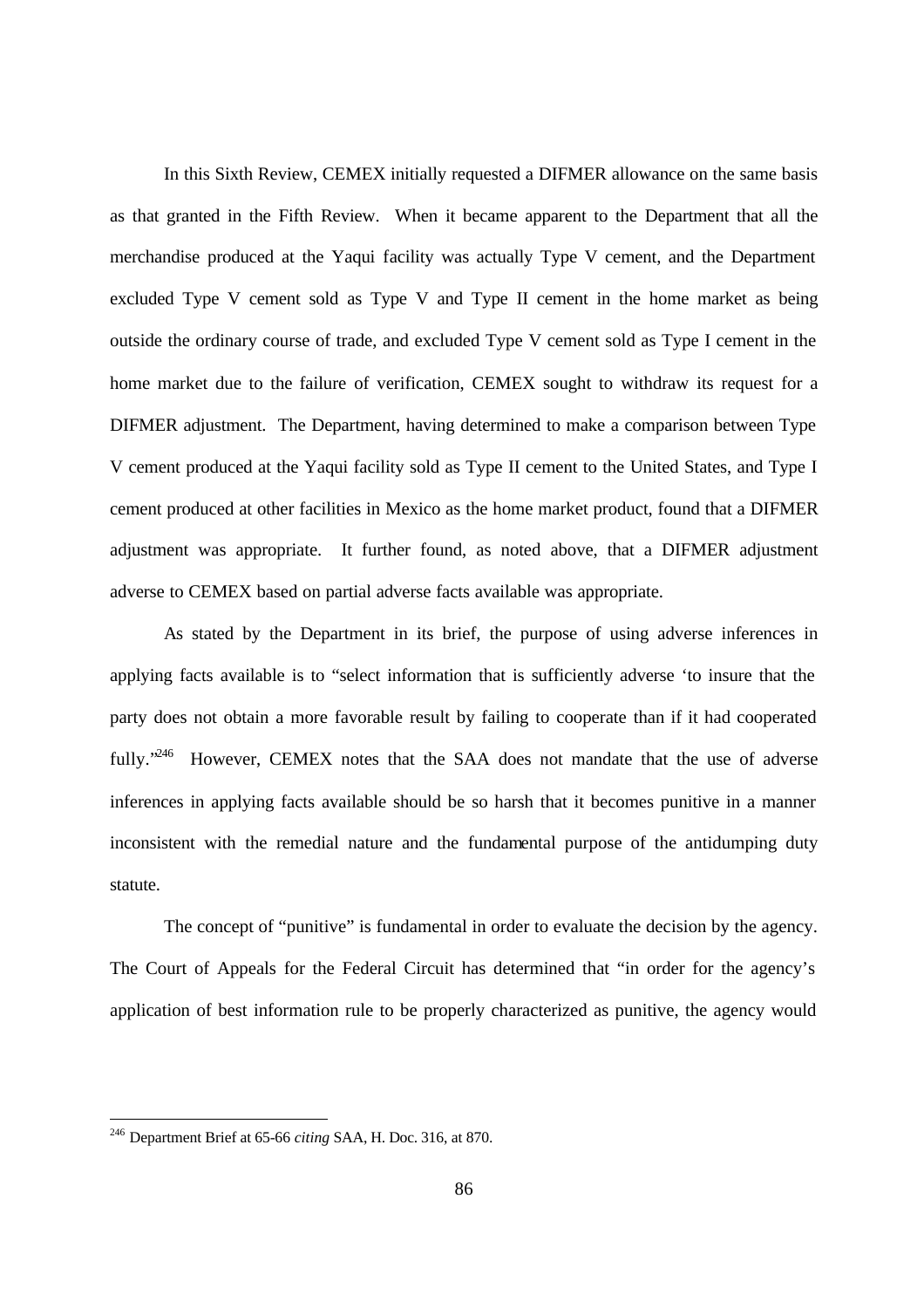have had to reject low margin information in favor of high margin information that was demonstrably less probative of current conditions."<sup>247</sup>

CEMEX argues that the choice of the plant with the lowest variable cost is a choice that has quite an adverse effect. CEMEX also argues that there is evidence in the record that would lead to a lower DIFMER adjustment. In particular, CEMEX refers to the potential use of the weighted average variable cost of all CEMEX's facilities that produce Type I cement. In CEMEX's view a DIFMER adjustment calculated with this latter data would result in a substantially smaller adjustment. For CEMEX, this evidence shows that the Department was overly punitive.

The Department, after asserting that is has discretion with regard to the choice of best information, argues that it is erroneous to assume that the weighted average variable costs are an appropriate basis for DIFMER. It refers to CEMEX's questionnaire responses (quoted above) regarding the inability to differentiate differences in material costs and the effects of weight averaging. From this the Department argues that the weighted average data is unusable for DIFMER purposes because it failed to isolate differences attributed solely to physical differences.

The Panel does not find that the above justification for rejecting the weighted averaging methodology advanced in the Department's brief is reasonable. By definition, the weighted average methodolo gy is always affected by the weighting choice. It is intrinsic to the weight averaging methodology for the weights to play a role. The Department has used weighted average figures in other investigations.<sup>248</sup>

 $^{247}$  Rhone Poulenc, Inc. v United States, 899 F.2d 1185, 1190

<sup>&</sup>lt;sup>248</sup> Antifriction Bearings (Other than Tapered Roller) and Parts Thereof from France, et.al., 57 Fed. Reg. 28360, 28367 (1992).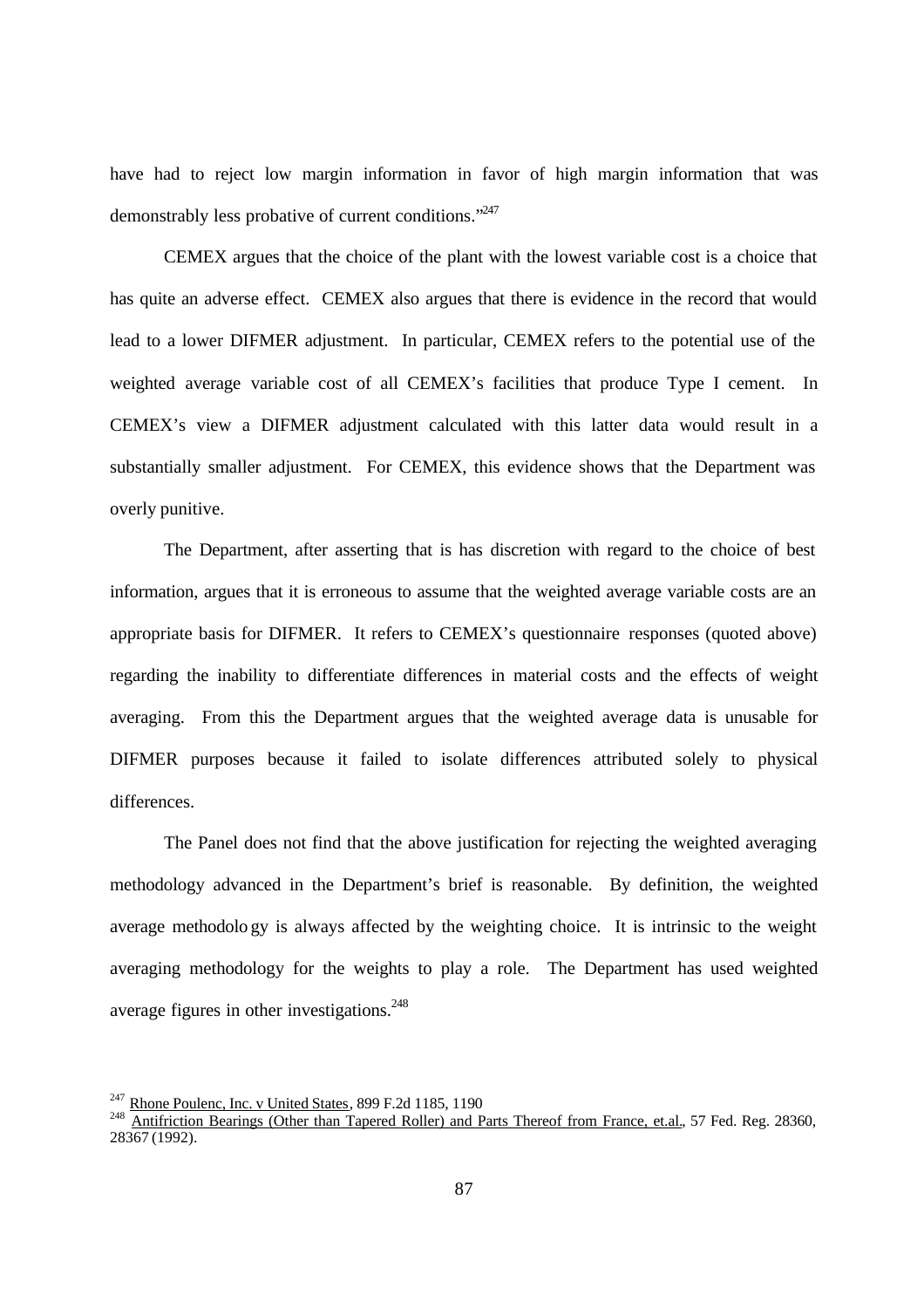Additionally, the Panel finds that the choice made by the Department, to select as the comparison plant for Type I cement the facility with the lowest variable cost, is inconsistent with the aim explicitly stated by the Department. As explained in the Final Results and in the Department's brief, to minimize plant efficiency effects the Department selected a single plant for the comparison plant (the one with the lowest variable cost). <sup>249</sup> The Department explains the rationale in its brief: "As the Department explained in the fifth administrative review, "cost differences at the single facility are more likely to be due to differences in material inputs and the physical differences which result from different production processes" rather than differences in production efficiencies. $1250$  The Panel finds that this rationale does not apply to the case at hand. In this decision, the comparison between Type V and Type I is not being made at a single facility, as it was in the Fifth Review; it involves three facilities, the variable costs of the Yaqui and Campana plants with the plant with the lowest variable cost that produce Type I. We agree with the statement but it does not apply to the case at hand.

Second, given that the DIFMER is obtained from the comparison between plants, and considering that plant efficiencies affect the measurement of variable costs, it seems better to use the information that comes from several plants to control for the impact of plant efficiencies. The choice of a single plant may yield a larger bias in the impact that comes from plant efficiencies and this bias could go in either direction. Thus, this Panel does not find the selection of a single plant, as a strategy that minimizes the impact of plant efficiencies, is reasonable. Consequently, if the aim was to reach a DIFMER measurement that used some information from

<sup>&</sup>lt;sup>249</sup> The SAA states the policy of the Department with regard to the issue of plant efficiencies: "The Administration intends that Commerce will continue its current practice of limiting this adjustment to differences in variable costs associated with the physical differences. Thus, for example, Commerce will not make an adjustment under this section for cost differences attributable to:  $(1)...;$  or  $(2)$  the fact that the domestic and exported products are produced in different facilities with differing production efficiencies." Statement of Administrative Action, H.Doc. 316 at 828.

<sup>&</sup>lt;sup>250</sup> Brief of the U.S. Department of Commerce on behalf of the Investigating Authority, dated May 3, 1999, at 67.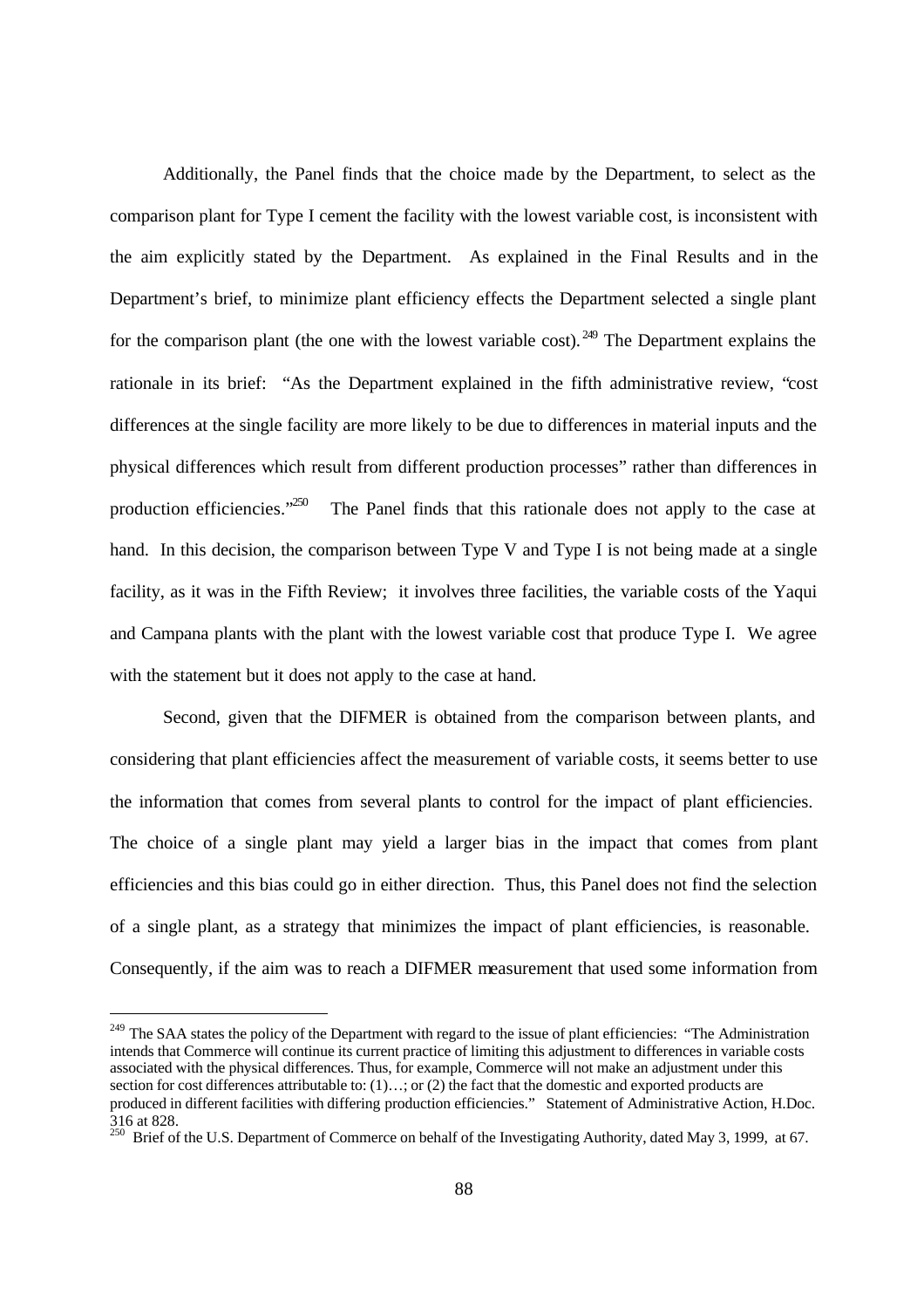the record and that did not allow for the impact of plant efficiencies, the Department's methodology may not be appropriate for achieving that goal.

By choosing the single plant with the lowest variable cost, the Department may be choosing an efficient plant. Thus, one would expect that the comparison made by the Department not only accounts for physical differences but also includes differences in plant efficiencies. If one of the aims of the Department is to minimize the effect of plant efficiencies then this Panel is uncertain that the methodology followed in the case at hand is achieving that goal.

The Department argues in the final decision that differences in plant efficiencies did not allow the comparison of the variable costs from the Yaqui and Campana plants with the variable costs of multiple CEMEX Type I plants. However, the Panel does not understand how the use of the information from a single plant is superior, in methodological terms, from the use of information from several plants when the aim is to control for plant efficiencies.

The Panel finds that the Department has failed to adequately explain how its choice of the single facility producing Type I cement having the lowest variable costs serves to minimize the effect of plant efficiencies. The Panel remands the issue to the Department for further analysis and explanation.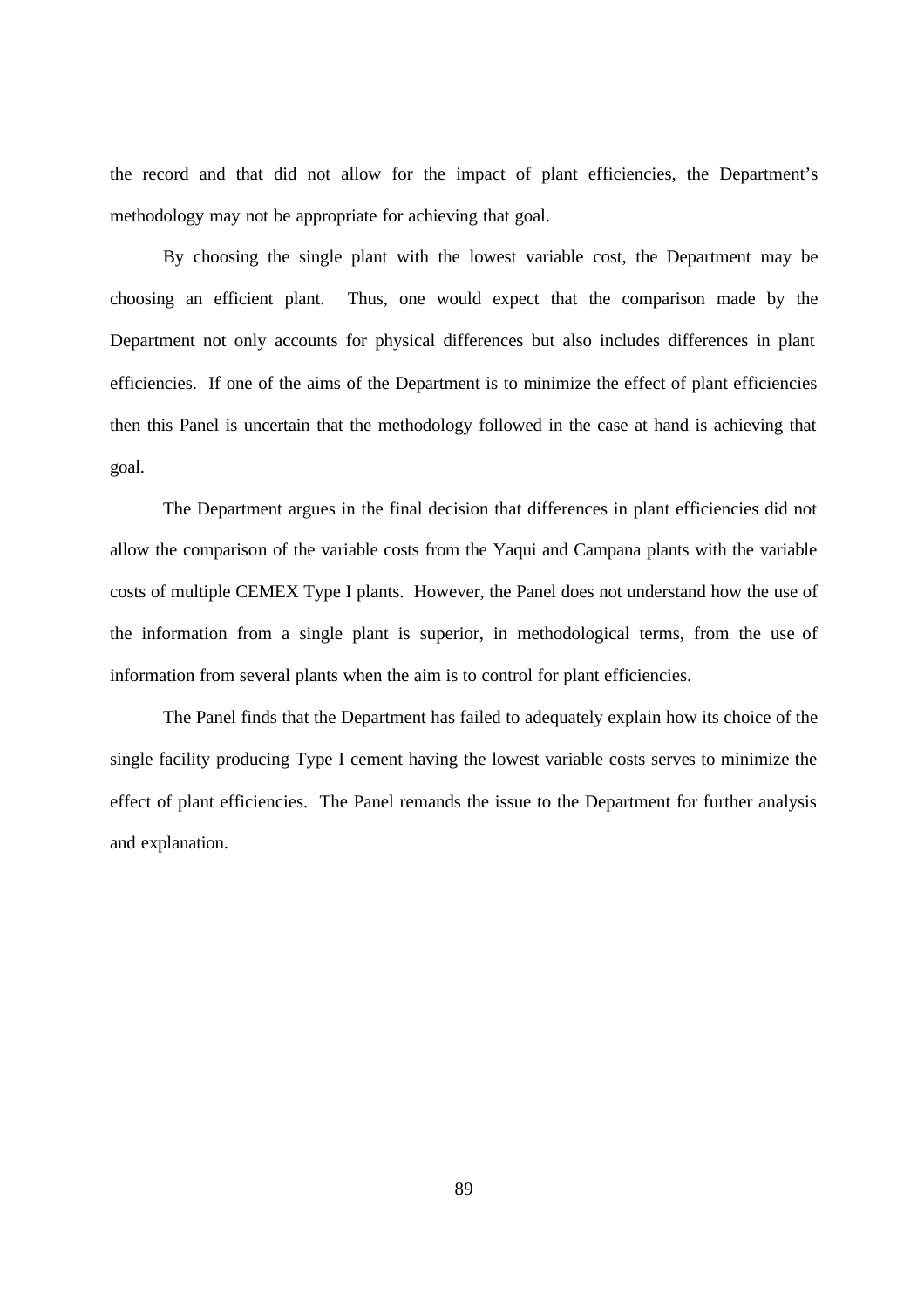### **G. Classification of Certain CEP Sales**

### Issue Presented

Was the Department's request for remand to reclassify certain sales as CEP sales proper? Analysis

In a motion filed April 10, 2000, the STCC sought leave to file an amended complaint<sup>251</sup>. This complaint alleged that CDC reported certain sales made by its US sales affiliate to unaffiliated US purchasers as "indirect" export sales, but that an intervening decision of the Court of Appeals for the Federal Circuit, **AK Steel** v. United States,<sup>252</sup> held that all sales made by a foreign exporter's US affiliated reseller must be treated as "constructed export price" sales for purposes of calculating US price. CDC and CEMEX both opposed granting leave to file an amended complaint, primarily based on the fact that the claim was being filed so late in the proceedings that it would unreasonably delay the completion of the work by the Panel, and also arguing that the petitioner had had an earlier opportunity to raise the issue during the pendancy of the administrative proceeding<sup>253</sup>.

The Panel as then constituted determined to grant leave to file, and accepted the amended complaint<sup>254</sup>. The Department subsequently requested that the matter be remanded for reclassification of the subject sales in order to comply with the Court of Appeals finding in AK Steel<sup>255</sup>. Following acceptance of the amended complaint, CDC did not oppose the Department's request for remand  $256$ .

<sup>&</sup>lt;sup>251</sup> STCC Motion for Leave to File a Second Amended Complaint, April 5, 2000.

<sup>&</sup>lt;sup>252</sup> 226 F.3d 1361 (Fed.Cir.2000).

<sup>&</sup>lt;sup>253</sup> CDC Memorandum in Opposition to the Motion of STCC for Leave to File a Second Amended Complaint, April 18, 2000; CEMEX's Opposition to STCC Motion for Leave to File an Amended Compliant, April 18, 2000.

Panel Order Accepting STCC's Second Amended Complaint, April 16, 2001.

<sup>&</sup>lt;sup>255</sup> The Department's Reply Brief, May 17, 2001.

 $256$  CDC Reply Brief, May 18, 2001.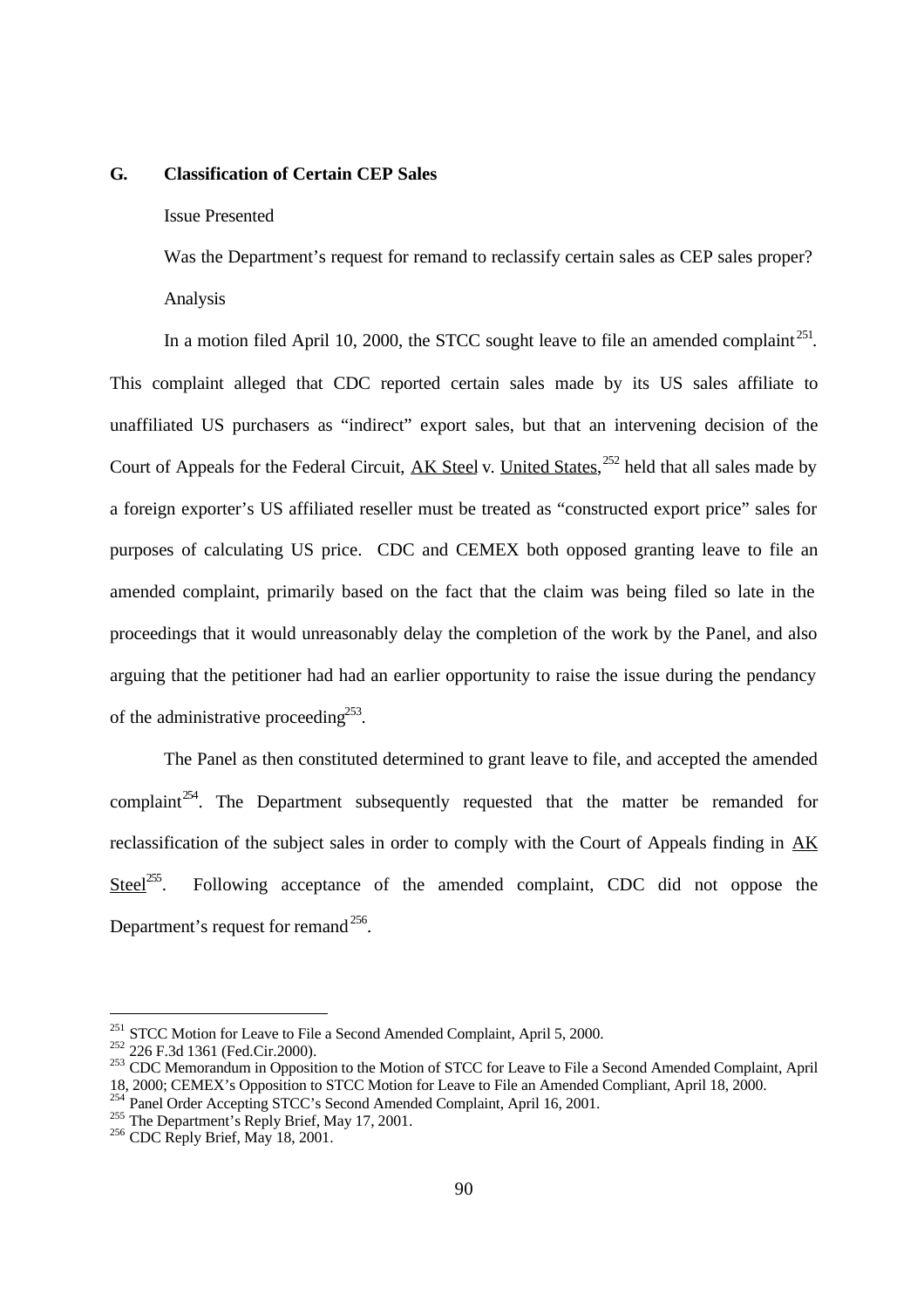The Panel accordingly remands this issue to the Department for reclassification of the subject sales.

### **VII. REMAND**

For the reasons set forth above, the Panel remands this case to the Department of Commerce to:

1. Reconsider, in view of the changed methodology adopted in the remand determination in the Seventh Review, whether CEMEX's home market sales of Type V cement sold as Type II and Type V cement produced at the Hermosillo plants were outside the ordinary course of trade, and support whatever conclusion is reached with adequate reasoning based on substantial evidence in the record;.

2. Further analyze and explain the plant efficiency issues in the calculation of the DIFMER adjustment in accordance with this opinion; and

3. Reclassify certain sales in accordance with the decision of the Court of Appeals for the Federal Circuit in AK Steel v. United States.<sup>257</sup>

The Department's decision in the final results of the Sixth Administrative Review is, in all other respects upheld.

<sup>&</sup>lt;sup>257</sup> 226 F. 3d 1361 (Fed. Cir 2000)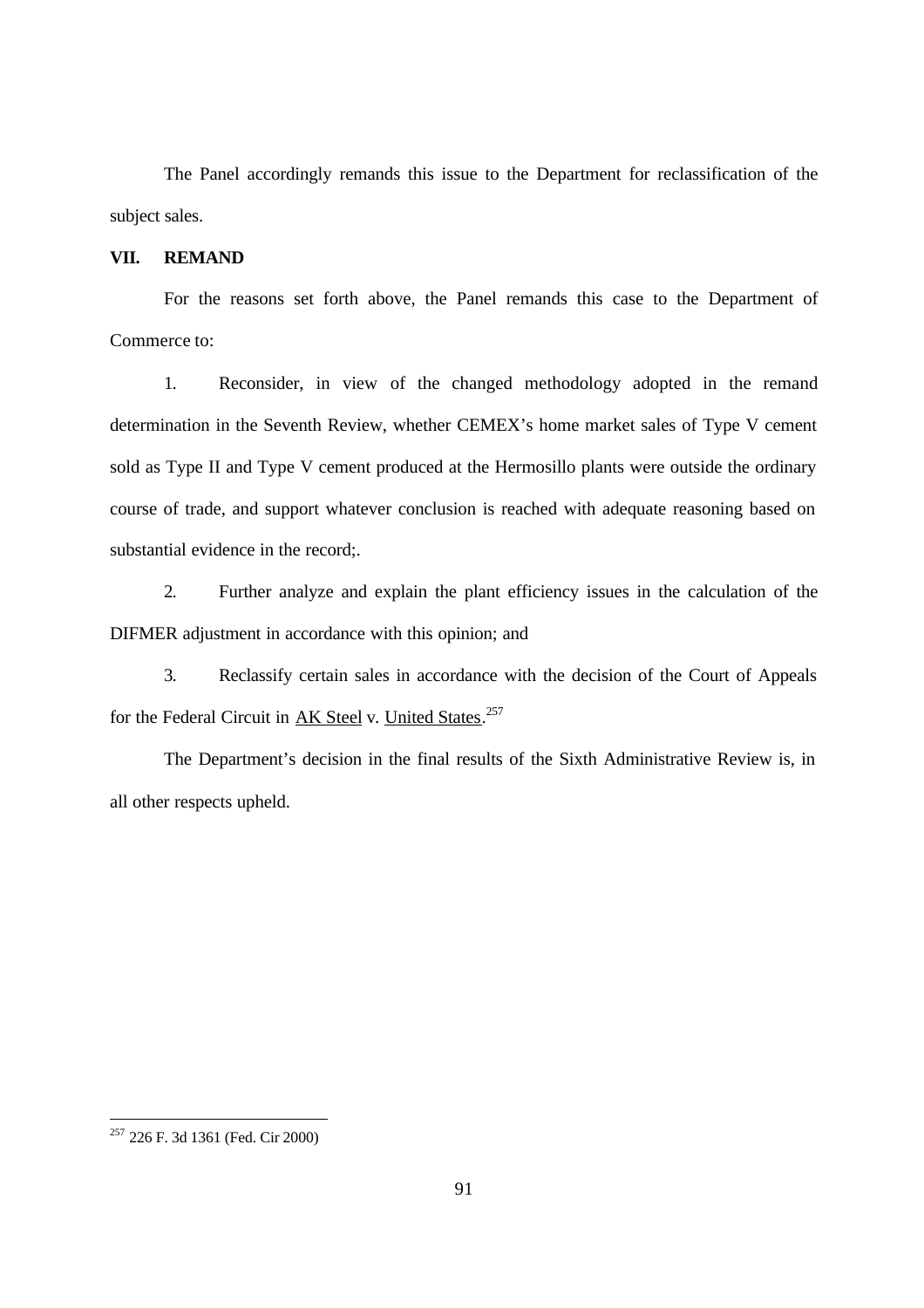The Department is directed to complete its redetermination with regard to the remanded issues within 60 days of the date of this opinion.

Date Issued: May 26, 2005

Steven W. Baker Steven W. Baker, Chair

Peggy Louie Chaplin Peggy Louie Chaplin, Panelist

Alejandro Castaneda Sabido\_\_\_\_\_\_\_\_ Alejandro Castaneda Sabido, Panelist

Ricardo J. Gil Chaveznava Ricardo J. Gil Chaveznava, Panelist

Hernany Veytia Palomino\_\_\_\_\_\_\_\_\_\_ Hernany Veytia Palomino, Panelist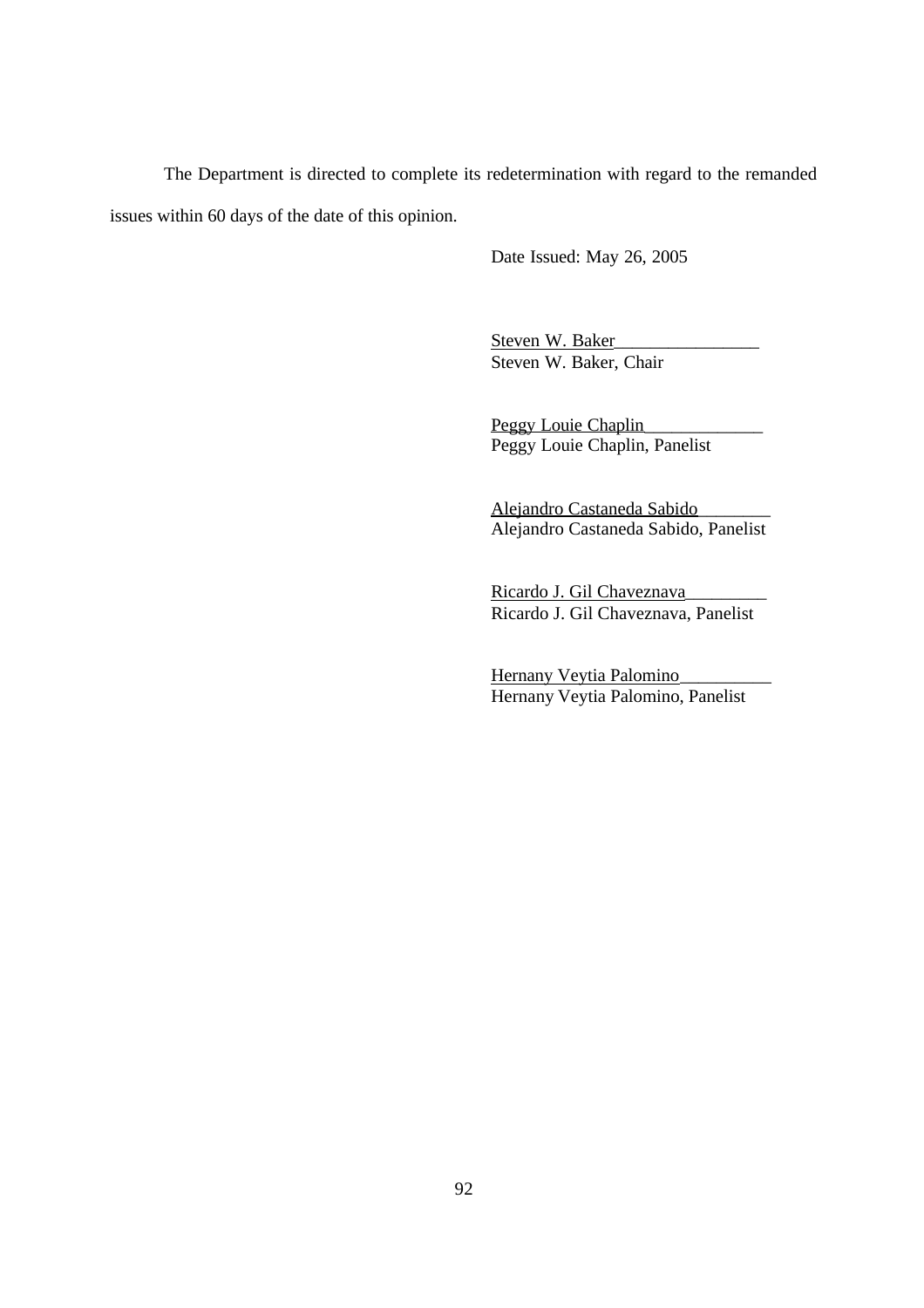#### **APPENDIX A**

### Gray Portland Cement and Clinker from Mexico ITA Case # A-201-802

Antidumping Duty Order (August 30, 1990) 55 Fed. Reg. 35443

Final Results of First Administrative Review (1990-1991) (April 28, 1993) 50 Fed. Reg. 25803

Final Results of Second Administrative Review (1991-1992) (September 8, 1993) 58 Fed. Reg. 47253

CEMEX, S.A. v. United States, 133 F. 3d 897 (CAFC 1998)

Final Results of Third Administrative Review (1992-1993) (May 19, 1995) 60 Fed. Reg. 26865

Third Review Panel Opinion, USA-95-1904-02, September 13, 1996

Final Results of Fourth Administrative Review (1993-1994) (April 10, 1997) 62 Fed. Reg. 17581

Fourth Review Panel Opinion, USA-97-1904-02, December 4, 1998.

Final Results of Fifth Administrative Review (1994-1995) (April 9, 1997) 62 Fed. Reg. 17148

Fifth Review Panel Opinion, USA-97-1904-01, June 18, 1999

Remand Determination Pursuant to NAFTA Panel, November 15, 1999

Fifth Review Remand Panel Opinion, February 10, 2000

Final Results of Sixth Administrative Review (1995-1996), (March 16, 1998) 63 Fed. Reg. 12764

Final Results of Seventh Administrative Review (1996-1997), (March 17, 1999) 64 Fed. Reg. 48471

Seventh Review Panel Opinion USA-99-1904-03 May 30, 2002

First Remand Determination Pursuant to NAFTA Panel, September 27, 2002

Seventh Review Panel Redetermination Opinion (I) April 11, 2002

Second Remand Determination Pursuant to NAFTA Panel, May 27, 2003

Seventh Review Panel Redetermination Opinion (II) September 4, 2003